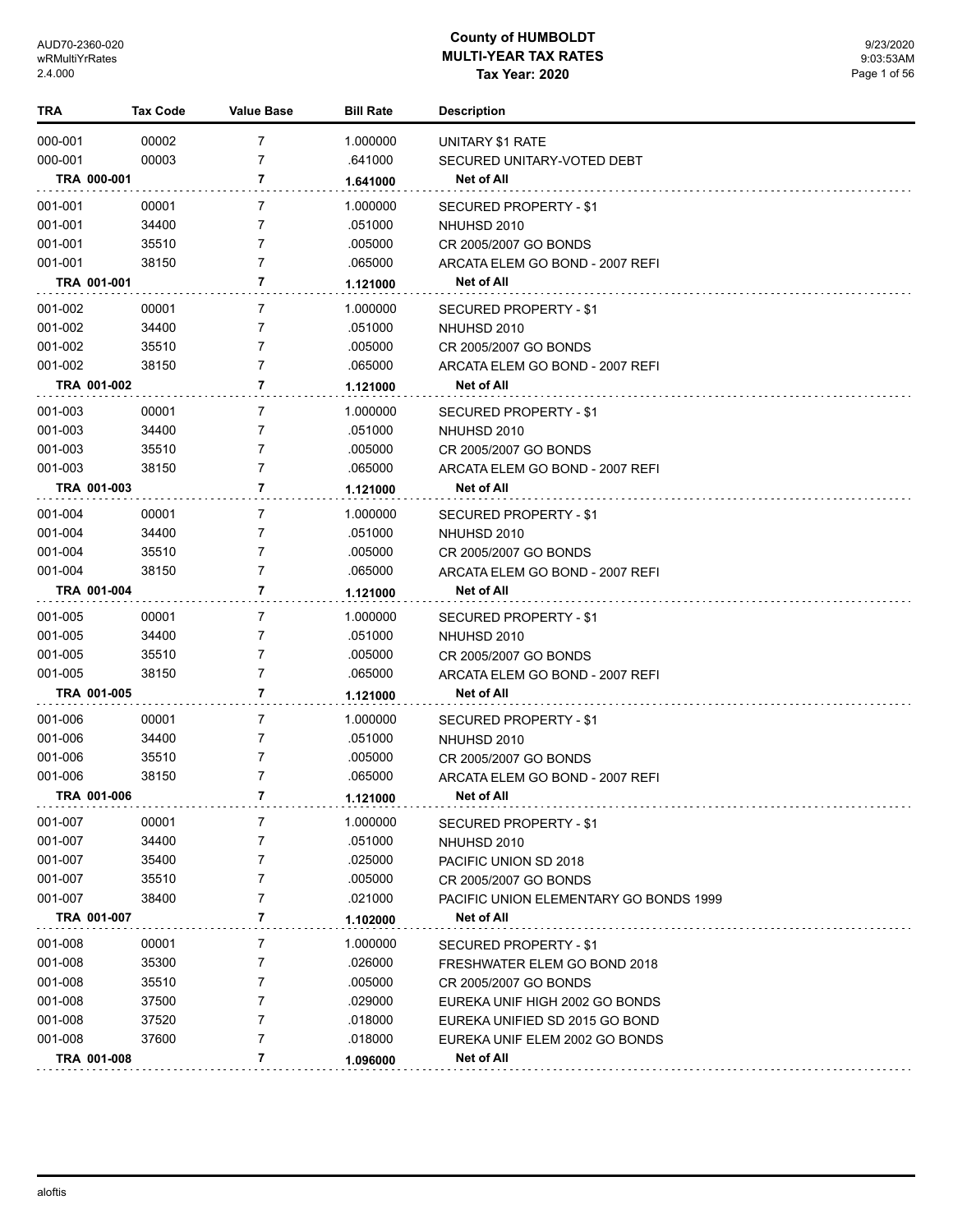| TRA         | <b>Tax Code</b> | <b>Value Base</b> | <b>Bill Rate</b> | <b>Description</b>                     |
|-------------|-----------------|-------------------|------------------|----------------------------------------|
| 001-009     | 00001           | 7                 | 1.000000         | SECURED PROPERTY - \$1                 |
| 001-009     | 34400           | 7                 | .051000          | NHUHSD 2010                            |
| 001-009     | 35000           | 7                 | .026000          | JACOBY CREEK 2016 GO BOND              |
| 001-009     | 35510           | 7                 | .005000          | CR 2005/2007 GO BONDS                  |
| TRA 001-009 |                 | 7                 | 1.082000         | Net of All                             |
| 001-010     | 00001           | 7                 | 1.000000         | SECURED PROPERTY - \$1                 |
| 001-010     | 34400           | 7                 | .051000          | NHUHSD 2010                            |
| 001-010     | 35510           | 7                 | .005000          | CR 2005/2007 GO BONDS                  |
| 001-010     | 38150           | 7                 | .065000          | ARCATA ELEM GO BOND - 2007 REFI        |
| TRA 001-010 |                 | 7                 | 1.121000         | <b>Net of All</b>                      |
| 001-011     | 00001           | 7                 | 1.000000         | SECURED PROPERTY - \$1                 |
| 001-011     | 34400           | 7                 | .051000          | NHUHSD 2010                            |
| 001-011     | 35510           | 7                 | .005000          | CR 2005/2007 GO BONDS                  |
| 001-011     | 38150           | 7                 | .065000          | ARCATA ELEM GO BOND - 2007 REFI        |
| TRA 001-011 |                 | 7                 | 1.121000         | Net of All                             |
| 001-012     | 00001           | 7                 | 1.000000         | SECURED PROPERTY - \$1                 |
| 001-012     | 34400           | 7                 | .051000          | NHUHSD 2010                            |
| 001-012     | 35400           | 7                 | .025000          | PACIFIC UNION SD 2018                  |
| 001-012     | 35510           | 7                 | .005000          | CR 2005/2007 GO BONDS                  |
| 001-012     | 38400           | 7                 | .021000          | PACIFIC UNION ELEMENTARY GO BONDS 1999 |
| TRA 001-012 |                 | 7                 | 1.102000         | <b>Net of All</b>                      |
| 001-013     | 00001           | $\overline{7}$    | 1.000000         | <b>SECURED PROPERTY - \$1</b>          |
| 001-013     | 35000           | 7                 | .026000          | JACOBY CREEK 2016 GO BOND              |
| 001-013     | 35510           | 7                 | .005000          | CR 2005/2007 GO BONDS                  |
| TRA 001-013 |                 | 7                 | 1.031000         | Net of All                             |
| 001-014     | 00001           | 7                 | 1.000000         | SECURED PROPERTY - \$1                 |
| 001-014     | 35510           | 7                 | .005000          | CR 2005/2007 GO BONDS                  |
| 001-014     | 38150           | 7                 | .065000          | ARCATA ELEM GO BOND - 2007 REFI        |
| TRA 001-014 |                 | 7                 | 1.070000         | Net of All                             |
| 001-015     | 00001           | $\overline{7}$    | 1.000000         | <b>SECURED PROPERTY - \$1</b>          |
| 001-015     | 34400           | 7                 | .051000          | NHUHSD 2010                            |
| 001-015     | 35400           | 7                 | .025000          | PACIFIC UNION SD 2018                  |
| 001-015     | 35510           | 7                 | .005000          | CR 2005/2007 GO BONDS                  |
| 001-015     | 38400           | 7                 | .021000          | PACIFIC UNION ELEMENTARY GO BONDS 1999 |
| TRA 001-015 |                 | 7                 | 1.102000         | Net of All                             |
| 001-016     | 00001           | 7                 | 1.000000         | SECURED PROPERTY - \$1                 |
| 001-016     | 35000           | 7                 | .026000          | JACOBY CREEK 2016 GO BOND              |
| 001-016     | 35510           | 7                 | .005000          | CR 2005/2007 GO BONDS                  |
| TRA 001-016 |                 | 7                 | 1.031000         | Net of All                             |
| 001-017     | 00001           | 7                 | 1.000000         | <b>SECURED PROPERTY - \$1</b>          |
| 001-017     | 34400           | 7                 | .051000          | NHUHSD 2010                            |
| 001-017     | 35000           | 7                 | .026000          | JACOBY CREEK 2016 GO BOND              |
| 001-017     | 35510           | 7                 | .005000          | CR 2005/2007 GO BONDS                  |
| TRA 001-017 |                 | 7                 | 1.082000         | Net of All                             |
| 001-018     | 00001           | 7                 | 1.000000         | SECURED PROPERTY - \$1                 |
| 001-018     | 34400           | 7                 | .051000          | NHUHSD 2010                            |
| 001-018     | 35400           | 7                 | .025000          | PACIFIC UNION SD 2018                  |
| 001-018     | 35510           | 7                 | .005000          | CR 2005/2007 GO BONDS                  |
| 001-018     | 38400           | 7                 | .021000          | PACIFIC UNION ELEMENTARY GO BONDS 1999 |
| TRA 001-018 |                 | 7                 | 1.102000         | Net of All                             |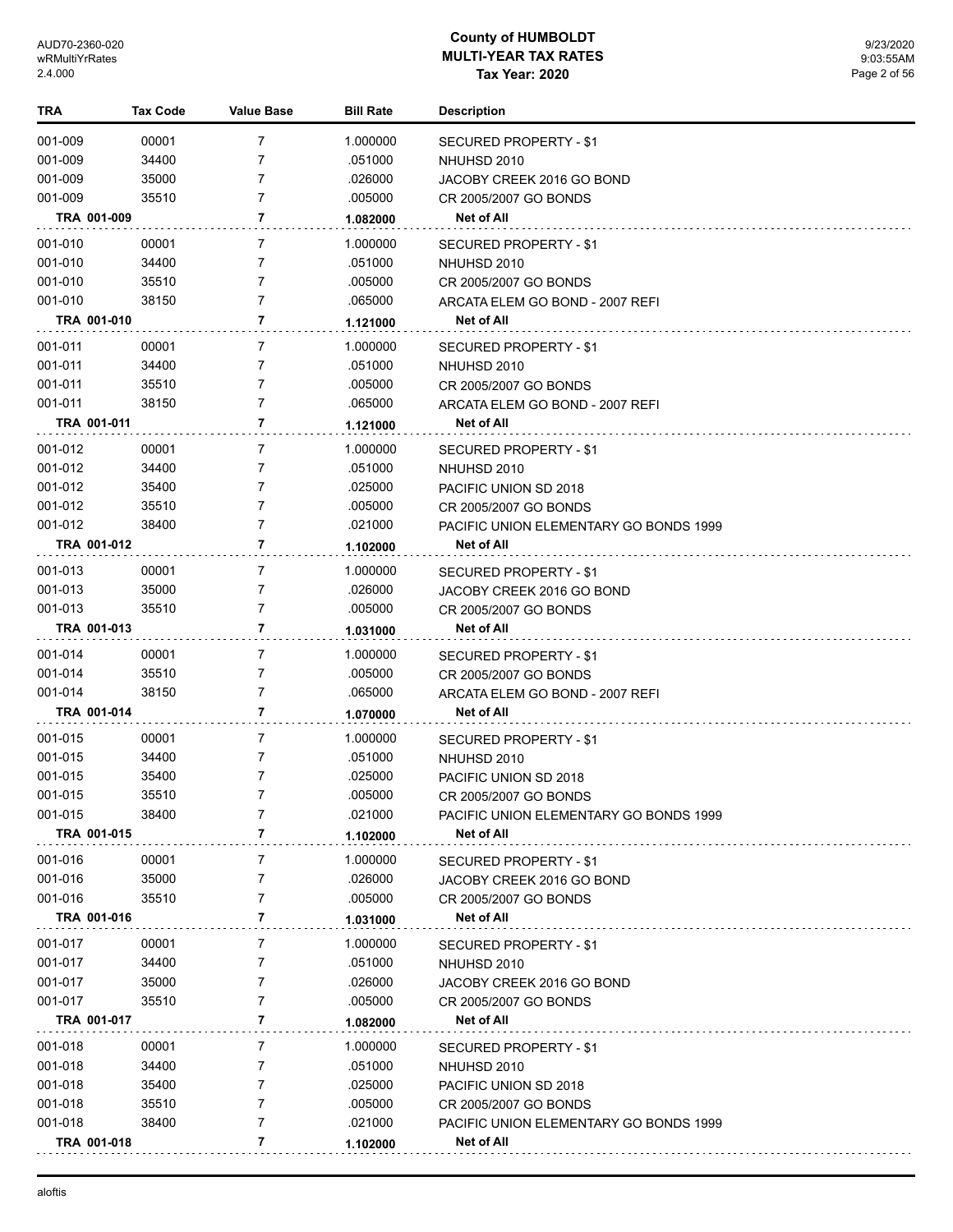| TRA                | <b>Tax Code</b> | <b>Value Base</b> | <b>Bill Rate</b>   | <b>Description</b>                            |
|--------------------|-----------------|-------------------|--------------------|-----------------------------------------------|
| 001-019            | 00001           | 7                 | 1.000000           | <b>SECURED PROPERTY - \$1</b>                 |
| 001-019            | 34400           | 7                 | .051000            | NHUHSD 2010                                   |
| 001-019            | 35400           | 7                 | .025000            | PACIFIC UNION SD 2018                         |
| 001-019            | 35510           | 7                 | .005000            | CR 2005/2007 GO BONDS                         |
| 001-019            | 38400           | 7                 | .021000            | PACIFIC UNION ELEMENTARY GO BONDS 1999        |
| TRA 001-019        |                 | 7                 | 1.102000           | Net of All                                    |
| 001-020            | 00001           | 7                 | 1.000000           | <b>SECURED PROPERTY - \$1</b>                 |
| 001-020            | 35510           | 7                 | .005000            | CR 2005/2007 GO BONDS                         |
| 001-020            | 38150           | $\overline{7}$    | .065000            | ARCATA ELEM GO BOND - 2007 REFI               |
| TRA 001-020        |                 | 7                 | 1.070000           | Net of All                                    |
| 001-021            | 00001           | 7                 | 1.000000           | <b>SECURED PROPERTY - \$1</b>                 |
| 001-021            | 34400           | 7                 | .051000            | NHUHSD 2010                                   |
| 001-021            | 35510           | 7                 | .005000            | CR 2005/2007 GO BONDS                         |
| 001-021            | 38150           | 7                 | .065000            | ARCATA ELEM GO BOND - 2007 REFI               |
| TRA 001-021        |                 | 7                 | 1.121000           | Net of All                                    |
| 001-022            | 00001           | 7                 | 1.000000           |                                               |
| 001-022            | 34400           | 7                 | .051000            | SECURED PROPERTY - \$1<br>NHUHSD 2010         |
| 001-022            | 35510           | 7                 | .005000            | CR 2005/2007 GO BONDS                         |
| 001-022            | 38150           | 7                 | .065000            | ARCATA ELEM GO BOND - 2007 REFI               |
| TRA 001-022        |                 | 7                 | 1.121000           | <b>Net of All</b>                             |
|                    |                 |                   |                    |                                               |
| 001-023            | 00001           | 7                 | 1.000000           | <b>SECURED PROPERTY - \$1</b>                 |
| 001-023<br>001-023 | 34400<br>35510  | 7<br>7            | .051000<br>.005000 | NHUHSD 2010                                   |
| 001-023            | 38150           | 7                 | .065000            | CR 2005/2007 GO BONDS                         |
| TRA 001-023        |                 | $\overline{7}$    | 1.121000           | ARCATA ELEM GO BOND - 2007 REFI<br>Net of All |
| 001-024            | 00001           | 7                 | 1.000000           |                                               |
| 001-024            | 34400           | 7                 | .051000            | SECURED PROPERTY - \$1<br>NHUHSD 2010         |
| 001-024            | 35400           | $\overline{7}$    | .025000            | PACIFIC UNION SD 2018                         |
| 001-024            | 35510           | 7                 | .005000            | CR 2005/2007 GO BONDS                         |
| 001-024            | 38400           | 7                 | .021000            | PACIFIC UNION ELEMENTARY GO BONDS 1999        |
| TRA 001-024        |                 | 7                 | 1.102000           | Net of All                                    |
| 001-025            | 00001           | $\overline{7}$    | 1.000000           | SECURED PROPERTY - \$1                        |
| 001-025            | 34400           | 7                 | .051000            | NHUHSD 2010                                   |
| 001-025            | 35400           | 7                 | .025000            | PACIFIC UNION SD 2018                         |
| 001-025            | 35510           |                   | .005000            | CR 2005/2007 GO BONDS                         |
| 001-025            | 38400           | 7                 | .021000            | PACIFIC UNION ELEMENTARY GO BONDS 1999        |
| TRA 001-025        |                 | 7                 | 1.102000           | Net of All                                    |
| 001-026            | 00001           | 7                 | 1.000000           | <b>SECURED PROPERTY - \$1</b>                 |
| 001-026            | 34400           | 7                 | .051000            | NHUHSD 2010                                   |
| 001-026            | 35400           | 7                 | .025000            | PACIFIC UNION SD 2018                         |
| 001-026            | 35510           | 7                 | .005000            | CR 2005/2007 GO BONDS                         |
| 001-026            | 38400           | 7                 | .021000            | PACIFIC UNION ELEMENTARY GO BONDS 1999        |
| TRA 001-026        |                 | 7                 | 1.102000           | Net of All                                    |
| 001-027            | 00001           | 7                 | 1.000000           | SECURED PROPERTY - \$1                        |
| 001-027            | 34400           | 7                 | .051000            | NHUHSD 2010                                   |
| 001-027            | 35400           | 7                 | .025000            | PACIFIC UNION SD 2018                         |
| 001-027            | 35510           | 7                 | .005000            | CR 2005/2007 GO BONDS                         |
| 001-027            | 38400           | 7                 | .021000            | PACIFIC UNION ELEMENTARY GO BONDS 1999        |
| TRA 001-027        |                 | 7                 | 1.102000           | Net of All                                    |
|                    |                 |                   |                    |                                               |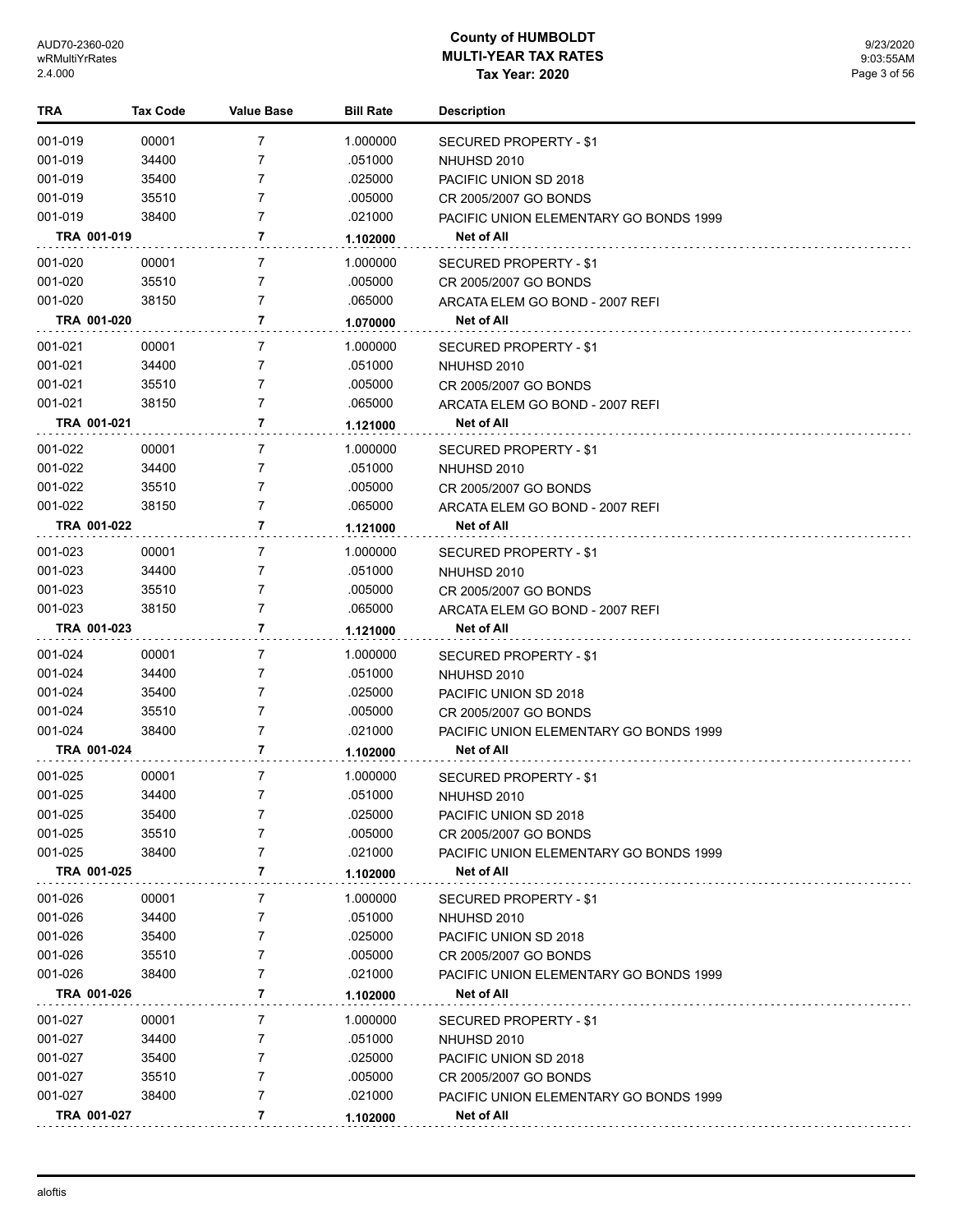| TRA         | <b>Tax Code</b> | Value Base     | <b>Bill Rate</b> | <b>Description</b>                     |
|-------------|-----------------|----------------|------------------|----------------------------------------|
| 001-028     | 00001           | 7              | 1.000000         | <b>SECURED PROPERTY - \$1</b>          |
| 001-028     | 34400           | 7              | .051000          | NHUHSD 2010                            |
| 001-028     | 35400           | $\overline{7}$ | .025000          | PACIFIC UNION SD 2018                  |
| 001-028     | 35510           | $\overline{7}$ | .005000          | CR 2005/2007 GO BONDS                  |
| 001-028     | 38400           | 7              | .021000          | PACIFIC UNION ELEMENTARY GO BONDS 1999 |
| TRA 001-028 |                 | 7              | 1.102000         | Net of All                             |
| 001-029     | 00001           | 7              | 1.000000         | SECURED PROPERTY - \$1                 |
| 001-029     | 34400           | $\overline{7}$ | .051000          | NHUHSD 2010                            |
| 001-029     | 35400           | $\overline{7}$ | .025000          | PACIFIC UNION SD 2018                  |
| 001-029     | 35510           | $\overline{7}$ | .005000          | CR 2005/2007 GO BONDS                  |
| 001-029     | 38400           | 7              | .021000          | PACIFIC UNION ELEMENTARY GO BONDS 1999 |
| TRA 001-029 |                 | 7              | 1.102000         | Net of All                             |
| 001-030     | 00001           | 7              | 1.000000         | SECURED PROPERTY - \$1                 |
| 001-030     | 34400           | 7              | .051000          | NHUHSD 2010                            |
| 001-030     | 35400           | 7              | .025000          | PACIFIC UNION SD 2018                  |
| 001-030     | 35510           | 7              | .005000          | CR 2005/2007 GO BONDS                  |
| 001-030     | 38400           | 7              | .021000          | PACIFIC UNION ELEMENTARY GO BONDS 1999 |
| TRA 001-030 |                 | $\overline{7}$ | 1.102000         | Net of All                             |
| 001-031     | 00001           | 7              | 1.000000         | SECURED PROPERTY - \$1                 |
| 001-031     | 34400           | 7              | .051000          | NHUHSD 2010                            |
| 001-031     | 35400           | $\overline{7}$ | .025000          | PACIFIC UNION SD 2018                  |
| 001-031     | 35510           | 7              | .005000          | CR 2005/2007 GO BONDS                  |
| 001-031     | 38400           | $\overline{7}$ | .021000          | PACIFIC UNION ELEMENTARY GO BONDS 1999 |
| TRA 001-031 |                 | 7              | 1.102000         | <b>Net of All</b>                      |
| 001-032     | 00001           | $\overline{7}$ | 1.000000         | SECURED PROPERTY - \$1                 |
| 001-032     | 34400           | 7              | .051000          | NHUHSD 2010                            |
| 001-032     | 35510           | 7              | .005000          | CR 2005/2007 GO BONDS                  |
| 001-032     | 38150           | $\overline{7}$ | .065000          | ARCATA ELEM GO BOND - 2007 REFI        |
| TRA 001-032 |                 | 7              | 1.121000         | <b>Net of All</b>                      |
| 001-033     | 00001           | 7              | 1.000000         | <b>SECURED PROPERTY - \$1</b>          |
| 001-033     | 34400           | 7              | .051000          | NHUHSD 2010                            |
| 001-033     | 35000           | $\overline{7}$ | .026000          | JACOBY CREEK 2016 GO BOND              |
| 001-033     | 35510           | $\overline{7}$ | .005000          | CR 2005/2007 GO BONDS                  |
| TRA 001-033 |                 | 7              | 1.082000         | <b>Net of All</b>                      |
| 001-034     | 00001           | 7              | 1.000000         | SECURED PROPERTY - \$1                 |
| 001-034     | 34400           | 7              | .051000          | NHUHSD 2010                            |
| 001-034     | 35000           | 7              | .026000          | JACOBY CREEK 2016 GO BOND              |
| 001-034     | 35510           | 7              | .005000          | CR 2005/2007 GO BONDS                  |
| TRA 001-034 |                 | $\overline{7}$ | 1.082000         | Net of All                             |
| 001-035     | 00001           | 7              | 1.000000         | SECURED PROPERTY - \$1                 |
| 001-035     | 34400           | 7              | .051000          | NHUHSD 2010                            |
| 001-035     | 35510           | 7              | .005000          | CR 2005/2007 GO BONDS                  |
| 001-035     | 38150           | 7              | .065000          | ARCATA ELEM GO BOND - 2007 REFI        |
| TRA 001-035 |                 | $\overline{7}$ | 1.121000         | Net of All                             |
| 001-036     | 00001           | 7              | 1.000000         | SECURED PROPERTY - \$1                 |
| 001-036     | 34400           | 7              | .051000          | NHUHSD 2010                            |
| 001-036     | 35510           | 7              | .005000          | CR 2005/2007 GO BONDS                  |
| 001-036     | 38150           | $\overline{7}$ | .065000          | ARCATA ELEM GO BOND - 2007 REFI        |
| TRA 001-036 |                 | $\overline{7}$ | 1.121000         | <b>Net of All</b>                      |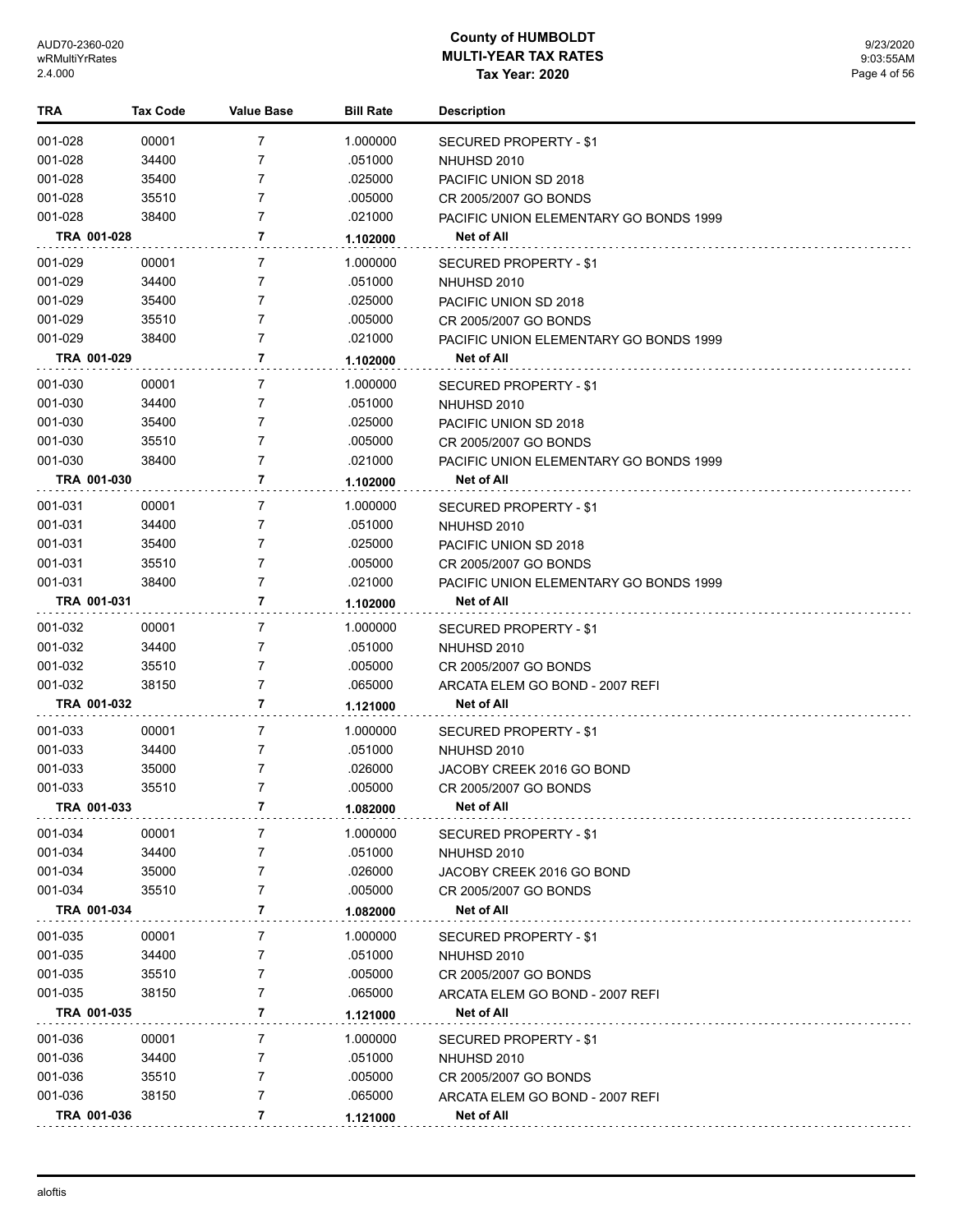| TRA         | <b>Tax Code</b> | <b>Value Base</b> | <b>Bill Rate</b> | <b>Description</b>                            |
|-------------|-----------------|-------------------|------------------|-----------------------------------------------|
| 001-037     | 00001           | 7                 | 1.000000         | SECURED PROPERTY - \$1                        |
| 001-037     | 34400           | 7                 | .051000          | NHUHSD 2010                                   |
| 001-037     | 35510           | 7                 | .005000          | CR 2005/2007 GO BONDS                         |
| 001-037     | 38150           | 7                 | .065000          | ARCATA ELEM GO BOND - 2007 REFI               |
| TRA 001-037 |                 | 7                 | 1.121000         | Net of All                                    |
| 001-038     | 00001           | 7                 | 1.000000         | SECURED PROPERTY - \$1                        |
| 001-038     | 34400           | 7                 | .051000          | NHUHSD 2010                                   |
| 001-038     | 35510           | 7                 | .005000          | CR 2005/2007 GO BONDS                         |
| 001-038     | 38150           | $\overline{7}$    | .065000          | ARCATA ELEM GO BOND - 2007 REFI               |
| TRA 001-038 |                 | 7                 | 1.121000         | <b>Net of All</b>                             |
| 001-039     | 00001           | 7                 | 1.000000         | SECURED PROPERTY - \$1                        |
| 001-039     | 34400           | 7                 | .051000          | NHUHSD 2010                                   |
| 001-039     | 35400           | 7                 | .025000          | PACIFIC UNION SD 2018                         |
| 001-039     | 35510           | 7                 | .005000          | CR 2005/2007 GO BONDS                         |
| 001-039     | 38400           | 7                 | .021000          | PACIFIC UNION ELEMENTARY GO BONDS 1999        |
| TRA 001-039 |                 | $\overline{7}$    | 1.102000         | <b>Net of All</b>                             |
| 001-040     | 00001           | 7                 | 1.000000         | SECURED PROPERTY - \$1                        |
| 001-040     | 34400           | $\overline{7}$    | .051000          | NHUHSD 2010                                   |
| 001-040     | 35000           | 7                 | .026000          | JACOBY CREEK 2016 GO BOND                     |
| 001-040     | 35510           | 7                 | .005000          | CR 2005/2007 GO BONDS                         |
| TRA 001-040 |                 | 7                 | 1.082000         | <b>Net of All</b>                             |
| 001-041     | 00001           | 7                 | 1.000000         | <b>SECURED PROPERTY - \$1</b>                 |
| 001-041     | 34400           | 7                 | .051000          | NHUHSD 2010                                   |
| 001-041     | 35510           | 7                 | .005000          | CR 2005/2007 GO BONDS                         |
| 001-041     | 38150           | 7                 | .065000          | ARCATA ELEM GO BOND - 2007 REFI               |
| TRA 001-041 |                 | 7                 | 1.121000         | Net of All                                    |
| 001-042     | 00001           | 7                 | 1.000000         | SECURED PROPERTY - \$1                        |
| 001-042     | 34400           | 7                 | .051000          | NHUHSD 2010                                   |
| 001-042     | 35400           | 7                 | .025000          | PACIFIC UNION SD 2018                         |
| 001-042     | 35510           | 7                 | .005000          | CR 2005/2007 GO BONDS                         |
| 001-042     | 38400           | 7                 | .021000          | PACIFIC UNION ELEMENTARY GO BONDS 1999        |
| TRA 001-042 |                 | 7                 | 1.102000         | Net of All                                    |
| 001-043     | 00001           | 7                 | 1.000000         | <b>SECURED PROPERTY - \$1</b>                 |
| 001-043     | 34400           | 7                 | .051000          | NHUHSD 2010                                   |
| 001-043     | 35400           | 7                 | .025000          | PACIFIC UNION SD 2018                         |
| 001-043     | 35510           | 7                 | .005000          | CR 2005/2007 GO BONDS                         |
| 001-043     | 38400           | 7                 | .021000          | PACIFIC UNION ELEMENTARY GO BONDS 1999        |
| TRA 001-043 |                 | 7                 | 1.102000         | <b>Net of All</b>                             |
| 001-044     | 00001           | 7                 | 1.000000         | SECURED PROPERTY - \$1                        |
| 001-044     | 34400           | 7                 | .051000          | NHUHSD 2010                                   |
| 001-044     | 35400           | 7                 | .025000          | PACIFIC UNION SD 2018                         |
| 001-044     | 35510           | 7                 | .005000          | CR 2005/2007 GO BONDS                         |
| 001-044     | 38400           | 7                 | .021000          | <b>PACIFIC UNION ELEMENTARY GO BONDS 1999</b> |
| TRA 001-044 |                 | 7                 | 1.102000         | Net of All                                    |
| 001-045     | 00001           | 7                 | 1.000000         | SECURED PROPERTY - \$1                        |
| 001-045     | 34400           | 7                 | .051000          | NHUHSD 2010                                   |
| 001-045     | 35400           | 7                 | .025000          | PACIFIC UNION SD 2018                         |
| 001-045     | 35510           | 7                 | .005000          | CR 2005/2007 GO BONDS                         |
| 001-045     | 38400           | 7                 | .021000          | PACIFIC UNION ELEMENTARY GO BONDS 1999        |
| TRA 001-045 |                 | 7                 | 1.102000         | Net of All                                    |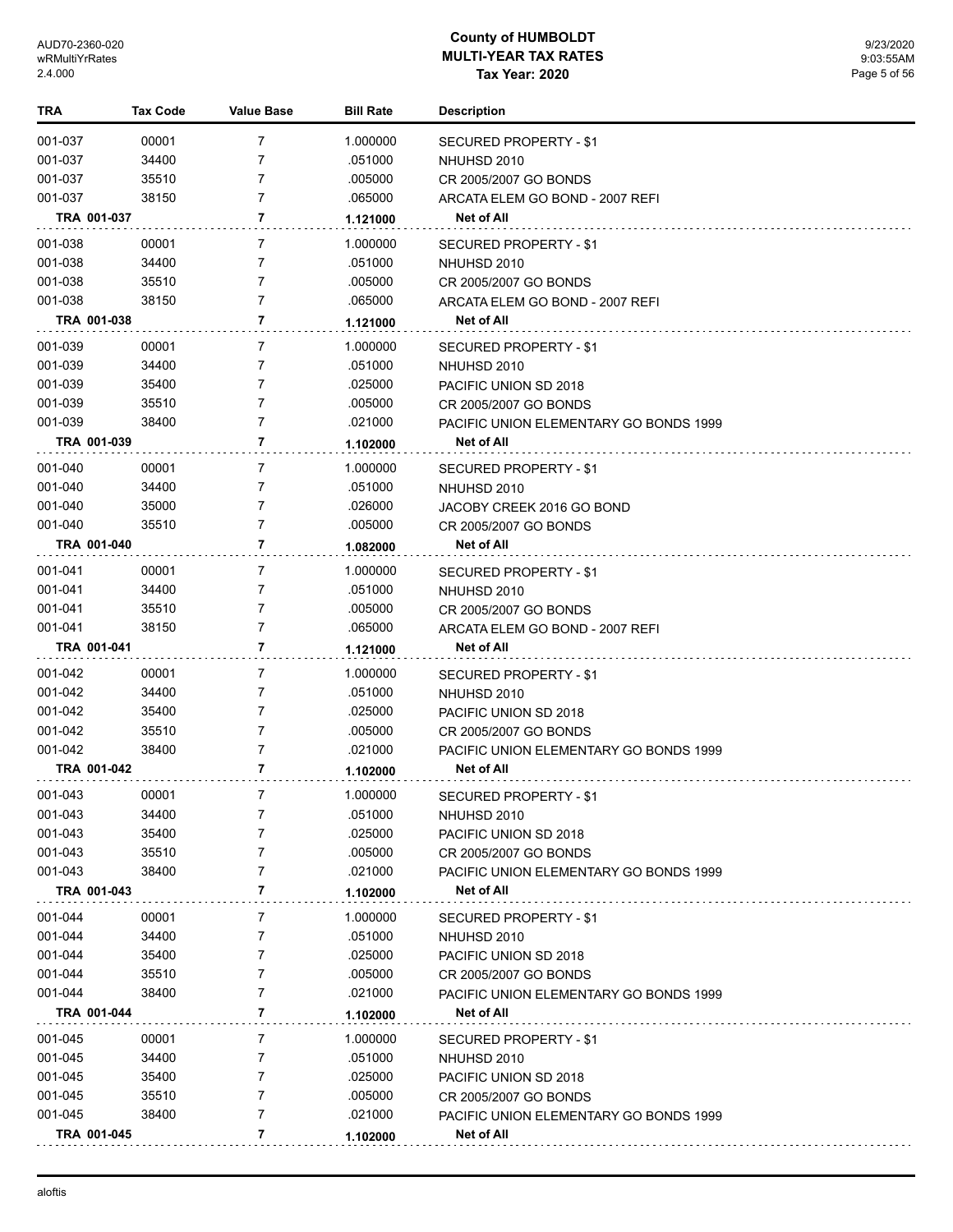| TRA         | <b>Tax Code</b> | <b>Value Base</b> | <b>Bill Rate</b> | <b>Description</b>                     |
|-------------|-----------------|-------------------|------------------|----------------------------------------|
| 001-046     | 00001           | 7                 | 1.000000         | <b>SECURED PROPERTY - \$1</b>          |
| 001-046     | 34400           | 7                 | .051000          | NHUHSD 2010                            |
| 001-046     | 35000           | 7                 | .026000          | JACOBY CREEK 2016 GO BOND              |
| 001-046     | 35510           | 7                 | .005000          | CR 2005/2007 GO BONDS                  |
| TRA 001-046 |                 | 7                 | 1.082000         | Net of All                             |
| 001-047     | 00001           | 7                 | 1.000000         | SECURED PROPERTY - \$1                 |
| 001-047     | 34400           | 7                 | .051000          | NHUHSD 2010                            |
| 001-047     | 35000           | 7                 | .026000          | JACOBY CREEK 2016 GO BOND              |
| 001-047     | 35510           | 7                 | .005000          | CR 2005/2007 GO BONDS                  |
| TRA 001-047 |                 | 7                 | 1.082000         | Net of All                             |
| 001-048     | 00001           | 7                 | 1.000000         | SECURED PROPERTY - \$1                 |
| 001-048     | 34400           | 7                 | .051000          | NHUHSD 2010                            |
| 001-048     | 35510           | 7                 | .005000          | CR 2005/2007 GO BONDS                  |
| 001-048     | 38150           | 7                 | .065000          | ARCATA ELEM GO BOND - 2007 REFI        |
| TRA 001-048 |                 | 7                 | 1.121000         | Net of All                             |
| 001-049     | 00001           | 7                 | 1.000000         | SECURED PROPERTY - \$1                 |
| 001-049     | 34400           | 7                 | .051000          | NHUHSD 2010                            |
| 001-049     | 35510           | 7                 | .005000          | CR 2005/2007 GO BONDS                  |
| 001-049     | 38150           | 7                 | .065000          | ARCATA ELEM GO BOND - 2007 REFI        |
| TRA 001-049 |                 | 7                 | 1.121000         | Net of All                             |
| 001-050     | 00001           | $\overline{7}$    | 1.000000         | SECURED PROPERTY - \$1                 |
| 001-050     | 35510           | 7                 | .005000          | CR 2005/2007 GO BONDS                  |
| 001-050     | 38150           | 7                 | .065000          | ARCATA ELEM GO BOND - 2007 REFI        |
| TRA 001-050 |                 | 7                 | 1.070000         | Net of All                             |
| 001-051     | 00001           | 7                 | 1.000000         | SECURED PROPERTY - \$1                 |
| 001-051     | 34400           | 7                 | .051000          | NHUHSD 2010                            |
| 001-051     | 35510           | 7                 | .005000          | CR 2005/2007 GO BONDS                  |
| 001-051     | 38150           | 7                 | .065000          | ARCATA ELEM GO BOND - 2007 REFI        |
| TRA 001-051 |                 | 7                 | 1.121000         | Net of All                             |
| 001-052     | 00001           | 7                 | 1.000000         | SECURED PROPERTY - \$1                 |
| 001-052     | 34400           | 7                 | .051000          | NHUHSD 2010                            |
| 001-052     | 35510           | 7                 | .005000          | CR 2005/2007 GO BONDS                  |
| 001-052     | 38150           | 7                 | 065000           | ARCATA ELEM GO BOND - 2007 REFI        |
| TRA 001-052 |                 | 7                 | 1.121000         | Net of All                             |
| 001-053     | 00001           | 7                 | 1.000000         | SECURED PROPERTY - \$1                 |
| 001-053     | 34400           | 7                 | .051000          | NHUHSD 2010                            |
| 001-053     | 35400           | 7                 | .025000          | PACIFIC UNION SD 2018                  |
| 001-053     | 35510           | 7                 | .005000          | CR 2005/2007 GO BONDS                  |
| 001-053     | 38400           | 7                 | .021000          | PACIFIC UNION ELEMENTARY GO BONDS 1999 |
| TRA 001-053 |                 | 7                 | 1.102000         | Net of All                             |
| 001-054     | 00001           | 7                 | 1.000000         | SECURED PROPERTY - \$1                 |
| 001-054     | 34400           | 7                 | .051000          | NHUHSD 2010                            |
| 001-054     | 35000           | 7                 | .026000          | JACOBY CREEK 2016 GO BOND              |
| 001-054     | 35510           | 7                 | .005000          | CR 2005/2007 GO BONDS                  |
| TRA 001-054 |                 | 7                 | 1.082000         | Net of All                             |
| 001-055     | 00001           | 7                 | 1.000000         | SECURED PROPERTY - \$1                 |
| 001-055     | 34400           | 7                 | .051000          | NHUHSD 2010                            |
| 001-055     | 35000           | 7                 | .026000          | JACOBY CREEK 2016 GO BOND              |
| 001-055     | 35510           | 7                 | .005000          | CR 2005/2007 GO BONDS                  |
| TRA 001-055 |                 | 7                 | 1.082000         | Net of All                             |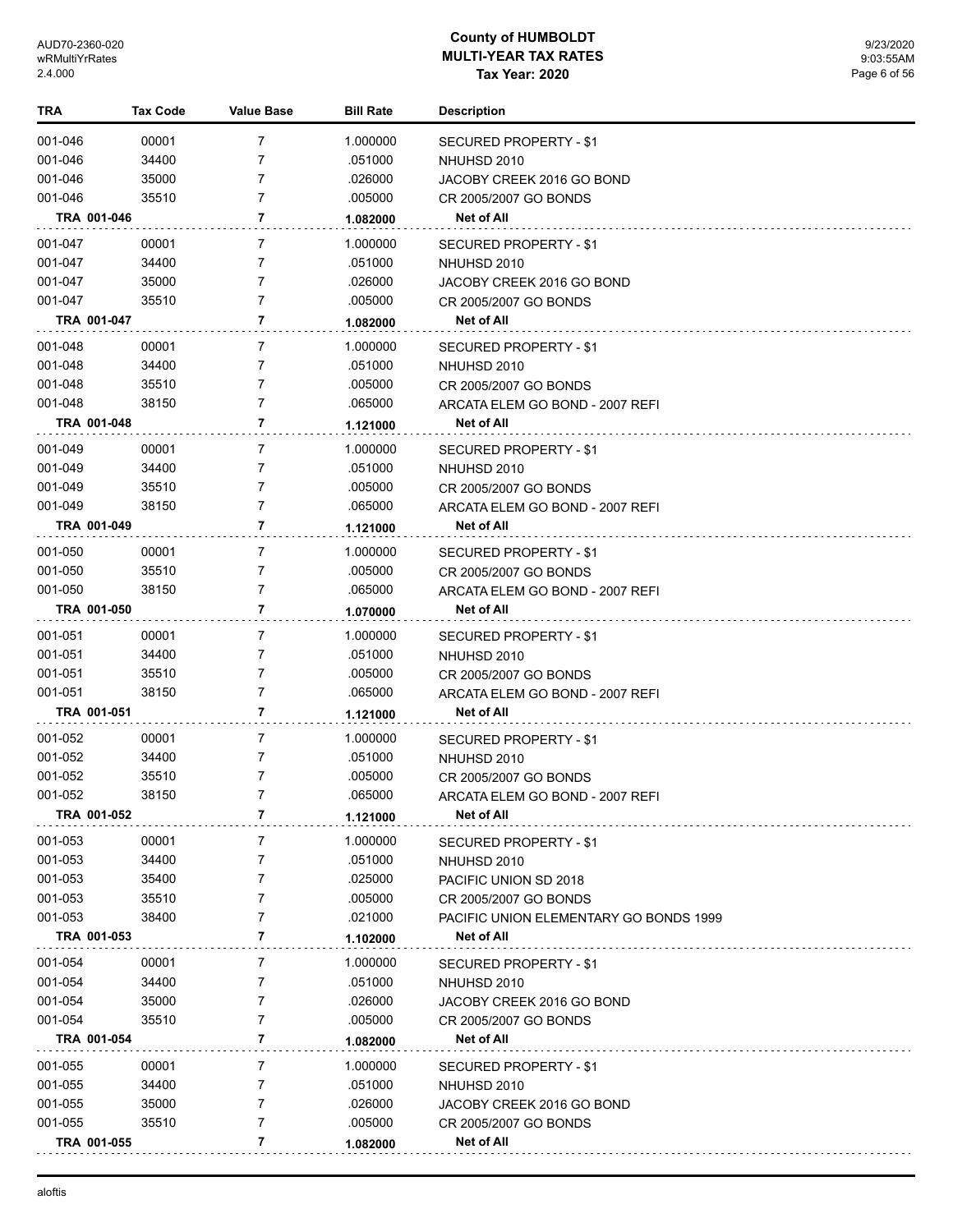| TRA         | <b>Tax Code</b> | Value Base     | <b>Bill Rate</b> | <b>Description</b>                     |
|-------------|-----------------|----------------|------------------|----------------------------------------|
| 001-056     | 00001           | 7              | 1.000000         | <b>SECURED PROPERTY - \$1</b>          |
| 001-056     | 34400           | 7              | .051000          | NHUHSD 2010                            |
| 001-056     | 35510           | 7              | .005000          | CR 2005/2007 GO BONDS                  |
| 001-056     | 38150           | 7              | .065000          | ARCATA ELEM GO BOND - 2007 REFI        |
| TRA 001-056 |                 | 7              | 1.121000         | Net of All                             |
| 001-057     | 00001           | 7              | 1.000000         | SECURED PROPERTY - \$1                 |
| 001-057     | 35400           | 7              | .025000          | PACIFIC UNION SD 2018                  |
| 001-057     | 35510           | 7              | .005000          | CR 2005/2007 GO BONDS                  |
| 001-057     | 38400           | 7              | .021000          | PACIFIC UNION ELEMENTARY GO BONDS 1999 |
| TRA 001-057 |                 | 7              | 1.051000         | Net of All                             |
| 001-058     | 00001           | 7              | 1.000000         | SECURED PROPERTY - \$1                 |
| 001-058     | 34400           | 7              | .051000          | NHUHSD 2010                            |
| 001-058     | 35400           | 7              | .025000          | PACIFIC UNION SD 2018                  |
| 001-058     | 35510           | 7              | .005000          | CR 2005/2007 GO BONDS                  |
| 001-058     | 38400           | 7              | .021000          | PACIFIC UNION ELEMENTARY GO BONDS 1999 |
| TRA 001-058 |                 | 7              | 1.102000         | Net of All                             |
| 001-059     | 00001           | 7              | 1.000000         | SECURED PROPERTY - \$1                 |
| 001-059     | 34400           | 7              | .051000          | NHUHSD 2010                            |
| 001-059     | 35400           | 7              | .025000          | PACIFIC UNION SD 2018                  |
| 001-059     | 35510           | 7              | .005000          | CR 2005/2007 GO BONDS                  |
| 001-059     | 38400           | 7              | .021000          | PACIFIC UNION ELEMENTARY GO BONDS 1999 |
| TRA 001-059 |                 | 7              | 1.102000         | Net of All                             |
| 001-060     | 00001           | $\overline{7}$ | 1.000000         | SECURED PROPERTY - \$1                 |
| 001-060     | 34400           | 7              | .051000          | NHUHSD 2010                            |
| 001-060     | 35000           | 7              | .026000          | JACOBY CREEK 2016 GO BOND              |
| 001-060     | 35510           | 7              | .005000          | CR 2005/2007 GO BONDS                  |
| TRA 001-060 |                 | 7              | 1.082000         | Net of All                             |
| 001-061     | 00001           | 7              | 1.000000         | SECURED PROPERTY - \$1                 |
| 001-061     | 34400           | 7              | .051000          | NHUHSD 2010                            |
| 001-061     | 35510           | 7              | .005000          | CR 2005/2007 GO BONDS                  |
| 001-061     | 38150           | 7              | .065000          | ARCATA ELEM GO BOND - 2007 REFI        |
| TRA 001-061 |                 | 7              | 1.121000         | Net of All                             |
| 002-000     | 00001           | 7              | 1.000000         | <b>SECURED PROPERTY - \$1</b>          |
| 002-000     | 34300           | 7              | .035000          | BLUE LAKE UESD 2010 GO BOND            |
| 002-000     | 34400           | 7              | .051000          | NHUHSD 2010                            |
| 002-000     | 35510           | 7              | .005000          | CR 2005/2007 GO BONDS                  |
| TRA 002-000 |                 | 7              | 1.091000         | Net of All                             |
| 002-001     | 00001           | 7              | 1.000000         | SECURED PROPERTY - \$1                 |
| 002-001     | 34300           | 7              | .035000          | BLUE LAKE UESD 2010 GO BOND            |
| 002-001     | 34400           | 7              | .051000          | NHUHSD 2010                            |
| 002-001     | 35510           | 7              | .005000          | CR 2005/2007 GO BONDS                  |
| TRA 002-001 |                 | 7              | 1.091000         | Net of All                             |
| 002-002     | 00001           | 7              | 1.000000         | SECURED PROPERTY - \$1                 |
| 002-002     | 34300           | 7              | .035000          | BLUE LAKE UESD 2010 GO BOND            |
| 002-002     | 34400           | 7              | .051000          | NHUHSD 2010                            |
| 002-002     | 35510           | 7              | .005000          | CR 2005/2007 GO BONDS                  |
| TRA 002-002 |                 | 7              | 1.091000         | Net of All                             |
|             |                 |                |                  |                                        |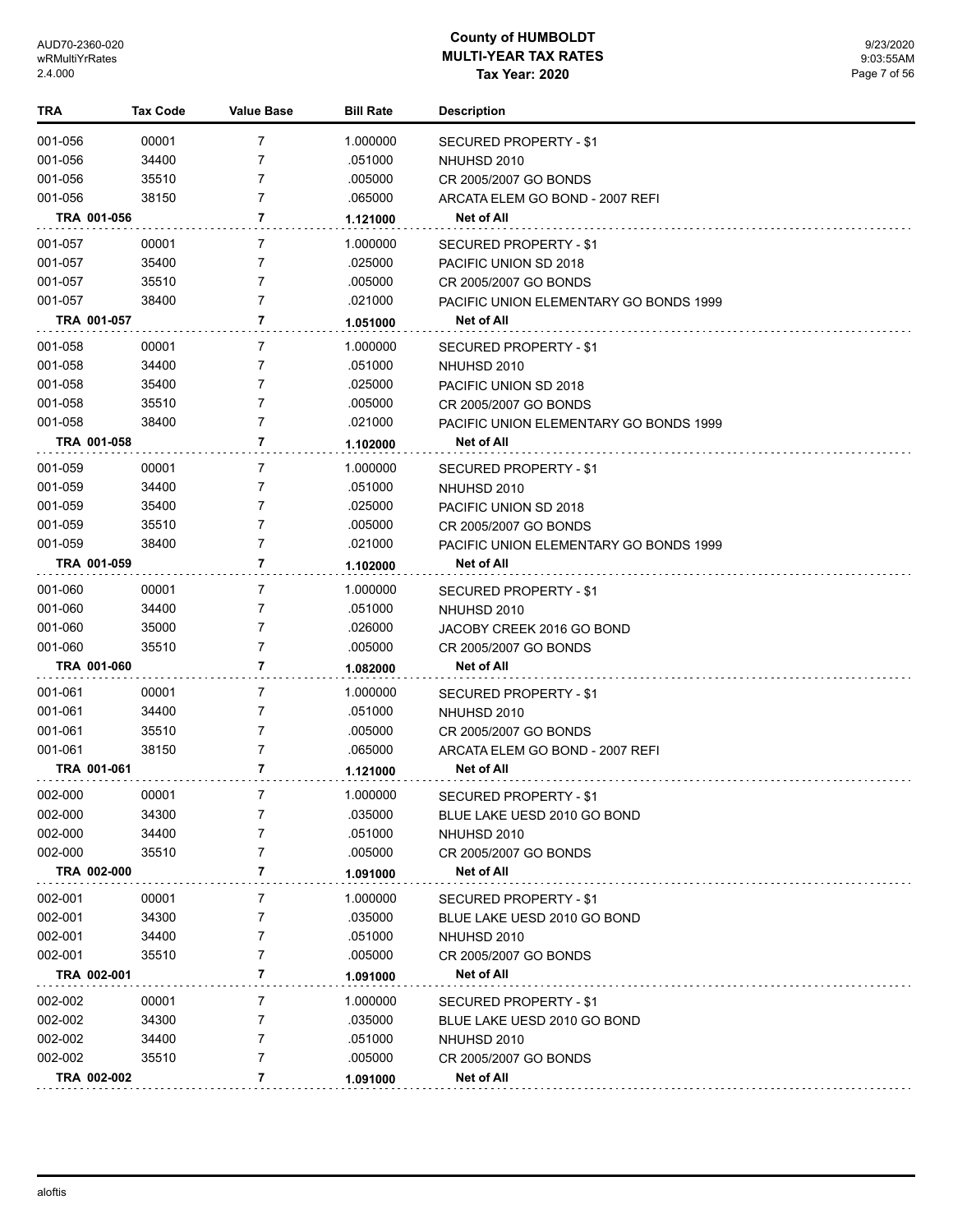| TRA         | Tax Code | <b>Value Base</b> | <b>Bill Rate</b> | <b>Description</b>             |
|-------------|----------|-------------------|------------------|--------------------------------|
| 002-003     | 00001    | $\overline{7}$    | 1.000000         | SECURED PROPERTY - \$1         |
| 002-003     | 34300    | 7                 | .035000          | BLUE LAKE UESD 2010 GO BOND    |
| 002-003     | 35510    | 7                 | .005000          | CR 2005/2007 GO BONDS          |
| TRA 002-003 |          | 7                 | 1.040000         | Net of All                     |
| 002-004     | 00001    | 7                 | 1.000000         | SECURED PROPERTY - \$1         |
| 002-004     | 34300    | 7                 | .035000          | BLUE LAKE UESD 2010 GO BOND    |
| 002-004     | 35510    | 7                 | .005000          | CR 2005/2007 GO BONDS          |
| TRA 002-004 |          | 7                 | 1.040000         | <b>Net of All</b>              |
| 002-005     | 00001    | 7                 | 1.000000         | SECURED PROPERTY - \$1         |
| 002-005     | 34300    | 7                 | .035000          | BLUE LAKE UESD 2010 GO BOND    |
| 002-005     | 34400    | 7                 | .051000          | NHUHSD 2010                    |
| 002-005     | 35510    | $\overline{7}$    | .005000          | CR 2005/2007 GO BONDS          |
| TRA 002-005 |          | 7                 | 1.091000         | Net of All                     |
| 002-006     | 00001    | 7                 | 1.000000         | SECURED PROPERTY - \$1         |
| 002-006     | 34400    | 7                 | .051000          | NHUHSD 2010                    |
| 002-006     | 35510    | 7                 | .005000          | CR 2005/2007 GO BONDS          |
| TRA 002-006 |          | 7                 | 1.056000         | Net of All                     |
| 003-000     | 00001    | 7                 | 1.000000         | SECURED PROPERTY - \$1         |
| 003-000     | 35510    | 7                 | .005000          | CR 2005/2007 GO BONDS          |
| 003-000     | 37500    | 7                 | .029000          | EUREKA UNIF HIGH 2002 GO BONDS |
| 003-000     | 37520    | 7                 | .018000          | EUREKA UNIFIED SD 2015 GO BOND |
| 003-000     | 37600    | $\overline{7}$    | .018000          | EUREKA UNIF ELEM 2002 GO BONDS |
| TRA 003-000 |          | 7                 | 1.070000         | Net of All                     |
| 003-001     | 00001    | 7                 | 1.000000         | SECURED PROPERTY - \$1         |
| 003-001     | 35510    | 7                 | .005000          | CR 2005/2007 GO BONDS          |
| 003-001     | 37500    | 7                 | .029000          | EUREKA UNIF HIGH 2002 GO BONDS |
| 003-001     | 37520    | 7                 | .018000          | EUREKA UNIFIED SD 2015 GO BOND |
| 003-001     | 37600    | 7                 | .018000          | EUREKA UNIF ELEM 2002 GO BONDS |
| TRA 003-001 |          | 7                 | 1.070000         | Net of All                     |
| 003-002     | 00001    | 7                 | 1.000000         | SECURED PROPERTY - \$1         |
| 003-002     | 35510    | 7                 | .005000          | CR 2005/2007 GO BONDS          |
| 003-002     | 37500    | 7                 | .029000          | EUREKA UNIF HIGH 2002 GO BONDS |
| 003-002     | 37520    | 7                 | .018000          | EUREKA UNIFIED SD 2015 GO BOND |
| 003-002     | 37600    | 7                 | .018000          | EUREKA UNIF ELEM 2002 GO BONDS |
| TRA 003-002 |          | 7                 | 1.070000         | Net of All                     |
| 003-003     | 00001    | 7                 | 1.000000         | SECURED PROPERTY - \$1         |
| 003-003     | 35510    | 7                 | .005000          | CR 2005/2007 GO BONDS          |
| 003-003     | 37500    | 7                 | .029000          | EUREKA UNIF HIGH 2002 GO BONDS |
| 003-003     | 37520    | 7                 | .018000          | EUREKA UNIFIED SD 2015 GO BOND |
| 003-003     | 37600    | 7                 | .018000          | EUREKA UNIF ELEM 2002 GO BONDS |
| TRA 003-003 |          | 7                 | 1.070000         | <b>Net of All</b>              |
| 003-004     | 00001    | 7                 | 1.000000         | SECURED PROPERTY - \$1         |
| 003-004     | 35510    | 7                 | .005000          | CR 2005/2007 GO BONDS          |
| 003-004     | 37500    | 7                 | .029000          | EUREKA UNIF HIGH 2002 GO BONDS |
| 003-004     | 37520    | 7                 | .018000          | EUREKA UNIFIED SD 2015 GO BOND |
| 003-004     | 37600    | 7                 | .018000          | EUREKA UNIF ELEM 2002 GO BONDS |
| TRA 003-004 |          | 7                 | 1.070000         | Net of All                     |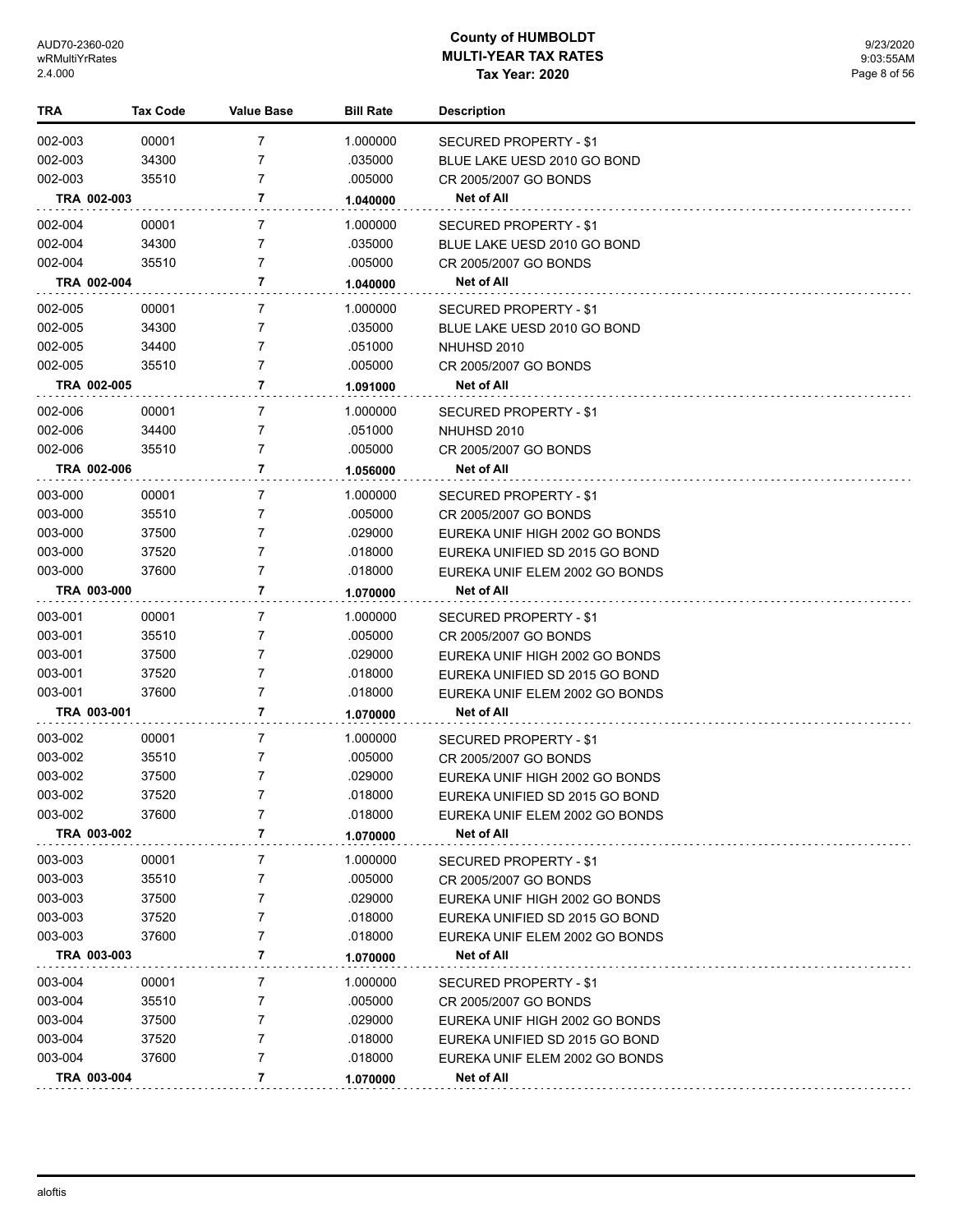| TRA         | <b>Tax Code</b> | <b>Value Base</b> | <b>Bill Rate</b> | <b>Description</b>             |
|-------------|-----------------|-------------------|------------------|--------------------------------|
| 003-005     | 00001           | 7                 | 1.000000         | SECURED PROPERTY - \$1         |
| 003-005     | 35300           | 7                 | .026000          | FRESHWATER ELEM GO BOND 2018   |
| 003-005     | 35510           | 7                 | .005000          | CR 2005/2007 GO BONDS          |
| 003-005     | 37500           | 7                 | .029000          | EUREKA UNIF HIGH 2002 GO BONDS |
| 003-005     | 37520           | 7                 | .018000          | EUREKA UNIFIED SD 2015 GO BOND |
| 003-005     | 38000           | 7                 | .027000          | FRESHWATER ELEM GO BONDS 2001  |
| TRA 003-005 |                 | 7                 | 1.105000         | Net of All                     |
| 003-006     | 00001           | 7                 | 1.000000         | <b>SECURED PROPERTY - \$1</b>  |
| 003-006     | 34400           | 7                 | .051000          | NHUHSD 2010                    |
| 003-006     | 35000           | 7                 | .026000          | JACOBY CREEK 2016 GO BOND      |
| 003-006     | 35510           | 7                 | .005000          | CR 2005/2007 GO BONDS          |
| TRA 003-006 |                 | 7                 | 1.082000         | Net of All                     |
| 003-007     | 00001           | 7                 | 1.000000         | SECURED PROPERTY - \$1         |
| 003-007     | 35510           | 7                 | .005000          | CR 2005/2007 GO BONDS          |
| 003-007     | 37500           | 7                 | .029000          | EUREKA UNIF HIGH 2002 GO BONDS |
| 003-007     | 37520           | 7                 | .018000          | EUREKA UNIFIED SD 2015 GO BOND |
| 003-007     | 37600           | 7                 | .018000          | EUREKA UNIF ELEM 2002 GO BONDS |
| TRA 003-007 |                 | 7                 | 1.070000         | Net of All                     |
| 003-008     | 00001           | 7                 | 1.000000         | SECURED PROPERTY - \$1         |
| 003-008     | 35510           | 7                 | .005000          | CR 2005/2007 GO BONDS          |
| 003-008     | 37500           | 7                 | .029000          | EUREKA UNIF HIGH 2002 GO BONDS |
| 003-008     | 37520           | 7                 | .018000          | EUREKA UNIFIED SD 2015 GO BOND |
| 003-008     | 37600           | 7                 | .018000          | EUREKA UNIF ELEM 2002 GO BONDS |
| TRA 003-008 |                 | 7                 | 1.070000         | Net of All                     |
| 003-009     | 00001           | 7                 | 1.000000         | SECURED PROPERTY - \$1         |
| 003-009     | 35510           | 7                 | .005000          | CR 2005/2007 GO BONDS          |
| 003-009     | 37500           | 7                 | .029000          | EUREKA UNIF HIGH 2002 GO BONDS |
| 003-009     | 37520           | 7                 | .018000          | EUREKA UNIFIED SD 2015 GO BOND |
| 003-009     | 37600           | 7                 | .018000          | EUREKA UNIF ELEM 2002 GO BONDS |
| TRA 003-009 |                 | 7                 | 1.070000         | Net of All                     |
| 003-010     | 00001           | 7                 | 1.000000         | SECURED PROPERTY - \$1         |
| 003-010     | 35510           | 7                 | .005000          | CR 2005/2007 GO BONDS          |
| 003-010     | 37500           | 7                 | .029000          | EUREKA UNIF HIGH 2002 GO BONDS |
| 003-010     | 37520           | 7                 | .018000          | EUREKA UNIFIED SD 2015 GO BOND |
| 003-010     | 37600           | 7                 | .018000          | EUREKA UNIF ELEM 2002 GO BONDS |
| TRA 003-010 |                 | 7                 | 1.070000         | Net of All                     |
| 003-011     | 00001           | 7                 | 1.000000         | <b>SECURED PROPERTY - \$1</b>  |
| 003-011     | 35510           | 7                 | .005000          | CR 2005/2007 GO BONDS          |
| 003-011     | 37500           | 7                 | .029000          | EUREKA UNIF HIGH 2002 GO BONDS |
| 003-011     | 37520           | 7                 | .018000          | EUREKA UNIFIED SD 2015 GO BOND |
| 003-011     | 37600           | 7                 | .018000          | EUREKA UNIF ELEM 2002 GO BONDS |
| TRA 003-011 |                 | 7                 | 1.070000         | Net of All                     |
| 003-012     | 00001           | 7                 | 1.000000         | SECURED PROPERTY - \$1         |
| 003-012     | 35510           | 7                 | .005000          | CR 2005/2007 GO BONDS          |
| 003-012     | 37500           | 7                 | .029000          | EUREKA UNIF HIGH 2002 GO BONDS |
| 003-012     | 37520           | 7                 | .018000          | EUREKA UNIFIED SD 2015 GO BOND |
| 003-012     | 37600           | 7                 | .018000          | EUREKA UNIF ELEM 2002 GO BONDS |
| TRA 003-012 |                 | 7                 | 1.070000         | Net of All                     |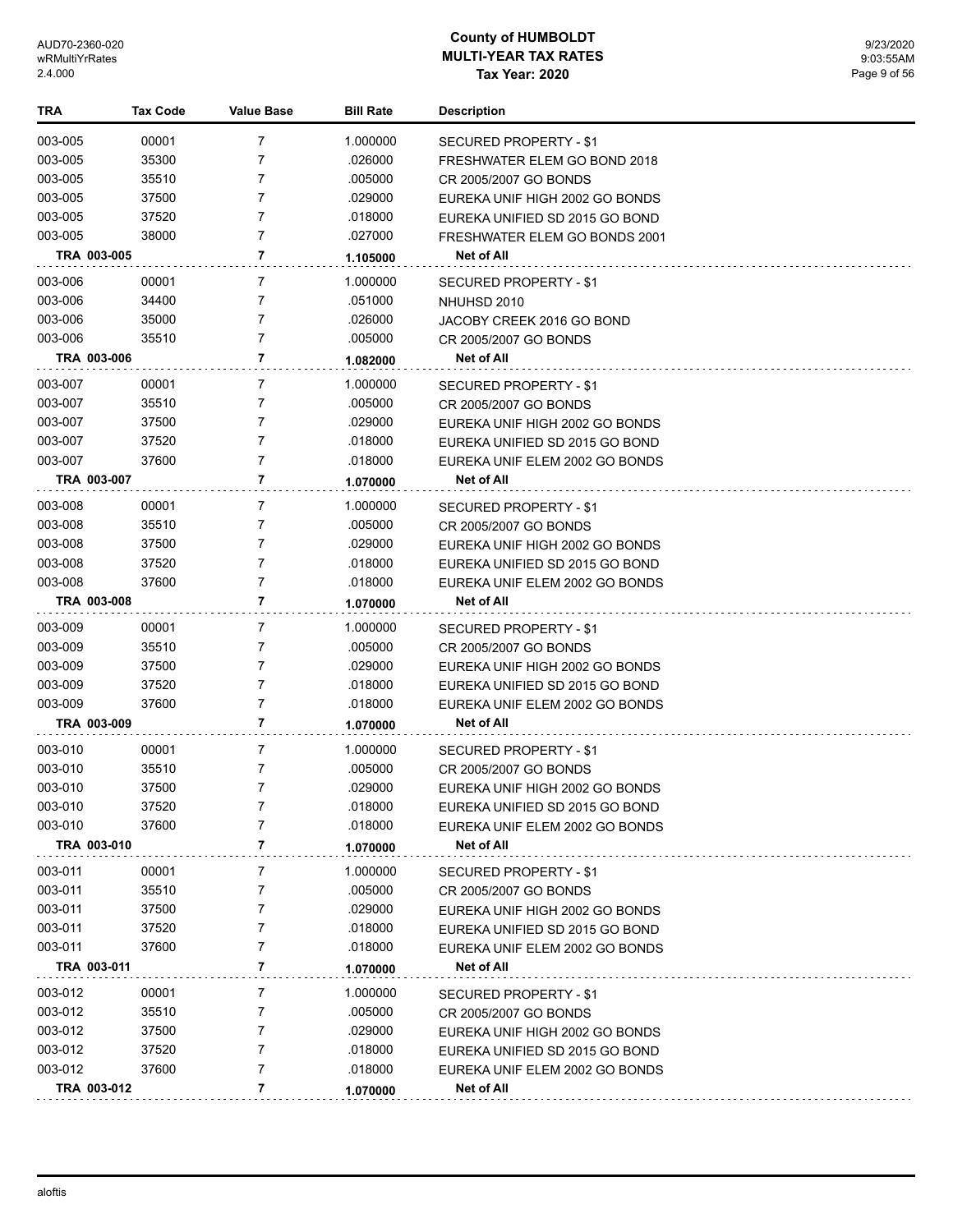| TRA                    | <b>Tax Code</b> | <b>Value Base</b> | <b>Bill Rate</b>   | <b>Description</b>                                               |
|------------------------|-----------------|-------------------|--------------------|------------------------------------------------------------------|
| 003-013                | 00001           | 7                 | 1.000000           | SECURED PROPERTY - \$1                                           |
| 003-013                | 35510           | 7                 | .005000            | CR 2005/2007 GO BONDS                                            |
| 003-013                | 37500           | 7                 | .029000            | EUREKA UNIF HIGH 2002 GO BONDS                                   |
| 003-013                | 37520           | 7                 | .018000            | EUREKA UNIFIED SD 2015 GO BOND                                   |
| 003-013                | 37600           | 7                 | .018000            | EUREKA UNIF ELEM 2002 GO BONDS                                   |
| TRA 003-013            |                 | 7                 | 1.070000           | Net of All                                                       |
| 003-014                | 00001           | 7                 | 1.000000           | SECURED PROPERTY - \$1                                           |
| 003-014                | 35300           | 7                 | .026000            | FRESHWATER ELEM GO BOND 2018                                     |
| 003-014                | 35510           | 7                 | .005000            | CR 2005/2007 GO BONDS                                            |
| 003-014                | 37500           | 7                 | .029000            | EUREKA UNIF HIGH 2002 GO BONDS                                   |
| 003-014                | 37520           | 7                 | .018000            | EUREKA UNIFIED SD 2015 GO BOND                                   |
| 003-014                | 38000           | 7                 | .027000            | FRESHWATER ELEM GO BONDS 2001                                    |
| TRA 003-014            |                 | 7                 | 1.105000           | <b>Net of All</b>                                                |
| 003-015                |                 | 7                 |                    |                                                                  |
|                        | 00001<br>35510  | 7                 | 1.000000           | SECURED PROPERTY - \$1                                           |
| 003-015<br>003-015     | 37500           | 7                 | .005000<br>.029000 | CR 2005/2007 GO BONDS                                            |
| 003-015                | 37520           | 7                 | .018000            | EUREKA UNIF HIGH 2002 GO BONDS<br>EUREKA UNIFIED SD 2015 GO BOND |
| 003-015                | 37600           | 7                 | .018000            | EUREKA UNIF ELEM 2002 GO BONDS                                   |
| TRA 003-015            |                 | 7                 | 1.070000           | Net of All                                                       |
|                        |                 |                   |                    |                                                                  |
| 003-016                | 00001           | 7                 | 1.000000           | SECURED PROPERTY - \$1                                           |
| 003-016                | 35510           | 7                 | .005000            | CR 2005/2007 GO BONDS                                            |
| 003-016                | 37500           | 7                 | .029000            | EUREKA UNIF HIGH 2002 GO BONDS                                   |
| 003-016                | 37520           | 7<br>7            | .018000            | EUREKA UNIFIED SD 2015 GO BOND                                   |
| 003-016<br>TRA 003-016 | 37600           | 7                 | .018000            | EUREKA UNIF ELEM 2002 GO BONDS<br>Net of All                     |
|                        |                 |                   | 1.070000           |                                                                  |
| 003-017                | 00001           | 7                 | 1.000000           | SECURED PROPERTY - \$1                                           |
| 003-017                | 35510           | 7                 | .005000            | CR 2005/2007 GO BONDS                                            |
| 003-017                | 37500           | 7                 | .029000            | EUREKA UNIF HIGH 2002 GO BONDS                                   |
| 003-017                | 37520           | 7                 | .018000            | EUREKA UNIFIED SD 2015 GO BOND                                   |
| 003-017                | 37600           | 7                 | .018000            | EUREKA UNIF ELEM 2002 GO BONDS                                   |
| TRA 003-017            |                 | 7                 | 1.070000           | Net of All                                                       |
| 003-018                | 00001           | 7                 | 1.000000           | SECURED PROPERTY - \$1                                           |
| 003-018                | 35510           | 7                 | .005000            | CR 2005/2007 GO BONDS                                            |
| 003-018                | 37500           |                   | .029000            | EUREKA UNIF HIGH 2002 GO BONDS                                   |
| 003-018                | 37520           | 7                 | .018000            | EUREKA UNIFIED SD 2015 GO BOND                                   |
| 003-018                | 37600           | 7                 | .018000            | EUREKA UNIF ELEM 2002 GO BONDS                                   |
| TRA 003-018            |                 | 7                 | 1.070000           | Net of All                                                       |
| 003-019                | 00001           | 7                 | 1.000000           | <b>SECURED PROPERTY - \$1</b>                                    |
| 003-019                | 35510           | 7                 | .005000            | CR 2005/2007 GO BONDS                                            |
| 003-019                | 37500           | 7                 | .029000            | EUREKA UNIF HIGH 2002 GO BONDS                                   |
| 003-019                | 37520           | 7                 | .018000            | EUREKA UNIFIED SD 2015 GO BOND                                   |
| 003-019                | 38300           | 7                 | .002000            | SOUTH BAY ELEMENTARY GO BONDS 1999                               |
| TRA 003-019            |                 | 7                 | 1.054000           | Net of All                                                       |
| 003-020                | 00001           | 7                 | 1.000000           | SECURED PROPERTY - \$1                                           |
| 003-020                | 35510           | 7                 | .005000            | CR 2005/2007 GO BONDS                                            |
| 003-020                | 37500           | 7                 | .029000            | EUREKA UNIF HIGH 2002 GO BONDS                                   |
| 003-020                | 37520           | 7                 | .018000            | EUREKA UNIFIED SD 2015 GO BOND                                   |
| 003-020                | 38300           | 7                 | .002000            | SOUTH BAY ELEMENTARY GO BONDS 1999                               |
| TRA 003-020            |                 | 7                 | 1.054000           | Net of All                                                       |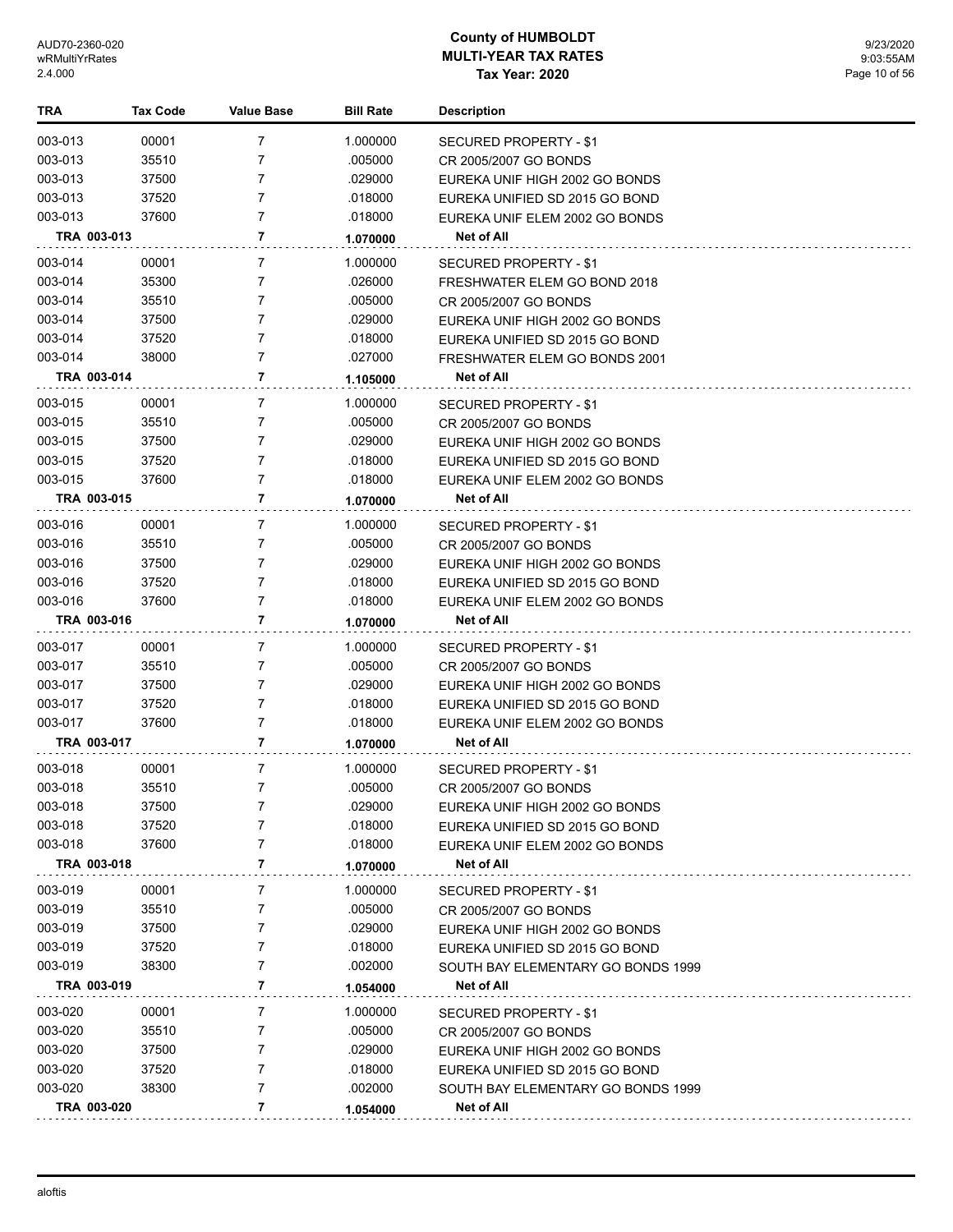| 003-021<br>00001<br>7<br>1.000000<br>SECURED PROPERTY - \$1<br>003-021<br>35510<br>7<br>.005000<br>CR 2005/2007 GO BONDS<br>003-021<br>37500<br>7<br>.029000<br>EUREKA UNIF HIGH 2002 GO BONDS<br>7<br>003-021<br>37520<br>.018000<br>EUREKA UNIFIED SD 2015 GO BOND<br>003-021<br>7<br>38300<br>.002000<br>SOUTH BAY ELEMENTARY GO BONDS 1999<br>TRA 003-021<br>7<br>Net of All<br>1.054000<br>003-022<br>00001<br>7<br>1.000000<br>SECURED PROPERTY - \$1<br>003-022<br>35510<br>7<br>.005000<br>CR 2005/2007 GO BONDS<br>003-022<br>37500<br>7<br>.029000<br>EUREKA UNIF HIGH 2002 GO BONDS<br>003-022<br>7<br>37520<br>.018000<br>EUREKA UNIFIED SD 2015 GO BOND<br>003-022<br>7<br>38300<br>.002000<br>SOUTH BAY ELEMENTARY GO BONDS 1999<br>7<br>TRA 003-022<br>Net of All<br>1.054000<br>003-023<br>00001<br>7<br>1.000000<br>SECURED PROPERTY - \$1<br>003-023<br>35510<br>7<br>.005000<br>CR 2005/2007 GO BONDS<br>003-023<br>37500<br>.029000<br>7<br>EUREKA UNIF HIGH 2002 GO BONDS<br>003-023<br>37520<br>7<br>.018000<br>EUREKA UNIFIED SD 2015 GO BOND<br>003-023<br>37600<br>7<br>.018000<br>EUREKA UNIF ELEM 2002 GO BONDS<br>7<br>TRA 003-023<br>Net of All<br>1.070000<br>003-024<br>00001<br>7<br>1.000000<br>SECURED PROPERTY - \$1<br>003-024<br>35510<br>7<br>.005000<br>CR 2005/2007 GO BONDS<br>003-024<br>7<br>.029000<br>37500<br>EUREKA UNIF HIGH 2002 GO BONDS<br>003-024<br>7<br>.018000<br>37520<br>EUREKA UNIFIED SD 2015 GO BOND<br>003-024<br>38300<br>7<br>.002000<br>SOUTH BAY ELEMENTARY GO BONDS 1999<br>7<br>TRA 003-024<br>Net of All<br>1.054000<br>$\overline{7}$<br>003-025<br>00001<br>1.000000<br>SECURED PROPERTY - \$1<br>003-025<br>35510<br>7<br>.005000<br>CR 2005/2007 GO BONDS<br>003-025<br>37500<br>7<br>.029000<br>EUREKA UNIF HIGH 2002 GO BONDS<br>003-025<br>7<br>.018000<br>37520<br>EUREKA UNIFIED SD 2015 GO BOND<br>003-025<br>7<br>38300<br>.002000<br>SOUTH BAY ELEMENTARY GO BONDS 1999<br>7<br>TRA 003-025<br>Net of All<br>1.054000<br>003-026<br>00001<br>7<br>1.000000<br>SECURED PROPERTY - \$1<br>003-026<br>35510<br>7<br>.005000<br>CR 2005/2007 GO BONDS<br>003-026<br>37500<br>7<br>.029000<br>EUREKA UNIF HIGH 2002 GO BONDS<br>.018000<br>003-026<br>37520<br>7<br>EUREKA UNIFIED SD 2015 GO BOND<br>003-026<br>38300<br>.002000<br>7<br>SOUTH BAY ELEMENTARY GO BONDS 1999<br>7<br>TRA 003-026<br><b>Net of All</b><br>1.054000<br>003-027<br>1.000000<br>00001<br>7<br><b>SECURED PROPERTY - \$1</b><br>003-027<br>35510<br>.005000<br>7<br>CR 2005/2007 GO BONDS<br>003-027<br>.029000<br>37500<br>7<br>EUREKA UNIF HIGH 2002 GO BONDS<br>003-027<br>7<br>.018000<br>37520<br>EUREKA UNIFIED SD 2015 GO BOND<br>003-027<br>7<br>.018000<br>37600<br>EUREKA UNIF ELEM 2002 GO BONDS<br>7<br>TRA 003-027<br>Net of All<br>1.070000<br>003-028<br>35510<br>7<br>.005000<br>CR 2005/2007 GO BONDS<br>003-028<br>38000<br>7<br>.027000<br>FRESHWATER ELEM GO BONDS 2001<br>7<br>TRA 003-028<br><b>Net of All</b><br>.032000<br>004-000<br>1.000000<br>00001<br>7<br>SECURED PROPERTY - \$1<br>004-000<br>35510<br>.005000<br>7<br>CR 2005/2007 GO BONDS<br>004-000<br>38500<br>7<br>.001000<br>FERNDALE UNIFIED GO BONDS 1999<br>7<br>TRA 004-000<br>Net of All<br>1.006000 | TRA | <b>Tax Code</b> | Value Base | <b>Bill Rate</b> | <b>Description</b> |
|-------------------------------------------------------------------------------------------------------------------------------------------------------------------------------------------------------------------------------------------------------------------------------------------------------------------------------------------------------------------------------------------------------------------------------------------------------------------------------------------------------------------------------------------------------------------------------------------------------------------------------------------------------------------------------------------------------------------------------------------------------------------------------------------------------------------------------------------------------------------------------------------------------------------------------------------------------------------------------------------------------------------------------------------------------------------------------------------------------------------------------------------------------------------------------------------------------------------------------------------------------------------------------------------------------------------------------------------------------------------------------------------------------------------------------------------------------------------------------------------------------------------------------------------------------------------------------------------------------------------------------------------------------------------------------------------------------------------------------------------------------------------------------------------------------------------------------------------------------------------------------------------------------------------------------------------------------------------------------------------------------------------------------------------------------------------------------------------------------------------------------------------------------------------------------------------------------------------------------------------------------------------------------------------------------------------------------------------------------------------------------------------------------------------------------------------------------------------------------------------------------------------------------------------------------------------------------------------------------------------------------------------------------------------------------------------------------------------------------------------------------------------------------------------------------------------------------------------------------------------------------------------------------------------------------------------------------------------------------------------------------------------------------------------------------------------------------------------------------------------------------------------------------------------------------------------------------------------------------------------------------|-----|-----------------|------------|------------------|--------------------|
|                                                                                                                                                                                                                                                                                                                                                                                                                                                                                                                                                                                                                                                                                                                                                                                                                                                                                                                                                                                                                                                                                                                                                                                                                                                                                                                                                                                                                                                                                                                                                                                                                                                                                                                                                                                                                                                                                                                                                                                                                                                                                                                                                                                                                                                                                                                                                                                                                                                                                                                                                                                                                                                                                                                                                                                                                                                                                                                                                                                                                                                                                                                                                                                                                                                       |     |                 |            |                  |                    |
|                                                                                                                                                                                                                                                                                                                                                                                                                                                                                                                                                                                                                                                                                                                                                                                                                                                                                                                                                                                                                                                                                                                                                                                                                                                                                                                                                                                                                                                                                                                                                                                                                                                                                                                                                                                                                                                                                                                                                                                                                                                                                                                                                                                                                                                                                                                                                                                                                                                                                                                                                                                                                                                                                                                                                                                                                                                                                                                                                                                                                                                                                                                                                                                                                                                       |     |                 |            |                  |                    |
|                                                                                                                                                                                                                                                                                                                                                                                                                                                                                                                                                                                                                                                                                                                                                                                                                                                                                                                                                                                                                                                                                                                                                                                                                                                                                                                                                                                                                                                                                                                                                                                                                                                                                                                                                                                                                                                                                                                                                                                                                                                                                                                                                                                                                                                                                                                                                                                                                                                                                                                                                                                                                                                                                                                                                                                                                                                                                                                                                                                                                                                                                                                                                                                                                                                       |     |                 |            |                  |                    |
|                                                                                                                                                                                                                                                                                                                                                                                                                                                                                                                                                                                                                                                                                                                                                                                                                                                                                                                                                                                                                                                                                                                                                                                                                                                                                                                                                                                                                                                                                                                                                                                                                                                                                                                                                                                                                                                                                                                                                                                                                                                                                                                                                                                                                                                                                                                                                                                                                                                                                                                                                                                                                                                                                                                                                                                                                                                                                                                                                                                                                                                                                                                                                                                                                                                       |     |                 |            |                  |                    |
|                                                                                                                                                                                                                                                                                                                                                                                                                                                                                                                                                                                                                                                                                                                                                                                                                                                                                                                                                                                                                                                                                                                                                                                                                                                                                                                                                                                                                                                                                                                                                                                                                                                                                                                                                                                                                                                                                                                                                                                                                                                                                                                                                                                                                                                                                                                                                                                                                                                                                                                                                                                                                                                                                                                                                                                                                                                                                                                                                                                                                                                                                                                                                                                                                                                       |     |                 |            |                  |                    |
|                                                                                                                                                                                                                                                                                                                                                                                                                                                                                                                                                                                                                                                                                                                                                                                                                                                                                                                                                                                                                                                                                                                                                                                                                                                                                                                                                                                                                                                                                                                                                                                                                                                                                                                                                                                                                                                                                                                                                                                                                                                                                                                                                                                                                                                                                                                                                                                                                                                                                                                                                                                                                                                                                                                                                                                                                                                                                                                                                                                                                                                                                                                                                                                                                                                       |     |                 |            |                  |                    |
|                                                                                                                                                                                                                                                                                                                                                                                                                                                                                                                                                                                                                                                                                                                                                                                                                                                                                                                                                                                                                                                                                                                                                                                                                                                                                                                                                                                                                                                                                                                                                                                                                                                                                                                                                                                                                                                                                                                                                                                                                                                                                                                                                                                                                                                                                                                                                                                                                                                                                                                                                                                                                                                                                                                                                                                                                                                                                                                                                                                                                                                                                                                                                                                                                                                       |     |                 |            |                  |                    |
|                                                                                                                                                                                                                                                                                                                                                                                                                                                                                                                                                                                                                                                                                                                                                                                                                                                                                                                                                                                                                                                                                                                                                                                                                                                                                                                                                                                                                                                                                                                                                                                                                                                                                                                                                                                                                                                                                                                                                                                                                                                                                                                                                                                                                                                                                                                                                                                                                                                                                                                                                                                                                                                                                                                                                                                                                                                                                                                                                                                                                                                                                                                                                                                                                                                       |     |                 |            |                  |                    |
|                                                                                                                                                                                                                                                                                                                                                                                                                                                                                                                                                                                                                                                                                                                                                                                                                                                                                                                                                                                                                                                                                                                                                                                                                                                                                                                                                                                                                                                                                                                                                                                                                                                                                                                                                                                                                                                                                                                                                                                                                                                                                                                                                                                                                                                                                                                                                                                                                                                                                                                                                                                                                                                                                                                                                                                                                                                                                                                                                                                                                                                                                                                                                                                                                                                       |     |                 |            |                  |                    |
|                                                                                                                                                                                                                                                                                                                                                                                                                                                                                                                                                                                                                                                                                                                                                                                                                                                                                                                                                                                                                                                                                                                                                                                                                                                                                                                                                                                                                                                                                                                                                                                                                                                                                                                                                                                                                                                                                                                                                                                                                                                                                                                                                                                                                                                                                                                                                                                                                                                                                                                                                                                                                                                                                                                                                                                                                                                                                                                                                                                                                                                                                                                                                                                                                                                       |     |                 |            |                  |                    |
|                                                                                                                                                                                                                                                                                                                                                                                                                                                                                                                                                                                                                                                                                                                                                                                                                                                                                                                                                                                                                                                                                                                                                                                                                                                                                                                                                                                                                                                                                                                                                                                                                                                                                                                                                                                                                                                                                                                                                                                                                                                                                                                                                                                                                                                                                                                                                                                                                                                                                                                                                                                                                                                                                                                                                                                                                                                                                                                                                                                                                                                                                                                                                                                                                                                       |     |                 |            |                  |                    |
|                                                                                                                                                                                                                                                                                                                                                                                                                                                                                                                                                                                                                                                                                                                                                                                                                                                                                                                                                                                                                                                                                                                                                                                                                                                                                                                                                                                                                                                                                                                                                                                                                                                                                                                                                                                                                                                                                                                                                                                                                                                                                                                                                                                                                                                                                                                                                                                                                                                                                                                                                                                                                                                                                                                                                                                                                                                                                                                                                                                                                                                                                                                                                                                                                                                       |     |                 |            |                  |                    |
|                                                                                                                                                                                                                                                                                                                                                                                                                                                                                                                                                                                                                                                                                                                                                                                                                                                                                                                                                                                                                                                                                                                                                                                                                                                                                                                                                                                                                                                                                                                                                                                                                                                                                                                                                                                                                                                                                                                                                                                                                                                                                                                                                                                                                                                                                                                                                                                                                                                                                                                                                                                                                                                                                                                                                                                                                                                                                                                                                                                                                                                                                                                                                                                                                                                       |     |                 |            |                  |                    |
|                                                                                                                                                                                                                                                                                                                                                                                                                                                                                                                                                                                                                                                                                                                                                                                                                                                                                                                                                                                                                                                                                                                                                                                                                                                                                                                                                                                                                                                                                                                                                                                                                                                                                                                                                                                                                                                                                                                                                                                                                                                                                                                                                                                                                                                                                                                                                                                                                                                                                                                                                                                                                                                                                                                                                                                                                                                                                                                                                                                                                                                                                                                                                                                                                                                       |     |                 |            |                  |                    |
|                                                                                                                                                                                                                                                                                                                                                                                                                                                                                                                                                                                                                                                                                                                                                                                                                                                                                                                                                                                                                                                                                                                                                                                                                                                                                                                                                                                                                                                                                                                                                                                                                                                                                                                                                                                                                                                                                                                                                                                                                                                                                                                                                                                                                                                                                                                                                                                                                                                                                                                                                                                                                                                                                                                                                                                                                                                                                                                                                                                                                                                                                                                                                                                                                                                       |     |                 |            |                  |                    |
|                                                                                                                                                                                                                                                                                                                                                                                                                                                                                                                                                                                                                                                                                                                                                                                                                                                                                                                                                                                                                                                                                                                                                                                                                                                                                                                                                                                                                                                                                                                                                                                                                                                                                                                                                                                                                                                                                                                                                                                                                                                                                                                                                                                                                                                                                                                                                                                                                                                                                                                                                                                                                                                                                                                                                                                                                                                                                                                                                                                                                                                                                                                                                                                                                                                       |     |                 |            |                  |                    |
|                                                                                                                                                                                                                                                                                                                                                                                                                                                                                                                                                                                                                                                                                                                                                                                                                                                                                                                                                                                                                                                                                                                                                                                                                                                                                                                                                                                                                                                                                                                                                                                                                                                                                                                                                                                                                                                                                                                                                                                                                                                                                                                                                                                                                                                                                                                                                                                                                                                                                                                                                                                                                                                                                                                                                                                                                                                                                                                                                                                                                                                                                                                                                                                                                                                       |     |                 |            |                  |                    |
|                                                                                                                                                                                                                                                                                                                                                                                                                                                                                                                                                                                                                                                                                                                                                                                                                                                                                                                                                                                                                                                                                                                                                                                                                                                                                                                                                                                                                                                                                                                                                                                                                                                                                                                                                                                                                                                                                                                                                                                                                                                                                                                                                                                                                                                                                                                                                                                                                                                                                                                                                                                                                                                                                                                                                                                                                                                                                                                                                                                                                                                                                                                                                                                                                                                       |     |                 |            |                  |                    |
|                                                                                                                                                                                                                                                                                                                                                                                                                                                                                                                                                                                                                                                                                                                                                                                                                                                                                                                                                                                                                                                                                                                                                                                                                                                                                                                                                                                                                                                                                                                                                                                                                                                                                                                                                                                                                                                                                                                                                                                                                                                                                                                                                                                                                                                                                                                                                                                                                                                                                                                                                                                                                                                                                                                                                                                                                                                                                                                                                                                                                                                                                                                                                                                                                                                       |     |                 |            |                  |                    |
|                                                                                                                                                                                                                                                                                                                                                                                                                                                                                                                                                                                                                                                                                                                                                                                                                                                                                                                                                                                                                                                                                                                                                                                                                                                                                                                                                                                                                                                                                                                                                                                                                                                                                                                                                                                                                                                                                                                                                                                                                                                                                                                                                                                                                                                                                                                                                                                                                                                                                                                                                                                                                                                                                                                                                                                                                                                                                                                                                                                                                                                                                                                                                                                                                                                       |     |                 |            |                  |                    |
|                                                                                                                                                                                                                                                                                                                                                                                                                                                                                                                                                                                                                                                                                                                                                                                                                                                                                                                                                                                                                                                                                                                                                                                                                                                                                                                                                                                                                                                                                                                                                                                                                                                                                                                                                                                                                                                                                                                                                                                                                                                                                                                                                                                                                                                                                                                                                                                                                                                                                                                                                                                                                                                                                                                                                                                                                                                                                                                                                                                                                                                                                                                                                                                                                                                       |     |                 |            |                  |                    |
|                                                                                                                                                                                                                                                                                                                                                                                                                                                                                                                                                                                                                                                                                                                                                                                                                                                                                                                                                                                                                                                                                                                                                                                                                                                                                                                                                                                                                                                                                                                                                                                                                                                                                                                                                                                                                                                                                                                                                                                                                                                                                                                                                                                                                                                                                                                                                                                                                                                                                                                                                                                                                                                                                                                                                                                                                                                                                                                                                                                                                                                                                                                                                                                                                                                       |     |                 |            |                  |                    |
|                                                                                                                                                                                                                                                                                                                                                                                                                                                                                                                                                                                                                                                                                                                                                                                                                                                                                                                                                                                                                                                                                                                                                                                                                                                                                                                                                                                                                                                                                                                                                                                                                                                                                                                                                                                                                                                                                                                                                                                                                                                                                                                                                                                                                                                                                                                                                                                                                                                                                                                                                                                                                                                                                                                                                                                                                                                                                                                                                                                                                                                                                                                                                                                                                                                       |     |                 |            |                  |                    |
|                                                                                                                                                                                                                                                                                                                                                                                                                                                                                                                                                                                                                                                                                                                                                                                                                                                                                                                                                                                                                                                                                                                                                                                                                                                                                                                                                                                                                                                                                                                                                                                                                                                                                                                                                                                                                                                                                                                                                                                                                                                                                                                                                                                                                                                                                                                                                                                                                                                                                                                                                                                                                                                                                                                                                                                                                                                                                                                                                                                                                                                                                                                                                                                                                                                       |     |                 |            |                  |                    |
|                                                                                                                                                                                                                                                                                                                                                                                                                                                                                                                                                                                                                                                                                                                                                                                                                                                                                                                                                                                                                                                                                                                                                                                                                                                                                                                                                                                                                                                                                                                                                                                                                                                                                                                                                                                                                                                                                                                                                                                                                                                                                                                                                                                                                                                                                                                                                                                                                                                                                                                                                                                                                                                                                                                                                                                                                                                                                                                                                                                                                                                                                                                                                                                                                                                       |     |                 |            |                  |                    |
|                                                                                                                                                                                                                                                                                                                                                                                                                                                                                                                                                                                                                                                                                                                                                                                                                                                                                                                                                                                                                                                                                                                                                                                                                                                                                                                                                                                                                                                                                                                                                                                                                                                                                                                                                                                                                                                                                                                                                                                                                                                                                                                                                                                                                                                                                                                                                                                                                                                                                                                                                                                                                                                                                                                                                                                                                                                                                                                                                                                                                                                                                                                                                                                                                                                       |     |                 |            |                  |                    |
|                                                                                                                                                                                                                                                                                                                                                                                                                                                                                                                                                                                                                                                                                                                                                                                                                                                                                                                                                                                                                                                                                                                                                                                                                                                                                                                                                                                                                                                                                                                                                                                                                                                                                                                                                                                                                                                                                                                                                                                                                                                                                                                                                                                                                                                                                                                                                                                                                                                                                                                                                                                                                                                                                                                                                                                                                                                                                                                                                                                                                                                                                                                                                                                                                                                       |     |                 |            |                  |                    |
|                                                                                                                                                                                                                                                                                                                                                                                                                                                                                                                                                                                                                                                                                                                                                                                                                                                                                                                                                                                                                                                                                                                                                                                                                                                                                                                                                                                                                                                                                                                                                                                                                                                                                                                                                                                                                                                                                                                                                                                                                                                                                                                                                                                                                                                                                                                                                                                                                                                                                                                                                                                                                                                                                                                                                                                                                                                                                                                                                                                                                                                                                                                                                                                                                                                       |     |                 |            |                  |                    |
|                                                                                                                                                                                                                                                                                                                                                                                                                                                                                                                                                                                                                                                                                                                                                                                                                                                                                                                                                                                                                                                                                                                                                                                                                                                                                                                                                                                                                                                                                                                                                                                                                                                                                                                                                                                                                                                                                                                                                                                                                                                                                                                                                                                                                                                                                                                                                                                                                                                                                                                                                                                                                                                                                                                                                                                                                                                                                                                                                                                                                                                                                                                                                                                                                                                       |     |                 |            |                  |                    |
|                                                                                                                                                                                                                                                                                                                                                                                                                                                                                                                                                                                                                                                                                                                                                                                                                                                                                                                                                                                                                                                                                                                                                                                                                                                                                                                                                                                                                                                                                                                                                                                                                                                                                                                                                                                                                                                                                                                                                                                                                                                                                                                                                                                                                                                                                                                                                                                                                                                                                                                                                                                                                                                                                                                                                                                                                                                                                                                                                                                                                                                                                                                                                                                                                                                       |     |                 |            |                  |                    |
|                                                                                                                                                                                                                                                                                                                                                                                                                                                                                                                                                                                                                                                                                                                                                                                                                                                                                                                                                                                                                                                                                                                                                                                                                                                                                                                                                                                                                                                                                                                                                                                                                                                                                                                                                                                                                                                                                                                                                                                                                                                                                                                                                                                                                                                                                                                                                                                                                                                                                                                                                                                                                                                                                                                                                                                                                                                                                                                                                                                                                                                                                                                                                                                                                                                       |     |                 |            |                  |                    |
|                                                                                                                                                                                                                                                                                                                                                                                                                                                                                                                                                                                                                                                                                                                                                                                                                                                                                                                                                                                                                                                                                                                                                                                                                                                                                                                                                                                                                                                                                                                                                                                                                                                                                                                                                                                                                                                                                                                                                                                                                                                                                                                                                                                                                                                                                                                                                                                                                                                                                                                                                                                                                                                                                                                                                                                                                                                                                                                                                                                                                                                                                                                                                                                                                                                       |     |                 |            |                  |                    |
|                                                                                                                                                                                                                                                                                                                                                                                                                                                                                                                                                                                                                                                                                                                                                                                                                                                                                                                                                                                                                                                                                                                                                                                                                                                                                                                                                                                                                                                                                                                                                                                                                                                                                                                                                                                                                                                                                                                                                                                                                                                                                                                                                                                                                                                                                                                                                                                                                                                                                                                                                                                                                                                                                                                                                                                                                                                                                                                                                                                                                                                                                                                                                                                                                                                       |     |                 |            |                  |                    |
|                                                                                                                                                                                                                                                                                                                                                                                                                                                                                                                                                                                                                                                                                                                                                                                                                                                                                                                                                                                                                                                                                                                                                                                                                                                                                                                                                                                                                                                                                                                                                                                                                                                                                                                                                                                                                                                                                                                                                                                                                                                                                                                                                                                                                                                                                                                                                                                                                                                                                                                                                                                                                                                                                                                                                                                                                                                                                                                                                                                                                                                                                                                                                                                                                                                       |     |                 |            |                  |                    |
|                                                                                                                                                                                                                                                                                                                                                                                                                                                                                                                                                                                                                                                                                                                                                                                                                                                                                                                                                                                                                                                                                                                                                                                                                                                                                                                                                                                                                                                                                                                                                                                                                                                                                                                                                                                                                                                                                                                                                                                                                                                                                                                                                                                                                                                                                                                                                                                                                                                                                                                                                                                                                                                                                                                                                                                                                                                                                                                                                                                                                                                                                                                                                                                                                                                       |     |                 |            |                  |                    |
|                                                                                                                                                                                                                                                                                                                                                                                                                                                                                                                                                                                                                                                                                                                                                                                                                                                                                                                                                                                                                                                                                                                                                                                                                                                                                                                                                                                                                                                                                                                                                                                                                                                                                                                                                                                                                                                                                                                                                                                                                                                                                                                                                                                                                                                                                                                                                                                                                                                                                                                                                                                                                                                                                                                                                                                                                                                                                                                                                                                                                                                                                                                                                                                                                                                       |     |                 |            |                  |                    |
|                                                                                                                                                                                                                                                                                                                                                                                                                                                                                                                                                                                                                                                                                                                                                                                                                                                                                                                                                                                                                                                                                                                                                                                                                                                                                                                                                                                                                                                                                                                                                                                                                                                                                                                                                                                                                                                                                                                                                                                                                                                                                                                                                                                                                                                                                                                                                                                                                                                                                                                                                                                                                                                                                                                                                                                                                                                                                                                                                                                                                                                                                                                                                                                                                                                       |     |                 |            |                  |                    |
|                                                                                                                                                                                                                                                                                                                                                                                                                                                                                                                                                                                                                                                                                                                                                                                                                                                                                                                                                                                                                                                                                                                                                                                                                                                                                                                                                                                                                                                                                                                                                                                                                                                                                                                                                                                                                                                                                                                                                                                                                                                                                                                                                                                                                                                                                                                                                                                                                                                                                                                                                                                                                                                                                                                                                                                                                                                                                                                                                                                                                                                                                                                                                                                                                                                       |     |                 |            |                  |                    |
|                                                                                                                                                                                                                                                                                                                                                                                                                                                                                                                                                                                                                                                                                                                                                                                                                                                                                                                                                                                                                                                                                                                                                                                                                                                                                                                                                                                                                                                                                                                                                                                                                                                                                                                                                                                                                                                                                                                                                                                                                                                                                                                                                                                                                                                                                                                                                                                                                                                                                                                                                                                                                                                                                                                                                                                                                                                                                                                                                                                                                                                                                                                                                                                                                                                       |     |                 |            |                  |                    |
|                                                                                                                                                                                                                                                                                                                                                                                                                                                                                                                                                                                                                                                                                                                                                                                                                                                                                                                                                                                                                                                                                                                                                                                                                                                                                                                                                                                                                                                                                                                                                                                                                                                                                                                                                                                                                                                                                                                                                                                                                                                                                                                                                                                                                                                                                                                                                                                                                                                                                                                                                                                                                                                                                                                                                                                                                                                                                                                                                                                                                                                                                                                                                                                                                                                       |     |                 |            |                  |                    |
|                                                                                                                                                                                                                                                                                                                                                                                                                                                                                                                                                                                                                                                                                                                                                                                                                                                                                                                                                                                                                                                                                                                                                                                                                                                                                                                                                                                                                                                                                                                                                                                                                                                                                                                                                                                                                                                                                                                                                                                                                                                                                                                                                                                                                                                                                                                                                                                                                                                                                                                                                                                                                                                                                                                                                                                                                                                                                                                                                                                                                                                                                                                                                                                                                                                       |     |                 |            |                  |                    |
|                                                                                                                                                                                                                                                                                                                                                                                                                                                                                                                                                                                                                                                                                                                                                                                                                                                                                                                                                                                                                                                                                                                                                                                                                                                                                                                                                                                                                                                                                                                                                                                                                                                                                                                                                                                                                                                                                                                                                                                                                                                                                                                                                                                                                                                                                                                                                                                                                                                                                                                                                                                                                                                                                                                                                                                                                                                                                                                                                                                                                                                                                                                                                                                                                                                       |     |                 |            |                  |                    |
|                                                                                                                                                                                                                                                                                                                                                                                                                                                                                                                                                                                                                                                                                                                                                                                                                                                                                                                                                                                                                                                                                                                                                                                                                                                                                                                                                                                                                                                                                                                                                                                                                                                                                                                                                                                                                                                                                                                                                                                                                                                                                                                                                                                                                                                                                                                                                                                                                                                                                                                                                                                                                                                                                                                                                                                                                                                                                                                                                                                                                                                                                                                                                                                                                                                       |     |                 |            |                  |                    |
|                                                                                                                                                                                                                                                                                                                                                                                                                                                                                                                                                                                                                                                                                                                                                                                                                                                                                                                                                                                                                                                                                                                                                                                                                                                                                                                                                                                                                                                                                                                                                                                                                                                                                                                                                                                                                                                                                                                                                                                                                                                                                                                                                                                                                                                                                                                                                                                                                                                                                                                                                                                                                                                                                                                                                                                                                                                                                                                                                                                                                                                                                                                                                                                                                                                       |     |                 |            |                  |                    |
|                                                                                                                                                                                                                                                                                                                                                                                                                                                                                                                                                                                                                                                                                                                                                                                                                                                                                                                                                                                                                                                                                                                                                                                                                                                                                                                                                                                                                                                                                                                                                                                                                                                                                                                                                                                                                                                                                                                                                                                                                                                                                                                                                                                                                                                                                                                                                                                                                                                                                                                                                                                                                                                                                                                                                                                                                                                                                                                                                                                                                                                                                                                                                                                                                                                       |     |                 |            |                  |                    |
|                                                                                                                                                                                                                                                                                                                                                                                                                                                                                                                                                                                                                                                                                                                                                                                                                                                                                                                                                                                                                                                                                                                                                                                                                                                                                                                                                                                                                                                                                                                                                                                                                                                                                                                                                                                                                                                                                                                                                                                                                                                                                                                                                                                                                                                                                                                                                                                                                                                                                                                                                                                                                                                                                                                                                                                                                                                                                                                                                                                                                                                                                                                                                                                                                                                       |     |                 |            |                  |                    |
|                                                                                                                                                                                                                                                                                                                                                                                                                                                                                                                                                                                                                                                                                                                                                                                                                                                                                                                                                                                                                                                                                                                                                                                                                                                                                                                                                                                                                                                                                                                                                                                                                                                                                                                                                                                                                                                                                                                                                                                                                                                                                                                                                                                                                                                                                                                                                                                                                                                                                                                                                                                                                                                                                                                                                                                                                                                                                                                                                                                                                                                                                                                                                                                                                                                       |     |                 |            |                  |                    |
|                                                                                                                                                                                                                                                                                                                                                                                                                                                                                                                                                                                                                                                                                                                                                                                                                                                                                                                                                                                                                                                                                                                                                                                                                                                                                                                                                                                                                                                                                                                                                                                                                                                                                                                                                                                                                                                                                                                                                                                                                                                                                                                                                                                                                                                                                                                                                                                                                                                                                                                                                                                                                                                                                                                                                                                                                                                                                                                                                                                                                                                                                                                                                                                                                                                       |     |                 |            |                  |                    |
|                                                                                                                                                                                                                                                                                                                                                                                                                                                                                                                                                                                                                                                                                                                                                                                                                                                                                                                                                                                                                                                                                                                                                                                                                                                                                                                                                                                                                                                                                                                                                                                                                                                                                                                                                                                                                                                                                                                                                                                                                                                                                                                                                                                                                                                                                                                                                                                                                                                                                                                                                                                                                                                                                                                                                                                                                                                                                                                                                                                                                                                                                                                                                                                                                                                       |     |                 |            |                  |                    |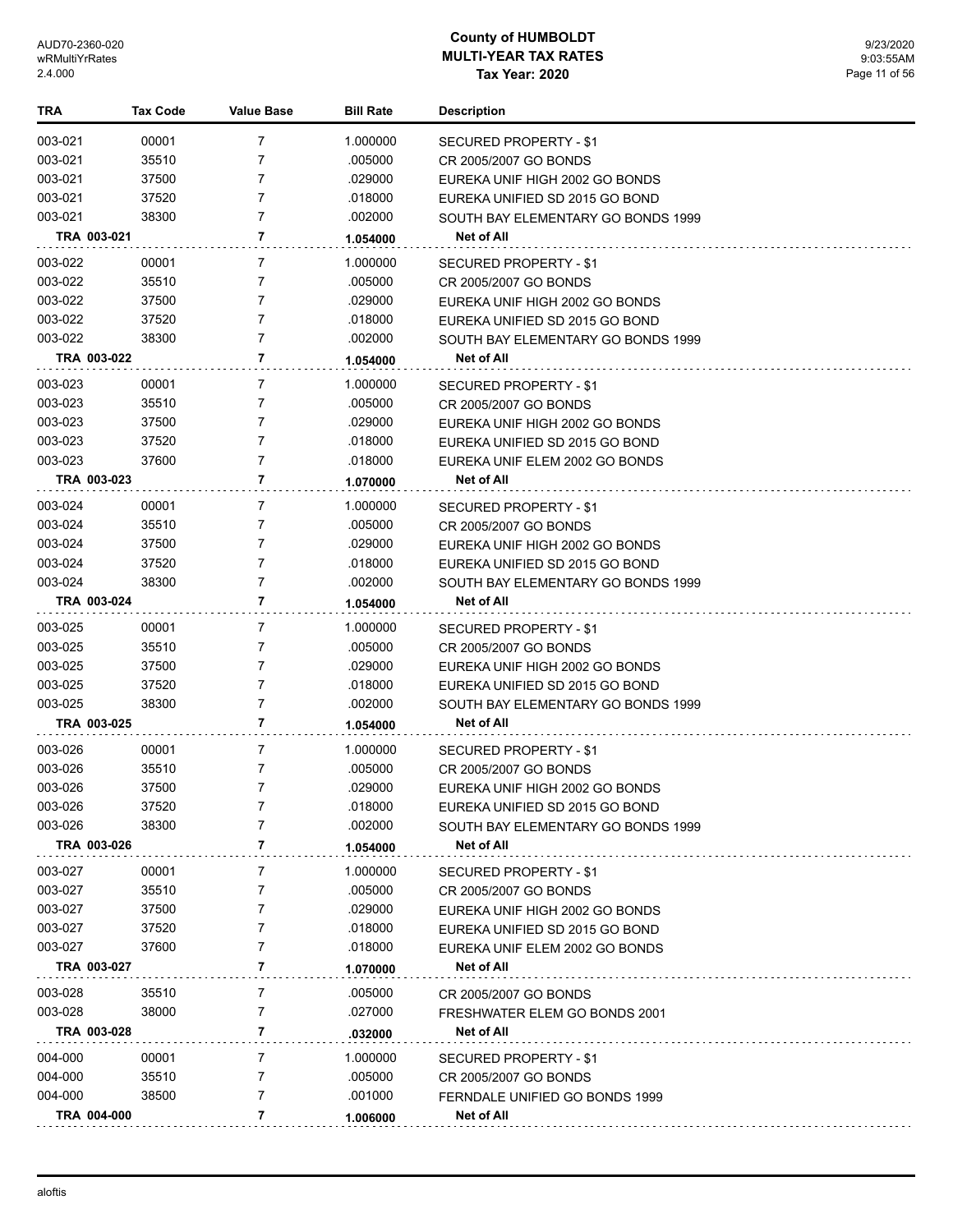| TRA         | <b>Tax Code</b> | Value Base | <b>Bill Rate</b> | <b>Description</b>                      |
|-------------|-----------------|------------|------------------|-----------------------------------------|
| 004-001     | 00001           | 7          | 1.000000         | <b>SECURED PROPERTY - \$1</b>           |
| 004-001     | 35510           | 7          | .005000          | CR 2005/2007 GO BONDS                   |
| 004-001     | 38500           | 7          | .001000          | FERNDALE UNIFIED GO BONDS 1999          |
| TRA 004-001 |                 | 7          | 1.006000         | Net of All                              |
| 005-000     | 00001           | 7          | 1.000000         | <b>SECURED PROPERTY - \$1</b>           |
| 005-000     | 34500           | 7          | .043000          | FORTUNA ELEMENTARY UNIFIED 2012 GO BOND |
| 005-000     | 35200           | 7          | .025000          | FORTUNA ELEM GO BOND 2018               |
| 005-000     | 35510           | 7          | .005000          | CR 2005/2007 GO BONDS                   |
| 005-000     | 38200           | 7          | .015000          | FORTUNA HIGH GO BONDS 2000              |
| TRA 005-000 |                 | 7          | 1.088000         | <b>Net of All</b>                       |
| 005-001     | 00001           | 7          | 1.000000         | SECURED PROPERTY - \$1                  |
| 005-001     | 34500           | 7          | .043000          | FORTUNA ELEMENTARY UNIFIED 2012 GO BOND |
| 005-001     | 35200           | 7          | .025000          | FORTUNA ELEM GO BOND 2018               |
| 005-001     | 35510           | 7          | .005000          | CR 2005/2007 GO BONDS                   |
| 005-001     | 38200           | 7          | .015000          | FORTUNA HIGH GO BONDS 2000              |
| TRA 005-001 |                 | 7          | 1.088000         | Net of All                              |
| 005-002     | 00001           | 7          | 1.000000         | SECURED PROPERTY - \$1                  |
| 005-002     | 34500           | 7          | .043000          | FORTUNA ELEMENTARY UNIFIED 2012 GO BOND |
| 005-002     | 35200           | 7          | .025000          | FORTUNA ELEM GO BOND 2018               |
| 005-002     | 35510           | 7          | .005000          | CR 2005/2007 GO BONDS                   |
| 005-002     | 38200           | 7          | .015000          | FORTUNA HIGH GO BONDS 2000              |
| TRA 005-002 |                 | 7          | 1.088000         | Net of All                              |
| 005-003     | 00001           | 7          | 1.000000         | SECURED PROPERTY - \$1                  |
| 005-003     | 34500           | 7          | .043000          | FORTUNA ELEMENTARY UNIFIED 2012 GO BOND |
| 005-003     | 35200           | 7          | .025000          | FORTUNA ELEM GO BOND 2018               |
| 005-003     | 35510           | 7          | .005000          | CR 2005/2007 GO BONDS                   |
| 005-003     | 38200           | 7          | .015000          | FORTUNA HIGH GO BONDS 2000              |
| TRA 005-003 |                 | 7          | 1.088000         | Net of All                              |
| 005-004     | 00001           | 7          | 1.000000         | SECURED PROPERTY - \$1                  |
| 005-004     | 34500           | 7          | .043000          | FORTUNA ELEMENTARY UNIFIED 2012 GO BOND |
| 005-004     | 35200           | 7          | .025000          | FORTUNA ELEM GO BOND 2018               |
| 005-004     | 35510           | 7          | .005000          | CR 2005/2007 GO BONDS                   |
| 005-004     | 38200           | 7          | .015000          | FORTUNA HIGH GO BONDS 2000              |
| TRA 005-004 |                 | 7          | 1.088000         | <b>Net of All</b>                       |
| 005-005     | 00001           | 7          | 1.000000         | <b>SECURED PROPERTY - \$1</b>           |
| 005-005     | 34500           | 7          | .043000          | FORTUNA ELEMENTARY UNIFIED 2012 GO BOND |
| 005-005     | 35200           | 7          | .025000          | FORTUNA ELEM GO BOND 2018               |
| 005-005     | 35510           | 7          | .005000          | CR 2005/2007 GO BONDS                   |
| 005-005     | 38200           | 7          | .015000          | FORTUNA HIGH GO BONDS 2000              |
| TRA 005-005 |                 | 7          | 1.088000         | <b>Net of All</b>                       |
| 005-006     | 00001           | 7          | 1.000000         | SECURED PROPERTY - \$1                  |
| 005-006     | 34500           | 7          | .043000          | FORTUNA ELEMENTARY UNIFIED 2012 GO BOND |
| 005-006     | 35200           | 7          | .025000          | FORTUNA ELEM GO BOND 2018               |
| 005-006     | 35510           | 7          | .005000          | CR 2005/2007 GO BONDS                   |
| 005-006     | 38200           | 7          | .015000          | FORTUNA HIGH GO BONDS 2000              |
| TRA 005-006 |                 | 7          | 1.088000         | Net of All                              |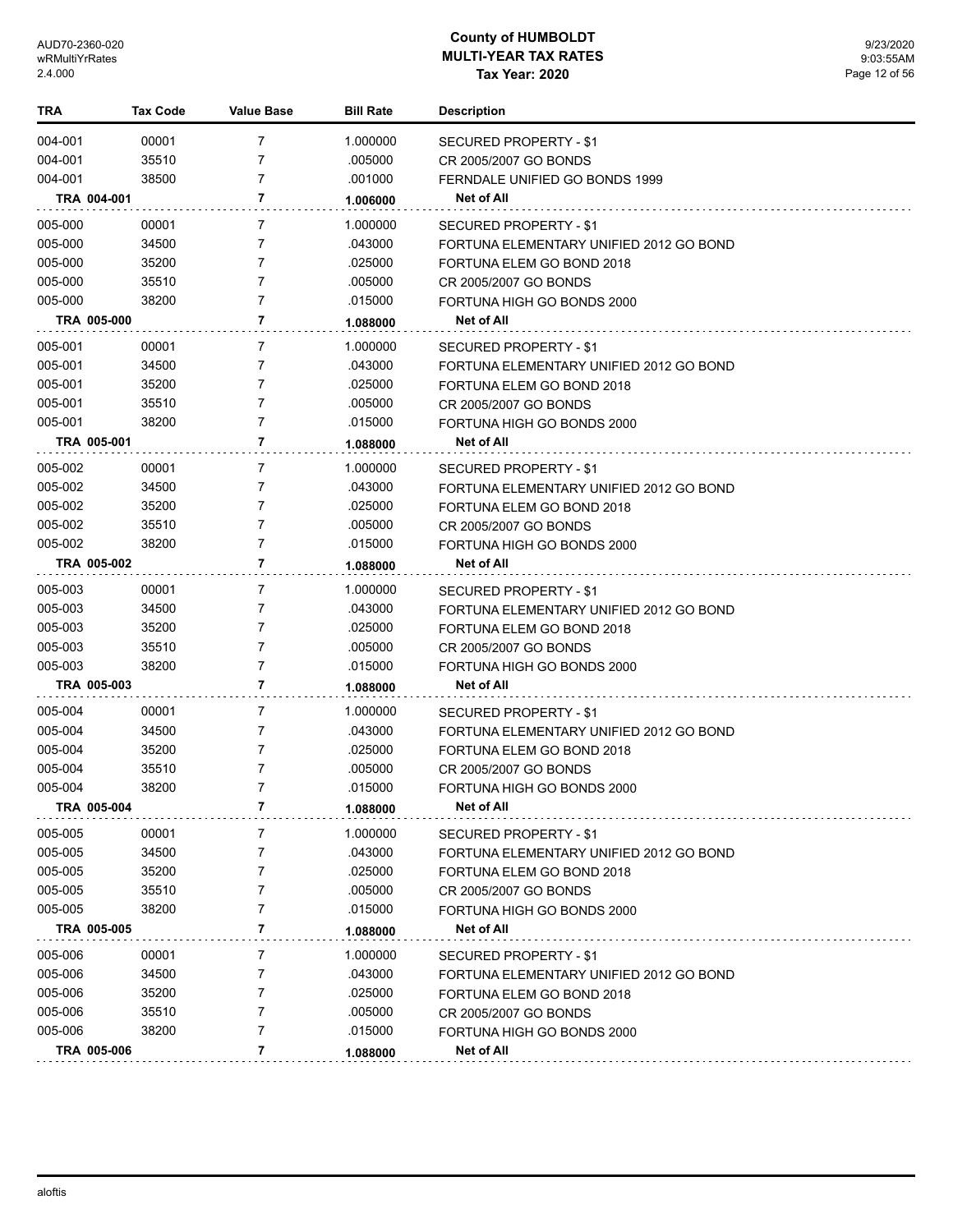| TRA         | <b>Tax Code</b> | Value Base | <b>Bill Rate</b> | <b>Description</b>                      |
|-------------|-----------------|------------|------------------|-----------------------------------------|
| 005-007     | 00001           | 7          | 1.000000         | <b>SECURED PROPERTY - \$1</b>           |
| 005-007     | 34500           | 7          | .043000          | FORTUNA ELEMENTARY UNIFIED 2012 GO BOND |
| 005-007     | 35200           | 7          | .025000          | FORTUNA ELEM GO BOND 2018               |
| 005-007     | 35510           | 7          | .005000          | CR 2005/2007 GO BONDS                   |
| 005-007     | 38200           | 7          | .015000          | FORTUNA HIGH GO BONDS 2000              |
| TRA 005-007 |                 | 7          | 1.088000         | Net of All                              |
| 005-008     | 00001           | 7          | 1.000000         | SECURED PROPERTY - \$1                  |
| 005-008     | 34500           | 7          | .043000          | FORTUNA ELEMENTARY UNIFIED 2012 GO BOND |
| 005-008     | 35200           | 7          | .025000          | FORTUNA ELEM GO BOND 2018               |
| 005-008     | 35510           | 7          | .005000          | CR 2005/2007 GO BONDS                   |
| 005-008     | 38200           | 7          | .015000          | FORTUNA HIGH GO BONDS 2000              |
| TRA 005-008 |                 | 7          | 1.088000         | Net of All                              |
| 005-009     | 00001           | 7          | 1.000000         | SECURED PROPERTY - \$1                  |
| 005-009     | 34500           | 7          | .043000          | FORTUNA ELEMENTARY UNIFIED 2012 GO BOND |
| 005-009     | 35200           | 7          | .025000          | FORTUNA ELEM GO BOND 2018               |
| 005-009     | 35510           | 7          | .005000          | CR 2005/2007 GO BONDS                   |
| 005-009     | 38200           | 7          | .015000          | FORTUNA HIGH GO BONDS 2000              |
| TRA 005-009 |                 | 7          | 1.088000         | <b>Net of All</b>                       |
| 005-010     | 00001           | 7          | 1.000000         | SECURED PROPERTY - \$1                  |
| 005-010     | 34500           | 7          | .043000          | FORTUNA ELEMENTARY UNIFIED 2012 GO BOND |
| 005-010     | 35200           | 7          | .025000          | FORTUNA ELEM GO BOND 2018               |
| 005-010     | 35510           | 7          | .005000          | CR 2005/2007 GO BONDS                   |
| 005-010     | 38200           | 7          | .015000          | FORTUNA HIGH GO BONDS 2000              |
| TRA 005-010 |                 | 7          | 1.088000         | Net of All                              |
| 005-011     | 00001           | 7          | 1.000000         | SECURED PROPERTY - \$1                  |
| 005-011     | 34500           | 7          | .043000          | FORTUNA ELEMENTARY UNIFIED 2012 GO BOND |
| 005-011     | 35200           | 7          | .025000          | FORTUNA ELEM GO BOND 2018               |
| 005-011     | 35510           | 7          | .005000          | CR 2005/2007 GO BONDS                   |
| 005-011     | 38200           | 7          | .015000          | FORTUNA HIGH GO BONDS 2000              |
| TRA 005-011 |                 | 7          | 1.088000         | <b>Net of All</b>                       |
| 005-012     | 00001           | 7          | 1.000000         | SECURED PROPERTY - \$1                  |
| 005-012     | 34500           | 7          | .043000          | FORTUNA ELEMENTARY UNIFIED 2012 GO BOND |
| 005-012     | 35200           | 7          | .025000          | FORTUNA ELEM GO BOND 2018               |
| 005-012     | 35510           | 7          | .005000          | CR 2005/2007 GO BONDS                   |
| 005-012     | 38200           | 7          | .015000          | FORTUNA HIGH GO BONDS 2000              |
| TRA 005-012 |                 | 7          | 1.088000         | Net of All                              |
| 005-013     | 00001           | 7          | 1.000000         | <b>SECURED PROPERTY - \$1</b>           |
| 005-013     | 34500           | 7          | .043000          | FORTUNA ELEMENTARY UNIFIED 2012 GO BOND |
| 005-013     | 35200           | 7          | .025000          | FORTUNA ELEM GO BOND 2018               |
| 005-013     | 35510           | 7          | .005000          | CR 2005/2007 GO BONDS                   |
| 005-013     | 38200           | 7          | .015000          | FORTUNA HIGH GO BONDS 2000              |
| TRA 005-013 |                 | 7          | 1.088000         | Net of All                              |
| 005-014     | 00001           | 7          | 1.000000         | SECURED PROPERTY - \$1                  |
| 005-014     | 34500           | 7          | .043000          | FORTUNA ELEMENTARY UNIFIED 2012 GO BOND |
| 005-014     | 35200           | 7          | .025000          | FORTUNA ELEM GO BOND 2018               |
| 005-014     | 35510           | 7          | .005000          | CR 2005/2007 GO BONDS                   |
| 005-014     | 38200           | 7          | .015000          | FORTUNA HIGH GO BONDS 2000              |
| TRA 005-014 |                 | 7          | 1.088000         | Net of All                              |
|             |                 |            |                  |                                         |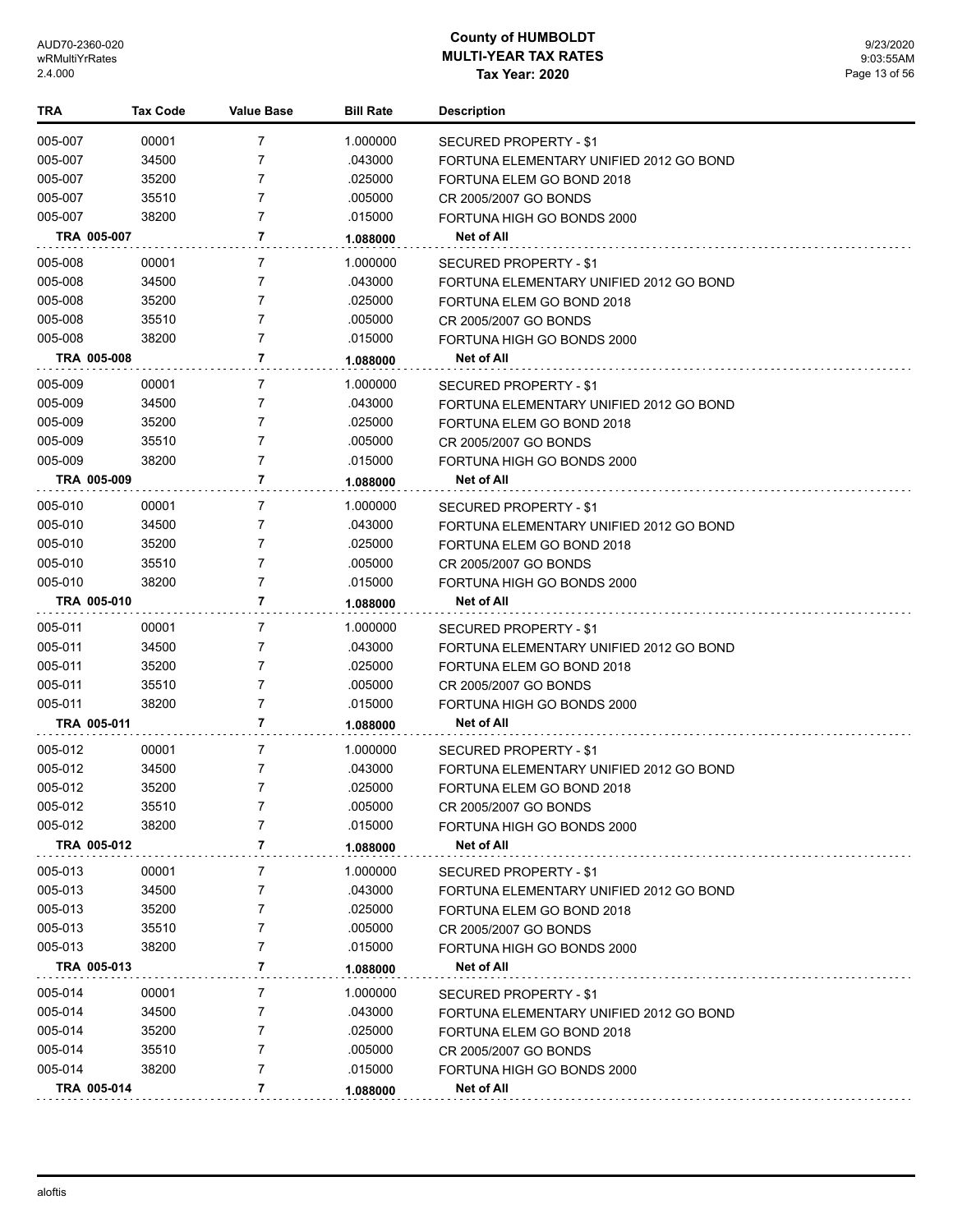| TRA         | <b>Tax Code</b> | Value Base     | <b>Bill Rate</b> | <b>Description</b>                      |
|-------------|-----------------|----------------|------------------|-----------------------------------------|
| 005-015     | 00001           | $\overline{7}$ | 1.000000         | SECURED PROPERTY - \$1                  |
| 005-015     | 34500           | $\overline{7}$ | .043000          | FORTUNA ELEMENTARY UNIFIED 2012 GO BOND |
| 005-015     | 35200           | 7              | .025000          | FORTUNA ELEM GO BOND 2018               |
| 005-015     | 35510           | 7              | .005000          | CR 2005/2007 GO BONDS                   |
| 005-015     | 38200           | $\overline{7}$ | .015000          | FORTUNA HIGH GO BONDS 2000              |
| TRA 005-015 |                 | 7              | 1.088000         | Net of All                              |
| 005-016     | 00001           | 7              | 1.000000         | SECURED PROPERTY - \$1                  |
| 005-016     | 34500           | 7              | .043000          | FORTUNA ELEMENTARY UNIFIED 2012 GO BOND |
| 005-016     | 35200           | 7              | .025000          | FORTUNA ELEM GO BOND 2018               |
| 005-016     | 35510           | 7              | .005000          | CR 2005/2007 GO BONDS                   |
| 005-016     | 38200           | 7              | .015000          | FORTUNA HIGH GO BONDS 2000              |
| TRA 005-016 |                 | 7              | 1.088000         | Net of All                              |
| 005-017     | 00001           | 7              | 1.000000         | SECURED PROPERTY - \$1                  |
| 005-017     | 34500           | 7              | .043000          | FORTUNA ELEMENTARY UNIFIED 2012 GO BOND |
| 005-017     | 35200           | 7              | .025000          | FORTUNA ELEM GO BOND 2018               |
| 005-017     | 35510           | 7              | .005000          | CR 2005/2007 GO BONDS                   |
| 005-017     | 38200           | 7              | .015000          | FORTUNA HIGH GO BONDS 2000              |
| TRA 005-017 |                 | 7              | 1.088000         | Net of All                              |
| 005-018     | 00001           | 7              | 1.000000         | SECURED PROPERTY - \$1                  |
| 005-018     | 34500           | 7              | .043000          | FORTUNA ELEMENTARY UNIFIED 2012 GO BOND |
| 005-018     | 35200           | 7              | .025000          | FORTUNA ELEM GO BOND 2018               |
| 005-018     | 35510           | 7              | .005000          | CR 2005/2007 GO BONDS                   |
| 005-018     | 38200           | $\overline{7}$ | .015000          | FORTUNA HIGH GO BONDS 2000              |
| TRA 005-018 |                 | 7              | 1.088000         | Net of All                              |
| 005-019     | 00001           | 7              | 1.000000         | SECURED PROPERTY - \$1                  |
| 005-019     | 34500           | 7              | .043000          | FORTUNA ELEMENTARY UNIFIED 2012 GO BOND |
| 005-019     | 35200           | 7              | .025000          | FORTUNA ELEM GO BOND 2018               |
| 005-019     | 35510           | 7              | .005000          | CR 2005/2007 GO BONDS                   |
| 005-019     | 38200           | $\overline{7}$ | .015000          | FORTUNA HIGH GO BONDS 2000              |
| TRA 005-019 |                 | 7              | 1.088000         | <b>Net of All</b>                       |
| 005-020     | 00001           | 7              | 1.000000         | SECURED PROPERTY - \$1                  |
| 005-020     | 34500           | 7              | .043000          | FORTUNA ELEMENTARY UNIFIED 2012 GO BOND |
| 005-020     | 35200           | $\overline{7}$ | .025000          | FORTUNA ELEM GO BOND 2018               |
| 005-020     | 35510           | 7              | .005000          | CR 2005/2007 GO BONDS                   |
| 005-020     | 38200           | 7              | .015000          | FORTUNA HIGH GO BONDS 2000              |
| TRA 005-020 |                 | 7              | 1.088000         | Net of All                              |
| 005-021     | 00001           | 7              | 1.000000         | SECURED PROPERTY - \$1                  |
| 005-021     | 34500           | 7              | .043000          | FORTUNA ELEMENTARY UNIFIED 2012 GO BOND |
| 005-021     | 35200           | 7              | .025000          | FORTUNA ELEM GO BOND 2018               |
| 005-021     | 35510           | 7              | .005000          | CR 2005/2007 GO BONDS                   |
| 005-021     | 38200           | 7              | .015000          | FORTUNA HIGH GO BONDS 2000              |
| TRA 005-021 |                 | 7              | 1.088000         | Net of All                              |
|             |                 |                |                  |                                         |
| 005-022     | 00001           | 7              | 1.000000         | SECURED PROPERTY - \$1                  |
| 005-022     | 34500           | 7              | .043000          | FORTUNA ELEMENTARY UNIFIED 2012 GO BOND |
| 005-022     | 35200           | 7              | .025000          | FORTUNA ELEM GO BOND 2018               |
| 005-022     | 35510           | 7<br>7         | .005000          | CR 2005/2007 GO BONDS                   |
| 005-022     | 38200           |                | .015000          | FORTUNA HIGH GO BONDS 2000              |
| TRA 005-022 |                 | 7              | 1.088000         | Net of All                              |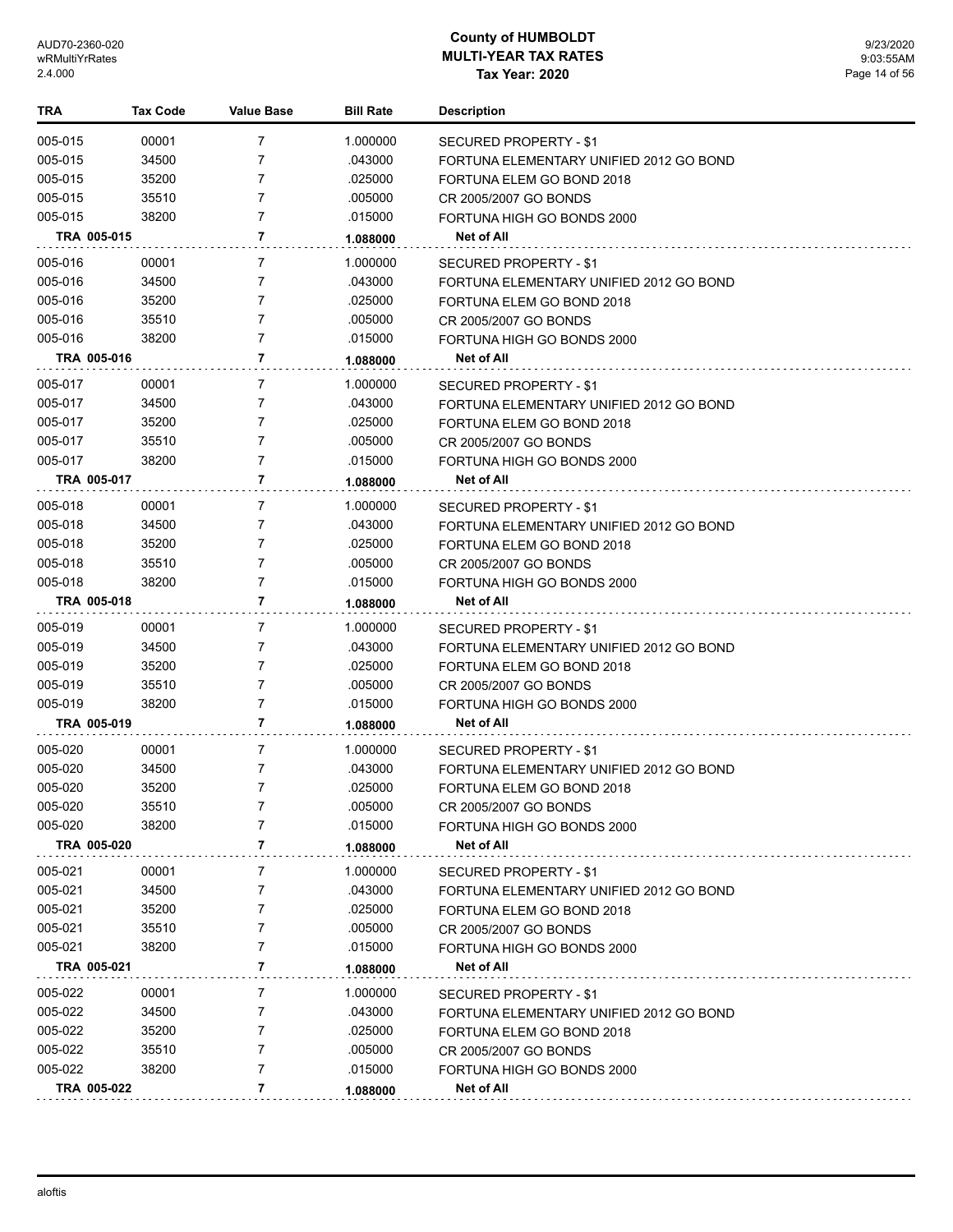| TRA         | Tax Code | <b>Value Base</b> | <b>Bill Rate</b> | <b>Description</b>                      |
|-------------|----------|-------------------|------------------|-----------------------------------------|
| 005-023     | 00001    | 7                 | 1.000000         | SECURED PROPERTY - \$1                  |
| 005-023     | 34500    | 7                 | .043000          | FORTUNA ELEMENTARY UNIFIED 2012 GO BOND |
| 005-023     | 35200    | 7                 | .025000          | FORTUNA ELEM GO BOND 2018               |
| 005-023     | 35510    | 7                 | .005000          | CR 2005/2007 GO BONDS                   |
| 005-023     | 38200    | 7                 | .015000          | FORTUNA HIGH GO BONDS 2000              |
| TRA 005-023 |          | 7                 | 1.088000         | Net of All                              |
| 005-024     | 00001    | 7                 | 1.000000         | SECURED PROPERTY - \$1                  |
| 005-024     | 34500    | 7                 | .043000          | FORTUNA ELEMENTARY UNIFIED 2012 GO BOND |
| 005-024     | 35200    | 7                 | .025000          | FORTUNA ELEM GO BOND 2018               |
| 005-024     | 35510    | 7                 | .005000          | CR 2005/2007 GO BONDS                   |
| 005-024     | 38200    | 7                 | .015000          | FORTUNA HIGH GO BONDS 2000              |
| TRA 005-024 |          | 7                 | 1.088000         | Net of All                              |
| 005-025     | 00001    | 7                 | 1.000000         | SECURED PROPERTY - \$1                  |
| 005-025     | 34500    | 7                 | .043000          | FORTUNA ELEMENTARY UNIFIED 2012 GO BOND |
| 005-025     | 35200    | 7                 | .025000          | FORTUNA ELEM GO BOND 2018               |
| 005-025     | 35510    | 7                 | .005000          | CR 2005/2007 GO BONDS                   |
| 005-025     | 38200    | 7                 | .015000          | FORTUNA HIGH GO BONDS 2000              |
| TRA 005-025 |          | 7                 | 1.088000         | Net of All                              |
| 005-026     | 00001    | 7                 | 1.000000         | SECURED PROPERTY - \$1                  |
| 005-026     | 34500    | 7                 | .043000          | FORTUNA ELEMENTARY UNIFIED 2012 GO BOND |
| 005-026     | 35200    | 7                 | .025000          | FORTUNA ELEM GO BOND 2018               |
| 005-026     | 35510    | 7                 | .005000          | CR 2005/2007 GO BONDS                   |
| 005-026     | 38200    | 7                 | .015000          | FORTUNA HIGH GO BONDS 2000              |
| TRA 005-026 |          | 7                 | 1.088000         | Net of All                              |
| 005-027     | 00001    | 7                 | 1.000000         | SECURED PROPERTY - \$1                  |
| 005-027     | 34500    | 7                 | .043000          | FORTUNA ELEMENTARY UNIFIED 2012 GO BOND |
| 005-027     | 35200    | 7                 | .025000          | FORTUNA ELEM GO BOND 2018               |
| 005-027     | 35510    | 7                 | .005000          | CR 2005/2007 GO BONDS                   |
| 005-027     | 38200    | 7                 | .015000          | FORTUNA HIGH GO BONDS 2000              |
| TRA 005-027 |          | 7                 | 1.088000         | <b>Net of All</b>                       |
| 005-028     | 00001    | 7                 | 1.000000         | SECURED PROPERTY - \$1                  |
| 005-028     | 34500    | 7                 | .043000          | FORTUNA ELEMENTARY UNIFIED 2012 GO BOND |
| 005-028     | 35200    | 7                 | .025000          | FORTUNA ELEM GO BOND 2018               |
| 005-028     | 35510    | 7                 | .005000          | CR 2005/2007 GO BONDS                   |
| 005-028     | 38200    | 7                 | .015000          | FORTUNA HIGH GO BONDS 2000              |
| TRA 005-028 |          | 7                 | 1.088000         | <b>Net of All</b>                       |
| 005-029     | 00001    | 7                 | 1.000000         | SECURED PROPERTY - \$1                  |
| 005-029     | 34500    | 7                 | .043000          | FORTUNA ELEMENTARY UNIFIED 2012 GO BOND |
| 005-029     | 35200    | 7                 | .025000          | FORTUNA ELEM GO BOND 2018               |
| 005-029     | 35510    | 7                 | .005000          | CR 2005/2007 GO BONDS                   |
| 005-029     | 38200    | 7                 | .015000          | FORTUNA HIGH GO BONDS 2000              |
| TRA 005-029 |          | 7                 | 1.088000         | Net of All                              |
| 005-030     | 00001    | 7                 | 1.000000         | SECURED PROPERTY - \$1                  |
| 005-030     | 34500    | 7                 | .043000          | FORTUNA ELEMENTARY UNIFIED 2012 GO BOND |
| 005-030     | 35200    | 7                 | .025000          | FORTUNA ELEM GO BOND 2018               |
| 005-030     | 35510    | 7                 | .005000          | CR 2005/2007 GO BONDS                   |
| 005-030     | 38200    | 7                 | .015000          | FORTUNA HIGH GO BONDS 2000              |
| TRA 005-030 |          | 7                 | 1.088000         | <b>Net of All</b>                       |
|             |          |                   |                  |                                         |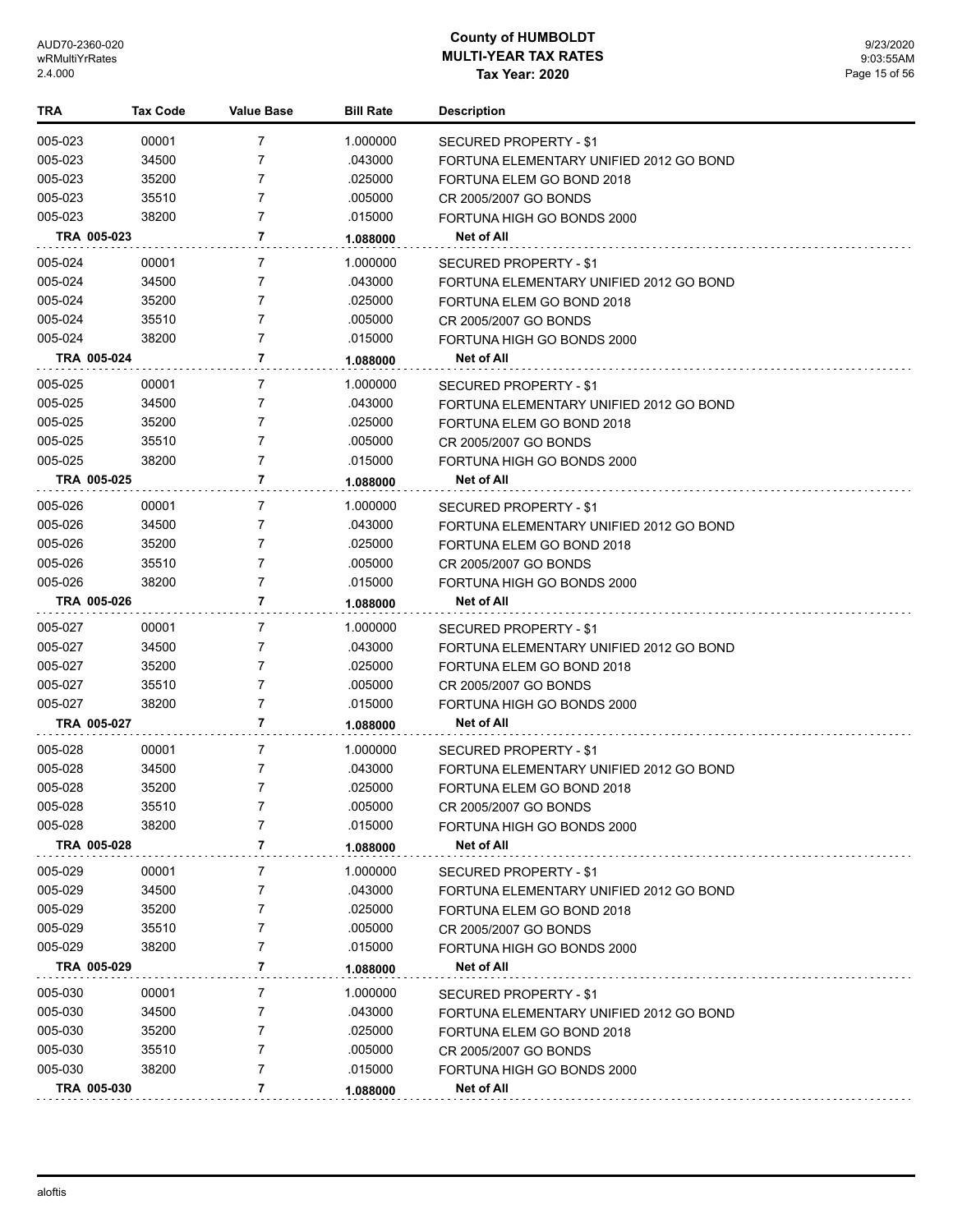| <b>TRA</b>  | Tax Code | <b>Value Base</b> | <b>Bill Rate</b> | <b>Description</b>               |
|-------------|----------|-------------------|------------------|----------------------------------|
| 006-000     | 00001    | 7                 | 1.000000         | SECURED PROPERTY - \$1           |
| 006-000     | 34400    | 7                 | .051000          | NHUHSD 2010                      |
| 006-000     | 34600    | 7                 | .026000          | TRINIDAD ELEMENTARY 2012 GO BOND |
| 006-000     | 35510    | 7                 | .005000          | CR 2005/2007 GO BONDS            |
| TRA 006-000 |          | 7                 | 1.082000         | Net of All                       |
| 006-001     | 00001    | 7                 | 1.000000         | SECURED PROPERTY - \$1           |
| 006-001     | 34400    | 7                 | .051000          | NHUHSD 2010                      |
| 006-001     | 34600    | 7                 | .026000          | TRINIDAD ELEMENTARY 2012 GO BOND |
| 006-001     | 35510    | 7                 | .005000          | CR 2005/2007 GO BONDS            |
| TRA 006-001 |          | 7                 | 1.082000         | Net of All                       |
| 006-002     | 00001    | 7                 | 1.000000         | SECURED PROPERTY - \$1           |
| 006-002     | 35510    | 7                 | .005000          | CR 2005/2007 GO BONDS            |
| TRA 006-002 |          | 7                 | 1.005000         | Net of All                       |
| 006-003     | 00001    | 7                 | 1.000000         | SECURED PROPERTY - \$1           |
| 006-003     | 35510    | 7                 | .005000          | CR 2005/2007 GO BONDS            |
| TRA 006-003 |          | 7                 | 1.005000         | Net of All                       |
| 006-004     | 00001    | 7                 | 1.000000         | <b>SECURED PROPERTY - \$1</b>    |
| 006-004     | 34400    | 7                 | .051000          | NHUHSD 2010                      |
| 006-004     | 34600    | 7                 | .026000          | TRINIDAD ELEMENTARY 2012 GO BOND |
| 006-004     | 35510    | $\overline{7}$    | .005000          | CR 2005/2007 GO BONDS            |
| TRA 006-004 |          | 7                 | 1.082000         | Net of All                       |
| 006-005     | 00001    | $\overline{7}$    | 1.000000         | <b>SECURED PROPERTY - \$1</b>    |
| 006-005     | 34400    | 7                 | .051000          | NHUHSD 2010                      |
| 006-005     | 34600    | 7                 | .026000          | TRINIDAD ELEMENTARY 2012 GO BOND |
| 006-005     | 35510    | 7                 | .005000          | CR 2005/2007 GO BONDS            |
| TRA 006-005 |          | 7                 | 1.082000         | Net of All                       |
| 007-001     | 00001    | $\overline{7}$    | 1.000000         | <b>SECURED PROPERTY - \$1</b>    |
| 007-001     | 35100    | 7                 | .025000          | RIO DELL ELEM GO BOND            |
| 007-001     | 35510    | 7                 | .005000          | CR 2005/2007 GO BONDS            |
| 007-001     | 38200    | 7                 | .015000          | FORTUNA HIGH GO BONDS 2000       |
| TRA 007-001 |          | 7                 | 1.045000         | Net of All                       |
| 007-002     | 00001    | 7                 | 1.000000         | <b>SECURED PROPERTY - \$1</b>    |
| 007-002     | 35100    |                   | .025000          | RIO DELL ELEM GO BOND            |
| 007-002     | 35510    | 7                 | .005000          | CR 2005/2007 GO BONDS            |
| 007-002     | 38200    | 7                 | .015000          | FORTUNA HIGH GO BONDS 2000       |
| TRA 007-002 |          | 7                 | 1.045000         | Net of All                       |
| 007-003     | 00001    | 7                 | 1.000000         | <b>SECURED PROPERTY - \$1</b>    |
| 007-003     | 35100    | 7                 | .025000          | RIO DELL ELEM GO BOND            |
| 007-003     | 35510    | 7                 | .005000          | CR 2005/2007 GO BONDS            |
| 007-003     | 38200    | 7                 | .015000          | FORTUNA HIGH GO BONDS 2000       |
| TRA 007-003 |          | 7                 | 1.045000         | <b>Net of All</b>                |
| 007-004     | 00001    | 7                 | 1.000000         | <b>SECURED PROPERTY - \$1</b>    |
| 007-004     | 35100    | 7                 | .025000          | RIO DELL ELEM GO BOND            |
| 007-004     | 35510    | 7                 | .005000          | CR 2005/2007 GO BONDS            |
| 007-004     | 38200    | $\overline{7}$    | .015000          | FORTUNA HIGH GO BONDS 2000       |
| TRA 007-004 |          | 7                 | 1.045000         | Net of All                       |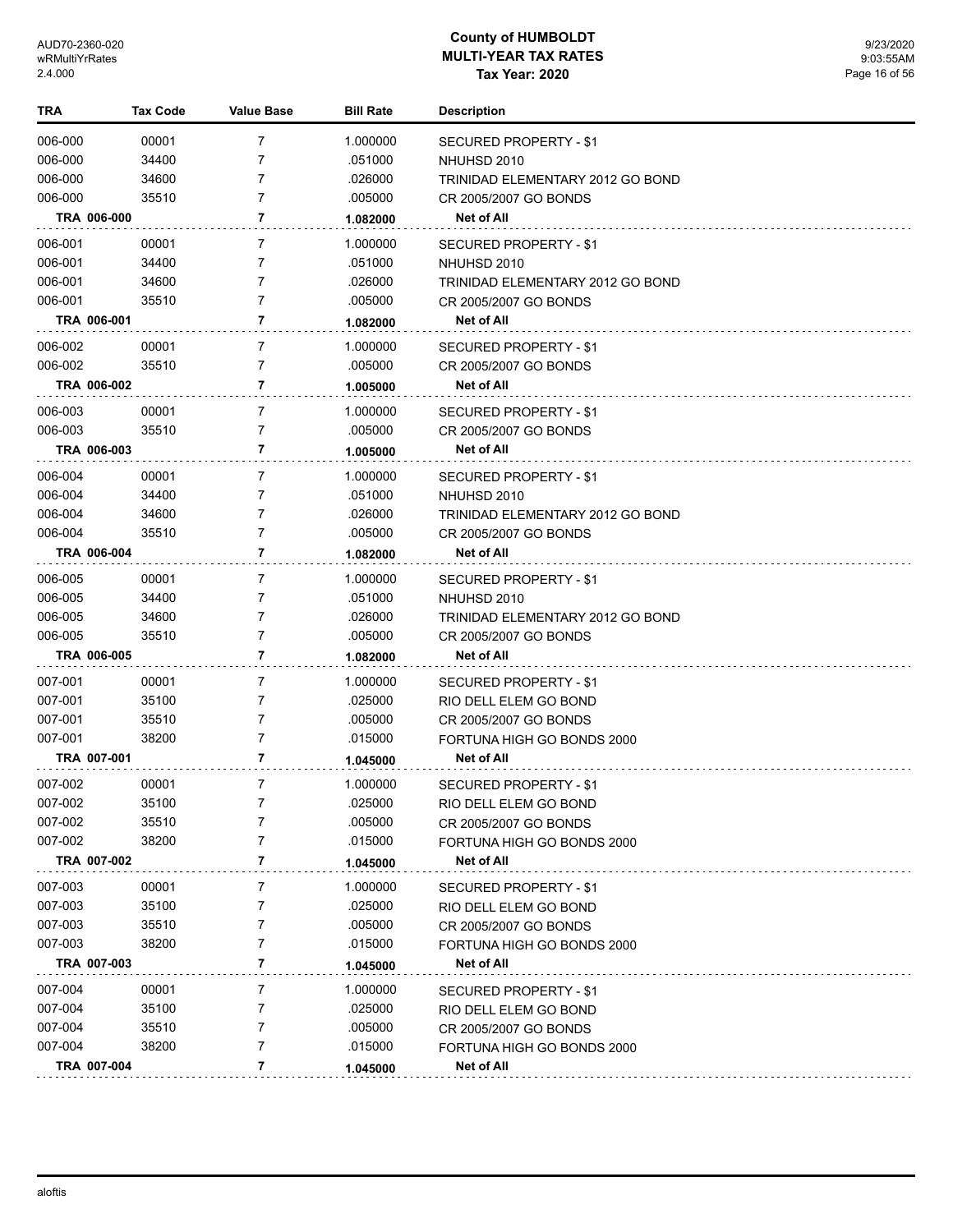| TRA     | <b>Tax Code</b> | Value Base     | <b>Bill Rate</b> | <b>Description</b>                      |
|---------|-----------------|----------------|------------------|-----------------------------------------|
| 007-005 | 00001           | 7              | 1.000000         | SECURED PROPERTY - \$1                  |
| 007-005 | 35100           | 7              | .025000          | RIO DELL ELEM GO BOND                   |
| 007-005 | 35510           | 7              | .005000          | CR 2005/2007 GO BONDS                   |
| 007-005 | 38200           | 7              | .015000          | FORTUNA HIGH GO BONDS 2000              |
|         | TRA 007-005     | 7              | 1.045000         | Net of All                              |
| 007-006 | 00001           | 7              | 1.000000         | SECURED PROPERTY - \$1                  |
| 007-006 | 35100           | 7              | .025000          | RIO DELL ELEM GO BOND                   |
| 007-006 | 35510           | 7              | .005000          | CR 2005/2007 GO BONDS                   |
| 007-006 | 38200           | $\overline{7}$ | .015000          | FORTUNA HIGH GO BONDS 2000              |
|         | TRA 007-006     | 7              | 1.045000         | Net of All                              |
| 007-007 | 00001           | 7              | 1.000000         | SECURED PROPERTY - \$1                  |
| 007-007 | 35100           | 7              | .025000          | RIO DELL ELEM GO BOND                   |
| 007-007 | 35510           | 7              | .005000          | CR 2005/2007 GO BONDS                   |
| 007-007 | 38200           | $\overline{7}$ | .015000          | FORTUNA HIGH GO BONDS 2000              |
|         | TRA 007-007     | 7              | 1.045000         | Net of All                              |
| 007-008 | 00001           | 7              | 1.000000         | <b>SECURED PROPERTY - \$1</b>           |
| 007-008 | 34500           | 7              | .043000          | FORTUNA ELEMENTARY UNIFIED 2012 GO BOND |
| 007-008 | 35200           | 7              | .025000          | FORTUNA ELEM GO BOND 2018               |
| 007-008 | 35510           | $\overline{7}$ | .005000          | CR 2005/2007 GO BONDS                   |
| 007-008 | 38200           | 7              | .015000          | FORTUNA HIGH GO BONDS 2000              |
|         | TRA 007-008     | 7              | 1.088000         | Net of All                              |
| 007-009 | 00001           | 7              | 1.000000         | SECURED PROPERTY - \$1                  |
| 007-009 | 34500           | 7              | .043000          | FORTUNA ELEMENTARY UNIFIED 2012 GO BOND |
| 007-009 | 35200           | 7              | .025000          | FORTUNA ELEM GO BOND 2018               |
| 007-009 | 35510           | 7              | .005000          | CR 2005/2007 GO BONDS                   |
| 007-009 | 38200           | 7              | .015000          | FORTUNA HIGH GO BONDS 2000              |
|         | TRA 007-009     | 7              | 1.088000         | Net of All                              |
| 051-001 | 00001           | 7              | 1.000000         | SECURED PROPERTY - \$1                  |
| 051-001 | 34500           | 7              | .043000          | FORTUNA ELEMENTARY UNIFIED 2012 GO BOND |
| 051-001 | 35200           | 7              | .025000          | FORTUNA ELEM GO BOND 2018               |
| 051-001 | 35510           | 7              | .005000          | CR 2005/2007 GO BONDS                   |
| 051-001 | 38200           | 7              | .015000          | FORTUNA HIGH GO BONDS 2000              |
|         | TRA 051-001     | 7              | 1.088000         | <b>Net of All</b>                       |
| 051-002 | 00001           | 7              | 1.000000         | SECURED PROPERTY - \$1                  |
| 051-002 | 34500           | 7              | .043000          | FORTUNA ELEMENTARY UNIFIED 2012 GO BOND |
| 051-002 | 35200           | 7              | .025000          | FORTUNA ELEM GO BOND 2018               |
| 051-002 | 35510           | 7              | .005000          | CR 2005/2007 GO BONDS                   |
| 051-002 | 38200           | 7              | .015000          | FORTUNA HIGH GO BONDS 2000              |
|         | TRA 051-002     | 7              | 1.088000         | Net of All                              |
| 051-003 | 00001           | 7              | 1.000000         | SECURED PROPERTY - \$1                  |
| 051-003 | 34500           | 7              | .043000          | FORTUNA ELEMENTARY UNIFIED 2012 GO BOND |
| 051-003 | 35200           | 7              | .025000          | FORTUNA ELEM GO BOND 2018               |
| 051-003 | 35510           | 7              | .005000          | CR 2005/2007 GO BONDS                   |
| 051-003 | 38200           | 7              | .015000          | FORTUNA HIGH GO BONDS 2000              |
|         | TRA 051-003     | 7              | 1.088000         | Net of All                              |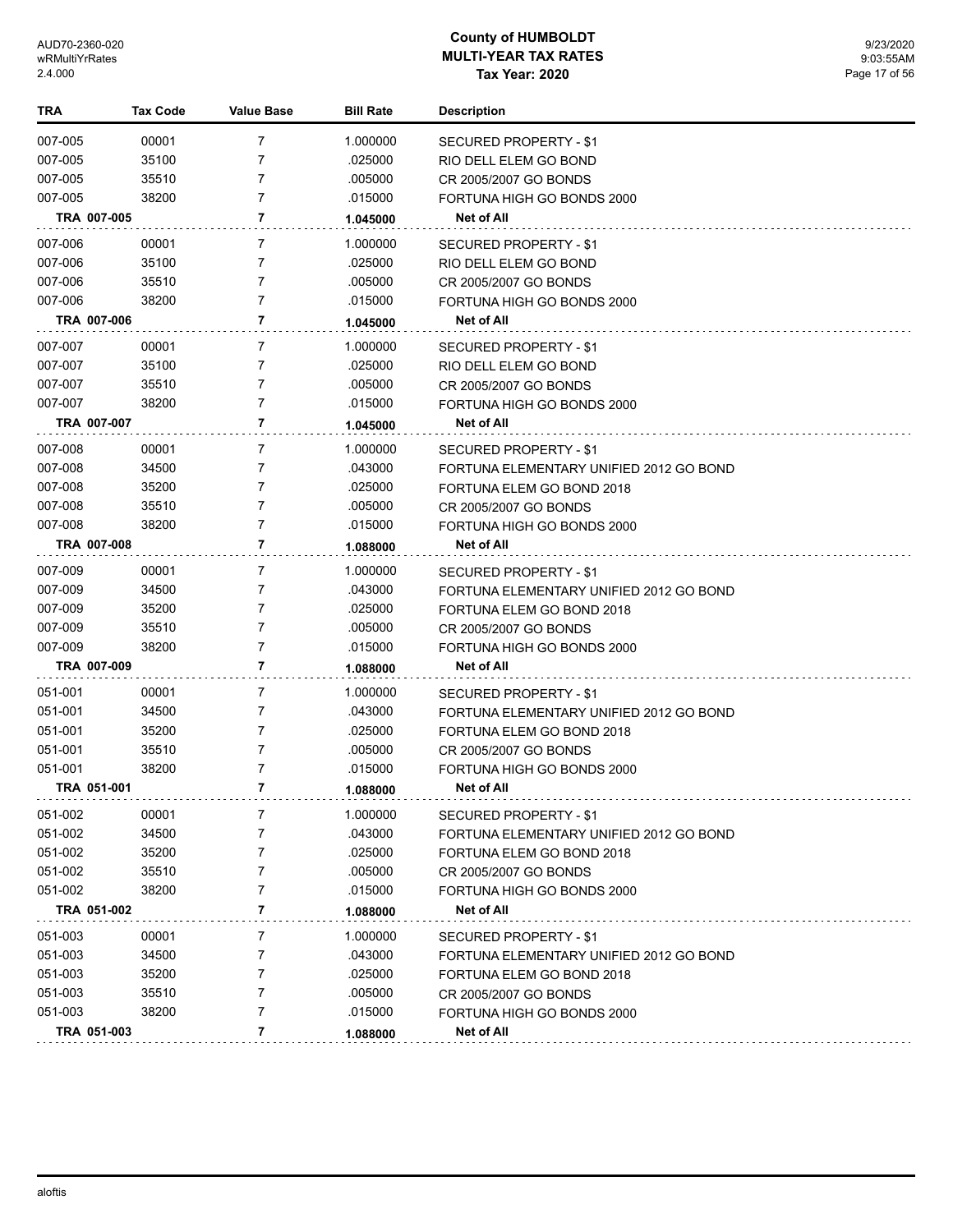| <b>TRA</b>  | <b>Tax Code</b> | Value Base     | <b>Bill Rate</b> | <b>Description</b>                      |
|-------------|-----------------|----------------|------------------|-----------------------------------------|
| 051-004     | 00001           | $\overline{7}$ | 1.000000         | SECURED PROPERTY - \$1                  |
| 051-004     | 34500           | 7              | .043000          | FORTUNA ELEMENTARY UNIFIED 2012 GO BOND |
| 051-004     | 35200           | 7              | .025000          | FORTUNA ELEM GO BOND 2018               |
| 051-004     | 35510           | 7              | .005000          | CR 2005/2007 GO BONDS                   |
| 051-004     | 38200           | 7              | .015000          | FORTUNA HIGH GO BONDS 2000              |
| TRA 051-004 |                 | 7              | 1.088000         | Net of All                              |
| 051-005     | 00001           | 7              | 1.000000         | SECURED PROPERTY - \$1                  |
| 051-005     | 34500           | 7              | .043000          | FORTUNA ELEMENTARY UNIFIED 2012 GO BOND |
| 051-005     | 35200           | 7              | .025000          | FORTUNA ELEM GO BOND 2018               |
| 051-005     | 35510           | 7              | .005000          | CR 2005/2007 GO BONDS                   |
| 051-005     | 38200           | 7              | .015000          | FORTUNA HIGH GO BONDS 2000              |
| TRA 051-005 |                 | 7              | 1.088000         | Net of All                              |
| 051-006     | 00001           | 7              | 1.000000         | SECURED PROPERTY - \$1                  |
| 051-006     | 34500           | 7              | .043000          | FORTUNA ELEMENTARY UNIFIED 2012 GO BOND |
| 051-006     | 35200           | 7              | .025000          | FORTUNA ELEM GO BOND 2018               |
| 051-006     | 35510           | 7              | .005000          | CR 2005/2007 GO BONDS                   |
| 051-006     | 38200           | $\overline{7}$ | .015000          | FORTUNA HIGH GO BONDS 2000              |
| TRA 051-006 |                 | 7              | 1.088000         | <b>Net of All</b>                       |
| 051-007     | 00001           | 7              | 1.000000         | SECURED PROPERTY - \$1                  |
| 051-007     | 34500           | 7              | .043000          | FORTUNA ELEMENTARY UNIFIED 2012 GO BOND |
| 051-007     | 35200           | 7              | .025000          | FORTUNA ELEM GO BOND 2018               |
| 051-007     | 35510           | 7              | .005000          | CR 2005/2007 GO BONDS                   |
| 051-007     | 38200           | 7              | .015000          | FORTUNA HIGH GO BONDS 2000              |
| TRA 051-007 |                 | 7              | 1.088000         | Net of All                              |
| 051-008     | 00001           | 7              | 1.000000         | SECURED PROPERTY - \$1                  |
| 051-008     | 34500           | 7              | .043000          | FORTUNA ELEMENTARY UNIFIED 2012 GO BOND |
| 051-008     | 35200           | 7              | .025000          | FORTUNA ELEM GO BOND 2018               |
| 051-008     | 35510           | 7              | .005000          | CR 2005/2007 GO BONDS                   |
| 051-008     | 38200           | 7              | .015000          | FORTUNA HIGH GO BONDS 2000              |
| TRA 051-008 |                 | 7              | 1.088000         | <b>Net of All</b>                       |
| 051-009     | 00001           | 7              | 1.000000         | SECURED PROPERTY - \$1                  |
| 051-009     | 34500           | 7              | .043000          | FORTUNA ELEMENTARY UNIFIED 2012 GO BOND |
| 051-009     | 35200           | 7              | .025000          | FORTUNA ELEM GO BOND 2018               |
| 051-009     | 35510           | 7              | .005000          | CR 2005/2007 GO BONDS                   |
| 051-009     | 38200           | 7              | .015000          | FORTUNA HIGH GO BONDS 2000              |
| TRA 051-009 |                 | 7              | 1.088000         | Net of All                              |
| 051-010     | 00001           | 7              | 1.000000         | <b>SECURED PROPERTY - \$1</b>           |
| 051-010     | 34500           | 7              | .043000          | FORTUNA ELEMENTARY UNIFIED 2012 GO BOND |
| 051-010     | 35200           | 7              | .025000          | FORTUNA ELEM GO BOND 2018               |
| 051-010     | 35510           | 7              | .005000          | CR 2005/2007 GO BONDS                   |
| 051-010     | 38200           | 7              | .015000          | FORTUNA HIGH GO BONDS 2000              |
| TRA 051-010 |                 | 7              | 1.088000         | Net of All                              |
| 051-011     | 00001           | 7              | 1.000000         | SECURED PROPERTY - \$1                  |
| 051-011     | 34500           | 7              | .043000          | FORTUNA ELEMENTARY UNIFIED 2012 GO BOND |
| 051-011     | 35200           | 7              | .025000          | FORTUNA ELEM GO BOND 2018               |
| 051-011     | 35510           | 7              | .005000          | CR 2005/2007 GO BONDS                   |
| 051-011     | 38200           | 7              | .015000          | FORTUNA HIGH GO BONDS 2000              |
| TRA 051-011 |                 | 7              | 1.088000         | <b>Net of All</b>                       |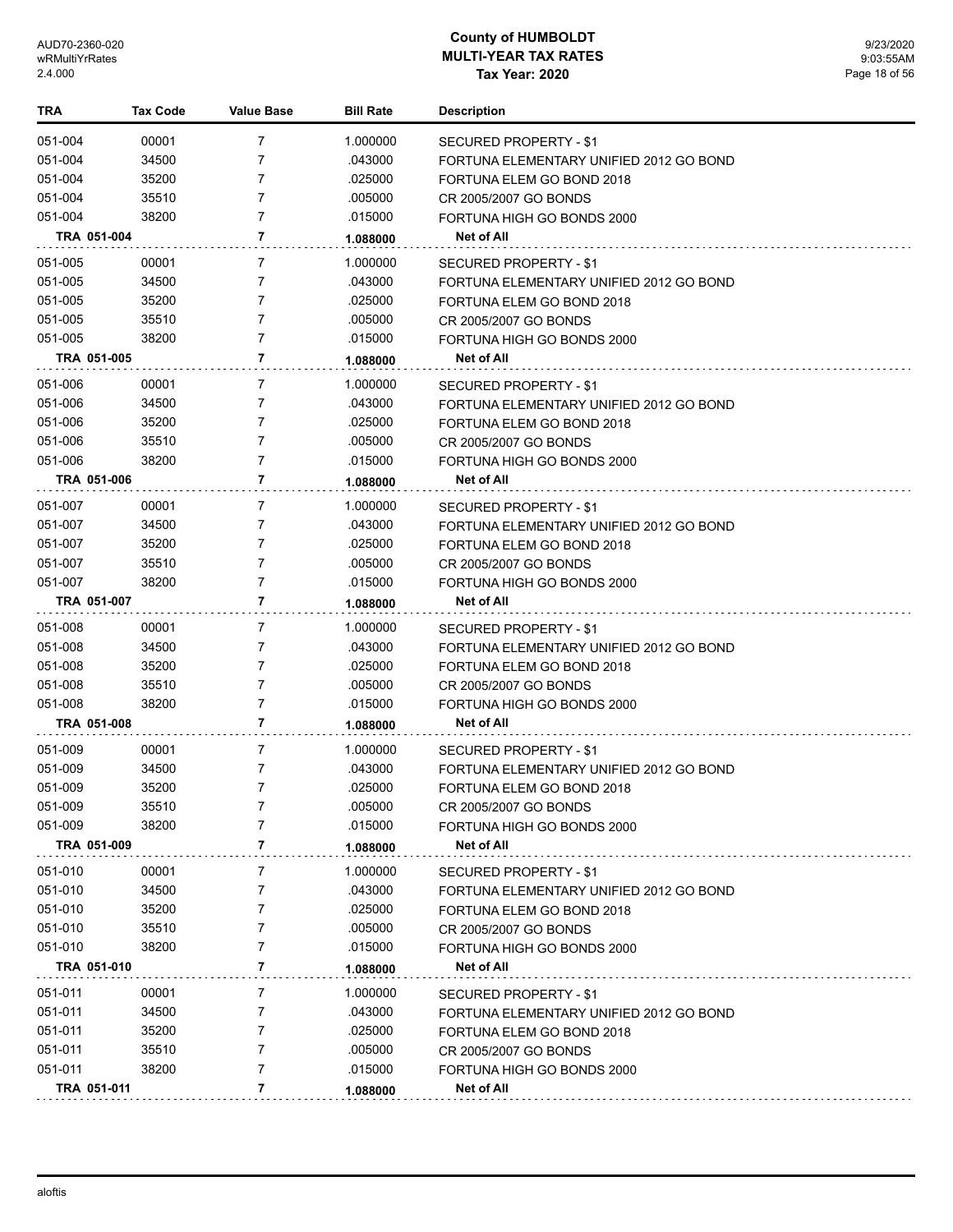| TRA         | <b>Tax Code</b> | <b>Value Base</b> | <b>Bill Rate</b> | <b>Description</b>                      |
|-------------|-----------------|-------------------|------------------|-----------------------------------------|
| 051-012     | 00001           | 7                 | 1.000000         | SECURED PROPERTY - \$1                  |
| 051-012     | 34500           | 7                 | .043000          | FORTUNA ELEMENTARY UNIFIED 2012 GO BOND |
| 051-012     | 35200           | 7                 | .025000          | FORTUNA ELEM GO BOND 2018               |
| 051-012     | 35510           | 7                 | .005000          | CR 2005/2007 GO BONDS                   |
| 051-012     | 38200           | 7                 | .015000          | FORTUNA HIGH GO BONDS 2000              |
| TRA 051-012 |                 | 7                 | 1.088000         | Net of All                              |
| 051-013     | 00001           | 7                 | 1.000000         | SECURED PROPERTY - \$1                  |
| 051-013     | 34500           | 7                 | .043000          | FORTUNA ELEMENTARY UNIFIED 2012 GO BOND |
| 051-013     | 35200           | 7                 | .025000          | FORTUNA ELEM GO BOND 2018               |
| 051-013     | 35510           | 7                 | .005000          | CR 2005/2007 GO BONDS                   |
| 051-013     | 38200           | 7                 | .015000          | FORTUNA HIGH GO BONDS 2000              |
| TRA 051-013 |                 | 7                 | 1.088000         | Net of All                              |
| 051-014     | 00001           | 7                 | 1.000000         | SECURED PROPERTY - \$1                  |
| 051-014     | 34500           | 7                 | .043000          | FORTUNA ELEMENTARY UNIFIED 2012 GO BOND |
| 051-014     | 35200           | 7                 | .025000          | FORTUNA ELEM GO BOND 2018               |
| 051-014     | 35510           | 7                 | .005000          | CR 2005/2007 GO BONDS                   |
| 051-014     | 38200           | 7                 | .015000          | FORTUNA HIGH GO BONDS 2000              |
| TRA 051-014 |                 | 7                 | 1.088000         | Net of All                              |
| 051-015     | 00001           | 7                 | 1.000000         | <b>SECURED PROPERTY - \$1</b>           |
| 051-015     | 34500           | 7                 | .043000          | FORTUNA ELEMENTARY UNIFIED 2012 GO BOND |
| 051-015     | 35200           | 7                 | .025000          | FORTUNA ELEM GO BOND 2018               |
| 051-015     | 35510           | 7                 | .005000          | CR 2005/2007 GO BONDS                   |
| 051-015     | 38200           | $\overline{7}$    | .015000          | FORTUNA HIGH GO BONDS 2000              |
| TRA 051-015 |                 | 7                 | 1.088000         | Net of All                              |
| 051-016     | 00001           | 7                 | 1.000000         | SECURED PROPERTY - \$1                  |
| 051-016     | 34500           | 7                 | .043000          | FORTUNA ELEMENTARY UNIFIED 2012 GO BOND |
| 051-016     | 35200           | 7                 | .025000          | FORTUNA ELEM GO BOND 2018               |
| 051-016     | 35510           | 7                 | .005000          | CR 2005/2007 GO BONDS                   |
| 051-016     | 38200           | 7                 | .015000          | FORTUNA HIGH GO BONDS 2000              |
| TRA 051-016 |                 | 7                 | 1.088000         | <b>Net of All</b>                       |
| 051-017     | 00001           | 7                 | 1.000000         | SECURED PROPERTY - \$1                  |
| 051-017     | 34500           | 7                 | .043000          | FORTUNA ELEMENTARY UNIFIED 2012 GO BOND |
| 051-017     | 35200           | $\overline{7}$    | .025000          | FORTUNA ELEM GO BOND 2018               |
| 051-017     | 35510           | 7                 | .005000          | CR 2005/2007 GO BONDS                   |
| 051-017     | 38200           | 7                 | .015000          | FORTUNA HIGH GO BONDS 2000              |
| TRA 051-017 |                 | 7                 | 1.088000         | <b>Net of All</b>                       |
| 051-018     | 00001           | 7                 | 1.000000         | SECURED PROPERTY - \$1                  |
| 051-018     | 34500           | 7                 | .043000          | FORTUNA ELEMENTARY UNIFIED 2012 GO BOND |
| 051-018     | 35200           | 7                 | .025000          | FORTUNA ELEM GO BOND 2018               |
| 051-018     | 35510           | 7                 | .005000          | CR 2005/2007 GO BONDS                   |
| 051-018     | 38200           | 7                 | .015000          | FORTUNA HIGH GO BONDS 2000              |
| TRA 051-018 |                 | 7                 | 1.088000         | Net of All                              |
| 051-019     | 00001           | 7                 | 1.000000         | SECURED PROPERTY - \$1                  |
| 051-019     | 34500           | 7                 | .043000          | FORTUNA ELEMENTARY UNIFIED 2012 GO BOND |
| 051-019     | 35200           | 7                 | .025000          | FORTUNA ELEM GO BOND 2018               |
| 051-019     | 35510           | 7                 | .005000          | CR 2005/2007 GO BONDS                   |
| 051-019     | 38200           | 7                 | .015000          | FORTUNA HIGH GO BONDS 2000              |
| TRA 051-019 |                 | 7                 | 1.088000         | <b>Net of All</b>                       |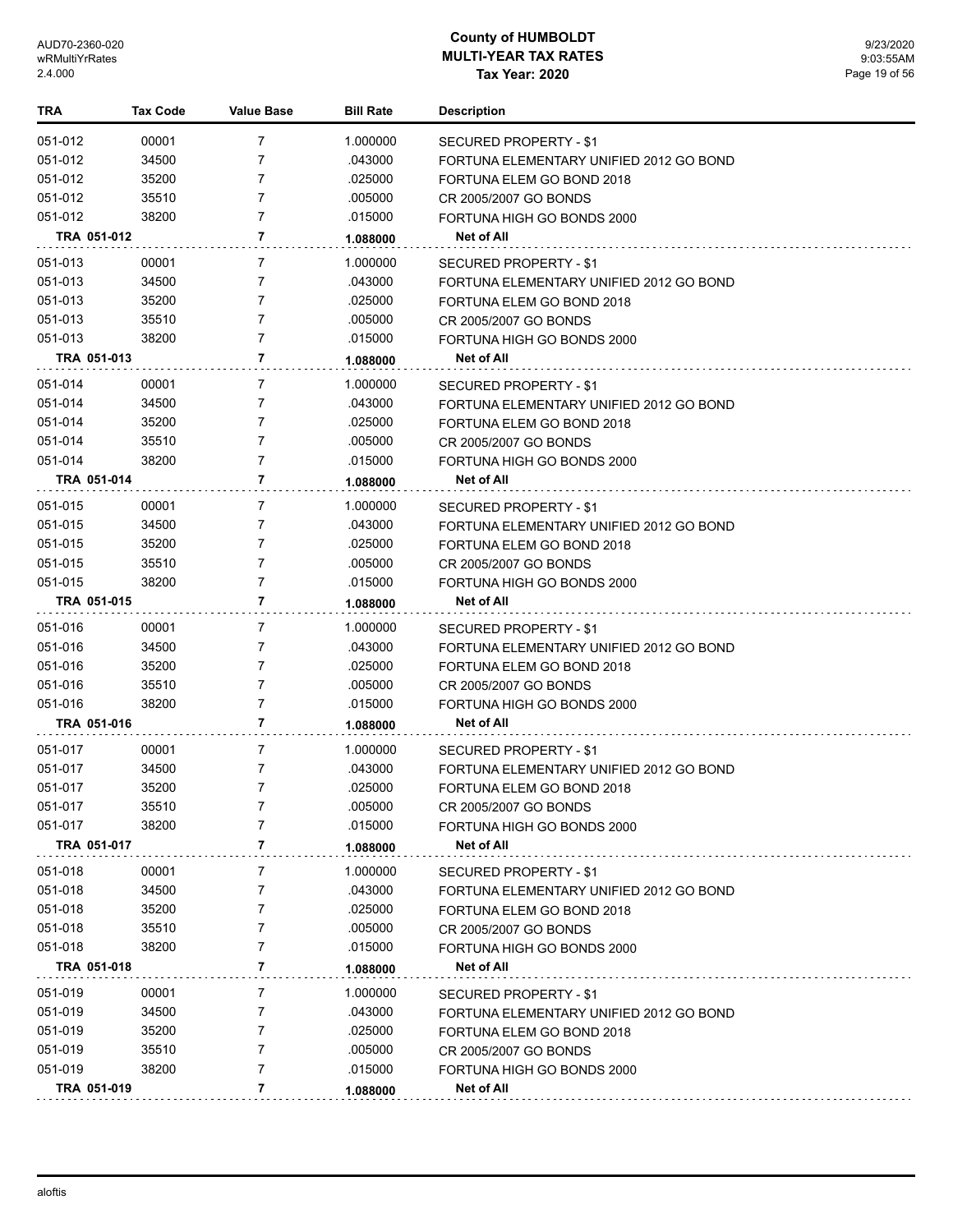| <b>TRA</b>         | <b>Tax Code</b> | <b>Value Base</b> | <b>Bill Rate</b>    | <b>Description</b>                      |
|--------------------|-----------------|-------------------|---------------------|-----------------------------------------|
| 051-020            | 00001           | 7                 | 1.000000            | SECURED PROPERTY - \$1                  |
| 051-020            | 34500           | 7                 | .043000             | FORTUNA ELEMENTARY UNIFIED 2012 GO BOND |
| 051-020            | 35200           | 7                 | .025000             | FORTUNA ELEM GO BOND 2018               |
| 051-020            | 35510           | $\overline{7}$    | .005000             | CR 2005/2007 GO BONDS                   |
| 051-020            | 38200           | $\overline{7}$    | .015000             | FORTUNA HIGH GO BONDS 2000              |
|                    | TRA 051-020     | 7                 | 1.088000            | Net of All                              |
| 051-021            | 00001           | 7                 | 1.000000            | <b>SECURED PROPERTY - \$1</b>           |
| 051-021            | 34500           | 7                 | .043000             | FORTUNA ELEMENTARY UNIFIED 2012 GO BOND |
| 051-021            | 35200           | 7                 | .025000             | FORTUNA ELEM GO BOND 2018               |
| 051-021            | 35510           | $\overline{7}$    | .005000             | CR 2005/2007 GO BONDS                   |
| 051-021            | 38200           | $\overline{7}$    | .015000             | FORTUNA HIGH GO BONDS 2000              |
|                    | TRA 051-021     | 7                 | 1.088000            | Net of All                              |
| 053-001            | 00001           | 7                 | 1.000000            | SECURED PROPERTY - \$1                  |
| 053-001            | 34400           | 7                 | .051000             | NHUHSD 2010                             |
| 053-001            | 35510           | 7                 | .005000             | CR 2005/2007 GO BONDS                   |
| 053-001            | 38150           | $\overline{7}$    | .065000             | ARCATA ELEM GO BOND - 2007 REFI         |
|                    | TRA 053-001     | 7                 | 1.121000            | Net of All                              |
| 053-002            | 00001           | 7                 | 1.000000            | <b>SECURED PROPERTY - \$1</b>           |
| 053-002            | 34400           | 7                 | .051000             | NHUHSD 2010                             |
| 053-002            | 35510           | 7                 | .005000             | CR 2005/2007 GO BONDS                   |
| 053-002            | 38150           | $\overline{7}$    | .065000             | ARCATA ELEM GO BOND - 2007 REFI         |
|                    | TRA 053-002     | 7                 | 1.121000            | Net of All                              |
|                    |                 | 7                 |                     |                                         |
| 053-003            | 00001<br>34400  | 7                 | 1.000000<br>.051000 | SECURED PROPERTY - \$1                  |
| 053-003            | 35510           | 7                 |                     | NHUHSD 2010                             |
| 053-003<br>053-003 | 38150           | $\overline{7}$    | .005000<br>.065000  | CR 2005/2007 GO BONDS                   |
|                    | TRA 053-003     | 7                 |                     | ARCATA ELEM GO BOND - 2007 REFI         |
|                    |                 |                   | 1.121000            | Net of All                              |
| 053-004            | 00001           | 7                 | 1.000000            | SECURED PROPERTY - \$1                  |
| 053-004            | 34400           | 7                 | .051000             | NHUHSD 2010                             |
| 053-004            | 35510           | 7                 | .005000             | CR 2005/2007 GO BONDS                   |
| 053-004            | 38150           | $\overline{7}$    | .065000             | ARCATA ELEM GO BOND - 2007 REFI         |
|                    | TRA 053-004     | 7                 | 1.121000            | Net of All                              |
| 053-005            | 00001           | 7                 | 1.000000            | SECURED PROPERTY - \$1                  |
| 053-005            | 34400           | 7                 | .051000             | NHUHSD 2010                             |
| 053-005            | 35510           | 7                 | .005000             | CR 2005/2007 GO BONDS                   |
| 053-005            | 38150           | 7                 | .065000             | ARCATA ELEM GO BOND - 2007 REFI         |
|                    | TRA 053-005     | 7                 | 1.121000            | Net of All                              |
| 053-006            | 00001           | 7                 | 1.000000            | SECURED PROPERTY - \$1                  |
| 053-006            | 34400           | 7                 | .051000             | NHUHSD 2010                             |
| 053-006            | 35510           | 7                 | .005000             | CR 2005/2007 GO BONDS                   |
| 053-006            | 38150           | 7                 | .065000             | ARCATA ELEM GO BOND - 2007 REFI         |
|                    | TRA 053-006     | 7                 | 1.121000            | Net of All                              |
| 053-007            | 00001           | 7                 | 1.000000            | <b>SECURED PROPERTY - \$1</b>           |
| 053-007            | 34400           | 7                 | .051000             | NHUHSD 2010                             |
| 053-007            | 35510           | 7                 | .005000             | CR 2005/2007 GO BONDS                   |
| 053-007            | 38150           | 7                 | .065000             | ARCATA ELEM GO BOND - 2007 REFI         |
|                    | TRA 053-007     | 7                 | 1.121000            | Net of All                              |
|                    |                 |                   |                     |                                         |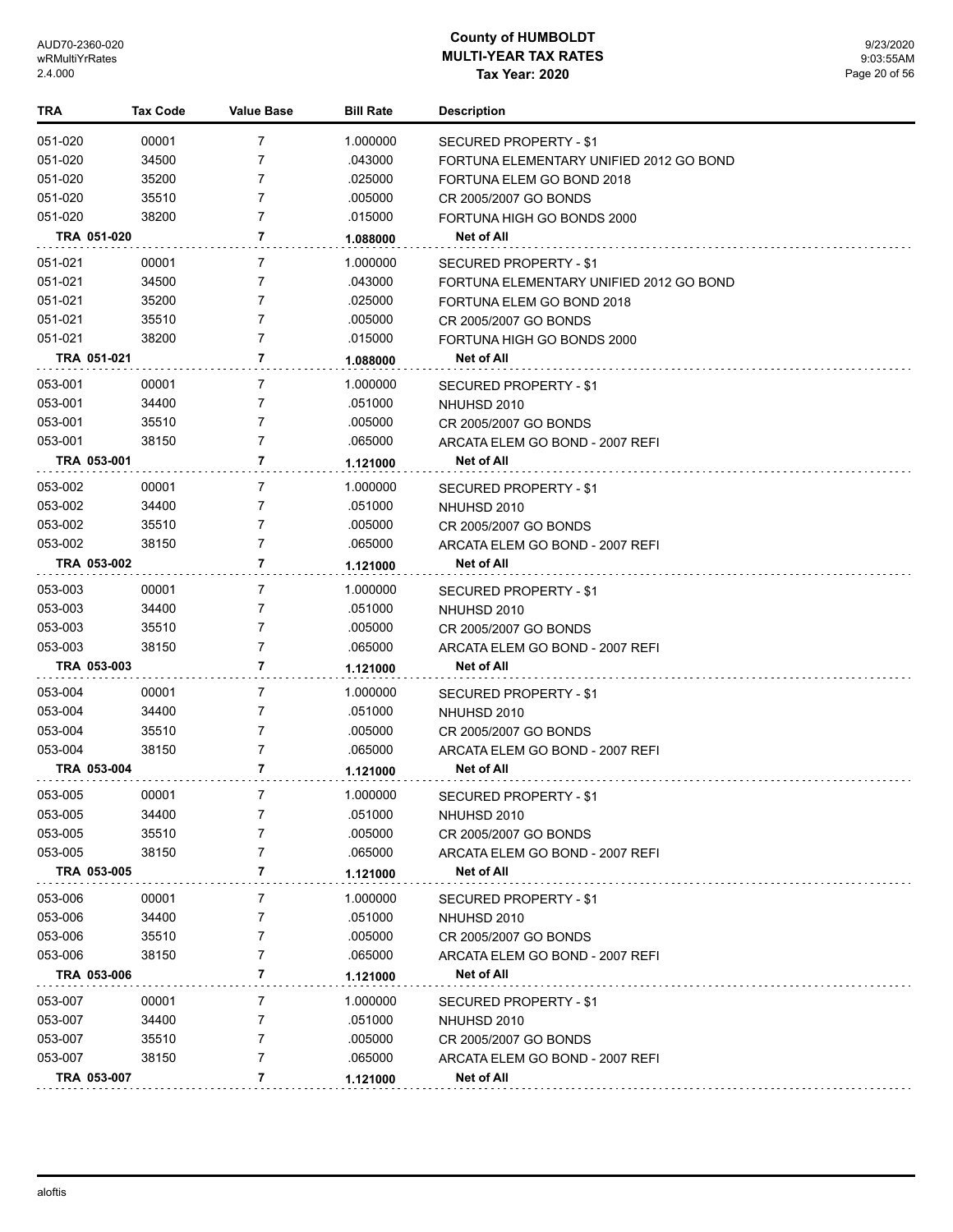| TRA     | <b>Tax Code</b> | <b>Value Base</b> | <b>Bill Rate</b> | <b>Description</b>              |
|---------|-----------------|-------------------|------------------|---------------------------------|
| 053-008 | 00001           | 7                 | 1.000000         | <b>SECURED PROPERTY - \$1</b>   |
| 053-008 | 34400           | 7                 | .051000          | NHUHSD 2010                     |
| 053-008 | 35510           | 7                 | .005000          | CR 2005/2007 GO BONDS           |
| 053-008 | 38150           | 7                 | .065000          | ARCATA ELEM GO BOND - 2007 REFI |
|         | TRA 053-008     | 7                 | 1.121000         | Net of All                      |
| 053-009 | 00001           | 7                 | 1.000000         | SECURED PROPERTY - \$1          |
| 053-009 | 34400           | 7                 | .051000          | NHUHSD 2010                     |
| 053-009 | 35510           | 7                 | .005000          | CR 2005/2007 GO BONDS           |
| 053-009 | 38150           | 7                 | .065000          | ARCATA ELEM GO BOND - 2007 REFI |
|         | TRA 053-009     | 7                 | 1.121000         | Net of All                      |
| 053-010 | 00001           | 7                 | 1.000000         | SECURED PROPERTY - \$1          |
| 053-010 | 34400           | 7                 | .051000          | NHUHSD 2010                     |
| 053-010 | 35510           | 7                 | .005000          | CR 2005/2007 GO BONDS           |
| 053-010 | 38150           | 7                 | .065000          | ARCATA ELEM GO BOND - 2007 REFI |
|         | TRA 053-010     | 7                 | 1.121000         | Net of All                      |
| 053-011 | 00001           | 7                 | 1.000000         | SECURED PROPERTY - \$1          |
| 053-011 | 34400           | 7                 | .051000          | NHUHSD 2010                     |
| 053-011 | 35510           | 7                 | .005000          | CR 2005/2007 GO BONDS           |
| 053-011 | 38150           | 7                 | .065000          | ARCATA ELEM GO BOND - 2007 REFI |
|         | TRA 053-011     | 7                 | 1.121000         | Net of All                      |
| 053-013 | 00001           | 7                 | 1.000000         | SECURED PROPERTY - \$1          |
| 053-013 | 34400           | 7                 | .051000          | NHUHSD 2010                     |
| 053-013 | 35510           | 7                 | .005000          | CR 2005/2007 GO BONDS           |
| 053-013 | 38150           | 7                 | .065000          | ARCATA ELEM GO BOND - 2007 REFI |
|         | TRA 053-013     | 7                 | 1.121000         | Net of All                      |
| 053-014 | 00001           | 7                 | 1.000000         | SECURED PROPERTY - \$1          |
| 053-014 | 35510           | 7                 | .005000          | CR 2005/2007 GO BONDS           |
| 053-014 | 38150           | 7                 | .065000          | ARCATA ELEM GO BOND - 2007 REFI |
|         | TRA 053-014     | 7                 | 1.070000         | Net of All                      |
| 053-015 | 00001           | 7                 | 1.000000         | SECURED PROPERTY - \$1          |
| 053-015 | 34400           | 7                 | .051000          | NHUHSD 2010                     |
| 053-015 | 35510           | 7                 | .005000          | CR 2005/2007 GO BONDS           |
| 053-015 | 38150           | 7                 | .065000          | ARCATA ELEM GO BOND - 2007 REFI |
|         | TRA 053-015     | 7                 | 1.121000         | Net of All                      |
| 053-016 | 00001           | 7                 | 1.000000         | SECURED PROPERTY - \$1          |
| 053-016 | 34400           | 7                 | .051000          | NHUHSD 2010                     |
| 053-016 | 35510           | 7                 | .005000          | CR 2005/2007 GO BONDS           |
| 053-016 | 38150           | 7                 | .065000          | ARCATA ELEM GO BOND - 2007 REFI |
|         | TRA 053-016     | 7                 | 1.121000         | Net of All                      |
| 053-017 | 00001           | 7                 | 1.000000         | SECURED PROPERTY - \$1          |
| 053-017 | 34400           | 7                 | .051000          | NHUHSD 2010                     |
| 053-017 | 35510           | 7                 | .005000          | CR 2005/2007 GO BONDS           |
| 053-017 | 38150           | 7                 | .065000          | ARCATA ELEM GO BOND - 2007 REFI |
|         | TRA 053-017     | 7                 | 1.121000         | Net of All                      |
| 053-018 | 00001           | 7                 | 1.000000         | SECURED PROPERTY - \$1          |
| 053-018 | 34400           | 7                 | .051000          | NHUHSD 2010                     |
| 053-018 | 35510           | 7                 | .005000          | CR 2005/2007 GO BONDS           |
| 053-018 | 38150           | 7                 | .065000          | ARCATA ELEM GO BOND - 2007 REFI |
|         | TRA 053-018     | 7                 | 1.121000         | Net of All                      |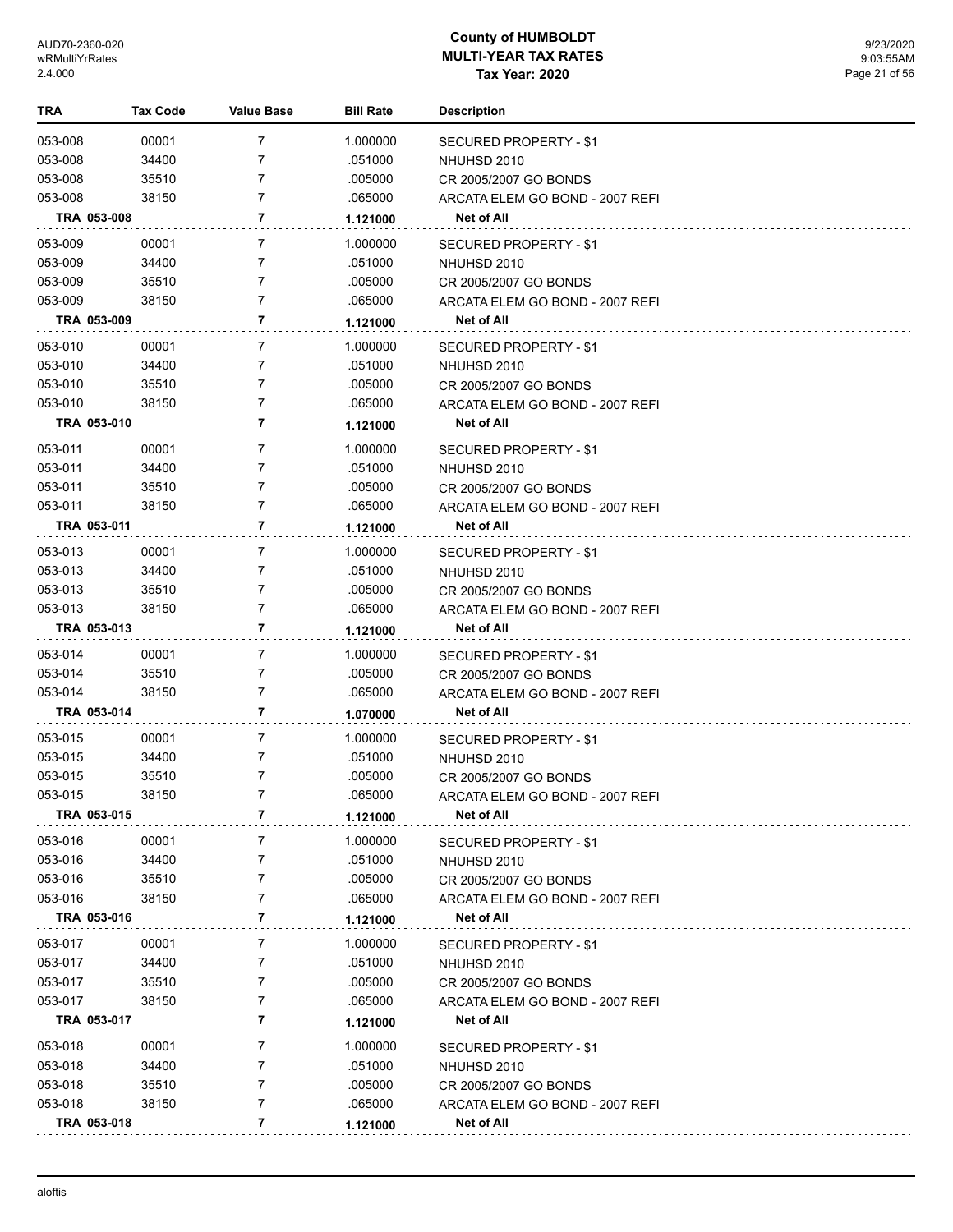| TRA                |             | <b>Tax Code</b> | <b>Value Base</b> | <b>Bill Rate</b> | <b>Description</b>              |
|--------------------|-------------|-----------------|-------------------|------------------|---------------------------------|
| 053-019            |             | 00001           | 7                 | 1.000000         | SECURED PROPERTY - \$1          |
| 053-019            |             | 34400           | 7                 | .051000          | NHUHSD 2010                     |
| 053-019            |             | 35510           | 7                 | .005000          | CR 2005/2007 GO BONDS           |
| 053-019            |             | 38150           | 7                 | .065000          | ARCATA ELEM GO BOND - 2007 REFI |
|                    | TRA 053-019 |                 | 7                 | 1.121000         | Net of All                      |
| 053-020            |             | 00001           | 7                 | 1.000000         | SECURED PROPERTY - \$1          |
| 053-020            |             | 34400           | 7                 | .051000          | NHUHSD 2010                     |
| 053-020            |             | 35510           | 7                 | .005000          | CR 2005/2007 GO BONDS           |
| 053-020            |             | 38150           | 7                 | .065000          | ARCATA ELEM GO BOND - 2007 REFI |
|                    | TRA 053-020 |                 | 7                 | 1.121000         | Net of All                      |
|                    |             |                 | 7                 |                  |                                 |
| 053-021<br>053-021 |             | 00001<br>35510  | 7                 | 1.000000         | SECURED PROPERTY - \$1          |
|                    |             |                 |                   | .005000          | CR 2005/2007 GO BONDS           |
| 053-021            |             | 38150           | 7                 | .065000          | ARCATA ELEM GO BOND - 2007 REFI |
|                    | TRA 053-021 |                 | 7                 | 1.070000         | Net of All                      |
| 053-024            |             | 00001           | 7                 | 1.000000         | SECURED PROPERTY - \$1          |
| 053-024            |             | 34400           | 7                 | .051000          | NHUHSD 2010                     |
| 053-024            |             | 35510           | 7                 | .005000          | CR 2005/2007 GO BONDS           |
| 053-024            |             | 38150           | 7                 | .065000          | ARCATA ELEM GO BOND - 2007 REFI |
|                    | TRA 053-024 |                 | 7                 | 1.121000         | Net of All                      |
| 053-025            |             | 00001           | 7                 | 1.000000         | SECURED PROPERTY - \$1          |
| 053-025            |             | 34400           | 7                 | .051000          | NHUHSD 2010                     |
| 053-025            |             | 35510           | 7                 | .005000          | CR 2005/2007 GO BONDS           |
| 053-025            |             | 38150           | 7                 | .065000          | ARCATA ELEM GO BOND - 2007 REFI |
|                    | TRA 053-025 |                 | 7                 | 1.121000         | Net of All                      |
| 053-026            |             | 00001           | 7                 | 1.000000         | SECURED PROPERTY - \$1          |
| 053-026            |             | 34400           | 7                 | .051000          | NHUHSD 2010                     |
| 053-026            |             | 35510           | 7                 | .005000          | CR 2005/2007 GO BONDS           |
| 053-026            |             | 38150           | 7                 | .065000          | ARCATA ELEM GO BOND - 2007 REFI |
|                    | TRA 053-026 |                 | 7                 | 1.121000         | Net of All                      |
| 053-028            |             | 00001           | 7                 | 1.000000         | SECURED PROPERTY - \$1          |
| 053-028            |             | 34400           | 7                 | .051000          | NHUHSD 2010                     |
| 053-028            |             | 35510           | 7                 | .005000          | CR 2005/2007 GO BONDS           |
| 053-028            |             | 38150           | 7                 | .065000          | ARCATA ELEM GO BOND - 2007 REFI |
|                    | TRA 053-028 |                 | 7                 |                  | Net of All                      |
|                    |             |                 |                   | 1.121000         |                                 |
| 053-029            |             | 00001           | 7                 | 1.000000         | SECURED PROPERTY - \$1          |
| 053-029            |             | 34400           | 7                 | .051000          | NHUHSD 2010                     |
| 053-029            |             | 35510           | 7                 | .005000          | CR 2005/2007 GO BONDS           |
| 053-029            |             | 38150           | 7                 | .065000          | ARCATA ELEM GO BOND - 2007 REFI |
|                    | TRA 053-029 |                 | 7                 | 1.121000         | Net of All                      |
| 053-030            |             | 00001           | 7                 | 1.000000         | SECURED PROPERTY - \$1          |
| 053-030            |             | 34400           | 7                 | .051000          | NHUHSD 2010                     |
| 053-030            |             | 35510           | 7                 | .005000          | CR 2005/2007 GO BONDS           |
| 053-030            |             | 38150           | 7                 | .065000          | ARCATA ELEM GO BOND - 2007 REFI |
|                    | TRA 053-030 |                 | 7                 | 1.121000         | Net of All                      |
| 056-000            |             | 00001           | 7                 | 1.000000         | SECURED PROPERTY - \$1          |
| 056-000            |             | 34400           | 7                 | .051000          | NHUHSD 2010                     |
| 056-000            |             | 35510           | 7                 | .005000          | CR 2005/2007 GO BONDS           |
|                    | TRA 056-000 |                 | 7                 | 1.056000         | Net of All                      |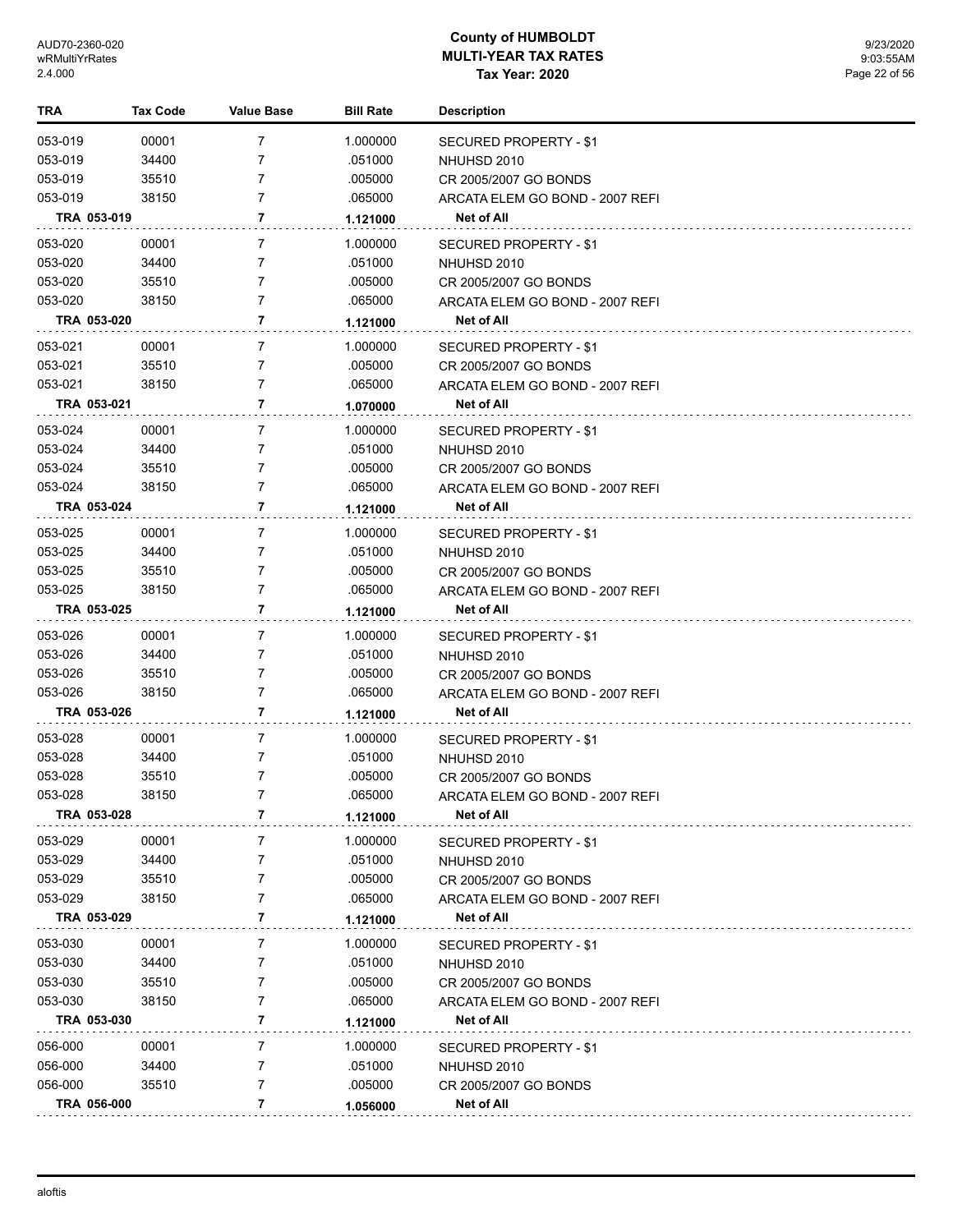| TRA     | Tax Code    | <b>Value Base</b> | <b>Bill Rate</b> | <b>Description</b>                    |
|---------|-------------|-------------------|------------------|---------------------------------------|
| 056-001 | 00001       | 7                 | 1.000000         | <b>SECURED PROPERTY - \$1</b>         |
| 056-001 | 34400       | 7                 | .051000          | NHUHSD 2010                           |
| 056-001 | 35510       | 7                 | .005000          | CR 2005/2007 GO BONDS                 |
|         | TRA 056-001 | 7                 | 1.056000         | Net of All                            |
| 056-002 | 00001       | 7                 | 1.000000         | SECURED PROPERTY - \$1                |
| 056-002 | 34400       | 7                 | .051000          | NHUHSD 2010                           |
| 056-002 | 35510       | 7                 | .005000          | CR 2005/2007 GO BONDS                 |
|         | TRA 056-002 | 7                 | 1.056000         | <b>Net of All</b>                     |
| 056-003 | 00001       | 7                 | 1.000000         |                                       |
| 056-003 | 34400       | 7                 | .051000          | SECURED PROPERTY - \$1<br>NHUHSD 2010 |
| 056-003 | 35510       | 7                 | .005000          | CR 2005/2007 GO BONDS                 |
|         | TRA 056-003 | 7                 | 1.056000         | Net of All                            |
|         |             |                   |                  |                                       |
| 057-000 | 00001       | 7                 | 1.000000         | SECURED PROPERTY - \$1                |
| 057-000 | 34300       | 7<br>7            | .035000          | BLUE LAKE UESD 2010 GO BOND           |
| 057-000 | 34400       | 7                 | .051000          | NHUHSD 2010                           |
| 057-000 | 35510       |                   | .005000          | CR 2005/2007 GO BONDS                 |
|         | TRA 057-000 | 7                 | 1.091000         | Net of All                            |
| 057-001 | 00001       | 7                 | 1.000000         | SECURED PROPERTY - \$1                |
| 057-001 | 34300       | 7                 | .035000          | BLUE LAKE UESD 2010 GO BOND           |
| 057-001 | 34400       | 7                 | .051000          | NHUHSD 2010                           |
| 057-001 | 35510       | 7                 | .005000          | CR 2005/2007 GO BONDS                 |
|         | TRA 057-001 | 7                 | 1.091000         | Net of All                            |
| 057-002 | 00001       | 7                 | 1.000000         | SECURED PROPERTY - \$1                |
| 057-002 | 34300       | 7                 | .035000          | BLUE LAKE UESD 2010 GO BOND           |
| 057-002 | 34400       | 7                 | .051000          | NHUHSD 2010                           |
| 057-002 | 35510       | 7                 | .005000          | CR 2005/2007 GO BONDS                 |
|         | TRA 057-002 | 7                 | 1.091000         | Net of All                            |
| 057-003 | 00001       | 7                 | 1.000000         | SECURED PROPERTY - \$1                |
| 057-003 | 34300       | 7                 | .035000          | BLUE LAKE UESD 2010 GO BOND           |
| 057-003 | 34400       | 7                 | .051000          | NHUHSD 2010                           |
| 057-003 | 35510       | 7                 | .005000          | CR 2005/2007 GO BONDS                 |
|         | TRA 057-003 | 7                 | 1.091000         | Net of All                            |
| 057-004 | 00001       |                   | 1.000000         | SECURED PROPERTY - \$1                |
| 057-004 | 34300       | 7                 | .035000          | BLUE LAKE UESD 2010 GO BOND           |
| 057-004 | 34400       | 7                 | .051000          | NHUHSD 2010                           |
| 057-004 | 35510       | 7                 | .005000          | CR 2005/2007 GO BONDS                 |
|         | TRA 057-004 | 7                 | 1.091000         | Net of All                            |
| 057-006 | 00001       | 7                 | 1.000000         | SECURED PROPERTY - \$1                |
| 057-006 | 34300       | 7                 | .035000          | BLUE LAKE UESD 2010 GO BOND           |
| 057-006 | 34400       | 7                 | .051000          | NHUHSD 2010                           |
| 057-006 | 35510       | 7                 | .005000          | CR 2005/2007 GO BONDS                 |
|         | TRA 057-006 | 7                 | 1.091000         | Net of All                            |
| 057-008 | 00001       | 7                 | 1.000000         | SECURED PROPERTY - \$1                |
| 057-008 | 34300       | 7                 | .035000          | BLUE LAKE UESD 2010 GO BOND           |
| 057-008 | 34400       | 7                 | .051000          | NHUHSD 2010                           |
| 057-008 | 35510       | 7                 | .005000          | CR 2005/2007 GO BONDS                 |
|         | TRA 057-008 | 7                 | 1.091000         | Net of All                            |
|         |             |                   |                  |                                       |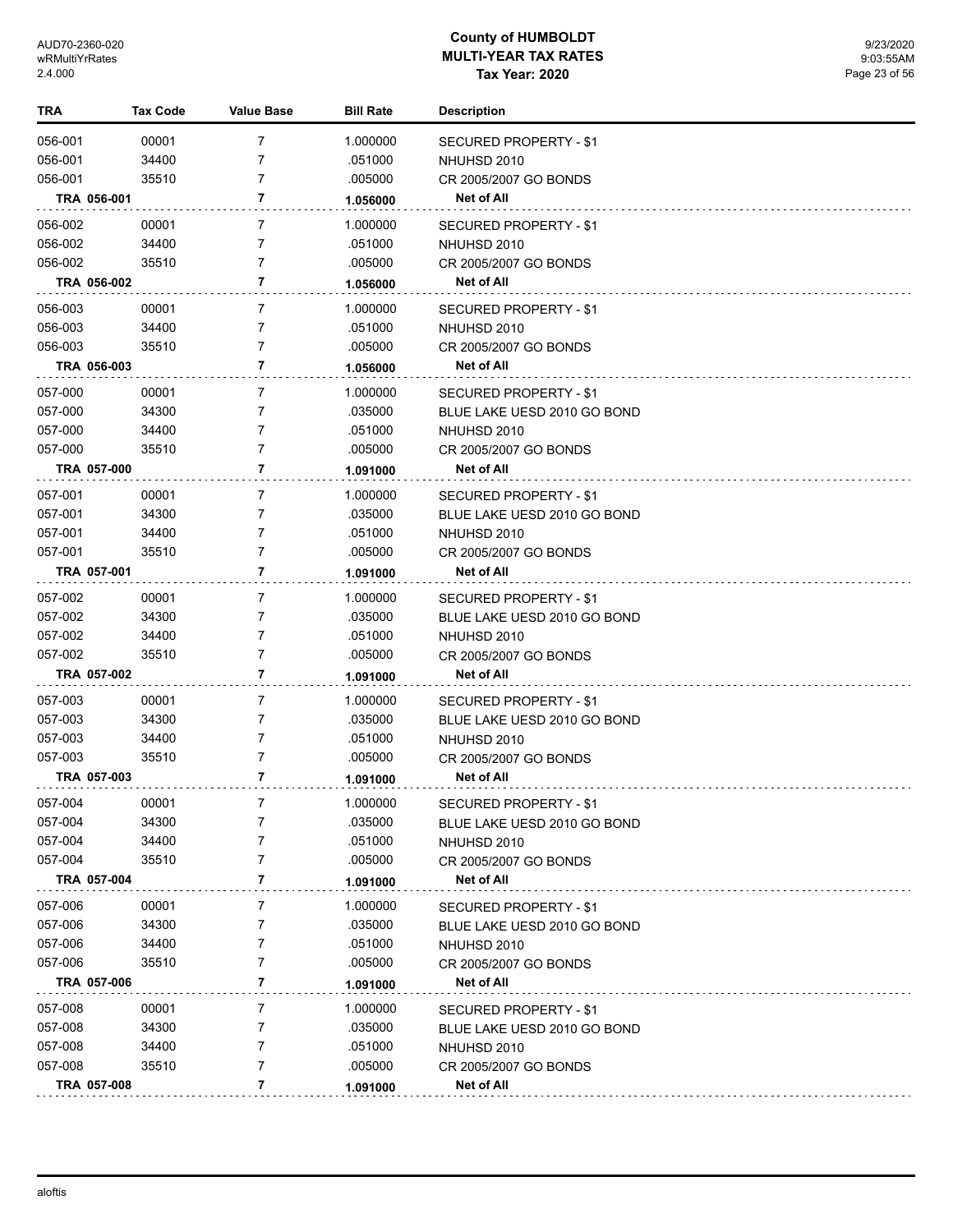| <b>TRA</b>             | <b>Tax Code</b> | Value Base     | <b>Bill Rate</b>    | <b>Description</b>                                  |
|------------------------|-----------------|----------------|---------------------|-----------------------------------------------------|
| 057-009                | 00001           | 7              | 1.000000            | SECURED PROPERTY - \$1                              |
| 057-009                | 34300           | 7              | .035000             | BLUE LAKE UESD 2010 GO BOND                         |
| 057-009                | 34400           | 7              | .051000             | NHUHSD 2010                                         |
| 057-009                | 35510           | 7              | .005000             | CR 2005/2007 GO BONDS                               |
| TRA 057-009            |                 | 7              | 1.091000            | Net of All                                          |
| 060-000                | 00001           | 7              | 1.000000            | <b>SECURED PROPERTY - \$1</b>                       |
| 060-000                | 34350           | 7              | .024000             | BRIDGEVILLE ELEM 2020                               |
| 060-000                | 35510           | 7              | .005000             | CR 2005/2007 GO BONDS                               |
| 060-000                | 38200           | 7              | .015000             | FORTUNA HIGH GO BONDS 2000                          |
| TRA 060-000            |                 | 7              | 1.044000            | Net of All                                          |
| 071-000                | 00001           | 7              | 1.000000            | SECURED PROPERTY - \$1                              |
| 071-000                | 35510           | 7              | .005000             | CR 2005/2007 GO BONDS                               |
| 071-000                | 38200           | 7              | .015000             | FORTUNA HIGH GO BONDS 2000                          |
| TRA 071-000            |                 | 7              | 1.020000            | Net of All                                          |
| 071-001                | 00001           | 7              | 1.000000            | SECURED PROPERTY - \$1                              |
| 071-001                | 35510           | 7              | .005000             | CR 2005/2007 GO BONDS                               |
| 071-001                | 38200           | 7              | .015000             | FORTUNA HIGH GO BONDS 2000                          |
| TRA 071-001            |                 | 7              | 1.020000            | Net of All                                          |
| 071-002                | 00001           | 7              | 1.000000            | SECURED PROPERTY - \$1                              |
| 071-002                | 35510           | 7              | .005000             | CR 2005/2007 GO BONDS                               |
| 071-002                | 38200           | 7              | .015000             | FORTUNA HIGH GO BONDS 2000                          |
| TRA 071-002            |                 | 7              | 1.020000            | Net of All                                          |
|                        |                 | 7              |                     |                                                     |
| 071-003<br>071-003     | 00001<br>35510  | 7              | 1.000000<br>.005000 | SECURED PROPERTY - \$1                              |
| 071-003                | 38200           | 7              | .015000             | CR 2005/2007 GO BONDS<br>FORTUNA HIGH GO BONDS 2000 |
| TRA 071-003            |                 | 7              | 1.020000            | <b>Net of All</b>                                   |
|                        |                 |                |                     |                                                     |
| 071-004                | 00001           | 7              | 1.000000            | SECURED PROPERTY - \$1                              |
| 071-004<br>071-004     | 35510<br>38200  | 7<br>7         | .005000<br>.015000  | CR 2005/2007 GO BONDS                               |
| TRA 071-004            |                 | 7              |                     | FORTUNA HIGH GO BONDS 2000<br><b>Net of All</b>     |
|                        |                 |                | 1.020000            |                                                     |
| 073-001                | 00001           | 7              | 1.000000            | <b>SECURED PROPERTY - \$1</b>                       |
| 073-001                | 35510           | $\overline{7}$ | .005000             | CR 2005/2007 GO BONDS                               |
| 073-001                | 35600           |                | .014000             | <b>CUTTEN ELEM 2018</b>                             |
| 073-001                | 37500           | 7              | .029000             | EUREKA UNIF HIGH 2002 GO BONDS                      |
| 073-001<br>TRA 073-001 | 37520           | 7<br>7         | .018000             | EUREKA UNIFIED SD 2015 GO BOND<br>Net of All        |
|                        |                 |                | 1.066000            |                                                     |
| 073-002                | 00001           | 7              | 1.000000            | <b>SECURED PROPERTY - \$1</b>                       |
| 073-002                | 35510           | 7              | .005000             | CR 2005/2007 GO BONDS                               |
| 073-002                | 35600           | 7              | .014000             | <b>CUTTEN ELEM 2018</b>                             |
| 073-002                | 37500           | 7              | .029000             | EUREKA UNIF HIGH 2002 GO BONDS                      |
| 073-002                | 37520           | 7              | .018000             | EUREKA UNIFIED SD 2015 GO BOND                      |
| TRA 073-002            |                 | 7              | 1.066000            | Net of All                                          |
| 073-003                | 00001           | 7              | 1.000000            | SECURED PROPERTY - \$1                              |
| 073-003                | 35510           | 7              | .005000             | CR 2005/2007 GO BONDS                               |
| 073-003                | 35600           | 7              | .014000             | <b>CUTTEN ELEM 2018</b>                             |
| 073-003                | 37500           | 7              | .029000             | EUREKA UNIF HIGH 2002 GO BONDS                      |
| 073-003                | 37520           | 7              | .018000             | EUREKA UNIFIED SD 2015 GO BOND                      |
| TRA 073-003            |                 | 7              | 1.066000            | Net of All                                          |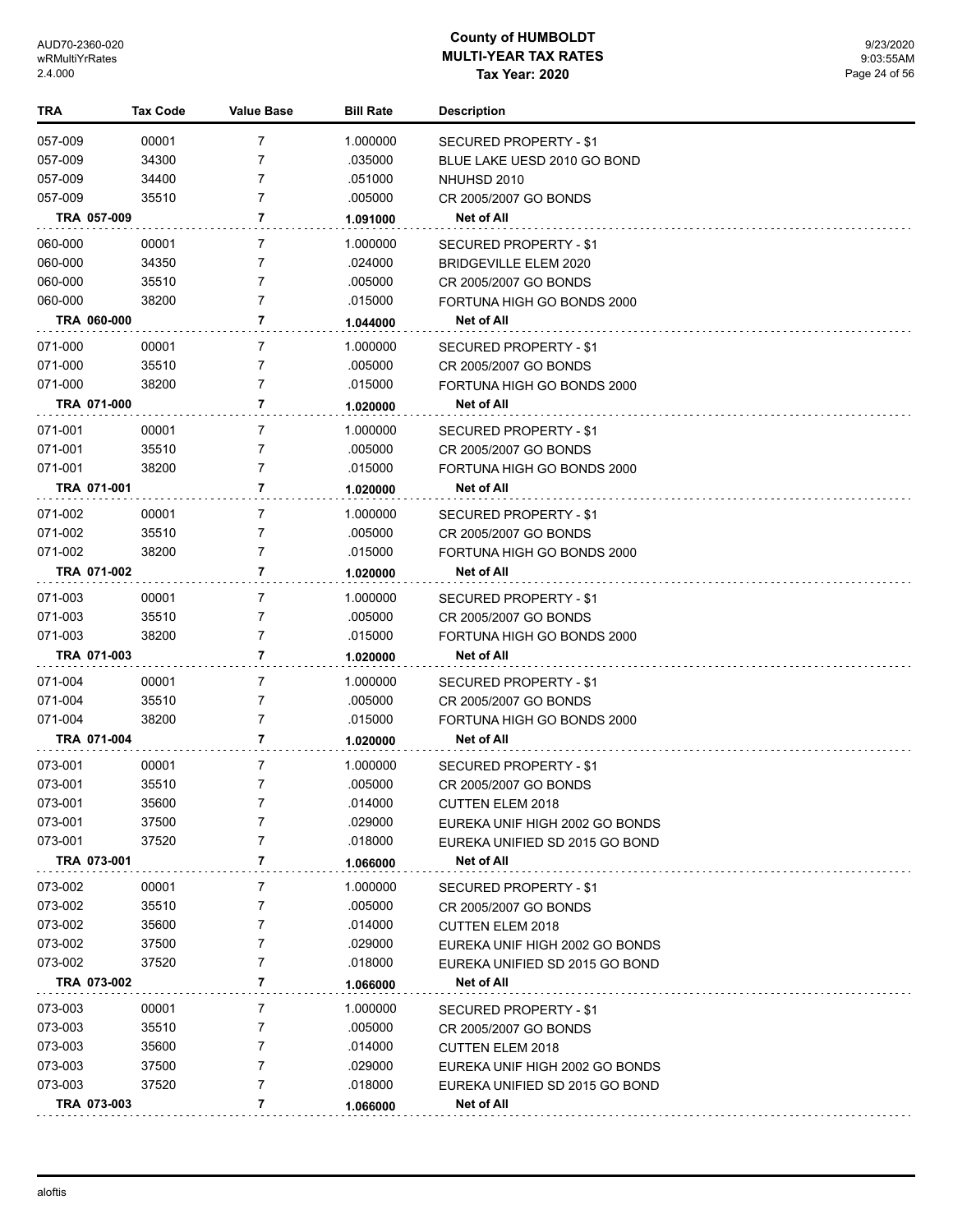| TRA                    | <b>Tax Code</b> | <b>Value Base</b> | <b>Bill Rate</b> | <b>Description</b>                                     |
|------------------------|-----------------|-------------------|------------------|--------------------------------------------------------|
| 073-004                | 00001           | 7                 | 1.000000         | SECURED PROPERTY - \$1                                 |
| 073-004                | 35510           | 7                 | .005000          | CR 2005/2007 GO BONDS                                  |
| 073-004                | 35600           | 7                 | .014000          | <b>CUTTEN ELEM 2018</b>                                |
| 073-004                | 37500           | 7                 | .029000          | EUREKA UNIF HIGH 2002 GO BONDS                         |
| 073-004                | 37520           | 7                 | .018000          | EUREKA UNIFIED SD 2015 GO BOND                         |
| TRA 073-004            |                 | 7                 | 1.066000         | Net of All                                             |
| 073-005                | 00001           | 7                 | 1.000000         | SECURED PROPERTY - \$1                                 |
| 073-005                | 35510           | 7                 | .005000          | CR 2005/2007 GO BONDS                                  |
| 073-005                | 35600           | 7                 | .014000          | <b>CUTTEN ELEM 2018</b>                                |
| 073-005                | 37500           | 7                 | .029000          | EUREKA UNIF HIGH 2002 GO BONDS                         |
| 073-005                | 37520           | 7                 | .018000          | EUREKA UNIFIED SD 2015 GO BOND                         |
| TRA 073-005            |                 | 7                 | 1.066000         | Net of All                                             |
| 073-006                | 00001           | 7                 | 1.000000         | SECURED PROPERTY - \$1                                 |
| 073-006                | 35510           | 7                 | .005000          | CR 2005/2007 GO BONDS                                  |
| 073-006                | 35600           | 7                 | .014000          | <b>CUTTEN ELEM 2018</b>                                |
| 073-006                | 37500           | 7                 | .029000          | EUREKA UNIF HIGH 2002 GO BONDS                         |
| 073-006                | 37520           | 7                 | .018000          | EUREKA UNIFIED SD 2015 GO BOND                         |
| TRA 073-006            |                 | 7                 | 1.066000         | Net of All                                             |
| 074-001                | 00001           | 7                 | 1.000000         | SECURED PROPERTY - \$1                                 |
| 074-001                | 35300           | 7                 | .026000          | FRESHWATER ELEM GO BOND 2018                           |
| 074-001                | 35510           | 7                 | .005000          | CR 2005/2007 GO BONDS                                  |
| 074-001                | 37500           | 7                 | .029000          | EUREKA UNIF HIGH 2002 GO BONDS                         |
| 074-001                | 37520           | 7                 | .018000          | EUREKA UNIFIED SD 2015 GO BOND                         |
| 074-001                | 38000           | 7                 | .027000          | FRESHWATER ELEM GO BONDS 2001                          |
| TRA 074-001            |                 | 7                 | 1.105000         | Net of All                                             |
| 074-002                | 00001           | 7                 | 1.000000         |                                                        |
| 074-002                | 35300           | 7                 | .026000          | SECURED PROPERTY - \$1<br>FRESHWATER ELEM GO BOND 2018 |
| 074-002                | 35510           | 7                 | .005000          | CR 2005/2007 GO BONDS                                  |
| 074-002                | 37500           | 7                 | .029000          | EUREKA UNIF HIGH 2002 GO BONDS                         |
| 074-002                | 37520           | 7                 | .018000          | EUREKA UNIFIED SD 2015 GO BOND                         |
| 074-002                | 38000           | 7                 | .027000          | <b>FRESHWATER ELEM GO BONDS 2001</b>                   |
| TRA 074-002            |                 | 7                 | 1.105000         | Net of All                                             |
|                        |                 |                   |                  |                                                        |
| 074-003                | 00001           | 7                 | 1.000000         | SECURED PROPERTY - \$1                                 |
| 074-003                | 35300           | 7                 | .026000          | FRESHWATER ELEM GO BOND 2018                           |
| 074-003                | 35510           | 7                 | .005000          | CR 2005/2007 GO BONDS                                  |
| 074-003                | 37500           | 7                 | .029000          | EUREKA UNIF HIGH 2002 GO BONDS                         |
| 074-003                | 37520           | 7                 | .018000          | EUREKA UNIFIED SD 2015 GO BOND                         |
| 074-003<br>TRA 074-003 | 38000           | 7<br>7            | .027000          | FRESHWATER ELEM GO BONDS 2001<br>Net of All            |
|                        |                 |                   | 1.105000         |                                                        |
| 074-004                | 00001           | 7                 | 1.000000         | <b>SECURED PROPERTY - \$1</b>                          |
| 074-004                | 35300           | 7                 | .026000          | FRESHWATER ELEM GO BOND 2018                           |
| 074-004                | 35510           | 7                 | .005000          | CR 2005/2007 GO BONDS                                  |
| 074-004                | 37500           | 7                 | .029000          | EUREKA UNIF HIGH 2002 GO BONDS                         |
| 074-004                | 37520           | 7                 | .018000          | EUREKA UNIFIED SD 2015 GO BOND                         |
| 074-004                | 38000           | 7                 | .027000          | FRESHWATER ELEM GO BONDS 2001                          |
| TRA 074-004            |                 | 7                 | 1.105000         | Net of All                                             |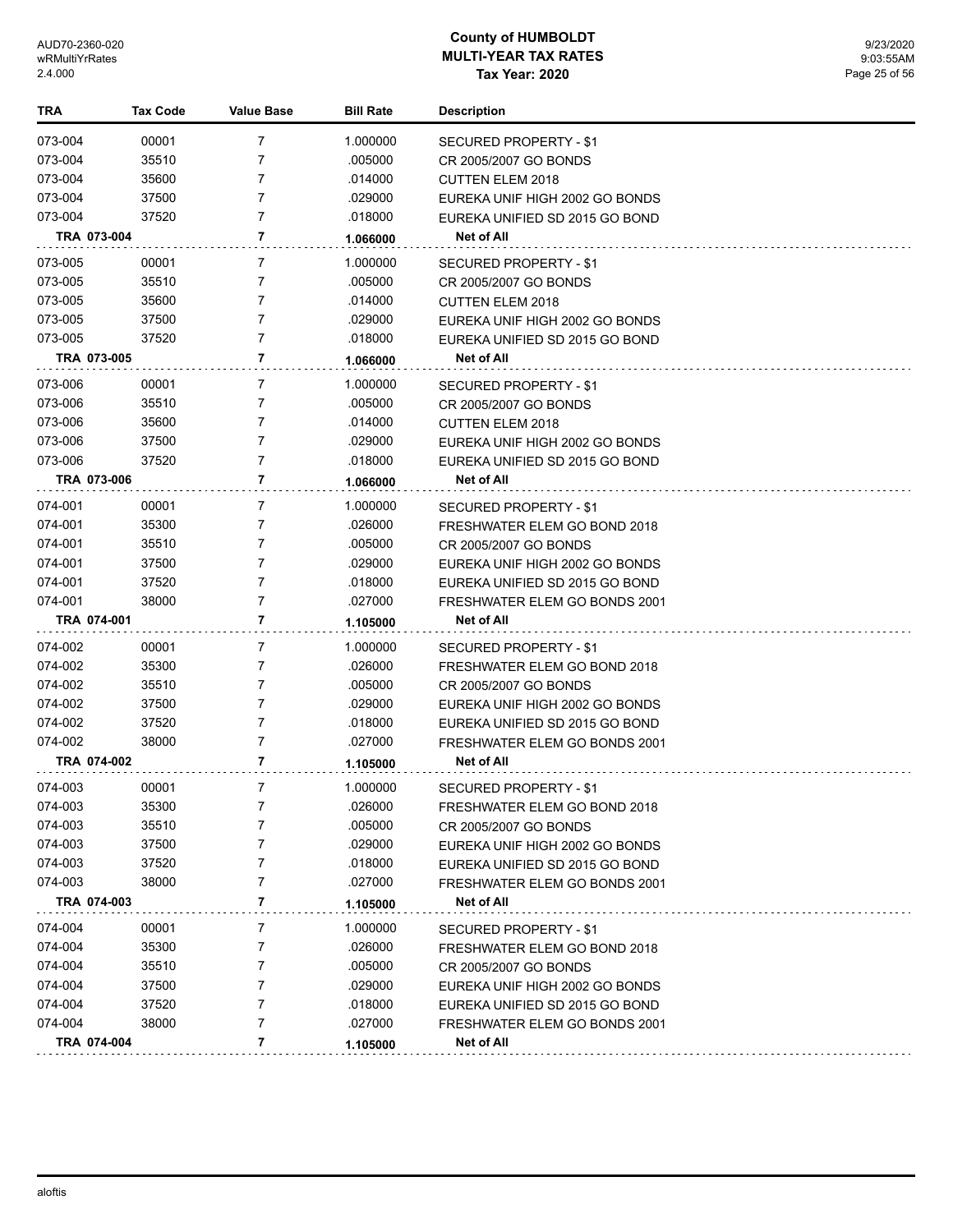| TRA                | <b>Tax Code</b> | <b>Value Base</b> | <b>Bill Rate</b>   | <b>Description</b>                                              |
|--------------------|-----------------|-------------------|--------------------|-----------------------------------------------------------------|
| 074-005            | 00001           | $\overline{7}$    | 1.000000           | SECURED PROPERTY - \$1                                          |
| 074-005            | 35300           | 7                 | .026000            | FRESHWATER ELEM GO BOND 2018                                    |
| 074-005            | 35510           | 7                 | .005000            | CR 2005/2007 GO BONDS                                           |
| 074-005            | 37500           | $\overline{7}$    | .029000            | EUREKA UNIF HIGH 2002 GO BONDS                                  |
| 074-005            | 37520           | $\overline{7}$    | .018000            | EUREKA UNIFIED SD 2015 GO BOND                                  |
| 074-005            | 38000           | $\overline{7}$    | .027000            | FRESHWATER ELEM GO BONDS 2001                                   |
| TRA 074-005        |                 | 7                 | 1.105000           | Net of All                                                      |
| 074-006            | 00001           | 7                 | 1.000000           | <b>SECURED PROPERTY - \$1</b>                                   |
| 074-006            | 35300           | 7                 | .026000            | FRESHWATER ELEM GO BOND 2018                                    |
| 074-006            | 35510           | 7                 | .005000            | CR 2005/2007 GO BONDS                                           |
| 074-006            | 37500           | 7                 | .029000            | EUREKA UNIF HIGH 2002 GO BONDS                                  |
| 074-006            | 37520           | $\overline{7}$    | .018000            | EUREKA UNIFIED SD 2015 GO BOND                                  |
| 074-006            | 38000           | $\overline{7}$    | .027000            | FRESHWATER ELEM GO BONDS 2001                                   |
| TRA 074-006        |                 | 7                 | 1.105000           | Net of All                                                      |
|                    |                 |                   |                    |                                                                 |
| 074-007            | 00001           | 7<br>7            | 1.000000           | <b>SECURED PROPERTY - \$1</b>                                   |
| 074-007            | 35300           | 7                 | .026000<br>.005000 | FRESHWATER ELEM GO BOND 2018                                    |
| 074-007<br>074-007 | 35510<br>37500  | 7                 | .029000            | CR 2005/2007 GO BONDS                                           |
| 074-007            | 37520           | 7                 | .018000            | EUREKA UNIF HIGH 2002 GO BONDS                                  |
| 074-007            | 38000           | 7                 | .027000            | EUREKA UNIFIED SD 2015 GO BOND<br>FRESHWATER ELEM GO BONDS 2001 |
| TRA 074-007        |                 | 7                 | 1.105000           | Net of All                                                      |
|                    |                 |                   |                    |                                                                 |
| 074-008            | 00001           | $\overline{7}$    | 1.000000           | SECURED PROPERTY - \$1                                          |
| 074-008            | 35300           | 7                 | .026000            | FRESHWATER ELEM GO BOND 2018                                    |
| 074-008            | 35510           | 7                 | .005000            | CR 2005/2007 GO BONDS                                           |
| 074-008            | 37500           | 7                 | .029000            | EUREKA UNIF HIGH 2002 GO BONDS                                  |
| 074-008            | 37520           | 7                 | .018000            | EUREKA UNIFIED SD 2015 GO BOND                                  |
| 074-008            | 38000           | 7                 | .027000            | FRESHWATER ELEM GO BONDS 2001                                   |
| TRA 074-008        |                 | 7                 | 1.105000           | Net of All                                                      |
| 074-009            | 00001           | 7                 | 1.000000           | SECURED PROPERTY - \$1                                          |
| 074-009            | 35300           | 7                 | .026000            | FRESHWATER ELEM GO BOND 2018                                    |
| 074-009            | 35510           | 7                 | .005000            | CR 2005/2007 GO BONDS                                           |
| 074-009            | 37500           | 7                 | .029000            | EUREKA UNIF HIGH 2002 GO BONDS                                  |
| 074-009            | 37520           | 7                 | .018000            | EUREKA UNIFIED SD 2015 GO BOND                                  |
| 074-009            | 38000           | 7                 | .027000            | FRESHWATER ELEM GO BONDS 2001                                   |
| TRA 074-009        |                 | 7                 | 1.105000           | Net of All                                                      |
| 074-010            | 00001           | 7                 | 1.000000           | SECURED PROPERTY - \$1                                          |
| 074-010            | 35300           | 7                 | .026000            | FRESHWATER ELEM GO BOND 2018                                    |
| 074-010            | 35510           | 7                 | .005000            | CR 2005/2007 GO BONDS                                           |
| 074-010            | 37500           | 7                 | .029000            | EUREKA UNIF HIGH 2002 GO BONDS                                  |
| 074-010            | 37520           | 7                 | .018000            | EUREKA UNIFIED SD 2015 GO BOND                                  |
| 074-010            | 38000           | 7                 | .027000            | FRESHWATER ELEM GO BONDS 2001                                   |
| TRA 074-010        |                 | 7                 | 1.105000           | Net of All                                                      |
| 074-011            | 00001           | 7                 | 1.000000           | SECURED PROPERTY - \$1                                          |
| 074-011            | 35300           | 7                 | .026000            | FRESHWATER ELEM GO BOND 2018                                    |
| 074-011            | 35510           | 7                 | .005000            | CR 2005/2007 GO BONDS                                           |
| 074-011            | 37500           | 7                 | .029000            | EUREKA UNIF HIGH 2002 GO BONDS                                  |
| 074-011            | 37520           | 7                 | .018000            | EUREKA UNIFIED SD 2015 GO BOND                                  |
| 074-011            | 38000           | 7                 | .027000            | <b>FRESHWATER ELEM GO BONDS 2001</b>                            |
| TRA 074-011        |                 | 7                 | 1.105000           | Net of All                                                      |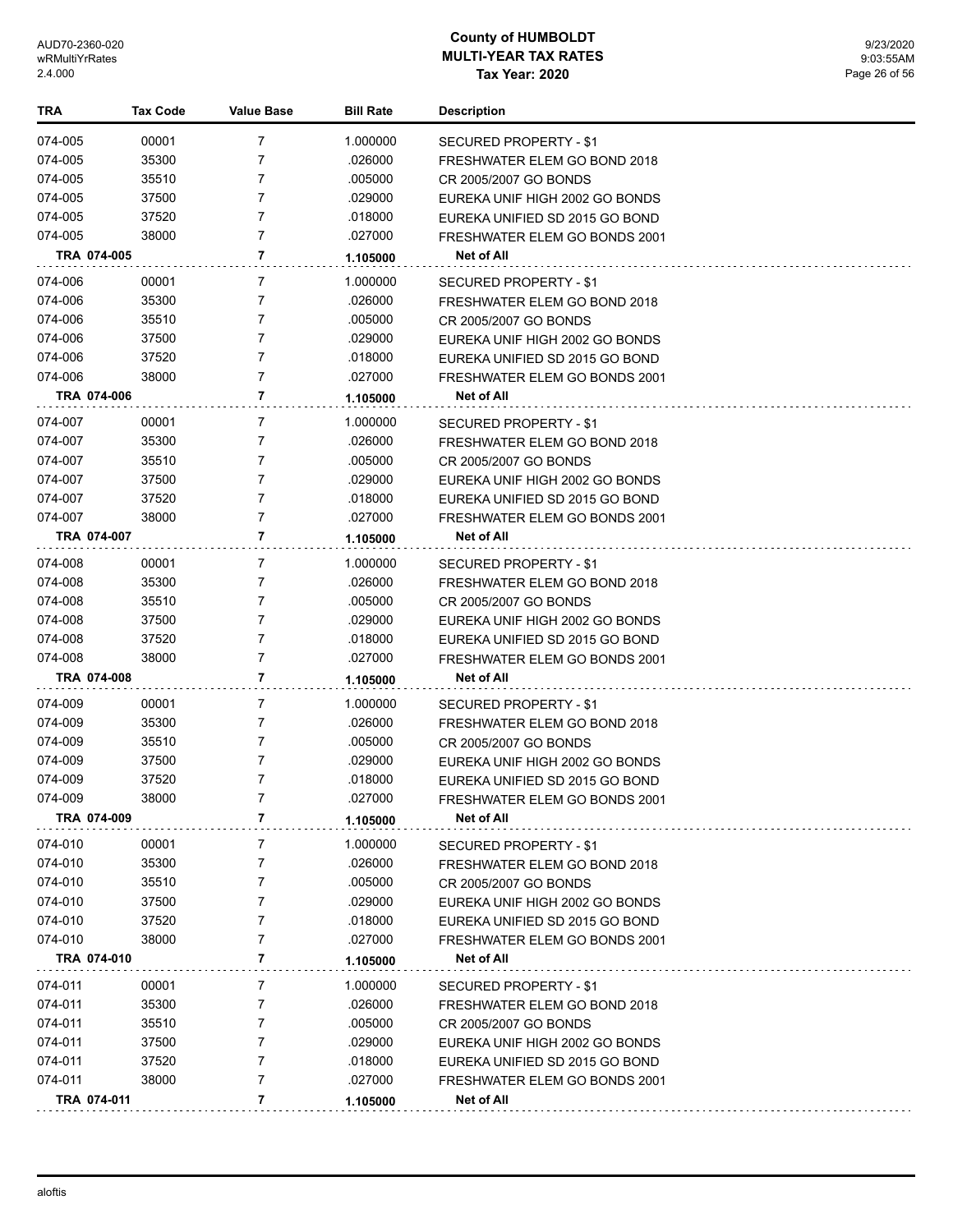| TRA                | Tax Code       | Value Base | <b>Bill Rate</b>   | <b>Description</b>                                     |
|--------------------|----------------|------------|--------------------|--------------------------------------------------------|
| 074-012            | 00001          | 7          | 1.000000           | SECURED PROPERTY - \$1                                 |
| 074-012            | 35300          | 7          | .026000            | FRESHWATER ELEM GO BOND 2018                           |
| 074-012            | 35510          | 7          | .005000            | CR 2005/2007 GO BONDS                                  |
| 074-012            | 37500          | 7          | .029000            | EUREKA UNIF HIGH 2002 GO BONDS                         |
| 074-012            | 37520          | 7          | .018000            | EUREKA UNIFIED SD 2015 GO BOND                         |
| 074-012            | 38000          | 7          | .027000            | FRESHWATER ELEM GO BONDS 2001                          |
| TRA 074-012        |                | 7          | 1.105000           | Net of All                                             |
| 074-013            | 00001          | 7          | 1.000000           |                                                        |
| 074-013            | 35300          | 7          | .026000            | SECURED PROPERTY - \$1<br>FRESHWATER ELEM GO BOND 2018 |
| 074-013            | 35510          | 7          | .005000            | CR 2005/2007 GO BONDS                                  |
| 074-013            | 37500          | 7          | .029000            | EUREKA UNIF HIGH 2002 GO BONDS                         |
| 074-013            | 37520          | 7          | .018000            | EUREKA UNIFIED SD 2015 GO BOND                         |
| 074-013            | 38000          | 7          | .027000            | FRESHWATER ELEM GO BONDS 2001                          |
| TRA 074-013        |                | 7          | 1.105000           | Net of All                                             |
|                    |                |            |                    |                                                        |
| 074-014            | 00001          | 7          | 1.000000           | SECURED PROPERTY - \$1                                 |
| 074-014            | 35300          | 7          | .026000            | FRESHWATER ELEM GO BOND 2018                           |
| 074-014            | 35510          | 7<br>7     | .005000            | CR 2005/2007 GO BONDS                                  |
| 074-014            | 37500<br>37520 | 7          | .029000<br>.018000 | EUREKA UNIF HIGH 2002 GO BONDS                         |
| 074-014<br>074-014 |                | 7          |                    | EUREKA UNIFIED SD 2015 GO BOND                         |
| TRA 074-014        | 38000          | 7          | .027000            | FRESHWATER ELEM GO BONDS 2001<br>Net of All            |
|                    |                |            | 1.105000           |                                                        |
| 074-015            | 00001          | 7          | 1.000000           | SECURED PROPERTY - \$1                                 |
| 074-015            | 35300          | 7          | .026000            | FRESHWATER ELEM GO BOND 2018                           |
| 074-015            | 35510          | 7          | .005000            | CR 2005/2007 GO BONDS                                  |
| 074-015            | 37500          | 7          | .029000            | EUREKA UNIF HIGH 2002 GO BONDS                         |
| 074-015            | 37520          | 7          | .018000            | EUREKA UNIFIED SD 2015 GO BOND                         |
| 074-015            | 38000          | 7          | .027000            | FRESHWATER ELEM GO BONDS 2001                          |
| TRA 074-015        |                | 7          | 1.105000           | Net of All                                             |
| 074-016            | 00001          | 7          | 1.000000           | SECURED PROPERTY - \$1                                 |
| 074-016            | 35300          | 7          | .026000            | FRESHWATER ELEM GO BOND 2018                           |
| 074-016            | 35510          | 7          | .005000            | CR 2005/2007 GO BONDS                                  |
| 074-016            | 37500          | 7          | .029000            | EUREKA UNIF HIGH 2002 GO BONDS                         |
| 074-016            | 37520          | 7          | .018000            | EUREKA UNIFIED SD 2015 GO BOND                         |
| 074-016            | 38000          | 7          | .027000            | FRESHWATER ELEM GO BONDS 2001                          |
| TRA 074-016        |                | 7          | 1.105000           | Net of All                                             |
| 075-001            | 00001          | 7          | 1.000000           | SECURED PROPERTY - \$1                                 |
| 075-001            | 35510          | 7          | .005000            | CR 2005/2007 GO BONDS                                  |
| 075-001            | 37500          | 7          | .029000            | EUREKA UNIF HIGH 2002 GO BONDS                         |
| 075-001            | 37520          | 7          | .018000            | EUREKA UNIFIED SD 2015 GO BOND                         |
| TRA 075-001        |                | 7          | 1.052000           | Net of All                                             |
| 075-002            | 00001          | 7          | 1.000000           | SECURED PROPERTY - \$1                                 |
| 075-002            | 35510          | 7          | .005000            | CR 2005/2007 GO BONDS                                  |
| 075-002            | 37500          | 7          | .029000            | EUREKA UNIF HIGH 2002 GO BONDS                         |
| 075-002            | 37520          | 7          | .018000            | EUREKA UNIFIED SD 2015 GO BOND                         |
| TRA 075-002        |                | 7          | 1.052000           | Net of All                                             |
| 075-003            | 00001          | 7          | 1.000000           | SECURED PROPERTY - \$1                                 |
| 075-003            | 35510          | 7          | .005000            | CR 2005/2007 GO BONDS                                  |
| 075-003            | 37500          | 7          | .029000            | EUREKA UNIF HIGH 2002 GO BONDS                         |
| 075-003            | 37520          | 7          | .018000            | EUREKA UNIFIED SD 2015 GO BOND                         |
| TRA 075-003        |                | 7          | 1.052000           | Net of All                                             |
|                    |                |            |                    |                                                        |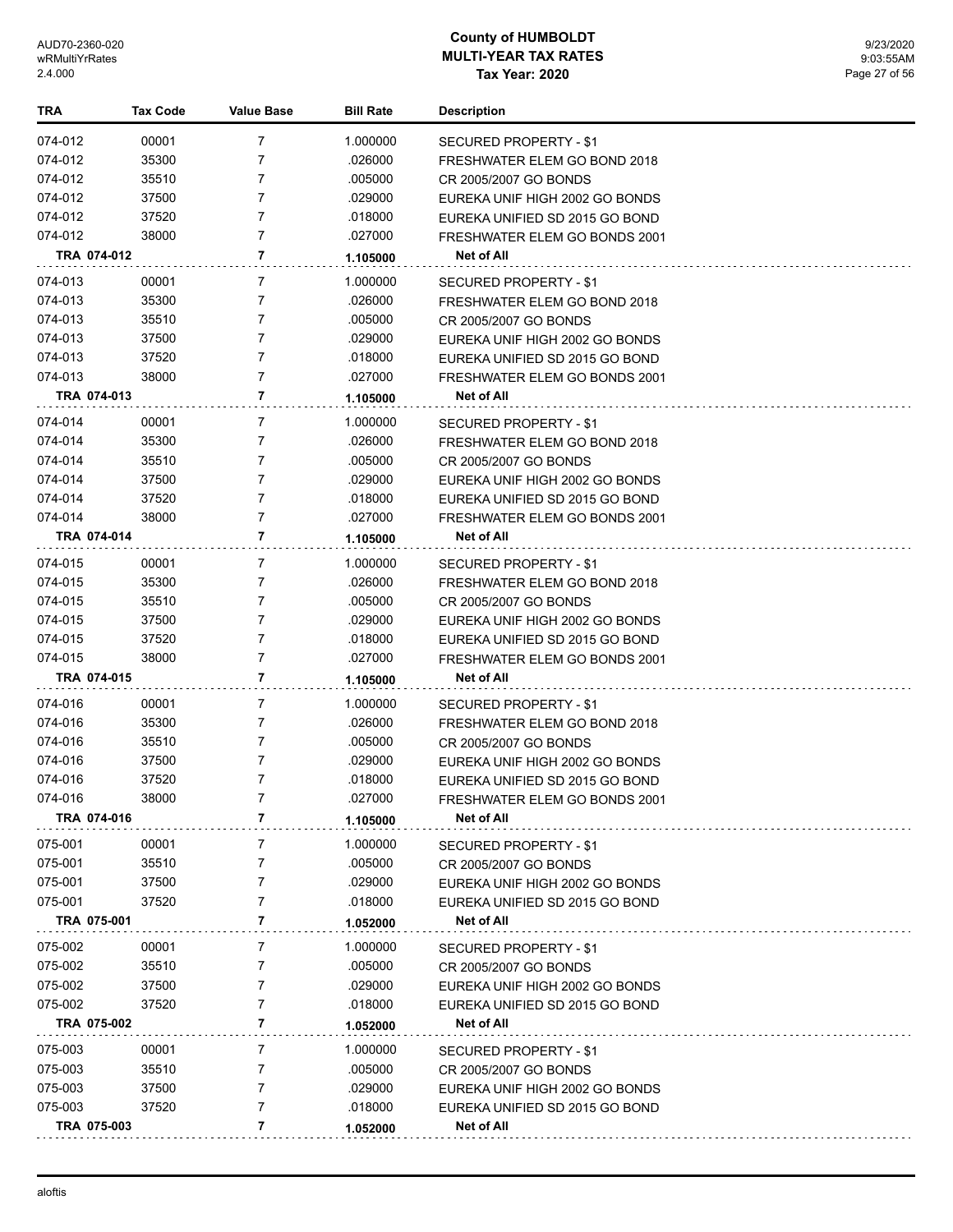| TRA                    | <b>Tax Code</b> | <b>Value Base</b> | <b>Bill Rate</b>   | <b>Description</b>                                               |
|------------------------|-----------------|-------------------|--------------------|------------------------------------------------------------------|
| 075-004                | 00001           | $\overline{7}$    | 1.000000           | <b>SECURED PROPERTY - \$1</b>                                    |
| 075-004                | 35510           | 7                 | .005000            | CR 2005/2007 GO BONDS                                            |
| 075-004                | 37500           | 7                 | .029000            | EUREKA UNIF HIGH 2002 GO BONDS                                   |
| 075-004                | 37520           | $\overline{7}$    | .018000            | EUREKA UNIFIED SD 2015 GO BOND                                   |
| TRA 075-004            |                 | 7                 | 1.052000           | <b>Net of All</b>                                                |
| 075-005                | 00001           | 7                 | 1.000000           | <b>SECURED PROPERTY - \$1</b>                                    |
| 075-005                | 35510           | 7                 | .005000            | CR 2005/2007 GO BONDS                                            |
| 075-005                | 37500           | $\overline{7}$    | .029000            | EUREKA UNIF HIGH 2002 GO BONDS                                   |
| 075-005                | 37520           | $\overline{7}$    | .018000            | EUREKA UNIFIED SD 2015 GO BOND                                   |
| TRA 075-005            |                 | 7                 | 1.052000           | Net of All                                                       |
| 075-006                | 00001           | 7                 | 1.000000           | SECURED PROPERTY - \$1                                           |
| 075-006                | 35510           | 7                 | .005000            | CR 2005/2007 GO BONDS                                            |
| 075-006                | 37500           | 7                 | .029000            | EUREKA UNIF HIGH 2002 GO BONDS                                   |
| 075-006                | 37520           | $\overline{7}$    | .018000            | EUREKA UNIFIED SD 2015 GO BOND                                   |
| TRA 075-006            |                 | 7                 | 1.052000           | <b>Net of All</b>                                                |
| 076-001                | 00001           | 7                 | 1.000000           | SECURED PROPERTY - \$1                                           |
| 076-001                | 35510           | 7                 | .005000            | CR 2005/2007 GO BONDS                                            |
| 076-001                | 37500           | $\overline{7}$    | .029000            | EUREKA UNIF HIGH 2002 GO BONDS                                   |
| 076-001                | 37520           | $\overline{7}$    | .018000            | EUREKA UNIFIED SD 2015 GO BOND                                   |
| TRA 076-001            |                 | 7                 | 1.052000           | Net of All                                                       |
| 076-002                | 00001           | 7                 | 1.000000           | SECURED PROPERTY - \$1                                           |
| 076-002                | 35510           | 7                 | .005000            | CR 2005/2007 GO BONDS                                            |
| 076-002                | 37500           | 7                 | .029000            | EUREKA UNIF HIGH 2002 GO BONDS                                   |
| 076-002                | 37520           | 7                 | .018000            | EUREKA UNIFIED SD 2015 GO BOND                                   |
| TRA 076-002            |                 | 7                 | 1.052000           | <b>Net of All</b>                                                |
| 077-001                | 00001           | 7                 | 1.000000           | SECURED PROPERTY - \$1                                           |
| 077-001                | 35510           | 7                 | .005000            | CR 2005/2007 GO BONDS                                            |
| 077-001                | 37500           | 7                 | .029000            | EUREKA UNIF HIGH 2002 GO BONDS                                   |
| 077-001                | 37520           | 7                 | .018000            | EUREKA UNIFIED SD 2015 GO BOND                                   |
| 077-001                | 38300           | 7                 | .002000            | SOUTH BAY ELEMENTARY GO BONDS 1999                               |
| TRA 077-001            |                 | 7                 | 1.054000           | <b>Net of All</b>                                                |
| 077-002                | 00001           | 7                 | 1.000000           | SECURED PROPERTY - \$1                                           |
| 077-002                | 35510           | 7                 | .005000            | CR 2005/2007 GO BONDS                                            |
| 077-002                | 37500           | 7                 | .029000            | EUREKA UNIF HIGH 2002 GO BONDS                                   |
| 077-002                | 37520           | 7                 | .018000            | EUREKA UNIFIED SD 2015 GO BOND                                   |
| 077-002<br>TRA 077-002 | 38300           | 7<br>7            | .002000            | SOUTH BAY ELEMENTARY GO BONDS 1999<br><b>Net of All</b>          |
|                        |                 |                   | 1.054000           |                                                                  |
| 077-003                | 00001           | 7                 | 1.000000           | <b>SECURED PROPERTY - \$1</b>                                    |
| 077-003                | 35510           | 7                 | .005000            | CR 2005/2007 GO BONDS                                            |
| 077-003                | 37500           | 7                 | .029000            | EUREKA UNIF HIGH 2002 GO BONDS                                   |
| 077-003                | 37520           | 7                 | .018000            | EUREKA UNIFIED SD 2015 GO BOND                                   |
| 077-003<br>TRA 077-003 | 38300           | 7<br>7            | .002000            | SOUTH BAY ELEMENTARY GO BONDS 1999<br><b>Net of All</b>          |
|                        |                 |                   | 1.054000           |                                                                  |
| 077-004                | 00001           | 7                 | 1.000000           | SECURED PROPERTY - \$1                                           |
| 077-004<br>077-004     | 35510           | 7<br>7            | .005000<br>.029000 | CR 2005/2007 GO BONDS                                            |
| 077-004                | 37500<br>37520  | 7                 | .018000            | EUREKA UNIF HIGH 2002 GO BONDS<br>EUREKA UNIFIED SD 2015 GO BOND |
| 077-004                | 38300           | 7                 | .002000            | SOUTH BAY ELEMENTARY GO BONDS 1999                               |
| TRA 077-004            |                 | 7                 | 1.054000           | Net of All                                                       |
|                        |                 |                   |                    |                                                                  |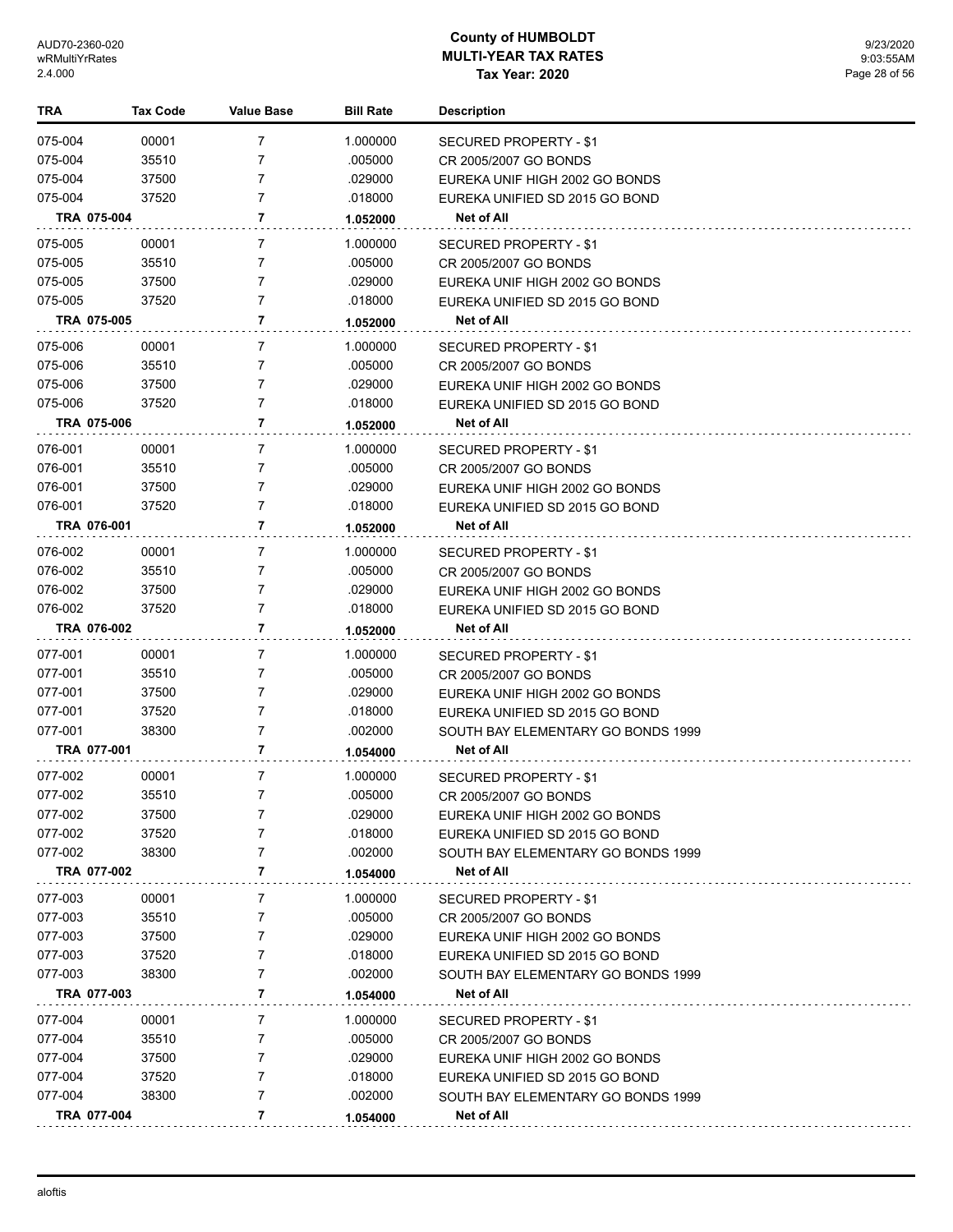| <b>TRA</b>  | <b>Tax Code</b> | <b>Value Base</b> | <b>Bill Rate</b> | Description                        |
|-------------|-----------------|-------------------|------------------|------------------------------------|
| 077-005     | 00001           | 7                 | 1.000000         | SECURED PROPERTY - \$1             |
| 077-005     | 35510           | 7                 | .005000          | CR 2005/2007 GO BONDS              |
| 077-005     | 37500           | 7                 | .029000          | EUREKA UNIF HIGH 2002 GO BONDS     |
| 077-005     | 37520           | 7                 | .018000          | EUREKA UNIFIED SD 2015 GO BOND     |
| 077-005     | 38300           | $\overline{7}$    | .002000          | SOUTH BAY ELEMENTARY GO BONDS 1999 |
| TRA 077-005 |                 | 7                 | 1.054000         | Net of All                         |
| 077-006     | 00001           | 7                 | 1.000000         | SECURED PROPERTY - \$1             |
| 077-006     | 35510           | 7                 | .005000          | CR 2005/2007 GO BONDS              |
| 077-006     | 37500           | 7                 | .029000          | EUREKA UNIF HIGH 2002 GO BONDS     |
| 077-006     | 37520           | $\overline{7}$    | .018000          | EUREKA UNIFIED SD 2015 GO BOND     |
| 077-006     | 38300           | $\overline{7}$    | .002000          | SOUTH BAY ELEMENTARY GO BONDS 1999 |
| TRA 077-006 |                 | 7                 | 1.054000         | <b>Net of All</b>                  |
| 077-007     | 00001           | 7                 | 1.000000         | SECURED PROPERTY - \$1             |
| 077-007     | 35510           | 7                 | .005000          | CR 2005/2007 GO BONDS              |
| 077-007     | 37500           | 7                 | .029000          | EUREKA UNIF HIGH 2002 GO BONDS     |
| 077-007     | 37520           | 7                 | .018000          | EUREKA UNIFIED SD 2015 GO BOND     |
| 077-007     | 38300           | $\overline{7}$    | .002000          | SOUTH BAY ELEMENTARY GO BONDS 1999 |
| TRA 077-007 |                 | 7                 | 1.054000         | <b>Net of All</b>                  |
| 077-008     | 00001           | 7                 | 1.000000         | SECURED PROPERTY - \$1             |
| 077-008     | 35510           | 7                 | .005000          | CR 2005/2007 GO BONDS              |
| 077-008     | 37500           | $\overline{7}$    | .029000          | EUREKA UNIF HIGH 2002 GO BONDS     |
| 077-008     | 37520           | $\overline{7}$    | .018000          | EUREKA UNIFIED SD 2015 GO BOND     |
| 077-008     | 38300           | 7                 | .002000          | SOUTH BAY ELEMENTARY GO BONDS 1999 |
| TRA 077-008 |                 | 7                 | 1.054000         | Net of All                         |
| 077-009     | 00001           | 7                 | 1.000000         | SECURED PROPERTY - \$1             |
| 077-009     | 35510           | $\overline{7}$    | .005000          | CR 2005/2007 GO BONDS              |
| 077-009     | 37500           | $\overline{7}$    | .029000          | EUREKA UNIF HIGH 2002 GO BONDS     |
| 077-009     | 37520           | 7                 | .018000          | EUREKA UNIFIED SD 2015 GO BOND     |
| 077-009     | 38300           | 7                 | .002000          | SOUTH BAY ELEMENTARY GO BONDS 1999 |
| TRA 077-009 |                 | 7                 | 1.054000         | Net of All                         |
| 077-010     | 00001           | 7                 | 1.000000         | SECURED PROPERTY - \$1             |
| 077-010     | 35510           | 7                 | .005000          | CR 2005/2007 GO BONDS              |
| 077-010     | 37500           | 7                 | .029000          | EUREKA UNIF HIGH 2002 GO BONDS     |
| 077-010     | 37520           | 7                 | .018000          | EUREKA UNIFIED SD 2015 GO BOND     |
| 077-010     | 38300           | 7                 | .002000          | SOUTH BAY ELEMENTARY GO BONDS 1999 |
| TRA 077-010 |                 | 7                 | 1.054000         | <b>Net of All</b>                  |
| 077-011     | 00001           | 7                 | 1.000000         | SECURED PROPERTY - \$1             |
| 077-011     | 35510           | 7                 | .005000          | CR 2005/2007 GO BONDS              |
| 077-011     | 37500           | 7                 | .029000          | EUREKA UNIF HIGH 2002 GO BONDS     |
| 077-011     | 37520           | 7                 | .018000          | EUREKA UNIFIED SD 2015 GO BOND     |
| 077-011     | 38300           | 7                 | .002000          | SOUTH BAY ELEMENTARY GO BONDS 1999 |
| TRA 077-011 |                 | 7                 | 1.054000         | Net of All                         |
| 077-012     | 00001           | 7                 | 1.000000         | <b>SECURED PROPERTY - \$1</b>      |
| 077-012     | 35510           | 7                 | .005000          | CR 2005/2007 GO BONDS              |
| 077-012     | 37500           | 7                 | .029000          | EUREKA UNIF HIGH 2002 GO BONDS     |
| 077-012     | 37520           | 7                 | .018000          | EUREKA UNIFIED SD 2015 GO BOND     |
| 077-012     | 38300           | 7                 | .002000          | SOUTH BAY ELEMENTARY GO BONDS 1999 |
| TRA 077-012 |                 | 7                 | 1.054000         | <b>Net of All</b>                  |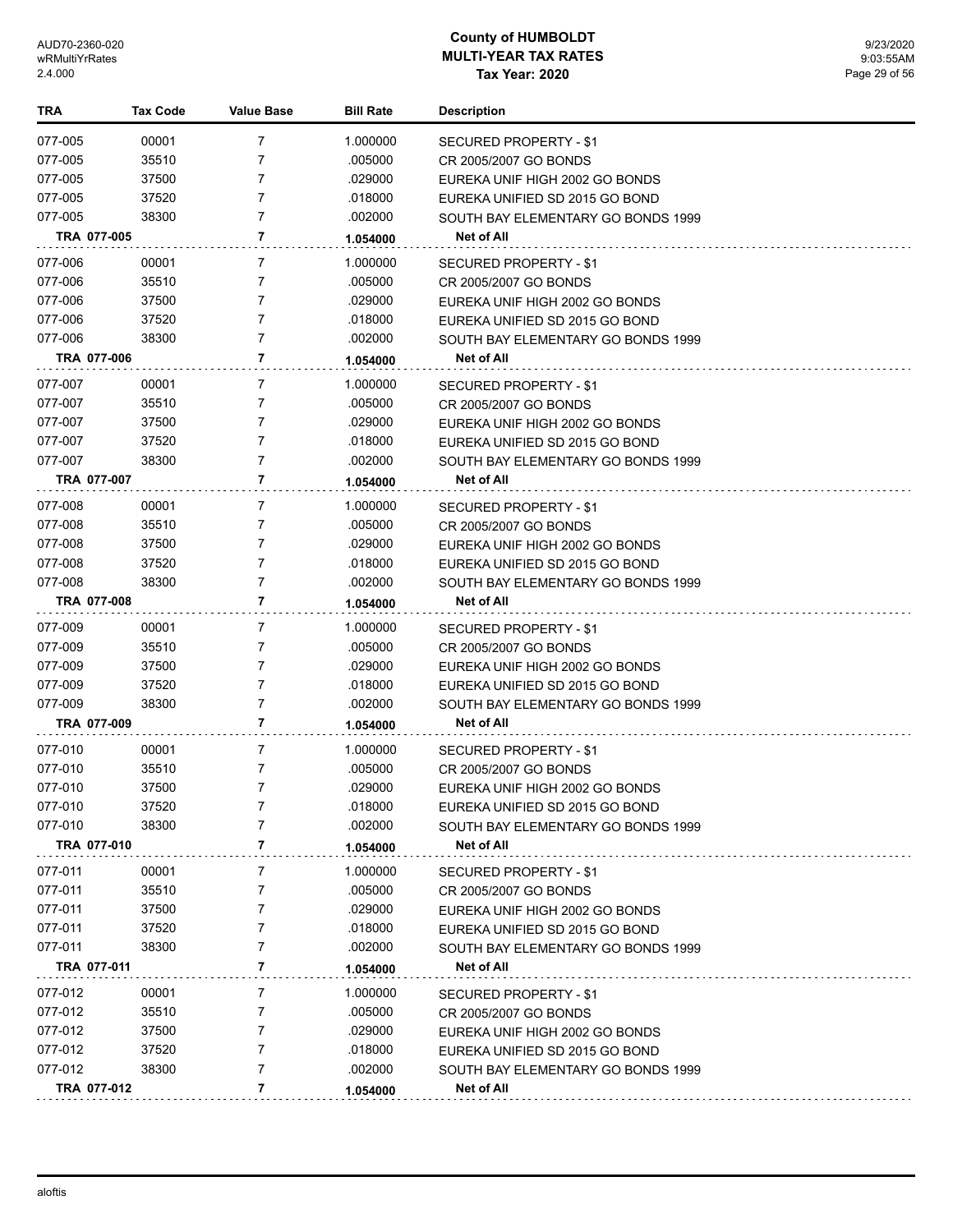| TRA         | Tax Code | <b>Value Base</b> | <b>Bill Rate</b> | <b>Description</b>                 |
|-------------|----------|-------------------|------------------|------------------------------------|
| 077-013     | 00001    | $\overline{7}$    | 1.000000         | SECURED PROPERTY - \$1             |
| 077-013     | 35510    | $\overline{7}$    | .005000          | CR 2005/2007 GO BONDS              |
| 077-013     | 37500    | 7                 | .029000          | EUREKA UNIF HIGH 2002 GO BONDS     |
| 077-013     | 37520    | 7                 | .018000          | EUREKA UNIFIED SD 2015 GO BOND     |
| 077-013     | 38300    | 7                 | .002000          | SOUTH BAY ELEMENTARY GO BONDS 1999 |
| TRA 077-013 |          | 7                 | 1.054000         | Net of All                         |
| 077-014     | 00001    | 7                 | 1.000000         | <b>SECURED PROPERTY - \$1</b>      |
| 077-014     | 35510    | 7                 | .005000          | CR 2005/2007 GO BONDS              |
| 077-014     | 37500    | 7                 | .029000          | EUREKA UNIF HIGH 2002 GO BONDS     |
| 077-014     | 37520    | 7                 | .018000          | EUREKA UNIFIED SD 2015 GO BOND     |
| 077-014     | 38300    | $\overline{7}$    | .002000          | SOUTH BAY ELEMENTARY GO BONDS 1999 |
| TRA 077-014 |          | 7                 | 1.054000         | Net of All                         |
| 077-015     | 00001    | 7                 | 1.000000         | SECURED PROPERTY - \$1             |
| 077-015     | 35510    | 7                 | .005000          | CR 2005/2007 GO BONDS              |
| 077-015     | 37500    | $\overline{7}$    | .029000          | EUREKA UNIF HIGH 2002 GO BONDS     |
| 077-015     | 37520    | 7                 | .018000          | EUREKA UNIFIED SD 2015 GO BOND     |
| 077-015     | 38300    | 7                 | .002000          | SOUTH BAY ELEMENTARY GO BONDS 1999 |
| TRA 077-015 |          | 7                 | 1.054000         | Net of All                         |
| 077-016     | 00001    | 7                 | 1.000000         | SECURED PROPERTY - \$1             |
| 077-016     | 35510    | 7                 | .005000          | CR 2005/2007 GO BONDS              |
| 077-016     | 37500    | 7                 | .029000          | EUREKA UNIF HIGH 2002 GO BONDS     |
| 077-016     | 37520    | 7                 | .018000          | EUREKA UNIFIED SD 2015 GO BOND     |
| 077-016     | 38300    | 7                 | .002000          | SOUTH BAY ELEMENTARY GO BONDS 1999 |
| TRA 077-016 |          | 7                 | 1.054000         | Net of All                         |
| 077-017     | 00001    | 7                 | 1.000000         | SECURED PROPERTY - \$1             |
| 077-017     | 35510    | 7                 | .005000          | CR 2005/2007 GO BONDS              |
| 077-017     | 37500    | 7                 | .029000          | EUREKA UNIF HIGH 2002 GO BONDS     |
| 077-017     | 37520    | 7                 | .018000          | EUREKA UNIFIED SD 2015 GO BOND     |
| 077-017     | 38300    | 7                 | .002000          | SOUTH BAY ELEMENTARY GO BONDS 1999 |
| TRA 077-017 |          | 7                 | 1.054000         | Net of All                         |
| 077-018     | 00001    | 7                 | 1.000000         | SECURED PROPERTY - \$1             |
| 077-018     | 35510    | 7                 | .005000          | CR 2005/2007 GO BONDS              |
| 077-018     | 37500    | 7                 | .029000          | EUREKA UNIF HIGH 2002 GO BONDS     |
| 077-018     | 37520    |                   | .018000          | EUREKA UNIFIED SD 2015 GO BOND     |
| 077-018     | 38300    | 7                 | .002000          | SOUTH BAY ELEMENTARY GO BONDS 1999 |
| TRA 077-018 |          | 7                 | 1.054000         | Net of All                         |
| 077-019     | 00001    | 7                 | 1.000000         | <b>SECURED PROPERTY - \$1</b>      |
| 077-019     | 35510    | 7                 | .005000          | CR 2005/2007 GO BONDS              |
| 077-019     | 37500    | 7                 | .029000          | EUREKA UNIF HIGH 2002 GO BONDS     |
| 077-019     | 37520    | 7                 | .018000          | EUREKA UNIFIED SD 2015 GO BOND     |
| 077-019     | 38300    | 7                 | .002000          | SOUTH BAY ELEMENTARY GO BONDS 1999 |
| TRA 077-019 |          | 7                 | 1.054000         | Net of All                         |
| 077-020     | 00001    | 7                 | 1.000000         | SECURED PROPERTY - \$1             |
| 077-020     | 35510    | 7                 | .005000          | CR 2005/2007 GO BONDS              |
| 077-020     | 37500    | 7                 | .029000          | EUREKA UNIF HIGH 2002 GO BONDS     |
| 077-020     | 37520    | 7                 | .018000          | EUREKA UNIFIED SD 2015 GO BOND     |
| 077-020     | 38300    | 7                 | .002000          | SOUTH BAY ELEMENTARY GO BONDS 1999 |
| TRA 077-020 |          | 7                 | 1.054000         | Net of All                         |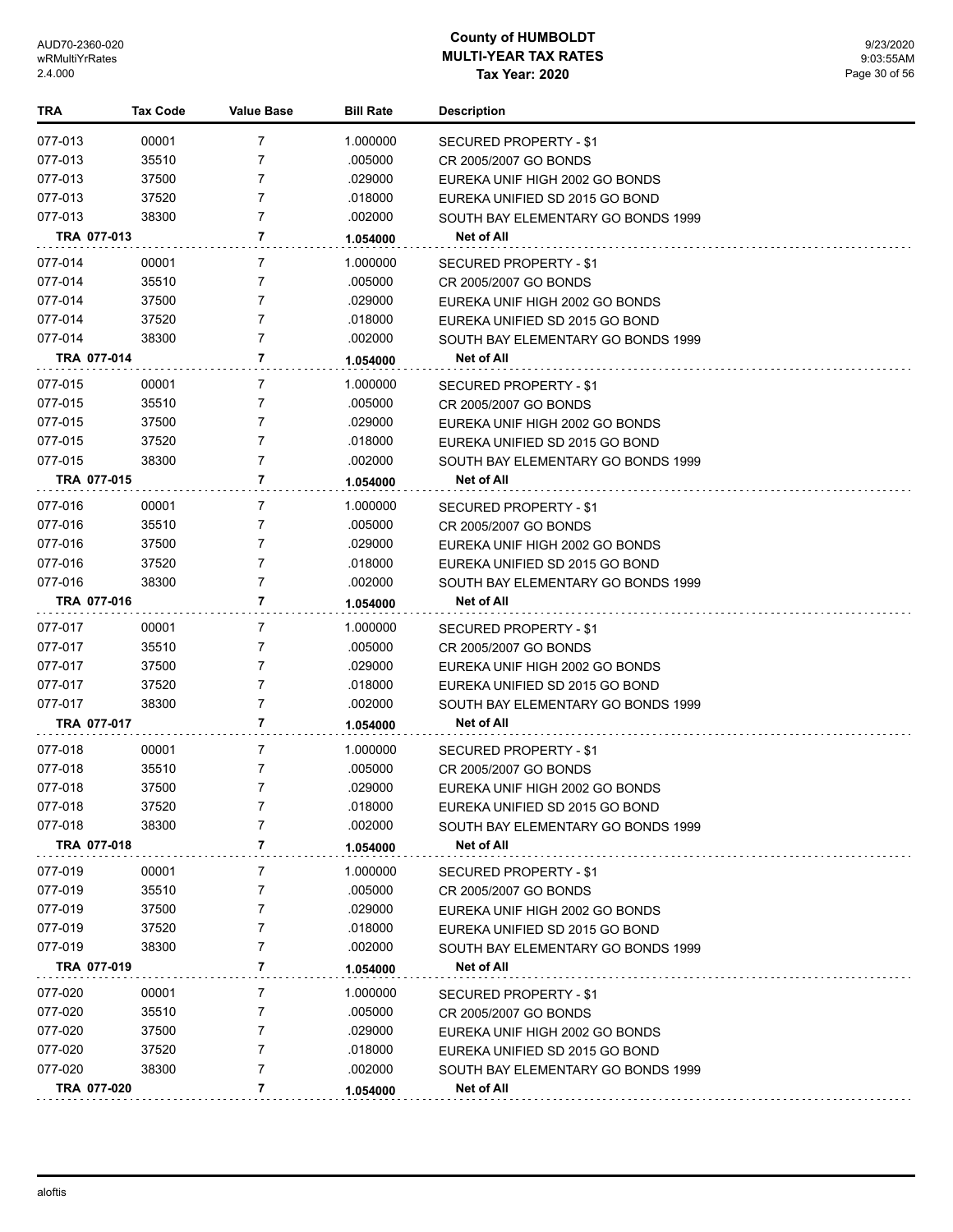| TRA         | Tax Code | <b>Value Base</b> | <b>Bill Rate</b> | Description                        |
|-------------|----------|-------------------|------------------|------------------------------------|
| 077-021     | 00001    | 7                 | 1.000000         | SECURED PROPERTY - \$1             |
| 077-021     | 35510    | 7                 | .005000          | CR 2005/2007 GO BONDS              |
| 077-021     | 37500    | 7                 | .029000          | EUREKA UNIF HIGH 2002 GO BONDS     |
| 077-021     | 37520    | 7                 | .018000          | EUREKA UNIFIED SD 2015 GO BOND     |
| 077-021     | 38300    | 7                 | .002000          | SOUTH BAY ELEMENTARY GO BONDS 1999 |
| TRA 077-021 |          | 7                 | 1.054000         | Net of All                         |
| 077-022     | 00001    | 7                 | 1.000000         | SECURED PROPERTY - \$1             |
| 077-022     | 35510    | $\overline{7}$    | .005000          | CR 2005/2007 GO BONDS              |
| 077-022     | 37500    | 7                 | .029000          | EUREKA UNIF HIGH 2002 GO BONDS     |
| 077-022     | 37520    | 7                 | .018000          | EUREKA UNIFIED SD 2015 GO BOND     |
| 077-022     | 38300    | $\overline{7}$    | .002000          | SOUTH BAY ELEMENTARY GO BONDS 1999 |
| TRA 077-022 |          | 7                 | 1.054000         | Net of All                         |
| 077-023     | 00001    | 7                 | 1.000000         | SECURED PROPERTY - \$1             |
| 077-023     | 35510    | 7                 | .005000          | CR 2005/2007 GO BONDS              |
| 077-023     | 37500    | 7                 | .029000          | EUREKA UNIF HIGH 2002 GO BONDS     |
| 077-023     | 37520    | 7                 | .018000          | EUREKA UNIFIED SD 2015 GO BOND     |
| 077-023     | 38300    | 7                 | .002000          | SOUTH BAY ELEMENTARY GO BONDS 1999 |
| TRA 077-023 |          | 7                 | 1.054000         | <b>Net of All</b>                  |
| 077-024     | 00001    | 7                 | 1.000000         | SECURED PROPERTY - \$1             |
| 077-024     | 35510    | 7                 | .005000          | CR 2005/2007 GO BONDS              |
| 077-024     | 37500    | 7                 | .029000          | EUREKA UNIF HIGH 2002 GO BONDS     |
| 077-024     | 37520    | 7                 | .018000          | EUREKA UNIFIED SD 2015 GO BOND     |
| 077-024     | 38300    | 7                 | .002000          | SOUTH BAY ELEMENTARY GO BONDS 1999 |
| TRA 077-024 |          | 7                 | 1.054000         | Net of All                         |
| 077-025     | 00001    | 7                 | 1.000000         | SECURED PROPERTY - \$1             |
| 077-025     | 35510    | 7                 | .005000          | CR 2005/2007 GO BONDS              |
| 077-025     | 37500    | 7                 | .029000          | EUREKA UNIF HIGH 2002 GO BONDS     |
| 077-025     | 37520    | 7                 | .018000          | EUREKA UNIFIED SD 2015 GO BOND     |
| 077-025     | 38300    | 7                 | .002000          | SOUTH BAY ELEMENTARY GO BONDS 1999 |
| TRA 077-025 |          | 7                 | 1.054000         | <b>Net of All</b>                  |
| 077-026     | 00001    | 7                 | 1.000000         | SECURED PROPERTY - \$1             |
| 077-026     | 35510    | 7                 | .005000          | CR 2005/2007 GO BONDS              |
| 077-026     | 37500    | 7                 | .029000          | EUREKA UNIF HIGH 2002 GO BONDS     |
| 077-026     | 37520    | 7                 | .018000          | EUREKA UNIFIED SD 2015 GO BOND     |
| 077-026     | 38300    | 7                 | .002000          | SOUTH BAY ELEMENTARY GO BONDS 1999 |
| TRA 077-026 |          | 7                 | 1.054000         | Net of All                         |
| 077-027     | 00001    | 7                 | 1.000000         | SECURED PROPERTY - \$1             |
| 077-027     | 35510    | 7                 | .005000          | CR 2005/2007 GO BONDS              |
| 077-027     | 37500    | 7                 | .029000          | EUREKA UNIF HIGH 2002 GO BONDS     |
| 077-027     | 37520    | 7                 | .018000          | EUREKA UNIFIED SD 2015 GO BOND     |
| 077-027     | 38300    | 7                 | .002000          | SOUTH BAY ELEMENTARY GO BONDS 1999 |
| TRA 077-027 |          | 7                 | 1.054000         | Net of All                         |
| 077-028     | 00001    | 7                 | 1.000000         | SECURED PROPERTY - \$1             |
| 077-028     | 35510    | 7                 | .005000          | CR 2005/2007 GO BONDS              |
| 077-028     | 37500    | 7                 | .029000          | EUREKA UNIF HIGH 2002 GO BONDS     |
| 077-028     | 37520    | 7                 | .018000          | EUREKA UNIFIED SD 2015 GO BOND     |
| 077-028     | 38300    | 7                 | .002000          | SOUTH BAY ELEMENTARY GO BONDS 1999 |
| TRA 077-028 |          | 7                 | 1.054000         | <b>Net of All</b>                  |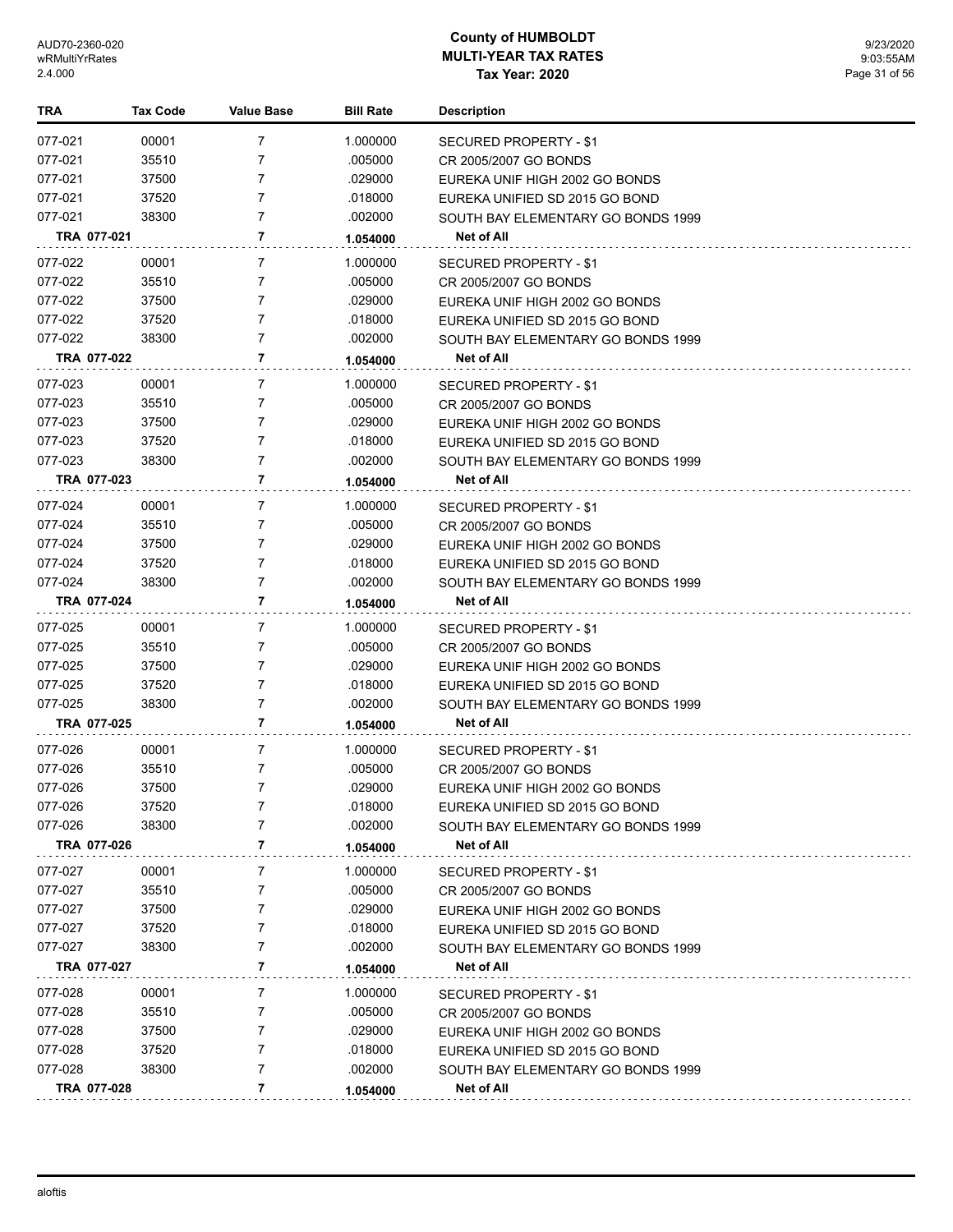| TRA                | <b>Tax Code</b> | <b>Value Base</b> | <b>Bill Rate</b>    | <b>Description</b>                              |
|--------------------|-----------------|-------------------|---------------------|-------------------------------------------------|
| 077-029            | 00001           | 7                 | 1.000000            | SECURED PROPERTY - \$1                          |
| 077-029            | 35510           | 7                 | .005000             | CR 2005/2007 GO BONDS                           |
| 077-029            | 37500           | 7                 | .029000             | EUREKA UNIF HIGH 2002 GO BONDS                  |
| 077-029            | 37520           | $\overline{7}$    | .018000             | EUREKA UNIFIED SD 2015 GO BOND                  |
| 077-029            | 38300           | $\overline{7}$    | .002000             | SOUTH BAY ELEMENTARY GO BONDS 1999              |
| TRA 077-029        |                 | 7                 | 1.054000            | Net of All                                      |
| 077-030            | 00001           | 7                 | 1.000000            | SECURED PROPERTY - \$1                          |
| 077-030            | 35510           | $\overline{7}$    | .005000             | CR 2005/2007 GO BONDS                           |
| 077-030            | 37500           | 7                 | .029000             | EUREKA UNIF HIGH 2002 GO BONDS                  |
| 077-030            | 37520           | $\overline{7}$    | .018000             | EUREKA UNIFIED SD 2015 GO BOND                  |
| 077-030            | 38300           | $\overline{7}$    | .002000             | SOUTH BAY ELEMENTARY GO BONDS 1999              |
| TRA 077-030        |                 | 7                 | 1.054000            | Net of All                                      |
|                    |                 | 7                 |                     |                                                 |
| 077-031<br>077-031 | 00001<br>35510  | 7                 | 1.000000<br>.005000 | SECURED PROPERTY - \$1<br>CR 2005/2007 GO BONDS |
| 077-031            | 37500           | $\overline{7}$    | .029000             | EUREKA UNIF HIGH 2002 GO BONDS                  |
| 077-031            | 37520           | $\overline{7}$    | .018000             | EUREKA UNIFIED SD 2015 GO BOND                  |
| 077-031            | 38300           | $\overline{7}$    | .002000             | SOUTH BAY ELEMENTARY GO BONDS 1999              |
| TRA 077-031        |                 | $\overline{7}$    | 1.054000            | <b>Net of All</b>                               |
|                    |                 |                   |                     |                                                 |
| 077-032            | 00001           | 7                 | 1.000000            | <b>SECURED PROPERTY - \$1</b>                   |
| 077-032            | 35510           | $\overline{7}$    | .005000             | CR 2005/2007 GO BONDS                           |
| 077-032            | 37500           | 7                 | .029000             | EUREKA UNIF HIGH 2002 GO BONDS                  |
| 077-032            | 37520           | $\overline{7}$    | .018000             | EUREKA UNIFIED SD 2015 GO BOND                  |
| 077-032            | 38300           | $\overline{7}$    | .002000             | SOUTH BAY ELEMENTARY GO BONDS 1999              |
| TRA 077-032        |                 | 7                 | 1.054000            | Net of All                                      |
| 077-033            | 00001           | $\overline{7}$    | 1.000000            | SECURED PROPERTY - \$1                          |
| 077-033            | 35510           | 7                 | .005000             | CR 2005/2007 GO BONDS                           |
| 077-033            | 37500           | 7                 | .029000             | EUREKA UNIF HIGH 2002 GO BONDS                  |
| 077-033            | 37520           | $\overline{7}$    | .018000             | EUREKA UNIFIED SD 2015 GO BOND                  |
| 077-033            | 38300           | $\overline{7}$    | .002000             | SOUTH BAY ELEMENTARY GO BONDS 1999              |
| TRA 077-033        |                 | 7                 | 1.054000            | Net of All                                      |
| 081-001            | 00001           | 7                 | 1.000000            | SECURED PROPERTY - \$1                          |
| 081-001            | 35510           | 7                 | .005000             | CR 2005/2007 GO BONDS                           |
| 081-001            | 37500           | $\overline{7}$    | .029000             | EUREKA UNIF HIGH 2002 GO BONDS                  |
| 081-001            | 37520           | 7                 | .018000             | EUREKA UNIFIED SD 2015 GO BOND                  |
| 081-001            | 37600           | 7                 | .018000             | EUREKA UNIF ELEM 2002 GO BONDS                  |
| TRA 081-001        |                 | 7                 | 1.070000            | Net of All                                      |
| 081-002            | 00001           | 7                 | 1.000000            | SECURED PROPERTY - \$1                          |
| 081-002            | 35510           | 7                 | .005000             | CR 2005/2007 GO BONDS                           |
| 081-002            | 37500           | 7                 | .029000             | EUREKA UNIF HIGH 2002 GO BONDS                  |
| 081-002            | 37520           | 7                 | .018000             | EUREKA UNIFIED SD 2015 GO BOND                  |
| 081-002            | 37600           | 7                 | .018000             | EUREKA UNIF ELEM 2002 GO BONDS                  |
| TRA 081-002        |                 | 7                 | 1.070000            | Net of All                                      |
| 081-003            | 00001           | 7                 | 1.000000            | SECURED PROPERTY - \$1                          |
| 081-003            | 35510           | 7                 | .005000             | CR 2005/2007 GO BONDS                           |
| 081-003            | 37500           | 7                 | .029000             | EUREKA UNIF HIGH 2002 GO BONDS                  |
| 081-003            | 37520           | 7                 | .018000             | EUREKA UNIFIED SD 2015 GO BOND                  |
| 081-003            | 37600           | 7                 | .018000             | EUREKA UNIF ELEM 2002 GO BONDS                  |
| TRA 081-003        |                 | 7                 | 1.070000            | Net of All                                      |
| 081-004            | 00001           | 7                 | 1.000000            | <b>SECURED PROPERTY - \$1</b>                   |
| TRA 081-004        |                 | 7                 | 1.000000            | Net of All                                      |
|                    |                 |                   |                     |                                                 |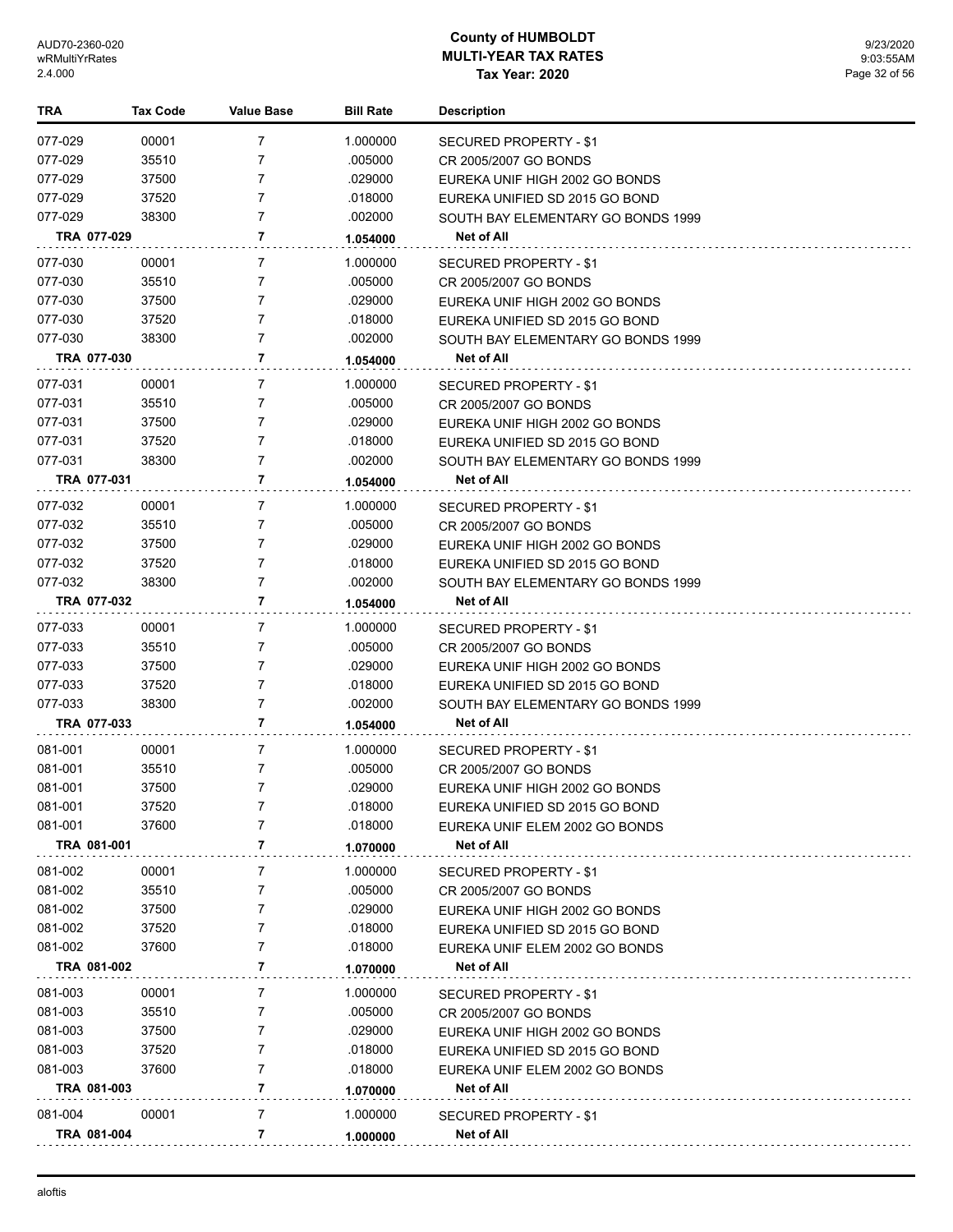| <b>TRA</b> | <b>Tax Code</b> | <b>Value Base</b> | <b>Bill Rate</b> | <b>Description</b>             |
|------------|-----------------|-------------------|------------------|--------------------------------|
| 081-005    | 00001           | 7                 | 1.000000         | SECURED PROPERTY - \$1         |
| 081-005    | 35510           | 7                 | .005000          | CR 2005/2007 GO BONDS          |
| 081-005    | 37500           | 7                 | .029000          | EUREKA UNIF HIGH 2002 GO BONDS |
| 081-005    | 37520           | 7                 | .018000          | EUREKA UNIFIED SD 2015 GO BOND |
| 081-005    | 37600           | 7                 | .018000          | EUREKA UNIF ELEM 2002 GO BONDS |
|            | TRA 081-005     | 7                 | 1.070000         | Net of All                     |
| 081-006    | 00001           | 7                 | 1.000000         | SECURED PROPERTY - \$1         |
| 081-006    | 35510           | 7                 | .005000          | CR 2005/2007 GO BONDS          |
| 081-006    | 37500           | 7                 | .029000          | EUREKA UNIF HIGH 2002 GO BONDS |
| 081-006    | 37520           | 7                 | .018000          | EUREKA UNIFIED SD 2015 GO BOND |
| 081-006    | 37600           | $\overline{7}$    | .018000          | EUREKA UNIF ELEM 2002 GO BONDS |
|            | TRA 081-006     | 7                 | 1.070000         | Net of All                     |
| 081-007    | 00001           | 7                 | 1.000000         | SECURED PROPERTY - \$1         |
| 081-007    | 35510           | 7                 | .005000          | CR 2005/2007 GO BONDS          |
| 081-007    | 37500           | 7                 | .029000          | EUREKA UNIF HIGH 2002 GO BONDS |
| 081-007    | 37520           | 7                 | .018000          | EUREKA UNIFIED SD 2015 GO BOND |
| 081-007    | 37600           | $\overline{7}$    | .018000          | EUREKA UNIF ELEM 2002 GO BONDS |
|            | TRA 081-007     | 7                 | 1.070000         | Net of All                     |
| 081-008    | 00001           | 7                 | 1.000000         | SECURED PROPERTY - \$1         |
| 081-008    | 35510           | 7                 | .005000          | CR 2005/2007 GO BONDS          |
| 081-008    | 37500           | 7                 | .029000          | EUREKA UNIF HIGH 2002 GO BONDS |
| 081-008    | 37520           | $\overline{7}$    | .018000          | EUREKA UNIFIED SD 2015 GO BOND |
| 081-008    | 37600           | 7                 | .018000          | EUREKA UNIF ELEM 2002 GO BONDS |
|            | TRA 081-008     | 7                 | 1.070000         | Net of All                     |
| 081-009    | 00001           | 7                 | 1.000000         | SECURED PROPERTY - \$1         |
| 081-009    | 35510           | 7                 | .005000          | CR 2005/2007 GO BONDS          |
| 081-009    | 37500           | 7                 | .029000          | EUREKA UNIF HIGH 2002 GO BONDS |
| 081-009    | 37520           | 7                 | .018000          | EUREKA UNIFIED SD 2015 GO BOND |
| 081-009    | 37600           | 7                 | .018000          | EUREKA UNIF ELEM 2002 GO BONDS |
|            | TRA 081-009     | 7                 | 1.070000         | <b>Net of All</b>              |
| 081-010    | 00001           | 7                 | 1.000000         | SECURED PROPERTY - \$1         |
| 081-010    | 35510           | 7                 | .005000          | CR 2005/2007 GO BONDS          |
| 081-010    | 37500           | 7                 | .029000          | EUREKA UNIF HIGH 2002 GO BONDS |
| 081-010    | 37520           | 7                 | .018000          | EUREKA UNIFIED SD 2015 GO BOND |
| 081-010    | 37600           | 7                 | .018000          | EUREKA UNIF ELEM 2002 GO BONDS |
|            | TRA 081-010     | 7                 | 1.070000         | Net of All                     |
| 081-011    | 00001           | 7                 | 1.000000         | SECURED PROPERTY - \$1         |
| 081-011    | 35510           | 7                 | .005000          | CR 2005/2007 GO BONDS          |
| 081-011    | 37500           | 7                 | .029000          | EUREKA UNIF HIGH 2002 GO BONDS |
| 081-011    | 37520           | 7                 | .018000          | EUREKA UNIFIED SD 2015 GO BOND |
| 081-011    | 37600           | 7                 | .018000          | EUREKA UNIF ELEM 2002 GO BONDS |
|            | TRA 081-011     | 7                 | 1.070000         | Net of All                     |
| 081-012    | 00001           | 7                 | 1.000000         | SECURED PROPERTY - \$1         |
| 081-012    | 35510           | 7                 | .005000          | CR 2005/2007 GO BONDS          |
| 081-012    | 37500           | 7                 | .029000          | EUREKA UNIF HIGH 2002 GO BONDS |
| 081-012    | 37520           | 7                 | .018000          | EUREKA UNIFIED SD 2015 GO BOND |
| 081-012    | 37600           | 7                 | .018000          | EUREKA UNIF ELEM 2002 GO BONDS |
|            | TRA 081-012     | 7                 | 1.070000         | Net of All                     |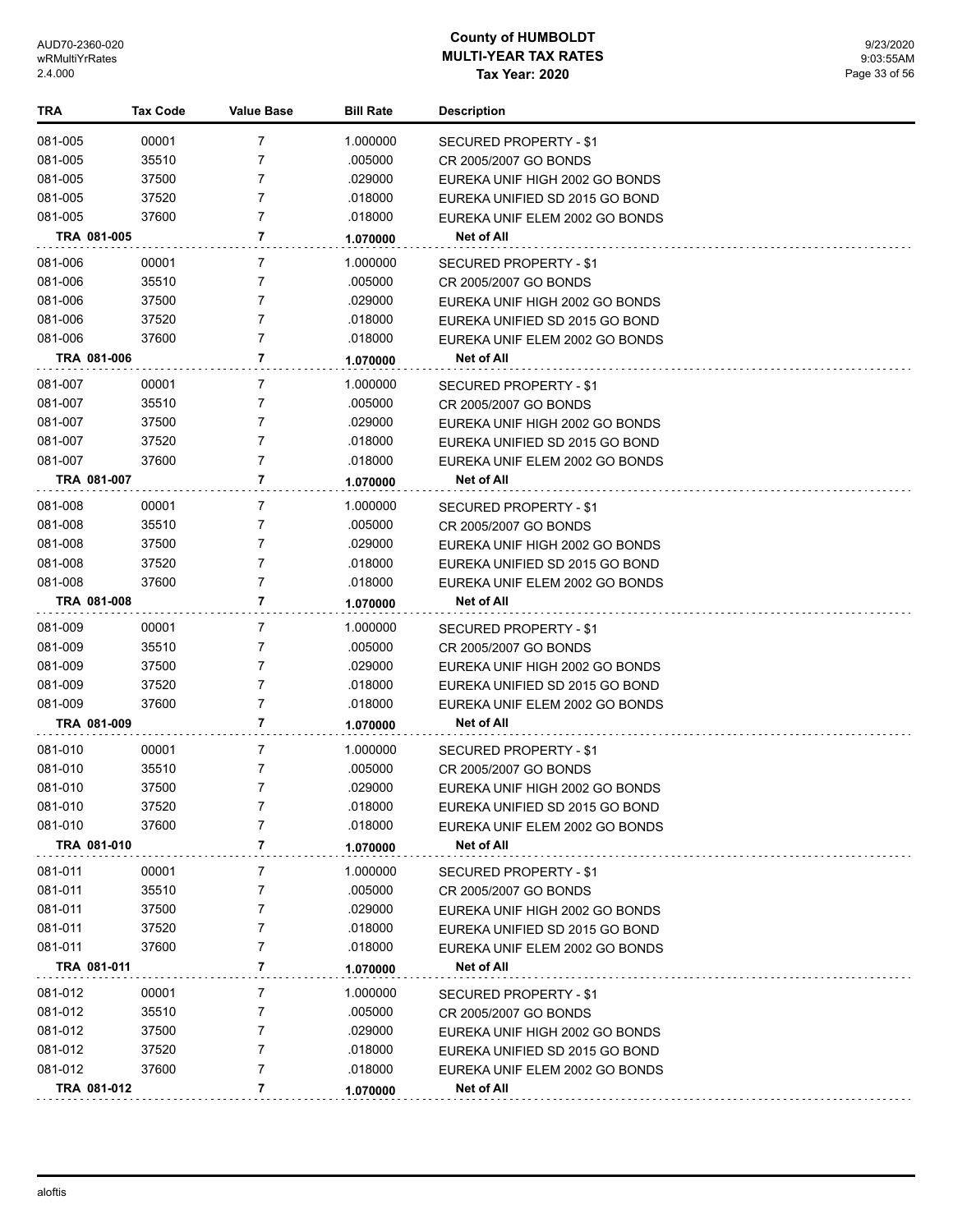| TRA         | <b>Tax Code</b> | <b>Value Base</b> | <b>Bill Rate</b> | <b>Description</b>             |
|-------------|-----------------|-------------------|------------------|--------------------------------|
| 081-013     | 00001           | $\overline{7}$    | 1.000000         | SECURED PROPERTY - \$1         |
| 081-013     | 35510           | $\overline{7}$    | .005000          | CR 2005/2007 GO BONDS          |
| 081-013     | 37500           | 7                 | .029000          | EUREKA UNIF HIGH 2002 GO BONDS |
| 081-013     | 37520           | 7                 | .018000          | EUREKA UNIFIED SD 2015 GO BOND |
| 081-013     | 37600           | $\overline{7}$    | .018000          | EUREKA UNIF ELEM 2002 GO BONDS |
| TRA 081-013 |                 | 7                 | 1.070000         | Net of All                     |
| 081-014     | 00001           | 7                 | 1.000000         | SECURED PROPERTY - \$1         |
| 081-014     | 35510           | 7                 | .005000          | CR 2005/2007 GO BONDS          |
| 081-014     | 37500           | 7                 | .029000          | EUREKA UNIF HIGH 2002 GO BONDS |
| 081-014     | 37520           | $\overline{7}$    | .018000          | EUREKA UNIFIED SD 2015 GO BOND |
| 081-014     | 37600           | $\overline{7}$    | .018000          | EUREKA UNIF ELEM 2002 GO BONDS |
| TRA 081-014 |                 | 7                 | 1.070000         | Net of All                     |
| 081-015     | 00001           | 7                 | 1.000000         | SECURED PROPERTY - \$1         |
| 081-015     | 35510           | 7                 | .005000          | CR 2005/2007 GO BONDS          |
| 081-015     | 37500           | $\overline{7}$    | .029000          | EUREKA UNIF HIGH 2002 GO BONDS |
| 081-015     | 37520           | $\overline{7}$    | .018000          | EUREKA UNIFIED SD 2015 GO BOND |
| 081-015     | 37600           | $\overline{7}$    | .018000          | EUREKA UNIF ELEM 2002 GO BONDS |
| TRA 081-015 |                 | 7                 | 1.070000         | Net of All                     |
| 081-016     | 00001           | 7                 | 1.000000         | SECURED PROPERTY - \$1         |
| 081-016     | 35510           | 7                 | .005000          | CR 2005/2007 GO BONDS          |
| 081-016     | 37500           | 7                 | .029000          | EUREKA UNIF HIGH 2002 GO BONDS |
| 081-016     | 37520           | 7                 | .018000          | EUREKA UNIFIED SD 2015 GO BOND |
| 081-016     | 37600           | $\overline{7}$    | .018000          | EUREKA UNIF ELEM 2002 GO BONDS |
| TRA 081-016 |                 | 7                 | 1.070000         | Net of All                     |
| 081-017     | 00001           | 7                 | 1.000000         | SECURED PROPERTY - \$1         |
| 081-017     | 35510           | 7                 | .005000          | CR 2005/2007 GO BONDS          |
| 081-017     | 37500           | 7                 | .029000          | EUREKA UNIF HIGH 2002 GO BONDS |
| 081-017     | 37520           | $\overline{7}$    | .018000          | EUREKA UNIFIED SD 2015 GO BOND |
| 081-017     | 37600           | $\overline{7}$    | .018000          | EUREKA UNIF ELEM 2002 GO BONDS |
| TRA 081-017 |                 | 7                 | 1.070000         | Net of All                     |
| 081-018     | 00001           | 7                 | 1.000000         | SECURED PROPERTY - \$1         |
| 081-018     | 35510           | 7                 | .005000          | CR 2005/2007 GO BONDS          |
| 081-018     | 37500           | 7                 | .029000          | EUREKA UNIF HIGH 2002 GO BONDS |
| 081-018     | 37520           |                   | .018000          | EUREKA UNIFIED SD 2015 GO BOND |
| 081-018     | 37600           | 7                 | .018000          | EUREKA UNIF ELEM 2002 GO BONDS |
| TRA 081-018 |                 | 7                 | 1.070000         | Net of All                     |
| 081-019     | 00001           | 7                 | 1.000000         | SECURED PROPERTY - \$1         |
| 081-019     | 35510           | 7                 | .005000          | CR 2005/2007 GO BONDS          |
| 081-019     | 37500           | 7                 | .029000          | EUREKA UNIF HIGH 2002 GO BONDS |
| 081-019     | 37520           | 7                 | .018000          | EUREKA UNIFIED SD 2015 GO BOND |
| 081-019     | 37600           | 7                 | .018000          | EUREKA UNIF ELEM 2002 GO BONDS |
| TRA 081-019 |                 | 7                 | 1.070000         | Net of All                     |
| 081-020     | 00001           | 7                 | 1.000000         | SECURED PROPERTY - \$1         |
| 081-020     | 35510           | 7                 | .005000          | CR 2005/2007 GO BONDS          |
| 081-020     | 37500           | 7                 | .029000          | EUREKA UNIF HIGH 2002 GO BONDS |
| 081-020     | 37520           | 7                 | .018000          | EUREKA UNIFIED SD 2015 GO BOND |
| 081-020     | 37600           | 7                 | .018000          | EUREKA UNIF ELEM 2002 GO BONDS |
| TRA 081-020 |                 | 7                 | 1.070000         | Net of All                     |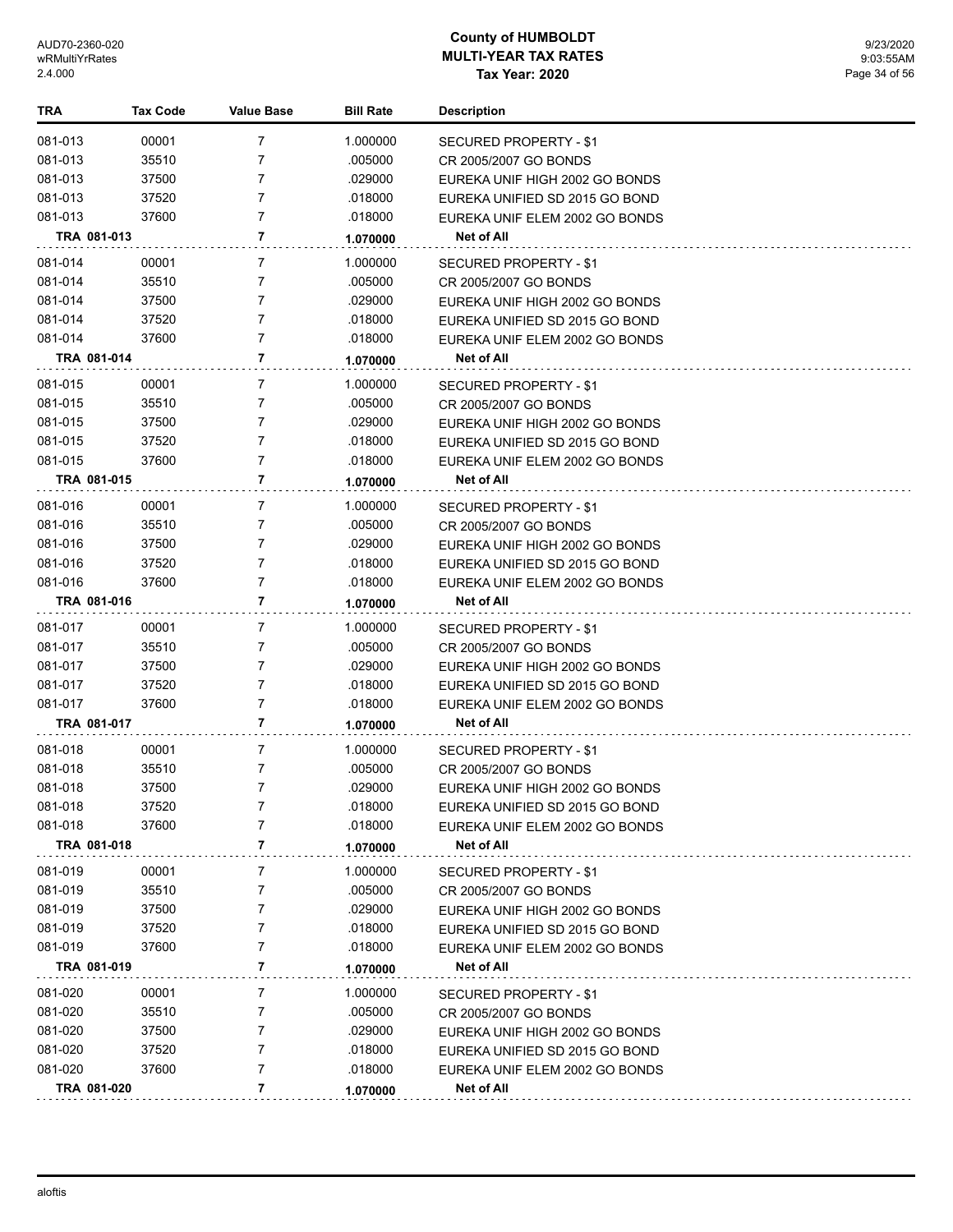| TRA                    | <b>Tax Code</b> | <b>Value Base</b>   | <b>Bill Rate</b> | <b>Description</b>                                           |
|------------------------|-----------------|---------------------|------------------|--------------------------------------------------------------|
| 081-021                | 00001           | 7                   | 1.000000         | SECURED PROPERTY - \$1                                       |
| 081-021                | 35510           | 7                   | .005000          | CR 2005/2007 GO BONDS                                        |
| 081-021                | 37500           | 7                   | .029000          | EUREKA UNIF HIGH 2002 GO BONDS                               |
| 081-021                | 37520           | $\overline{7}$      | .018000          | EUREKA UNIFIED SD 2015 GO BOND                               |
| 081-021                | 37600           | $\overline{7}$      | .018000          | EUREKA UNIF ELEM 2002 GO BONDS                               |
| TRA 081-021            |                 | 7                   | 1.070000         | Net of All                                                   |
| 081-022                | 00001           | 7                   | 1.000000         | SECURED PROPERTY - \$1                                       |
| 081-022                | 35510           | 7                   | .005000          | CR 2005/2007 GO BONDS                                        |
| 081-022                | 37500           | 7                   | .029000          | EUREKA UNIF HIGH 2002 GO BONDS                               |
| 081-022                | 37520           | $\overline{7}$      | .018000          | EUREKA UNIFIED SD 2015 GO BOND                               |
| 081-022                | 37600           | $\overline{7}$      | .018000          | EUREKA UNIF ELEM 2002 GO BONDS                               |
| TRA 081-022            |                 | 7                   | 1.070000         | Net of All                                                   |
| 081-023                | 00001           | 7                   | 1.000000         | SECURED PROPERTY - \$1                                       |
| 081-023                | 35510           | 7                   | .005000          | CR 2005/2007 GO BONDS                                        |
| 081-023                | 37500           | $\overline{7}$      | .029000          | EUREKA UNIF HIGH 2002 GO BONDS                               |
| 081-023                | 37520           | $\overline{7}$      | .018000          | EUREKA UNIFIED SD 2015 GO BOND                               |
| 081-023                | 37600           | 7                   | .018000          | EUREKA UNIF ELEM 2002 GO BONDS                               |
| TRA 081-023            |                 | $\overline{7}$      | 1.070000         | Net of All                                                   |
| 081-024                | 00001           | 7                   | 1.000000         | SECURED PROPERTY - \$1                                       |
| 081-024                | 35510           | 7                   | .005000          | CR 2005/2007 GO BONDS                                        |
| 081-024                | 37500           | 7                   | .029000          | EUREKA UNIF HIGH 2002 GO BONDS                               |
| 081-024                | 37520           | 7                   | .018000          | EUREKA UNIFIED SD 2015 GO BOND                               |
| 081-024                | 37600           | 7                   | .018000          | EUREKA UNIF ELEM 2002 GO BONDS                               |
| TRA 081-024            |                 | 7                   | 1.070000         | Net of All                                                   |
| 081-025                | 00001           | $\overline{7}$      | 1.000000         | SECURED PROPERTY - \$1                                       |
| 081-025                | 38300           | 7                   | .002000          | SOUTH BAY ELEMENTARY GO BONDS 1999                           |
| TRA 081-025            |                 | 7                   | 1.002000         | Net of All                                                   |
| 081-026                | 00001           | 7                   | 1.000000         |                                                              |
| 081-026                | 38300           | $\overline{7}$      | .002000          | SECURED PROPERTY - \$1<br>SOUTH BAY ELEMENTARY GO BONDS 1999 |
| TRA 081-026            |                 | 7                   | 1.002000         | Net of All                                                   |
|                        |                 |                     |                  |                                                              |
| 081-027                | 00001           | 7                   | 1.000000         | SECURED PROPERTY - \$1                                       |
| 081-027                | 38300           | $\overline{7}$      | .002000          | SOUTH BAY ELEMENTARY GO BONDS 1999                           |
| TRA 081-027            |                 | 7                   | 1.002000         | Net of All                                                   |
| 081-028                | 00001           | 7                   | 1.000000         | <b>SECURED PROPERTY - \$1</b>                                |
| 081-028                | 38300           | 7                   | .002000          | SOUTH BAY ELEMENTARY GO BONDS 1999                           |
| TRA 081-028            |                 | 7                   | 1.002000         | Net of All                                                   |
| 081-029                | 00001           | 7                   | 1.000000         | <b>SECURED PROPERTY - \$1</b>                                |
| 081-029                | 38300           | 7                   | .002000          | SOUTH BAY ELEMENTARY GO BONDS 1999                           |
| TRA 081-029            |                 | 7                   | 1.002000         | Net of All                                                   |
| 081-030                | 00001           | 7                   | 1.000000         | <b>SECURED PROPERTY - \$1</b>                                |
| 081-030                | 38300           | 7                   | .002000          | SOUTH BAY ELEMENTARY GO BONDS 1999                           |
| TRA 081-030            |                 | 7                   | 1.002000         | Net of All                                                   |
| 081-031                | 00001           | 7                   | 1.000000         | <b>SECURED PROPERTY - \$1</b>                                |
| 081-031                | 38300           | 7                   | .002000          | SOUTH BAY ELEMENTARY GO BONDS 1999                           |
| TRA 081-031            |                 | 7                   | 1.002000         | <b>Net of All</b>                                            |
|                        |                 |                     |                  |                                                              |
| 081-032                | 00001<br>38300  | 7<br>$\overline{7}$ | 1.000000         | <b>SECURED PROPERTY - \$1</b>                                |
| 081-032<br>TRA 081-032 |                 | 7                   | .002000          | SOUTH BAY ELEMENTARY GO BONDS 1999<br>Net of All             |
|                        |                 |                     | 1.002000         |                                                              |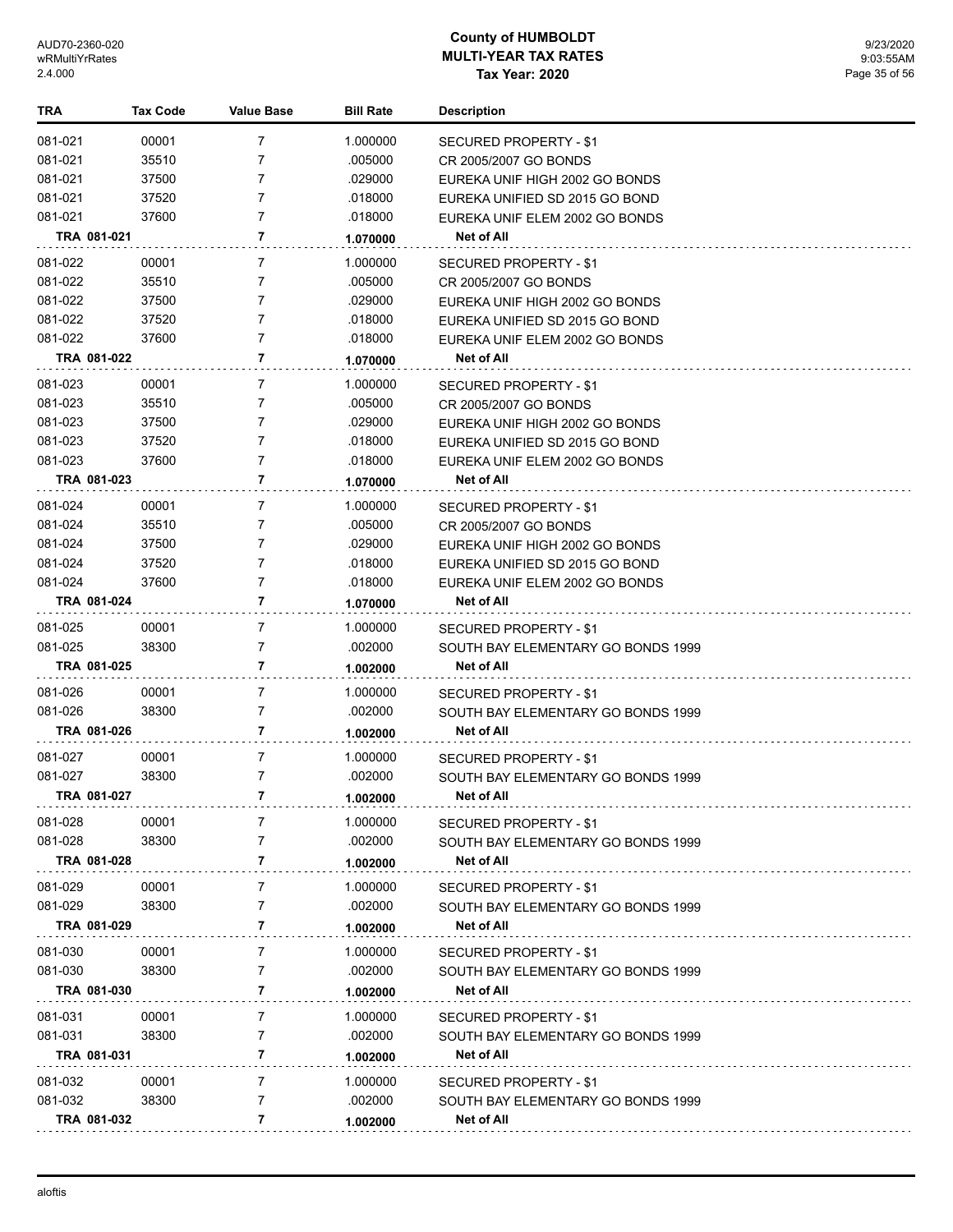| TRA         | Tax Code | <b>Value Base</b> | <b>Bill Rate</b> | <b>Description</b>                 |
|-------------|----------|-------------------|------------------|------------------------------------|
| 081-033     | 00001    | $\overline{7}$    | 1.000000         | SECURED PROPERTY - \$1             |
| 081-033     | 38300    | $\overline{7}$    | .002000          | SOUTH BAY ELEMENTARY GO BONDS 1999 |
| TRA 081-033 |          | 7                 | 1.002000         | Net of All                         |
| 081-034     | 00001    | $\overline{7}$    | 1.000000         | SECURED PROPERTY - \$1             |
| 081-034     | 38300    | 7                 | .002000          | SOUTH BAY ELEMENTARY GO BONDS 1999 |
| TRA 081-034 |          | 7                 | 1.002000         | <b>Net of All</b>                  |
| 081-035     | 00001    | $\overline{7}$    | 1.000000         | SECURED PROPERTY - \$1             |
| 081-035     | 38300    | $\overline{7}$    | .002000          | SOUTH BAY ELEMENTARY GO BONDS 1999 |
| TRA 081-035 |          | 7                 | 1.002000         | Net of All                         |
| 081-036     | 00001    | $\overline{7}$    | 1.000000         | SECURED PROPERTY - \$1             |
| 081-036     | 38300    | $\overline{7}$    | .002000          | SOUTH BAY ELEMENTARY GO BONDS 1999 |
| TRA 081-036 |          | 7                 | 1.002000         | <b>Net of All</b>                  |
| 081-037     | 00001    | $\overline{7}$    | 1.000000         | SECURED PROPERTY - \$1             |
| 081-037     | 38300    | $\overline{7}$    | .002000          | SOUTH BAY ELEMENTARY GO BONDS 1999 |
| TRA 081-037 |          | 7                 | 1.002000         | <b>Net of All</b>                  |
| 081-038     | 00001    | $\overline{7}$    | 1.000000         | SECURED PROPERTY - \$1             |
| 081-038     | 38300    | 7                 | .002000          | SOUTH BAY ELEMENTARY GO BONDS 1999 |
| TRA 081-038 |          | 7                 | 1.002000         | <b>Net of All</b>                  |
| 081-039     | 00001    | 7                 | 1.000000         | SECURED PROPERTY - \$1             |
| 081-039     | 38300    | 7                 | .002000          | SOUTH BAY ELEMENTARY GO BONDS 1999 |
| TRA 081-039 |          | 7                 | 1.002000         | Net of All                         |
| 081-040     | 00001    | 7                 | 1.000000         | SECURED PROPERTY - \$1             |
| 081-040     | 38300    | 7                 | .002000          | SOUTH BAY ELEMENTARY GO BONDS 1999 |
| TRA 081-040 |          | 7                 | 1.002000         | Net of All                         |
| 081-041     | 00001    | 7                 | 1.000000         | SECURED PROPERTY - \$1             |
| 081-041     | 38300    | 7                 | .002000          | SOUTH BAY ELEMENTARY GO BONDS 1999 |
| TRA 081-041 |          | 7                 | 1.002000         | Net of All                         |
| 081-042     | 00001    | 7                 | 1.000000         | <b>SECURED PROPERTY - \$1</b>      |
| 081-042     | 38300    | 7                 | .002000          | SOUTH BAY ELEMENTARY GO BONDS 1999 |
| TRA 081-042 |          | 7                 | 1.002000         | Net of All                         |
| 081-043     | 00001    | 7                 | 1.000000         | SECURED PROPERTY - \$1             |
| 081-043     | 38300    | 7                 | .002000          | SOUTH BAY ELEMENTARY GO BONDS 1999 |
| TRA 081-043 |          | 7                 | 1.002000         | Net of All                         |
| 081-044     | 00001    | 7                 | 1.000000         | <b>SECURED PROPERTY - \$1</b>      |
| 081-044     | 38300    | 7                 | .002000          | SOUTH BAY ELEMENTARY GO BONDS 1999 |
| TRA 081-044 |          | 7                 | 1.002000         | Net of All                         |
| 081-045     | 00001    | 7                 | 1.000000         | SECURED PROPERTY - \$1             |
| 081-045     | 38300    | 7                 | .002000          | SOUTH BAY ELEMENTARY GO BONDS 1999 |
| TRA 081-045 |          | 7                 | 1.002000         | Net of All                         |
| 081-046     | 00001    | 7                 | 1.000000         | SECURED PROPERTY - \$1             |
| 081-046     | 38300    | 7                 | .002000          | SOUTH BAY ELEMENTARY GO BONDS 1999 |
| TRA 081-046 |          | 7                 | 1.002000         | Net of All                         |
| 081-047     | 00001    | 7                 | 1.000000         | SECURED PROPERTY - \$1             |
| 081-047     | 38300    | $\overline{7}$    | .002000          | SOUTH BAY ELEMENTARY GO BONDS 1999 |
| TRA 081-047 |          | 7                 | 1.002000         | <b>Net of All</b>                  |
|             |          |                   |                  |                                    |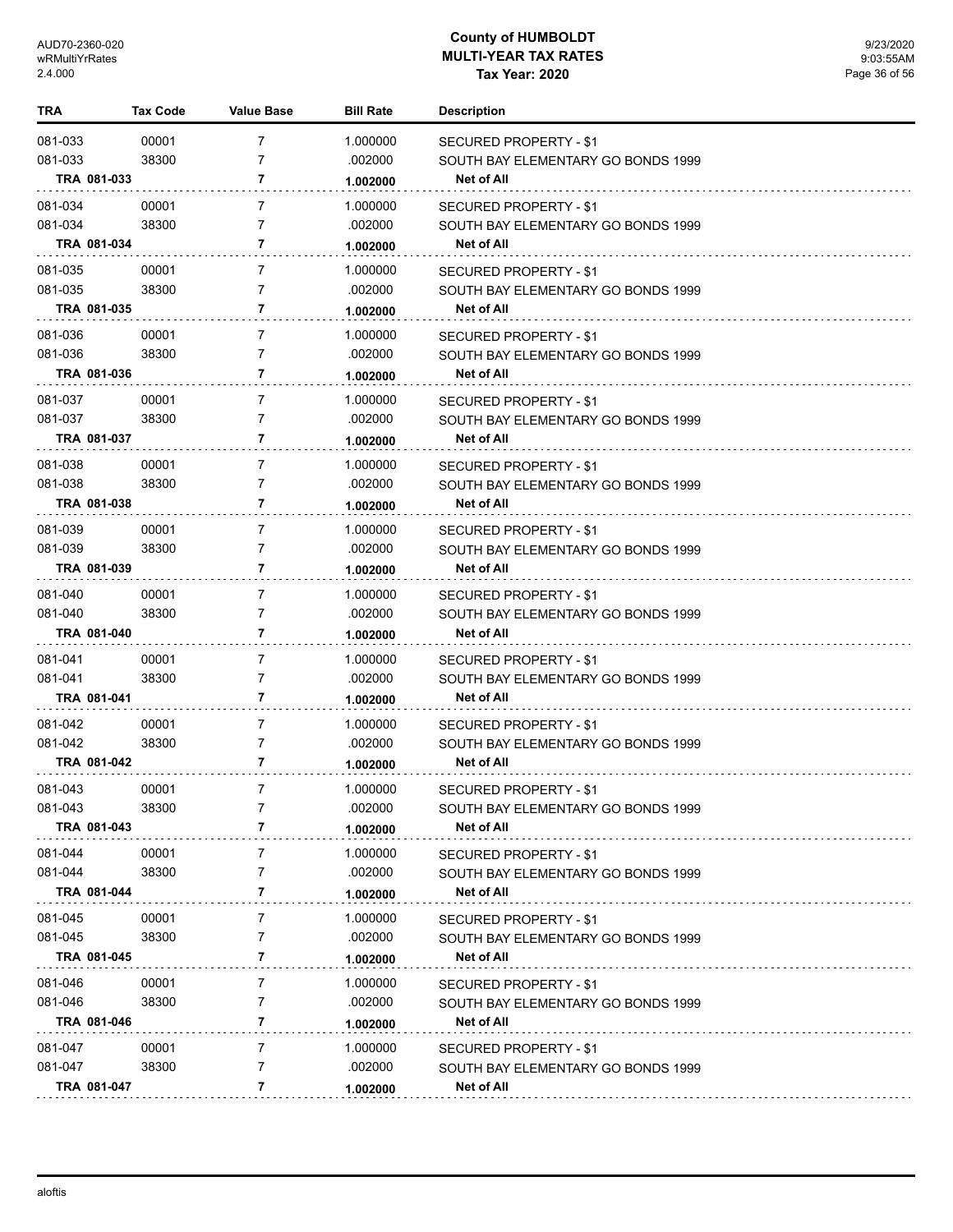| TRA         | <b>Tax Code</b> | <b>Value Base</b> | <b>Bill Rate</b> | <b>Description</b>                   |
|-------------|-----------------|-------------------|------------------|--------------------------------------|
| 081-048     | 00001           | $\overline{7}$    | 1.000000         | <b>SECURED PROPERTY - \$1</b>        |
| 081-048     | 38300           | $\overline{7}$    | .002000          | SOUTH BAY ELEMENTARY GO BONDS 1999   |
| TRA 081-048 |                 | 7                 | 1.002000         | Net of All                           |
| 081-049     | 00001           | $\overline{7}$    | 1.000000         | SECURED PROPERTY - \$1               |
| 081-049     | 38300           | 7                 | .002000          | SOUTH BAY ELEMENTARY GO BONDS 1999   |
| TRA 081-049 |                 | 7                 | 1.002000         | <b>Net of All</b>                    |
| 081-050     | 00001           | $\overline{7}$    | 1.000000         | SECURED PROPERTY - \$1               |
| 081-050     | 38300           | $\overline{7}$    | .002000          | SOUTH BAY ELEMENTARY GO BONDS 1999   |
| TRA 081-050 |                 | 7                 | 1.002000         | Net of All                           |
| 081-051     | 00001           | $\overline{7}$    | 1.000000         | SECURED PROPERTY - \$1               |
| 081-051     | 38300           | $\overline{7}$    | .002000          | SOUTH BAY ELEMENTARY GO BONDS 1999   |
| TRA 081-051 |                 | 7                 | 1.002000         | <b>Net of All</b>                    |
| 081-052     | 00001           | 7                 | 1.000000         | <b>SECURED PROPERTY - \$1</b>        |
| 081-052     | 38300           | $\overline{7}$    | .002000          | SOUTH BAY ELEMENTARY GO BONDS 1999   |
| TRA 081-052 |                 | 7                 | 1.002000         | Net of All                           |
| 081-053     | 00001           | $\overline{7}$    | 1.000000         | SECURED PROPERTY - \$1               |
| 081-053     | 38300           | 7                 | .002000          | SOUTH BAY ELEMENTARY GO BONDS 1999   |
| TRA 081-053 |                 | 7                 | 1.002000         | <b>Net of All</b>                    |
| 081-054     | 00001           | 7                 | 1.000000         | SECURED PROPERTY - \$1               |
| 081-054     | 38300           | 7                 | .002000          | SOUTH BAY ELEMENTARY GO BONDS 1999   |
| TRA 081-054 |                 | 7                 | 1.002000         | Net of All                           |
| 081-055     | 00001           | 7                 | 1.000000         | SECURED PROPERTY - \$1               |
| 081-055     | 38300           | 7                 | .002000          | SOUTH BAY ELEMENTARY GO BONDS 1999   |
| TRA 081-055 |                 | 7                 | 1.002000         | Net of All                           |
| 081-056     | 00001           | 7                 | 1.000000         | <b>SECURED PROPERTY - \$1</b>        |
| 081-056     | 38300           | 7                 | .002000          | SOUTH BAY ELEMENTARY GO BONDS 1999   |
| TRA 081-056 |                 | 7                 | 1.002000         | Net of All                           |
| 081-057     | 00001           | 7                 | 1.000000         | <b>SECURED PROPERTY - \$1</b>        |
| 081-057     | 38300           | 7                 | .002000          | SOUTH BAY ELEMENTARY GO BONDS 1999   |
| TRA 081-057 |                 | 7                 | 1.002000         | <b>Net of All</b>                    |
| 081-058     | 00001           | 7                 | 1.000000         | SECURED PROPERTY - \$1               |
| TRA 081-058 |                 | 7                 | 1.000000         | Net of All                           |
| 081-059     | 00001           | 7                 | 1.000000         | SECURED PROPERTY - \$1               |
| TRA 081-059 |                 | 7                 | 1.000000         | Net of All                           |
| 081-060     | 00001           | 7                 | 1.000000         | SECURED PROPERTY - \$1               |
| TRA 081-060 |                 | 7                 | 1.000000         | <b>Net of All</b>                    |
| 081-061     |                 |                   | 1.000000         |                                      |
| TRA 081-061 | 00001           | 7<br>7            | 1.000000         | SECURED PROPERTY - \$1<br>Net of All |
|             |                 |                   |                  |                                      |
| 081-062     | 00001           | 7<br>7            | 1.000000         | <b>SECURED PROPERTY - \$1</b>        |
| TRA 081-062 |                 |                   | 1.000000         | <b>Net of All</b>                    |
| 081-063     | 00001           | $\overline{7}$    | 1.000000         | <b>SECURED PROPERTY - \$1</b>        |
| TRA 081-063 |                 | 7                 | 1.000000         | <b>Net of All</b>                    |
| 081-064     | 00001           | 7                 | 1.000000         | SECURED PROPERTY - \$1               |
| 081-064     | 35300           | 7                 | .026000          | FRESHWATER ELEM GO BOND 2018         |
| TRA 081-064 |                 | 7                 | 1.026000         | <b>Net of All</b>                    |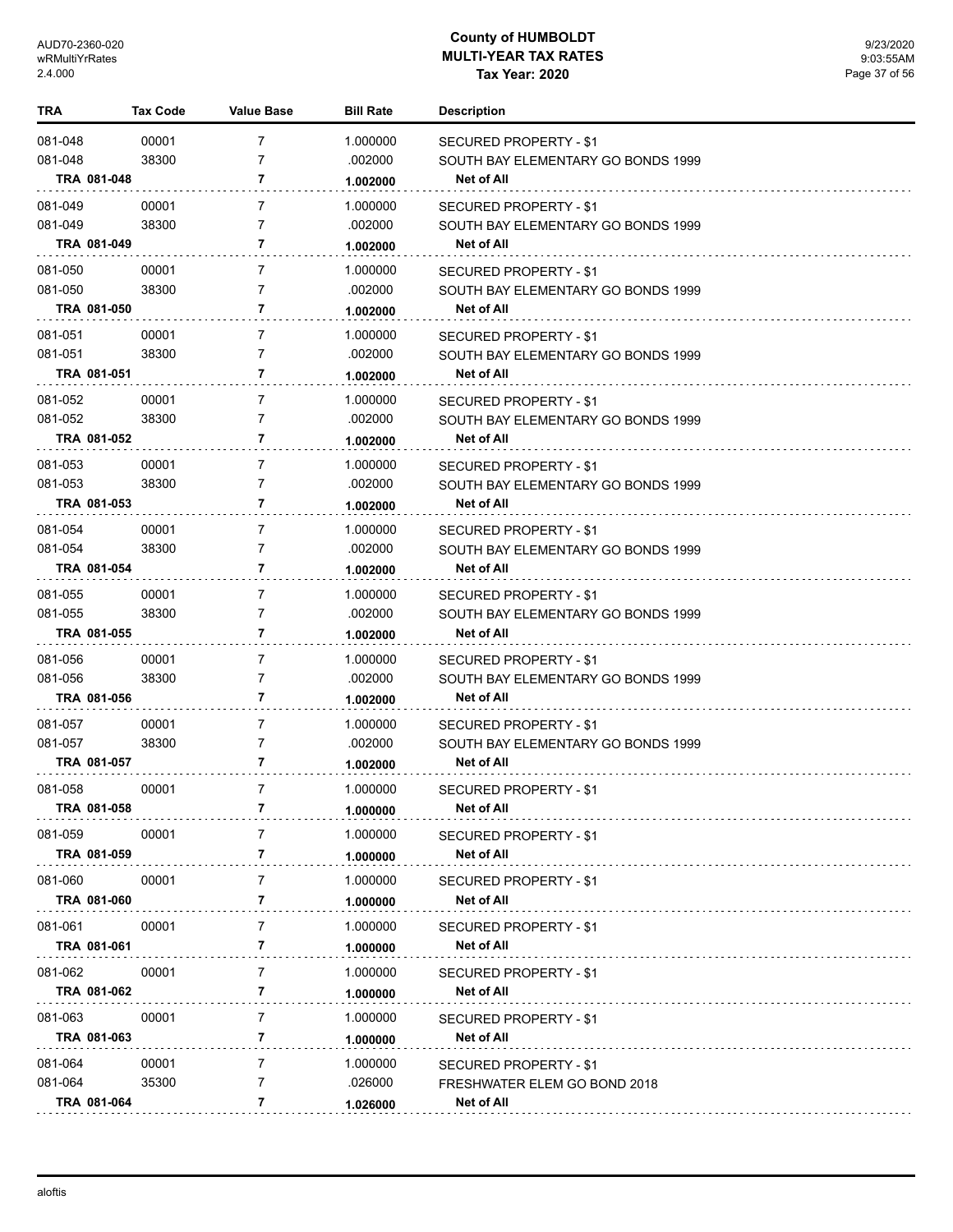| TRA                | <b>Tax Code</b>      | <b>Value Base</b>                | <b>Bill Rate</b>    | <b>Description</b>                                     |
|--------------------|----------------------|----------------------------------|---------------------|--------------------------------------------------------|
| 081-065            | 00001                | $\overline{7}$                   | 1.000000            | SECURED PROPERTY - \$1                                 |
| 081-065            | 35300                | $\overline{7}$                   | .026000             | FRESHWATER ELEM GO BOND 2018                           |
|                    | TRA 081-065          | 7                                | 1.026000            | Net of All                                             |
|                    | 00001                | $\overline{7}$                   | 1.000000            |                                                        |
| 081-066<br>081-066 | 35300                | $\overline{7}$                   | .026000             | SECURED PROPERTY - \$1<br>FRESHWATER ELEM GO BOND 2018 |
|                    | TRA 081-066          | 7                                | 1.026000            | <b>Net of All</b>                                      |
|                    |                      |                                  |                     |                                                        |
| 081-067            | 00001                | $\overline{7}$<br>$\overline{7}$ | 1.000000            | SECURED PROPERTY - \$1                                 |
| 081-067            | 35300<br>TRA 081-067 | 7                                | .026000             | FRESHWATER ELEM GO BOND 2018<br><b>Net of All</b>      |
|                    |                      |                                  | 1.026000            |                                                        |
| 081-068            | 00001                | 7                                | 1.000000            | SECURED PROPERTY - \$1                                 |
| 081-068            | 35300                | $\overline{7}$                   | .026000             | FRESHWATER ELEM GO BOND 2018                           |
|                    | TRA 081-068          | 7                                | 1.026000            | <b>Net of All</b>                                      |
| 081-069            | 00001                | $\overline{7}$                   | 1.000000            | SECURED PROPERTY - \$1                                 |
| 081-069            | 35300                | 7                                | .026000             | FRESHWATER ELEM GO BOND 2018                           |
|                    | TRA 081-069          | 7                                | 1.026000            | Net of All                                             |
| 081-070            | 00001                | $\overline{7}$                   | 1.000000            | SECURED PROPERTY - \$1                                 |
| 081-070            | 35300                | 7                                | .026000             | FRESHWATER ELEM GO BOND 2018                           |
|                    | TRA 081-070          | 7                                | 1.026000            | Net of All                                             |
| 081-071            | 00001                | 7                                | 1.000000            | SECURED PROPERTY - \$1                                 |
| 081-071            | 35300                | 7                                | .026000             | FRESHWATER ELEM GO BOND 2018                           |
|                    | TRA 081-071          | 7                                | 1.026000            | Net of All                                             |
| 081-072            | 00001                | 7                                | 1.000000            |                                                        |
| 081-072            | 35300                | 7                                | .026000             | SECURED PROPERTY - \$1<br>FRESHWATER ELEM GO BOND 2018 |
|                    | TRA 081-072          | 7                                | 1.026000            | Net of All                                             |
|                    |                      |                                  |                     |                                                        |
| 081-073<br>081-073 | 00001<br>35300       | 7<br>7                           | 1.000000<br>.026000 | SECURED PROPERTY - \$1                                 |
|                    | TRA 081-073          | 7                                |                     | FRESHWATER ELEM GO BOND 2018<br>Net of All             |
|                    |                      |                                  | 1.026000            |                                                        |
| 081-074            | 00001                | 7                                | 1.000000            | SECURED PROPERTY - \$1                                 |
| 081-074            | 35300                | 7                                | .026000             | FRESHWATER ELEM GO BOND 2018                           |
|                    | TRA 081-074          | 7                                | 1.026000            | Net of All                                             |
| 081-075            | 00001                | $\overline{7}$                   | 1.000000            | SECURED PROPERTY - \$1                                 |
| 081-075            | 35300                |                                  | .026000             | FRESHWATER ELEM GO BOND 2018                           |
|                    | TRA 081-075          | 7                                | 1.026000            | Net of All                                             |
| 081-076            | 00001                | 7                                | 1.000000            | SECURED PROPERTY - \$1                                 |
| 081-076            | 35300                | 7                                | .026000             | FRESHWATER ELEM GO BOND 2018                           |
|                    | TRA 081-076          | 7                                | 1.026000            | <b>Net of All</b>                                      |
| 081-077            | 00001                | 7                                | 1.000000            | <b>SECURED PROPERTY - \$1</b>                          |
| 081-077            | 35300                | 7                                | .026000             | FRESHWATER ELEM GO BOND 2018                           |
|                    | TRA 081-077          | 7                                | 1.026000            | Net of All                                             |
| 081-078            | 00001                | 7                                | 1.000000            | SECURED PROPERTY - \$1                                 |
| 081-078            | 35300                | 7                                | .026000             | FRESHWATER ELEM GO BOND 2018                           |
|                    | TRA 081-078          | 7                                | 1.026000            | Net of All                                             |
| 081-079            | 00001                | 7                                | 1.000000            |                                                        |
| 081-079            | 35300                | 7                                | .026000             | SECURED PROPERTY - \$1<br>FRESHWATER ELEM GO BOND 2018 |
|                    | TRA 081-079          | 7                                | 1.026000            | Net of All                                             |
|                    |                      |                                  |                     |                                                        |
| 081-080            | 00001                | 7                                | 1.000000            | SECURED PROPERTY - \$1                                 |
|                    | TRA 081-080          | 7                                | 1.000000            | Net of All                                             |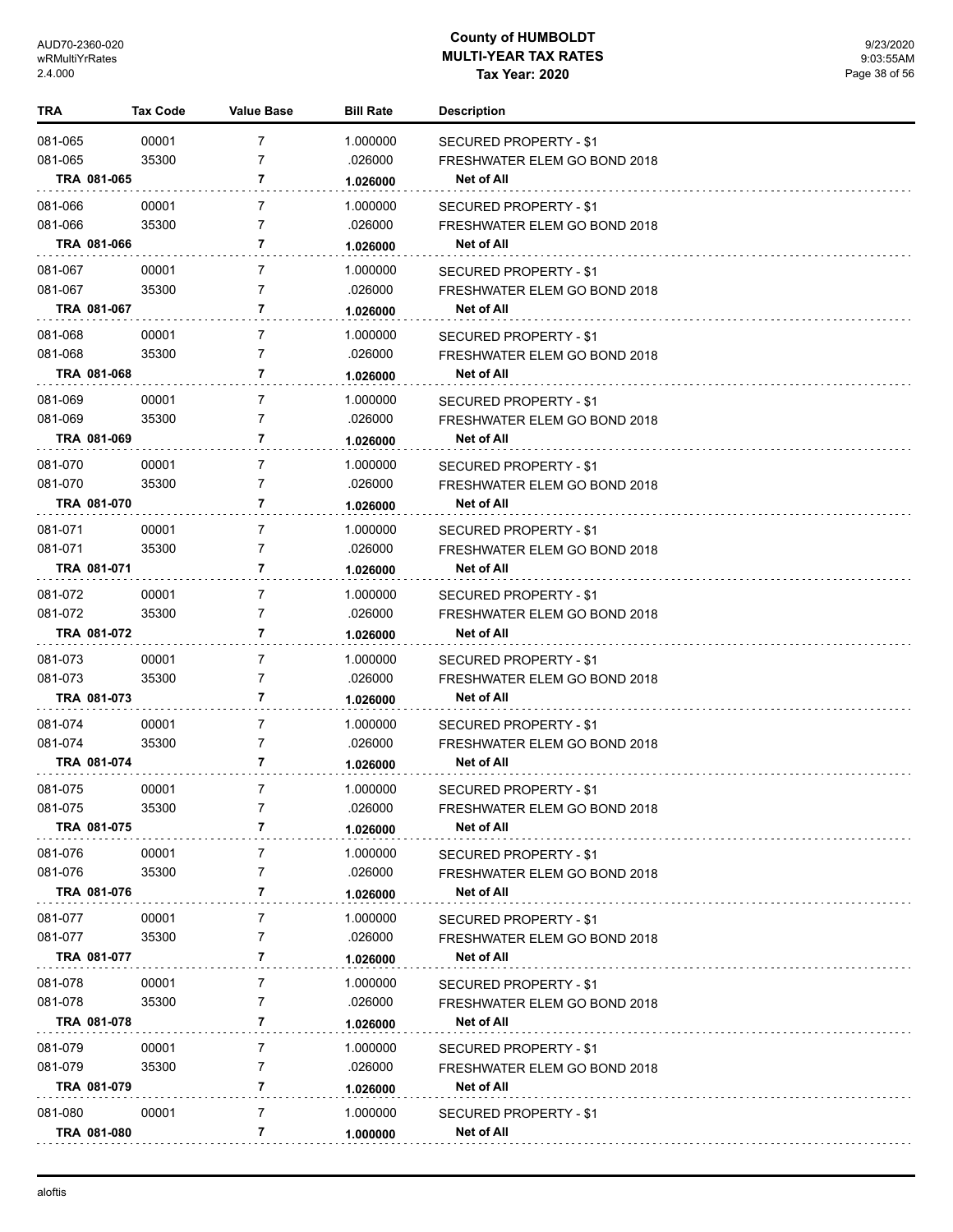| TRA                |             | <b>Tax Code</b> | <b>Value Base</b>   | <b>Bill Rate</b>     | <b>Description</b>                                      |
|--------------------|-------------|-----------------|---------------------|----------------------|---------------------------------------------------------|
| 081-081            |             | 00001           | $\overline{7}$      | 1.000000             | <b>SECURED PROPERTY - \$1</b>                           |
|                    | TRA 081-081 |                 | 7                   | 1.000000             | Net of All                                              |
| 081-082            |             | 00001           | 7                   | 1.000000             | SECURED PROPERTY - \$1                                  |
|                    | TRA 081-082 |                 | 7                   | 1.000000             | Net of All                                              |
| 081-083            |             | 00001           | 7                   | 1.000000             | <b>SECURED PROPERTY - \$1</b>                           |
|                    | TRA 081-083 |                 | 7                   | 1.000000             | Net of All                                              |
|                    |             |                 | $\overline{7}$      |                      |                                                         |
| 081-084            | TRA 081-084 | 00001           | 7                   | 1.000000<br>1.000000 | SECURED PROPERTY - \$1<br>Net of All                    |
|                    |             |                 |                     |                      |                                                         |
| 081-085            |             | 00001           | $\overline{7}$<br>7 | 1.000000             | SECURED PROPERTY - \$1                                  |
|                    | TRA 081-085 |                 |                     | 1.000000             | Net of All                                              |
| 081-086            |             | 00001           | $\overline{7}$      | 1.000000             | SECURED PROPERTY - \$1                                  |
|                    | TRA 081-086 |                 | 7                   | 1.000000             | <b>Net of All</b>                                       |
| 081-087            |             | 00001           | 7                   | 1.000000             | SECURED PROPERTY - \$1                                  |
|                    | TRA 081-087 |                 | 7                   | 1.000000             | Net of All                                              |
| 083-000            |             | 00001           | 7                   | 1.000000             | SECURED PROPERTY - \$1                                  |
| 083-000            |             | 35510           | 7                   | .005000              | CR 2005/2007 GO BONDS                                   |
| 083-000            |             | 38500           | 7                   | .001000              | FERNDALE UNIFIED GO BONDS 1999                          |
|                    | TRA 083-000 |                 | 7                   | 1.006000             | <b>Net of All</b>                                       |
| 083-001            |             | 00001           | 7                   | 1.000000             | SECURED PROPERTY - \$1                                  |
| 083-001            |             | 35510           | 7                   | .005000              | CR 2005/2007 GO BONDS                                   |
| 083-001            |             | 38500           | 7                   | .001000              | FERNDALE UNIFIED GO BONDS 1999                          |
|                    | TRA 083-001 |                 | 7                   | 1.006000             | Net of All                                              |
| 083-002            |             | 00001           | 7                   | 1.000000             | SECURED PROPERTY - \$1                                  |
| 083-002            |             | 35510           | 7                   | .005000              | CR 2005/2007 GO BONDS                                   |
| 083-002            |             | 38500           | 7                   | .001000              | FERNDALE UNIFIED GO BONDS 1999                          |
|                    | TRA 083-002 |                 | 7                   | 1.006000             | Net of All                                              |
| 083-003            |             | 00001           | 7                   | 1.000000             | SECURED PROPERTY - \$1                                  |
| 083-003            |             | 35510           | 7                   | .005000              | CR 2005/2007 GO BONDS                                   |
| 083-003            |             | 38500           | 7                   | .001000              | FERNDALE UNIFIED GO BONDS 1999                          |
|                    | TRA 083-003 |                 | 7                   | 1.006000             | Net of All                                              |
| 083-004            |             | 00001           | 7                   | 1.000000             | <b>SECURED PROPERTY - \$1</b>                           |
| 083-004            |             | 35510           | 7                   | .005000              | CR 2005/2007 GO BONDS                                   |
| 083-004            | TRA 083-004 | 38500           | 7<br>7              | .001000              | FERNDALE UNIFIED GO BONDS 1999<br>Net of All            |
|                    |             |                 |                     | 1.006000             |                                                         |
| 083-005            |             | 00001           | 7                   | 1.000000             | <b>SECURED PROPERTY - \$1</b>                           |
| 083-005<br>083-005 |             | 35510<br>38500  | 7<br>7              | .005000<br>.001000   | CR 2005/2007 GO BONDS                                   |
|                    | TRA 083-005 |                 | 7                   | 1.006000             | FERNDALE UNIFIED GO BONDS 1999<br>Net of All            |
|                    |             |                 |                     |                      |                                                         |
| 083-006<br>083-006 |             | 00001<br>35510  | 7<br>7              | 1.000000<br>.005000  | SECURED PROPERTY - \$1                                  |
| 083-006            |             | 38500           | 7                   | .001000              | CR 2005/2007 GO BONDS<br>FERNDALE UNIFIED GO BONDS 1999 |
|                    | TRA 083-006 |                 | 7                   | 1.006000             | Net of All                                              |
| 083-007            |             | 00001           | 7                   | 1.000000             |                                                         |
| 083-007            |             | 35510           | 7                   | .005000              | SECURED PROPERTY - \$1<br>CR 2005/2007 GO BONDS         |
| 083-007            |             | 38500           | 7                   | .001000              | FERNDALE UNIFIED GO BONDS 1999                          |
|                    | TRA 083-007 |                 | 7                   | 1.006000             | Net of All                                              |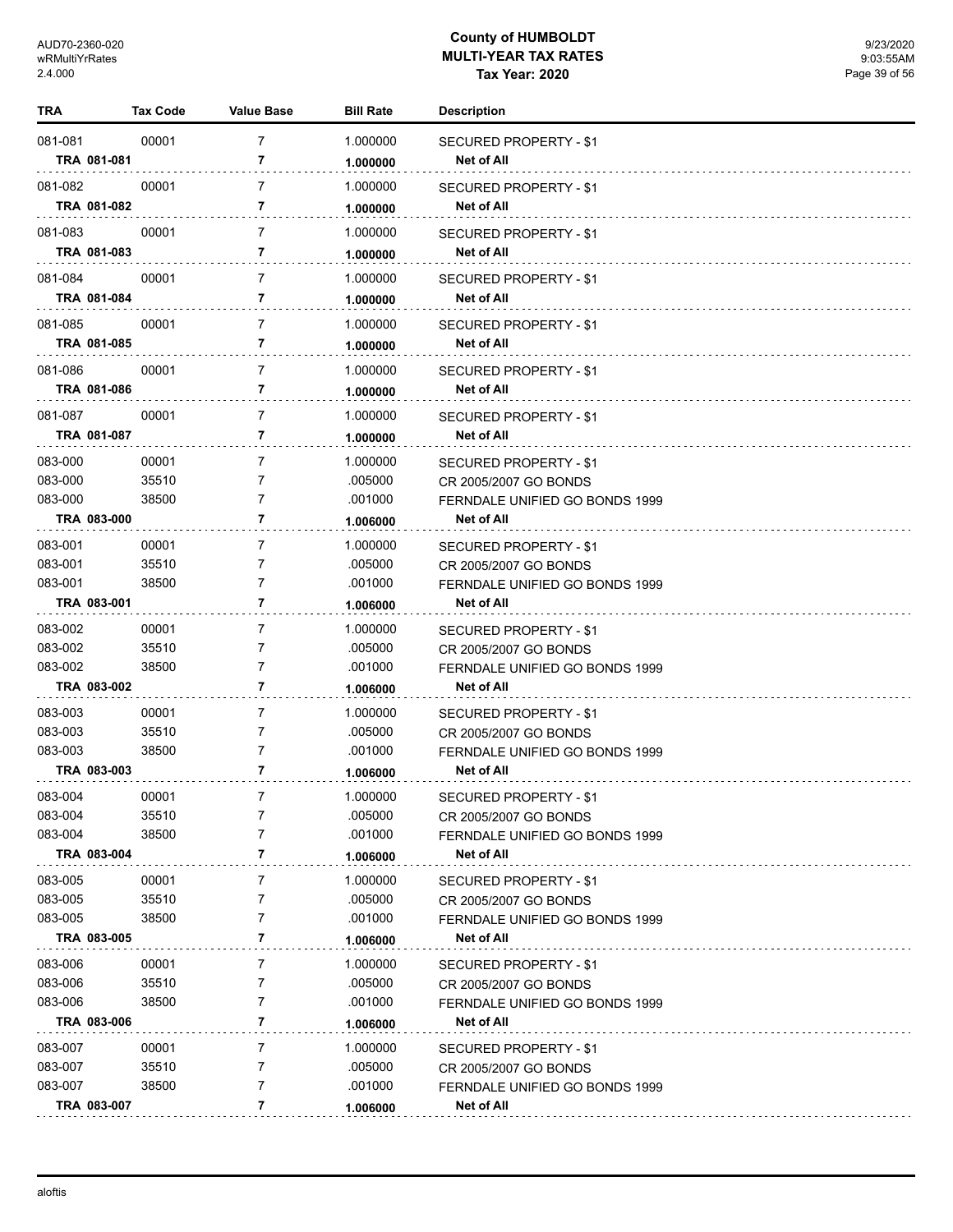| TRA                |             | Tax Code       | <b>Value Base</b>   | <b>Bill Rate</b>    | <b>Description</b>                              |
|--------------------|-------------|----------------|---------------------|---------------------|-------------------------------------------------|
| 083-008            |             | 00001          | 7                   | 1.000000            | <b>SECURED PROPERTY - \$1</b>                   |
| 083-008            |             | 35510          | 7                   | .005000             | CR 2005/2007 GO BONDS                           |
| 083-008            |             | 38500          | 7                   | .001000             | FERNDALE UNIFIED GO BONDS 1999                  |
|                    | TRA 083-008 |                | 7                   | 1.006000            | Net of All                                      |
| 085-000            |             | 00001          | 7                   | 1.000000            | SECURED PROPERTY - \$1                          |
| 085-000            |             | 34400          | 7                   | .051000             | NHUHSD 2010                                     |
| 085-000            |             | 35510          | 7                   | .005000             | CR 2005/2007 GO BONDS                           |
| 085-000            |             | 37900          | 7                   | .022000             | FIELDBROOK ELEM GO BONDS 2001                   |
|                    | TRA 085-000 |                | 7                   | 1.078000            | Net of All                                      |
| 085-001            |             | 00001          | 7                   | 1.000000            | SECURED PROPERTY - \$1                          |
| 085-001            |             | 34400          | 7                   | .051000             | NHUHSD 2010                                     |
| 085-001            |             | 35510          | 7                   | .005000             | CR 2005/2007 GO BONDS                           |
| 085-001            |             | 37900          | 7                   | .022000             | FIELDBROOK ELEM GO BONDS 2001                   |
|                    | TRA 085-001 |                | 7                   | 1.078000            | Net of All                                      |
| 088-001            |             | 00001          | 7                   | 1.000000            | SECURED PROPERTY - \$1                          |
| 088-001            |             | 38200          | 7                   | .015000             | FORTUNA HIGH GO BONDS 2000                      |
|                    | TRA 088-001 |                | 7                   | 1.015000            | Net of All                                      |
| 088-002            |             | 00001          | 7                   | 1.000000            | SECURED PROPERTY - \$1                          |
| 088-002            |             | 38200          | 7                   | .015000             | FORTUNA HIGH GO BONDS 2000                      |
|                    | TRA 088-002 |                | 7                   | 1.015000            | Net of All                                      |
| 088-003            |             | 00001          | 7                   | 1.000000            | SECURED PROPERTY - \$1                          |
| 088-003            |             | 38200          | 7                   | .015000             | FORTUNA HIGH GO BONDS 2000                      |
|                    | TRA 088-003 |                | 7                   | 1.015000            | Net of All                                      |
| 088-004            |             |                | $\overline{7}$      |                     |                                                 |
| 088-004            |             | 00001<br>38200 | 7                   | 1.000000<br>.015000 | SECURED PROPERTY - \$1                          |
|                    | TRA 088-004 |                | 7                   | 1.015000            | FORTUNA HIGH GO BONDS 2000<br>Net of All        |
|                    |             |                |                     |                     |                                                 |
| 088-005<br>088-005 |             | 00001<br>38200 | $\overline{7}$<br>7 | 1.000000<br>.015000 | SECURED PROPERTY - \$1                          |
|                    | TRA 088-005 |                | 7                   |                     | FORTUNA HIGH GO BONDS 2000<br><b>Net of All</b> |
|                    |             |                |                     | 1.015000            |                                                 |
| 088-006            |             | 00001          | $\overline{7}$      | 1.000000            | SECURED PROPERTY - \$1                          |
| 088-006            |             | 38200          | 7                   | .015000             | FORTUNA HIGH GO BONDS 2000                      |
|                    | TRA 088-006 |                | 7                   | 1.015000            | <b>Net of All</b>                               |
| 088-007            |             | 00001          | 7                   | 1.000000            | SECURED PROPERTY - \$1                          |
| 088-007            |             | 38200          | $\overline{7}$      | .015000             | FORTUNA HIGH GO BONDS 2000                      |
|                    | TRA 088-007 |                | 7                   | 1.015000            | Net of All                                      |
| 088-008            |             | 00001          | 7                   | 1.000000            | SECURED PROPERTY - \$1                          |
| 088-008            |             | 38200          | 7                   | .015000             | FORTUNA HIGH GO BONDS 2000                      |
|                    | TRA 088-008 |                | 7                   | 1.015000            | <b>Net of All</b>                               |
| 088-010            |             | 00001          | 7                   | 1.000000            | SECURED PROPERTY - \$1                          |
| 088-010            |             | 38200          | 7                   | .015000             | FORTUNA HIGH GO BONDS 2000                      |
|                    | TRA 088-010 |                | 7                   | 1.015000            | Net of All                                      |
| 088-012            |             | 00001          | 7                   | 1.000000            | SECURED PROPERTY - \$1                          |
| 088-012            |             | 38200          | 7                   | .015000             | FORTUNA HIGH GO BONDS 2000                      |
|                    | TRA 088-012 |                | 7                   | 1.015000            | Net of All                                      |
| 088-013            |             | 00001          | 7                   | 1.000000            | SECURED PROPERTY - \$1                          |
| 088-013            |             | 38200          | 7                   | .015000             | FORTUNA HIGH GO BONDS 2000                      |
|                    | TRA 088-013 |                | 7                   | 1.015000            | Net of All                                      |
|                    |             |                |                     |                     |                                                 |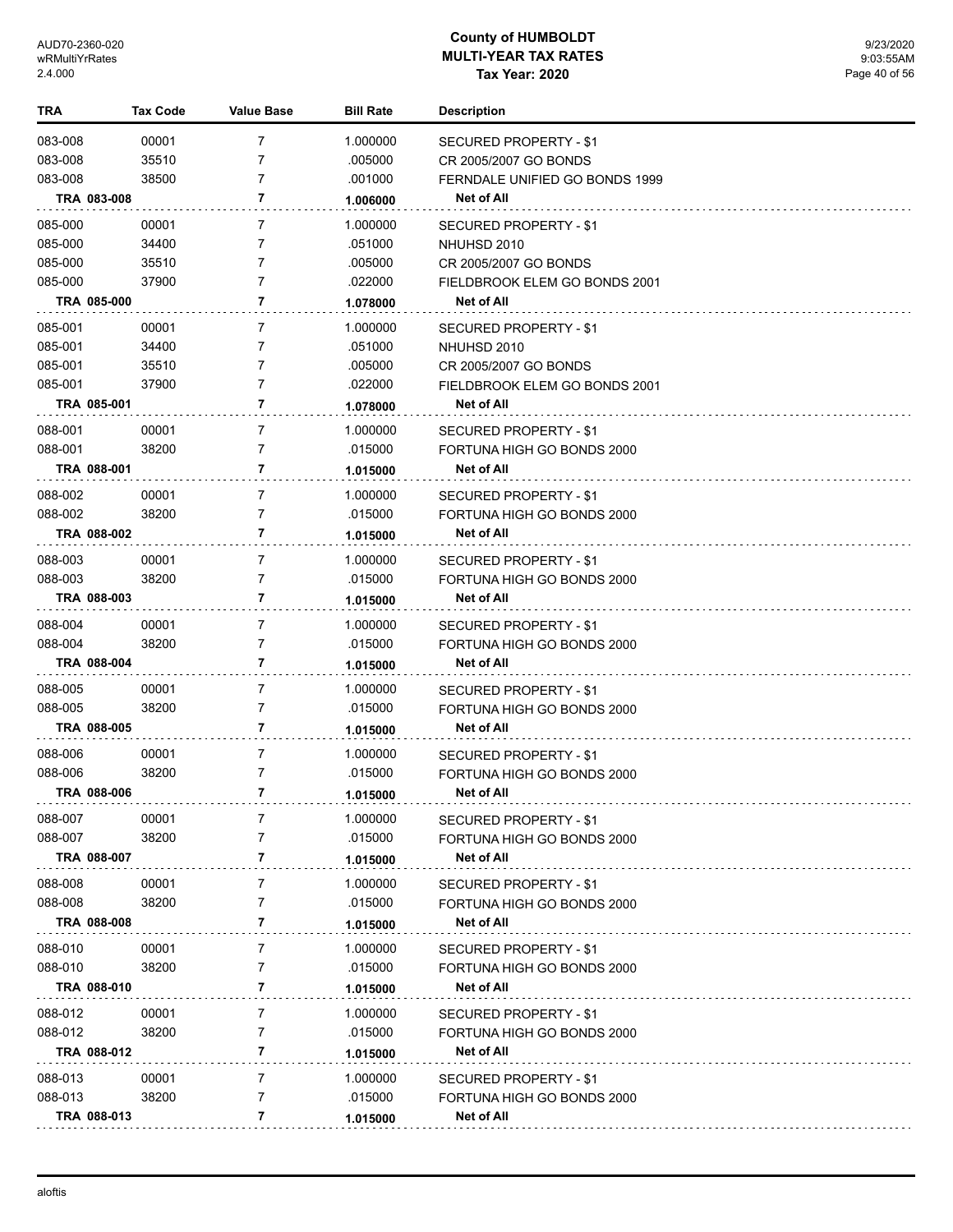| TRA                | Tax Code       | <b>Value Base</b>                | <b>Bill Rate</b>    | <b>Description</b>                                                     |
|--------------------|----------------|----------------------------------|---------------------|------------------------------------------------------------------------|
| 088-014            | 00001          | $\overline{7}$                   | 1.000000            | SECURED PROPERTY - \$1                                                 |
| 088-014            | 38200          | $\overline{7}$                   | .015000             | FORTUNA HIGH GO BONDS 2000                                             |
|                    | TRA 088-014    | 7                                | 1.015000            | Net of All                                                             |
|                    |                |                                  |                     |                                                                        |
| 088-015<br>088-015 | 00001<br>38200 | $\overline{7}$<br>$\overline{7}$ | 1.000000<br>.015000 | SECURED PROPERTY - \$1                                                 |
|                    | TRA 088-015    | 7                                |                     | FORTUNA HIGH GO BONDS 2000<br><b>Net of All</b>                        |
|                    |                |                                  | 1.015000            |                                                                        |
| 088-016            | 00001          | $\overline{7}$                   | 1.000000            | SECURED PROPERTY - \$1                                                 |
| 088-016            | 38200          | $\overline{7}$                   | .015000             | FORTUNA HIGH GO BONDS 2000                                             |
|                    | TRA 088-016    | 7                                | 1.015000            | Net of All                                                             |
| 088-017            | 00001          | $\overline{7}$                   | 1.000000            | SECURED PROPERTY - \$1                                                 |
| 088-017            | 38200          | 7                                | .015000             | FORTUNA HIGH GO BONDS 2000                                             |
|                    | TRA 088-017    | 7                                | 1.015000            | <b>Net of All</b>                                                      |
| 088-019            | 00001          | $\overline{7}$                   | 1.000000            | SECURED PROPERTY - \$1                                                 |
| 088-019            | 38200          | $\overline{7}$                   | .015000             | FORTUNA HIGH GO BONDS 2000                                             |
|                    | TRA 088-019    | 7                                | 1.015000            | Net of All                                                             |
| 095-001            | 00001          | $\overline{7}$                   | 1.000000            | SECURED PROPERTY - \$1                                                 |
| 095-001            | 34400          | $\overline{7}$                   | .051000             | NHUHSD 2010                                                            |
| 095-001            | 35510          | 7                                | .005000             | CR 2005/2007 GO BONDS                                                  |
|                    | TRA 095-001    | 7                                | 1.056000            | <b>Net of All</b>                                                      |
|                    |                | $\overline{7}$                   | 1.000000            |                                                                        |
| 100-001<br>100-001 | 00001<br>34800 | 7                                | .030000             | SECURED PROPERTY - \$1                                                 |
| 100-001            | 35510          | 7                                | .005000             | <b>HYDESVILLE ELEMENTARY SD 2014 GO BOND</b><br>CR 2005/2007 GO BONDS  |
| 100-001            | 38200          | $\overline{7}$                   | .015000             | FORTUNA HIGH GO BONDS 2000                                             |
|                    | TRA 100-001    | 7                                | 1.050000            | <b>Net of All</b>                                                      |
|                    |                |                                  |                     |                                                                        |
| 100-002<br>100-002 | 00001<br>34800 | $\overline{7}$<br>$\overline{7}$ | 1.000000<br>.030000 | SECURED PROPERTY - \$1<br><b>HYDESVILLE ELEMENTARY SD 2014 GO BOND</b> |
| 100-002            | 35510          | 7                                | .005000             | CR 2005/2007 GO BONDS                                                  |
| 100-002            | 38200          | $\overline{7}$                   | .015000             | FORTUNA HIGH GO BONDS 2000                                             |
|                    | TRA 100-002    | 7                                | 1.050000            | <b>Net of All</b>                                                      |
|                    |                |                                  |                     |                                                                        |
| 100-003<br>100-003 | 00001<br>34800 | 7<br>7                           | 1.000000<br>.030000 | SECURED PROPERTY - \$1                                                 |
| 100-003            | 35510          | $\overline{7}$                   | .005000             | <b>HYDESVILLE ELEMENTARY SD 2014 GO BOND</b><br>CR 2005/2007 GO BONDS  |
| 100-003            | 38200          | 7                                | .015000             | FORTUNA HIGH GO BONDS 2000                                             |
|                    | TRA 100-003    | 7                                | 1.050000            | <b>Net of All</b>                                                      |
|                    |                |                                  |                     |                                                                        |
| 100-004<br>100-004 | 00001<br>34800 | 7<br>7                           | 1.000000<br>.030000 | SECURED PROPERTY - \$1<br><b>HYDESVILLE ELEMENTARY SD 2014 GO BOND</b> |
| 100-004            | 35510          | 7                                | .005000             | CR 2005/2007 GO BONDS                                                  |
| 100-004            | 38200          | 7                                | .015000             | FORTUNA HIGH GO BONDS 2000                                             |
|                    | TRA 100-004    | 7                                | 1.050000            | Net of All                                                             |
| 100-005            |                |                                  |                     |                                                                        |
| 100-005            | 00001<br>34800 | 7<br>7                           | 1.000000<br>.030000 | SECURED PROPERTY - \$1                                                 |
| 100-005            | 35510          | 7                                | .005000             | HYDESVILLE ELEMENTARY SD 2014 GO BOND<br>CR 2005/2007 GO BONDS         |
| 100-005            | 38200          | 7                                | .015000             | FORTUNA HIGH GO BONDS 2000                                             |
|                    | TRA 100-005    | 7                                | 1.050000            | <b>Net of All</b>                                                      |
| 100-006            |                | 7                                |                     |                                                                        |
| 100-006            | 00001<br>34800 | 7                                | 1.000000<br>.030000 | SECURED PROPERTY - \$1<br><b>HYDESVILLE ELEMENTARY SD 2014 GO BOND</b> |
| 100-006            | 35510          | 7                                | .005000             | CR 2005/2007 GO BONDS                                                  |
| 100-006            | 38200          | 7                                | .015000             | FORTUNA HIGH GO BONDS 2000                                             |
|                    | TRA 100-006    | 7                                | 1.050000            | Net of All                                                             |
|                    |                |                                  |                     |                                                                        |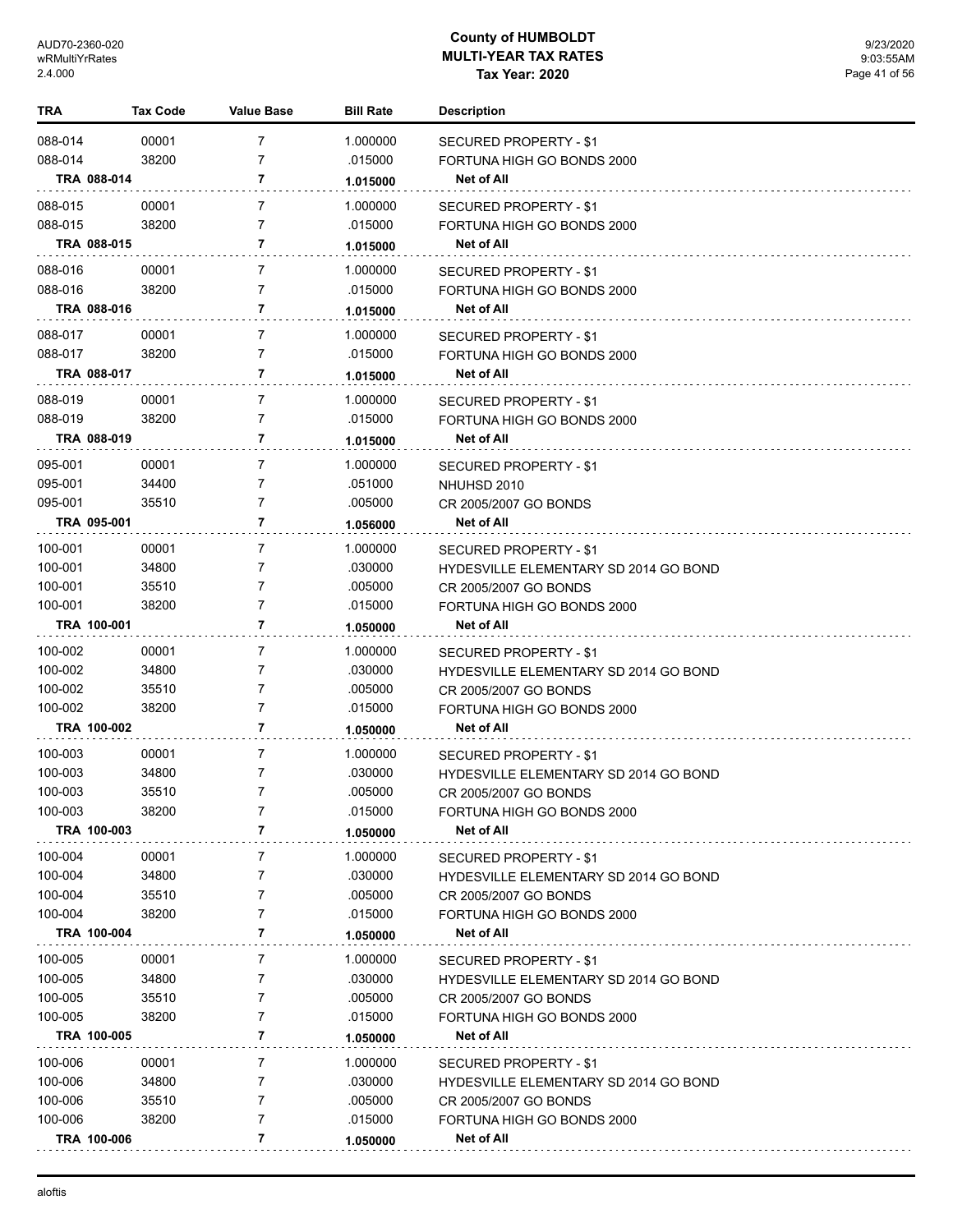| TRA         | Tax Code | <b>Value Base</b> | <b>Bill Rate</b> | <b>Description</b>                           |
|-------------|----------|-------------------|------------------|----------------------------------------------|
| 100-007     | 00001    | 7                 | 1.000000         | <b>SECURED PROPERTY - \$1</b>                |
| 100-007     | 34800    | 7                 | .030000          | HYDESVILLE ELEMENTARY SD 2014 GO BOND        |
| 100-007     | 35510    | 7                 | .005000          | CR 2005/2007 GO BONDS                        |
| 100-007     | 38200    | 7                 | .015000          | FORTUNA HIGH GO BONDS 2000                   |
| TRA 100-007 |          | 7                 | 1.050000         | Net of All                                   |
| 100-008     | 00001    | 7                 | 1.000000         | <b>SECURED PROPERTY - \$1</b>                |
| 100-008     | 34800    | 7                 | .030000          | <b>HYDESVILLE ELEMENTARY SD 2014 GO BOND</b> |
| 100-008     | 35510    | 7                 | .005000          | CR 2005/2007 GO BONDS                        |
| 100-008     | 38200    | 7                 | .015000          | FORTUNA HIGH GO BONDS 2000                   |
| TRA 100-008 |          | 7                 | 1.050000         | Net of All                                   |
| 100-009     | 00001    | 7                 | 1.000000         | SECURED PROPERTY - \$1                       |
| 100-009     | 34800    | 7                 | .030000          | <b>HYDESVILLE ELEMENTARY SD 2014 GO BOND</b> |
| 100-009     | 35510    | 7                 | .005000          | CR 2005/2007 GO BONDS                        |
| 100-009     | 38200    | 7                 | .015000          | FORTUNA HIGH GO BONDS 2000                   |
| TRA 100-009 |          | 7                 | 1.050000         | Net of All                                   |
| 100-010     | 00001    | 7                 | 1.000000         | SECURED PROPERTY - \$1                       |
| 100-010     | 34800    | 7                 | .030000          | <b>HYDESVILLE ELEMENTARY SD 2014 GO BOND</b> |
| 100-010     | 35510    | 7                 | .005000          | CR 2005/2007 GO BONDS                        |
| 100-010     | 38200    | 7                 | .015000          | FORTUNA HIGH GO BONDS 2000                   |
| TRA 100-010 |          | 7                 | 1.050000         | Net of All                                   |
| 100-011     | 00001    | 7                 | 1.000000         | SECURED PROPERTY - \$1                       |
| 100-011     | 34800    | 7                 | .030000          | <b>HYDESVILLE ELEMENTARY SD 2014 GO BOND</b> |
| 100-011     | 35510    | 7                 | .005000          | CR 2005/2007 GO BONDS                        |
| 100-011     | 38200    | 7                 | .015000          | FORTUNA HIGH GO BONDS 2000                   |
| TRA 100-011 |          | 7                 | 1.050000         | Net of All                                   |
| 102-001     | 00001    | 7                 | 1.000000         | SECURED PROPERTY - \$1                       |
| 102-001     | 34400    | 7                 | .051000          | NHUHSD 2010                                  |
| 102-001     | 35000    | 7                 | .026000          | JACOBY CREEK 2016 GO BOND                    |
| 102-001     | 35510    | 7                 | .005000          | CR 2005/2007 GO BONDS                        |
| TRA 102-001 |          | 7                 | 1.082000         | Net of All                                   |
| 102-002     | 00001    | 7                 | 1.000000         | SECURED PROPERTY - \$1                       |
| 102-002     | 34400    | 7                 | .051000          | NHUHSD 2010                                  |
| 102-002     | 35000    | 7                 | .026000          | JACOBY CREEK 2016 GO BOND                    |
| 102-002     | 35510    | 7                 | .005000          | CR 2005/2007 GO BONDS                        |
| TRA 102-002 |          | 7                 | 1.082000         | Net of All                                   |
| 102-003     | 00001    | 7                 | 1.000000         | SECURED PROPERTY - \$1                       |
| 102-003     | 34400    | 7                 | .051000          | NHUHSD 2010                                  |
| 102-003     | 35000    | 7                 | .026000          | JACOBY CREEK 2016 GO BOND                    |
| 102-003     | 35510    | 7                 | .005000          | CR 2005/2007 GO BONDS                        |
| TRA 102-003 |          | 7                 | 1.082000         | Net of All                                   |
| 102-004     | 00001    | 7                 | 1.000000         | SECURED PROPERTY - \$1                       |
| 102-004     | 34400    | 7                 | .051000          | NHUHSD 2010                                  |
| 102-004     | 35000    | 7                 | .026000          | JACOBY CREEK 2016 GO BOND                    |
| 102-004     | 35510    | 7                 | .005000          | CR 2005/2007 GO BONDS                        |
| TRA 102-004 |          | 7                 | 1.082000         | Net of All                                   |
| 102-005     | 00001    | 7                 | 1.000000         | SECURED PROPERTY - \$1                       |
| 102-005     | 34400    | 7                 | .051000          | NHUHSD 2010                                  |
| 102-005     | 35000    | 7                 | .026000          | JACOBY CREEK 2016 GO BOND                    |
| 102-005     | 35510    | 7                 | .005000          | CR 2005/2007 GO BONDS                        |
| TRA 102-005 |          | 7                 | 1.082000         | Net of All                                   |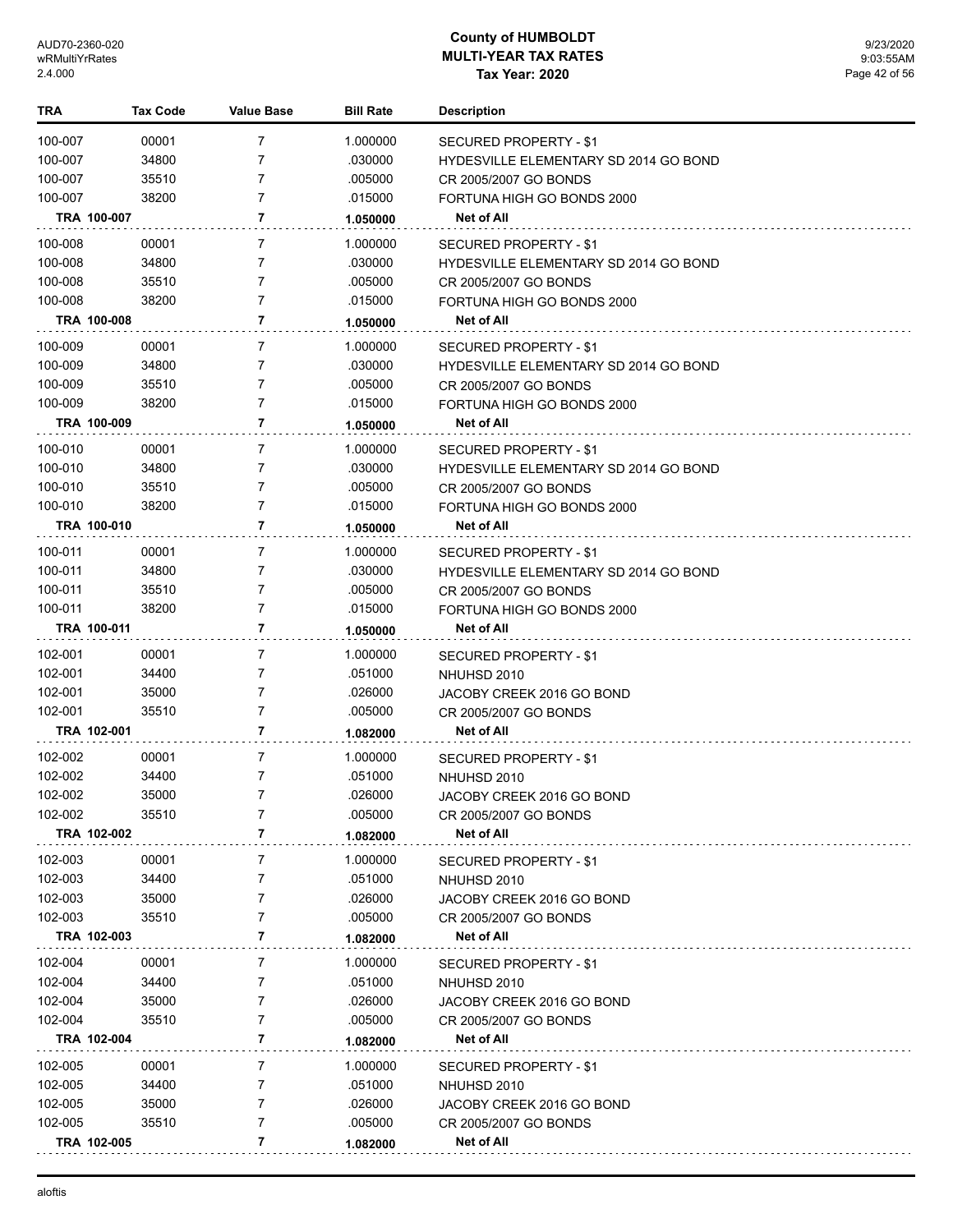| TRA     | <b>Tax Code</b> | <b>Value Base</b> | <b>Bill Rate</b> | <b>Description</b>                     |
|---------|-----------------|-------------------|------------------|----------------------------------------|
| 102-006 | 00001           | 7                 | 1.000000         | <b>SECURED PROPERTY - \$1</b>          |
| 102-006 | 34400           | 7                 | .051000          | NHUHSD 2010                            |
| 102-006 | 35000           | $\overline{7}$    | .026000          | JACOBY CREEK 2016 GO BOND              |
| 102-006 | 35510           | $\overline{7}$    | .005000          | CR 2005/2007 GO BONDS                  |
|         | TRA 102-006     | 7                 | 1.082000         | Net of All                             |
| 102-007 | 00001           | 7                 | 1.000000         | SECURED PROPERTY - \$1                 |
| 102-007 | 34400           | 7                 | .051000          | NHUHSD 2010                            |
| 102-007 | 35000           | $\overline{7}$    | .026000          | JACOBY CREEK 2016 GO BOND              |
| 102-007 | 35510           | $\overline{7}$    | .005000          | CR 2005/2007 GO BONDS                  |
|         | TRA 102-007     | 7                 | 1.082000         | Net of All                             |
| 102-008 | 00001           | 7                 | 1.000000         | SECURED PROPERTY - \$1                 |
| 102-008 | 34400           | 7                 | .051000          | NHUHSD 2010                            |
| 102-008 | 35000           | $\overline{7}$    | .026000          | JACOBY CREEK 2016 GO BOND              |
| 102-008 | 35510           | $\overline{7}$    | .005000          | CR 2005/2007 GO BONDS                  |
|         | TRA 102-008     | 7                 | 1.082000         | Net of All                             |
| 102-009 | 00001           | 7                 | 1.000000         | SECURED PROPERTY - \$1                 |
| 102-009 | 34400           | 7                 | .051000          | NHUHSD 2010                            |
| 102-009 | 35000           | $\overline{7}$    | .026000          | JACOBY CREEK 2016 GO BOND              |
| 102-009 | 35510           | $\overline{7}$    | .005000          | CR 2005/2007 GO BONDS                  |
|         | TRA 102-009     | 7                 | 1.082000         | Net of All                             |
| 102-010 | 00001           | 7                 | 1.000000         | SECURED PROPERTY - \$1                 |
| 102-010 | 34400           | 7                 | .051000          | NHUHSD 2010                            |
| 102-010 | 35000           | $\overline{7}$    | .026000          | JACOBY CREEK 2016 GO BOND              |
| 102-010 | 35510           | 7                 | .005000          | CR 2005/2007 GO BONDS                  |
|         | TRA 102-010     | 7                 | 1.082000         | Net of All                             |
| 102-011 | 00001           | 7                 | 1.000000         | SECURED PROPERTY - \$1                 |
| 102-011 | 34400           | 7                 | .051000          | NHUHSD 2010                            |
| 102-011 | 35000           | $\overline{7}$    | .026000          | JACOBY CREEK 2016 GO BOND              |
| 102-011 | 35510           | 7                 | .005000          | CR 2005/2007 GO BONDS                  |
|         | TRA 102-011     | 7                 | 1.082000         | Net of All                             |
| 102-012 | 00001           | 7                 | 1.000000         | SECURED PROPERTY - \$1                 |
| 102-012 | 35000           | $\overline{7}$    | .026000          | JACOBY CREEK 2016 GO BOND              |
| 102-012 | 35510           | 7                 | .005000          | CR 2005/2007 GO BONDS                  |
|         | TRA 102-012     | 7                 | 1.031000         | <b>Net of All</b>                      |
| 102-013 | 00001           | 7                 | 1.000000         | SECURED PROPERTY - \$1                 |
| 102-013 | 34400           | 7                 | .051000          | NHUHSD 2010                            |
| 102-013 | 35000           | 7                 | .026000          | JACOBY CREEK 2016 GO BOND              |
| 102-013 | 35510           | $\overline{7}$    | .005000          | CR 2005/2007 GO BONDS                  |
|         | TRA 102-013     | 7                 | 1.082000         | Net of All                             |
| 103-000 | 00001           | 7                 | 1.000000         | SECURED PROPERTY - \$1                 |
| 103-000 | 34400           | 7                 | .051000          | NHUHSD 2010                            |
| 103-000 | 35400           | 7                 | .025000          | PACIFIC UNION SD 2018                  |
| 103-000 | 35510           | 7                 | .005000          | CR 2005/2007 GO BONDS                  |
| 103-000 | 38400           | 7                 | .021000          | PACIFIC UNION ELEMENTARY GO BONDS 1999 |
|         | TRA 103-000     | 7                 | 1.102000         | Net of All                             |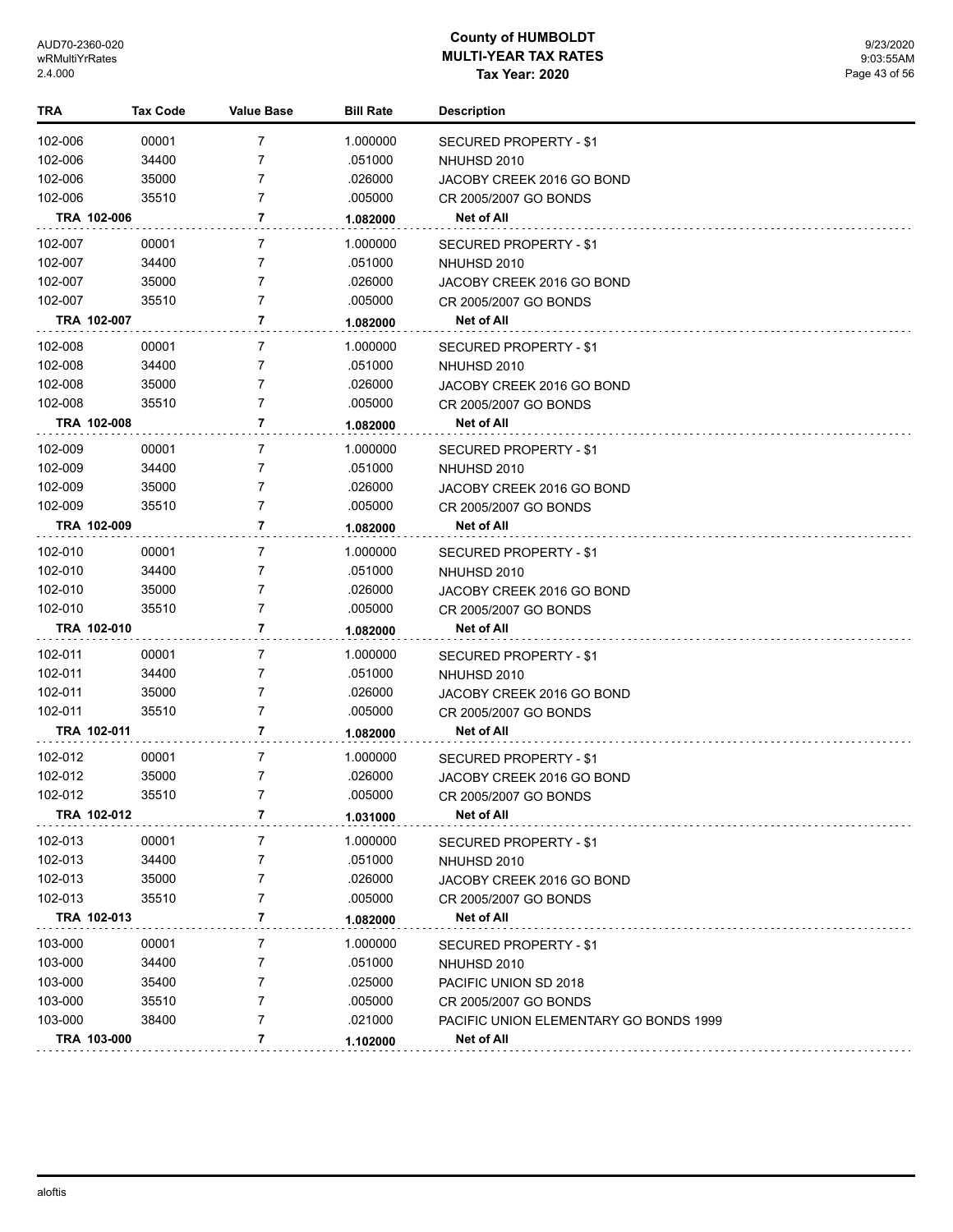| TRA     | Tax Code    | <b>Value Base</b> | <b>Bill Rate</b> | <b>Description</b>                            |
|---------|-------------|-------------------|------------------|-----------------------------------------------|
| 103-001 | 00001       | 7                 | 1.000000         | <b>SECURED PROPERTY - \$1</b>                 |
| 103-001 | 34400       | 7                 | .051000          | NHUHSD 2010                                   |
| 103-001 | 35400       | 7                 | .025000          | PACIFIC UNION SD 2018                         |
| 103-001 | 35510       | 7                 | .005000          | CR 2005/2007 GO BONDS                         |
| 103-001 | 38400       | 7                 | .021000          | PACIFIC UNION ELEMENTARY GO BONDS 1999        |
|         | TRA 103-001 | 7                 | 1.102000         | <b>Net of All</b>                             |
| 103-002 | 00001       | 7                 | 1.000000         | <b>SECURED PROPERTY - \$1</b>                 |
| 103-002 | 34400       | 7                 | .051000          | NHUHSD 2010                                   |
| 103-002 | 35400       | 7                 | .025000          | PACIFIC UNION SD 2018                         |
| 103-002 | 35510       | 7                 | .005000          | CR 2005/2007 GO BONDS                         |
| 103-002 | 38400       | 7                 | .021000          | PACIFIC UNION ELEMENTARY GO BONDS 1999        |
|         | TRA 103-002 | 7                 | 1.102000         | Net of All                                    |
| 103-003 | 00001       | 7                 | 1.000000         | SECURED PROPERTY - \$1                        |
| 103-003 | 34400       | 7                 | .051000          | NHUHSD 2010                                   |
| 103-003 | 35400       | 7                 | .025000          | PACIFIC UNION SD 2018                         |
| 103-003 | 35510       | 7                 | .005000          | CR 2005/2007 GO BONDS                         |
| 103-003 | 38400       | 7                 | .021000          | PACIFIC UNION ELEMENTARY GO BONDS 1999        |
|         | TRA 103-003 | 7                 | 1.102000         | <b>Net of All</b>                             |
| 103-004 | 00001       | $\overline{7}$    | 1.000000         | SECURED PROPERTY - \$1                        |
| 103-004 | 34400       | 7                 | .051000          | NHUHSD 2010                                   |
| 103-004 | 35400       | 7                 | .025000          | PACIFIC UNION SD 2018                         |
| 103-004 | 35510       | 7                 | .005000          | CR 2005/2007 GO BONDS                         |
| 103-004 | 38400       | 7                 | .021000          | <b>PACIFIC UNION ELEMENTARY GO BONDS 1999</b> |
|         | TRA 103-004 | 7                 | 1.102000         | Net of All                                    |
| 103-005 | 00001       | 7                 | 1.000000         | SECURED PROPERTY - \$1                        |
| 103-005 | 34400       | 7                 | .051000          | NHUHSD 2010                                   |
| 103-005 | 35400       | 7                 | .025000          | PACIFIC UNION SD 2018                         |
| 103-005 | 35510       | 7                 | .005000          | CR 2005/2007 GO BONDS                         |
| 103-005 | 38400       | 7                 | .021000          | PACIFIC UNION ELEMENTARY GO BONDS 1999        |
|         | TRA 103-005 | 7                 | 1.102000         | Net of All                                    |
| 103-006 | 00001       | 7                 | 1.000000         | <b>SECURED PROPERTY - \$1</b>                 |
| 103-006 | 34400       | 7                 | .051000          | NHUHSD 2010                                   |
| 103-006 | 35400       | 7                 | .025000          | PACIFIC UNION SD 2018                         |
| 103-006 | 35510       | 7                 | .005000          | CR 2005/2007 GO BONDS                         |
| 103-006 | 38400       | 7                 | .021000          | PACIFIC UNION ELEMENTARY GO BONDS 1999        |
|         | TRA 103-006 | 7                 | 1.102000         | Net of All                                    |
| 103-007 | 00001       | 7                 | 1.000000         | SECURED PROPERTY - \$1                        |
| 103-007 | 34400       | 7                 | .051000          | NHUHSD 2010                                   |
| 103-007 | 35400       | 7                 | .025000          | PACIFIC UNION SD 2018                         |
| 103-007 | 35510       | 7                 | .005000          | CR 2005/2007 GO BONDS                         |
| 103-007 | 38400       | 7                 | .021000          | <b>PACIFIC UNION ELEMENTARY GO BONDS 1999</b> |
|         | TRA 103-007 | 7                 | 1.102000         | <b>Net of All</b>                             |
| 103-008 | 00001       | 7                 | 1.000000         | <b>SECURED PROPERTY - \$1</b>                 |
| 103-008 | 34400       | 7                 | .051000          | NHUHSD 2010                                   |
| 103-008 | 35400       | 7                 | .025000          | PACIFIC UNION SD 2018                         |
| 103-008 | 35510       | 7                 | .005000          | CR 2005/2007 GO BONDS                         |
| 103-008 | 38400       | 7                 | .021000          | PACIFIC UNION ELEMENTARY GO BONDS 1999        |
|         | TRA 103-008 | 7                 | 1.102000         | Net of All                                    |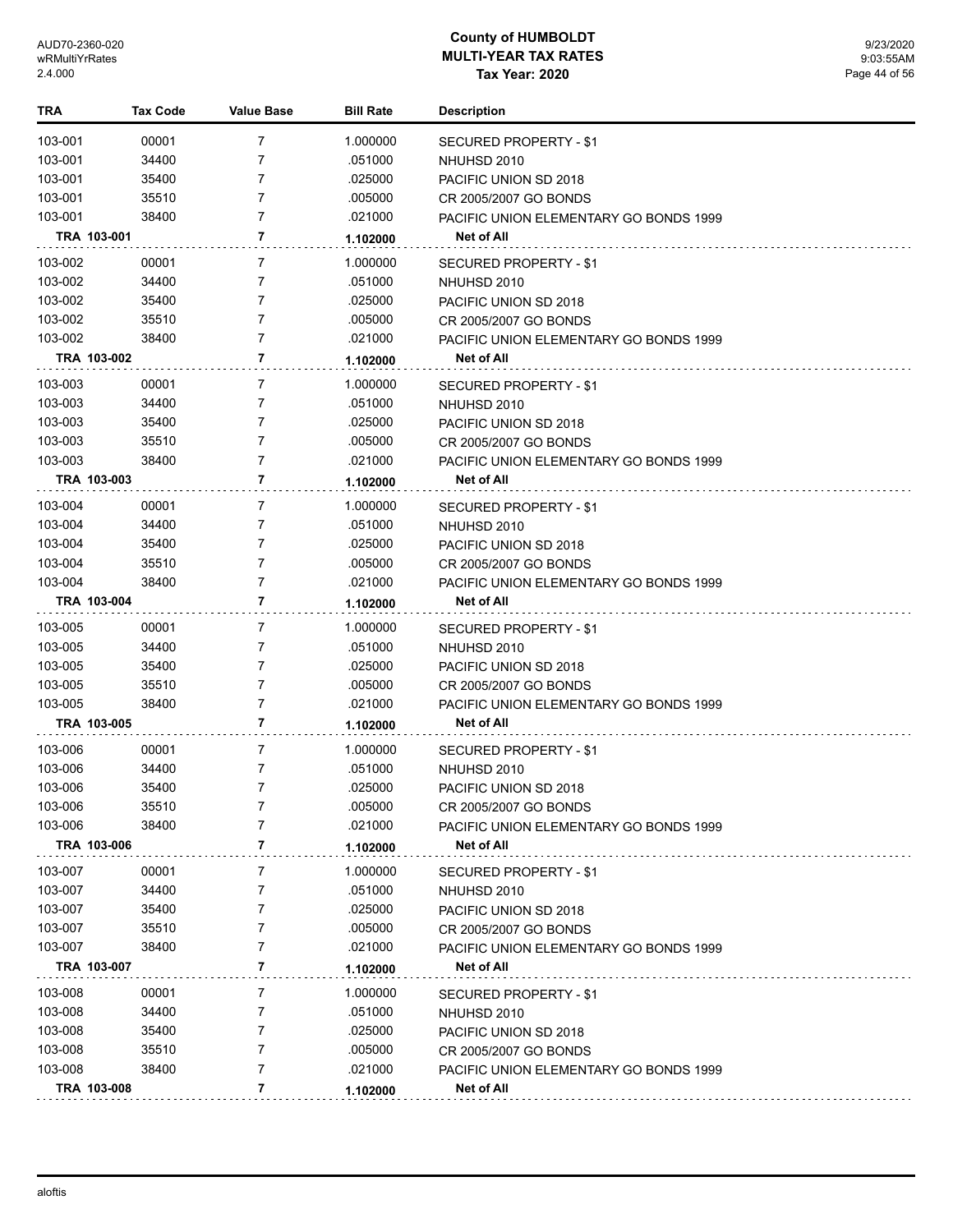| 103-009<br>00001<br>7<br>1.000000<br><b>SECURED PROPERTY - \$1</b><br>103-009<br>35400<br>7<br>.025000<br>PACIFIC UNION SD 2018<br>103-009<br>$\overline{7}$<br>35510<br>.005000<br>CR 2005/2007 GO BONDS<br>103-009<br>7<br>38400<br>.021000<br>PACIFIC UNION ELEMENTARY GO BONDS 1999<br>TRA 103-009<br>7<br>Net of All<br>1.051000<br>103-012<br>00001<br>7<br>1.000000<br><b>SECURED PROPERTY - \$1</b><br>103-012<br>35400<br>7<br>.025000<br>PACIFIC UNION SD 2018<br>103-012<br>35510<br>7<br>.005000<br>CR 2005/2007 GO BONDS<br>103-012<br>38400<br>7<br>.021000<br>PACIFIC UNION ELEMENTARY GO BONDS 1999<br>7<br>TRA 103-012<br>Net of All<br>1.051000<br>103-013<br>00001<br>7<br>1.000000<br><b>SECURED PROPERTY - \$1</b><br>103-013<br>34400<br>7<br>.051000<br>NHUHSD 2010<br>103-013<br>35400<br>7<br>.025000<br>PACIFIC UNION SD 2018<br>$\overline{7}$<br>103-013<br>35510<br>.005000<br>CR 2005/2007 GO BONDS<br>103-013<br>7<br>38400<br>.021000<br>PACIFIC UNION ELEMENTARY GO BONDS 1999<br>$\mathbf{7}$<br>TRA 103-013<br>Net of All<br>1.102000<br>103-014<br>00001<br>7<br>1.000000<br><b>SECURED PROPERTY - \$1</b><br>103-014<br>34400<br>7<br>.051000<br>NHUHSD 2010<br>103-014<br>$\overline{7}$<br>35400<br>.025000<br>PACIFIC UNION SD 2018<br>$\overline{7}$<br>103-014<br>35510<br>.005000<br>CR 2005/2007 GO BONDS<br>103-014<br>$\overline{7}$<br>38400<br>.021000<br>PACIFIC UNION ELEMENTARY GO BONDS 1999<br>TRA 103-014<br>7<br>Net of All<br>1.102000<br>103-015<br>00001<br>7<br>1.000000<br>SECURED PROPERTY - \$1<br>103-015<br>34400<br>7<br>.051000<br>NHUHSD 2010<br>103-015<br>35400<br>7<br>.025000<br>PACIFIC UNION SD 2018<br>$\overline{7}$<br>103-015<br>35510<br>.005000<br>CR 2005/2007 GO BONDS<br>7<br>103-015<br>38400<br>.021000<br>PACIFIC UNION ELEMENTARY GO BONDS 1999<br>7<br>TRA 103-015<br><b>Net of All</b><br>1.102000<br>109-001<br>00001<br>7<br>1.000000<br>SECURED PROPERTY - \$1<br>109-001<br>35510<br>7<br>.005000<br>CR 2005/2007 GO BONDS<br>109-001<br>38200<br>7<br>.015000<br>FORTUNA HIGH GO BONDS 2000<br>109-001<br>38810<br>7<br>.018000<br>LOLETA UNION ELEM GO BOND 2004<br>$\overline{7}$<br>TRA 109-001<br><b>Net of All</b><br>1.038000<br>109-002<br>00001<br>1.000000<br>7<br>SECURED PROPERTY - \$1<br>109-002<br>35510<br>.005000<br>7<br>CR 2005/2007 GO BONDS<br>109-002<br>38200<br>.015000<br>7<br>FORTUNA HIGH GO BONDS 2000<br>109-002<br>38810<br>7<br>.018000<br>LOLETA UNION ELEM GO BOND 2004<br>7<br>TRA 109-002<br>Net of All<br>1.038000<br>109-003<br>00001<br>7<br>1.000000<br>SECURED PROPERTY - \$1<br>109-003<br>35510<br>7<br>.005000<br>CR 2005/2007 GO BONDS<br>109-003<br>38200<br>7<br>.015000<br>FORTUNA HIGH GO BONDS 2000<br>109-003<br>7<br>38810<br>.018000<br>LOLETA UNION ELEM GO BOND 2004<br>$\overline{7}$<br>TRA 109-003<br><b>Net of All</b><br>1.038000<br>109-004<br>1.000000<br>00001<br>7<br>SECURED PROPERTY - \$1<br>109-004<br>35510<br>7<br>.005000<br>CR 2005/2007 GO BONDS<br>109-004<br>38200<br>7<br>.015000<br>FORTUNA HIGH GO BONDS 2000<br>109-004<br>7<br>38810<br>.018000<br>LOLETA UNION ELEM GO BOND 2004<br>TRA 109-004 | TRA | <b>Tax Code</b> | <b>Value Base</b> | <b>Bill Rate</b> | <b>Description</b> |
|-----------------------------------------------------------------------------------------------------------------------------------------------------------------------------------------------------------------------------------------------------------------------------------------------------------------------------------------------------------------------------------------------------------------------------------------------------------------------------------------------------------------------------------------------------------------------------------------------------------------------------------------------------------------------------------------------------------------------------------------------------------------------------------------------------------------------------------------------------------------------------------------------------------------------------------------------------------------------------------------------------------------------------------------------------------------------------------------------------------------------------------------------------------------------------------------------------------------------------------------------------------------------------------------------------------------------------------------------------------------------------------------------------------------------------------------------------------------------------------------------------------------------------------------------------------------------------------------------------------------------------------------------------------------------------------------------------------------------------------------------------------------------------------------------------------------------------------------------------------------------------------------------------------------------------------------------------------------------------------------------------------------------------------------------------------------------------------------------------------------------------------------------------------------------------------------------------------------------------------------------------------------------------------------------------------------------------------------------------------------------------------------------------------------------------------------------------------------------------------------------------------------------------------------------------------------------------------------------------------------------------------------------------------------------------------------------------------------------------------------------------------------------------------------------------------------------------------------------------------------------------------------------------------------------------------------------------------------------------------------------------------------------------------------------------------------------------------------------------------------------------------------------------------------------------|-----|-----------------|-------------------|------------------|--------------------|
|                                                                                                                                                                                                                                                                                                                                                                                                                                                                                                                                                                                                                                                                                                                                                                                                                                                                                                                                                                                                                                                                                                                                                                                                                                                                                                                                                                                                                                                                                                                                                                                                                                                                                                                                                                                                                                                                                                                                                                                                                                                                                                                                                                                                                                                                                                                                                                                                                                                                                                                                                                                                                                                                                                                                                                                                                                                                                                                                                                                                                                                                                                                                                                             |     |                 |                   |                  |                    |
|                                                                                                                                                                                                                                                                                                                                                                                                                                                                                                                                                                                                                                                                                                                                                                                                                                                                                                                                                                                                                                                                                                                                                                                                                                                                                                                                                                                                                                                                                                                                                                                                                                                                                                                                                                                                                                                                                                                                                                                                                                                                                                                                                                                                                                                                                                                                                                                                                                                                                                                                                                                                                                                                                                                                                                                                                                                                                                                                                                                                                                                                                                                                                                             |     |                 |                   |                  |                    |
|                                                                                                                                                                                                                                                                                                                                                                                                                                                                                                                                                                                                                                                                                                                                                                                                                                                                                                                                                                                                                                                                                                                                                                                                                                                                                                                                                                                                                                                                                                                                                                                                                                                                                                                                                                                                                                                                                                                                                                                                                                                                                                                                                                                                                                                                                                                                                                                                                                                                                                                                                                                                                                                                                                                                                                                                                                                                                                                                                                                                                                                                                                                                                                             |     |                 |                   |                  |                    |
|                                                                                                                                                                                                                                                                                                                                                                                                                                                                                                                                                                                                                                                                                                                                                                                                                                                                                                                                                                                                                                                                                                                                                                                                                                                                                                                                                                                                                                                                                                                                                                                                                                                                                                                                                                                                                                                                                                                                                                                                                                                                                                                                                                                                                                                                                                                                                                                                                                                                                                                                                                                                                                                                                                                                                                                                                                                                                                                                                                                                                                                                                                                                                                             |     |                 |                   |                  |                    |
|                                                                                                                                                                                                                                                                                                                                                                                                                                                                                                                                                                                                                                                                                                                                                                                                                                                                                                                                                                                                                                                                                                                                                                                                                                                                                                                                                                                                                                                                                                                                                                                                                                                                                                                                                                                                                                                                                                                                                                                                                                                                                                                                                                                                                                                                                                                                                                                                                                                                                                                                                                                                                                                                                                                                                                                                                                                                                                                                                                                                                                                                                                                                                                             |     |                 |                   |                  |                    |
|                                                                                                                                                                                                                                                                                                                                                                                                                                                                                                                                                                                                                                                                                                                                                                                                                                                                                                                                                                                                                                                                                                                                                                                                                                                                                                                                                                                                                                                                                                                                                                                                                                                                                                                                                                                                                                                                                                                                                                                                                                                                                                                                                                                                                                                                                                                                                                                                                                                                                                                                                                                                                                                                                                                                                                                                                                                                                                                                                                                                                                                                                                                                                                             |     |                 |                   |                  |                    |
|                                                                                                                                                                                                                                                                                                                                                                                                                                                                                                                                                                                                                                                                                                                                                                                                                                                                                                                                                                                                                                                                                                                                                                                                                                                                                                                                                                                                                                                                                                                                                                                                                                                                                                                                                                                                                                                                                                                                                                                                                                                                                                                                                                                                                                                                                                                                                                                                                                                                                                                                                                                                                                                                                                                                                                                                                                                                                                                                                                                                                                                                                                                                                                             |     |                 |                   |                  |                    |
|                                                                                                                                                                                                                                                                                                                                                                                                                                                                                                                                                                                                                                                                                                                                                                                                                                                                                                                                                                                                                                                                                                                                                                                                                                                                                                                                                                                                                                                                                                                                                                                                                                                                                                                                                                                                                                                                                                                                                                                                                                                                                                                                                                                                                                                                                                                                                                                                                                                                                                                                                                                                                                                                                                                                                                                                                                                                                                                                                                                                                                                                                                                                                                             |     |                 |                   |                  |                    |
|                                                                                                                                                                                                                                                                                                                                                                                                                                                                                                                                                                                                                                                                                                                                                                                                                                                                                                                                                                                                                                                                                                                                                                                                                                                                                                                                                                                                                                                                                                                                                                                                                                                                                                                                                                                                                                                                                                                                                                                                                                                                                                                                                                                                                                                                                                                                                                                                                                                                                                                                                                                                                                                                                                                                                                                                                                                                                                                                                                                                                                                                                                                                                                             |     |                 |                   |                  |                    |
|                                                                                                                                                                                                                                                                                                                                                                                                                                                                                                                                                                                                                                                                                                                                                                                                                                                                                                                                                                                                                                                                                                                                                                                                                                                                                                                                                                                                                                                                                                                                                                                                                                                                                                                                                                                                                                                                                                                                                                                                                                                                                                                                                                                                                                                                                                                                                                                                                                                                                                                                                                                                                                                                                                                                                                                                                                                                                                                                                                                                                                                                                                                                                                             |     |                 |                   |                  |                    |
|                                                                                                                                                                                                                                                                                                                                                                                                                                                                                                                                                                                                                                                                                                                                                                                                                                                                                                                                                                                                                                                                                                                                                                                                                                                                                                                                                                                                                                                                                                                                                                                                                                                                                                                                                                                                                                                                                                                                                                                                                                                                                                                                                                                                                                                                                                                                                                                                                                                                                                                                                                                                                                                                                                                                                                                                                                                                                                                                                                                                                                                                                                                                                                             |     |                 |                   |                  |                    |
|                                                                                                                                                                                                                                                                                                                                                                                                                                                                                                                                                                                                                                                                                                                                                                                                                                                                                                                                                                                                                                                                                                                                                                                                                                                                                                                                                                                                                                                                                                                                                                                                                                                                                                                                                                                                                                                                                                                                                                                                                                                                                                                                                                                                                                                                                                                                                                                                                                                                                                                                                                                                                                                                                                                                                                                                                                                                                                                                                                                                                                                                                                                                                                             |     |                 |                   |                  |                    |
|                                                                                                                                                                                                                                                                                                                                                                                                                                                                                                                                                                                                                                                                                                                                                                                                                                                                                                                                                                                                                                                                                                                                                                                                                                                                                                                                                                                                                                                                                                                                                                                                                                                                                                                                                                                                                                                                                                                                                                                                                                                                                                                                                                                                                                                                                                                                                                                                                                                                                                                                                                                                                                                                                                                                                                                                                                                                                                                                                                                                                                                                                                                                                                             |     |                 |                   |                  |                    |
|                                                                                                                                                                                                                                                                                                                                                                                                                                                                                                                                                                                                                                                                                                                                                                                                                                                                                                                                                                                                                                                                                                                                                                                                                                                                                                                                                                                                                                                                                                                                                                                                                                                                                                                                                                                                                                                                                                                                                                                                                                                                                                                                                                                                                                                                                                                                                                                                                                                                                                                                                                                                                                                                                                                                                                                                                                                                                                                                                                                                                                                                                                                                                                             |     |                 |                   |                  |                    |
|                                                                                                                                                                                                                                                                                                                                                                                                                                                                                                                                                                                                                                                                                                                                                                                                                                                                                                                                                                                                                                                                                                                                                                                                                                                                                                                                                                                                                                                                                                                                                                                                                                                                                                                                                                                                                                                                                                                                                                                                                                                                                                                                                                                                                                                                                                                                                                                                                                                                                                                                                                                                                                                                                                                                                                                                                                                                                                                                                                                                                                                                                                                                                                             |     |                 |                   |                  |                    |
|                                                                                                                                                                                                                                                                                                                                                                                                                                                                                                                                                                                                                                                                                                                                                                                                                                                                                                                                                                                                                                                                                                                                                                                                                                                                                                                                                                                                                                                                                                                                                                                                                                                                                                                                                                                                                                                                                                                                                                                                                                                                                                                                                                                                                                                                                                                                                                                                                                                                                                                                                                                                                                                                                                                                                                                                                                                                                                                                                                                                                                                                                                                                                                             |     |                 |                   |                  |                    |
|                                                                                                                                                                                                                                                                                                                                                                                                                                                                                                                                                                                                                                                                                                                                                                                                                                                                                                                                                                                                                                                                                                                                                                                                                                                                                                                                                                                                                                                                                                                                                                                                                                                                                                                                                                                                                                                                                                                                                                                                                                                                                                                                                                                                                                                                                                                                                                                                                                                                                                                                                                                                                                                                                                                                                                                                                                                                                                                                                                                                                                                                                                                                                                             |     |                 |                   |                  |                    |
|                                                                                                                                                                                                                                                                                                                                                                                                                                                                                                                                                                                                                                                                                                                                                                                                                                                                                                                                                                                                                                                                                                                                                                                                                                                                                                                                                                                                                                                                                                                                                                                                                                                                                                                                                                                                                                                                                                                                                                                                                                                                                                                                                                                                                                                                                                                                                                                                                                                                                                                                                                                                                                                                                                                                                                                                                                                                                                                                                                                                                                                                                                                                                                             |     |                 |                   |                  |                    |
|                                                                                                                                                                                                                                                                                                                                                                                                                                                                                                                                                                                                                                                                                                                                                                                                                                                                                                                                                                                                                                                                                                                                                                                                                                                                                                                                                                                                                                                                                                                                                                                                                                                                                                                                                                                                                                                                                                                                                                                                                                                                                                                                                                                                                                                                                                                                                                                                                                                                                                                                                                                                                                                                                                                                                                                                                                                                                                                                                                                                                                                                                                                                                                             |     |                 |                   |                  |                    |
|                                                                                                                                                                                                                                                                                                                                                                                                                                                                                                                                                                                                                                                                                                                                                                                                                                                                                                                                                                                                                                                                                                                                                                                                                                                                                                                                                                                                                                                                                                                                                                                                                                                                                                                                                                                                                                                                                                                                                                                                                                                                                                                                                                                                                                                                                                                                                                                                                                                                                                                                                                                                                                                                                                                                                                                                                                                                                                                                                                                                                                                                                                                                                                             |     |                 |                   |                  |                    |
|                                                                                                                                                                                                                                                                                                                                                                                                                                                                                                                                                                                                                                                                                                                                                                                                                                                                                                                                                                                                                                                                                                                                                                                                                                                                                                                                                                                                                                                                                                                                                                                                                                                                                                                                                                                                                                                                                                                                                                                                                                                                                                                                                                                                                                                                                                                                                                                                                                                                                                                                                                                                                                                                                                                                                                                                                                                                                                                                                                                                                                                                                                                                                                             |     |                 |                   |                  |                    |
|                                                                                                                                                                                                                                                                                                                                                                                                                                                                                                                                                                                                                                                                                                                                                                                                                                                                                                                                                                                                                                                                                                                                                                                                                                                                                                                                                                                                                                                                                                                                                                                                                                                                                                                                                                                                                                                                                                                                                                                                                                                                                                                                                                                                                                                                                                                                                                                                                                                                                                                                                                                                                                                                                                                                                                                                                                                                                                                                                                                                                                                                                                                                                                             |     |                 |                   |                  |                    |
|                                                                                                                                                                                                                                                                                                                                                                                                                                                                                                                                                                                                                                                                                                                                                                                                                                                                                                                                                                                                                                                                                                                                                                                                                                                                                                                                                                                                                                                                                                                                                                                                                                                                                                                                                                                                                                                                                                                                                                                                                                                                                                                                                                                                                                                                                                                                                                                                                                                                                                                                                                                                                                                                                                                                                                                                                                                                                                                                                                                                                                                                                                                                                                             |     |                 |                   |                  |                    |
|                                                                                                                                                                                                                                                                                                                                                                                                                                                                                                                                                                                                                                                                                                                                                                                                                                                                                                                                                                                                                                                                                                                                                                                                                                                                                                                                                                                                                                                                                                                                                                                                                                                                                                                                                                                                                                                                                                                                                                                                                                                                                                                                                                                                                                                                                                                                                                                                                                                                                                                                                                                                                                                                                                                                                                                                                                                                                                                                                                                                                                                                                                                                                                             |     |                 |                   |                  |                    |
|                                                                                                                                                                                                                                                                                                                                                                                                                                                                                                                                                                                                                                                                                                                                                                                                                                                                                                                                                                                                                                                                                                                                                                                                                                                                                                                                                                                                                                                                                                                                                                                                                                                                                                                                                                                                                                                                                                                                                                                                                                                                                                                                                                                                                                                                                                                                                                                                                                                                                                                                                                                                                                                                                                                                                                                                                                                                                                                                                                                                                                                                                                                                                                             |     |                 |                   |                  |                    |
|                                                                                                                                                                                                                                                                                                                                                                                                                                                                                                                                                                                                                                                                                                                                                                                                                                                                                                                                                                                                                                                                                                                                                                                                                                                                                                                                                                                                                                                                                                                                                                                                                                                                                                                                                                                                                                                                                                                                                                                                                                                                                                                                                                                                                                                                                                                                                                                                                                                                                                                                                                                                                                                                                                                                                                                                                                                                                                                                                                                                                                                                                                                                                                             |     |                 |                   |                  |                    |
|                                                                                                                                                                                                                                                                                                                                                                                                                                                                                                                                                                                                                                                                                                                                                                                                                                                                                                                                                                                                                                                                                                                                                                                                                                                                                                                                                                                                                                                                                                                                                                                                                                                                                                                                                                                                                                                                                                                                                                                                                                                                                                                                                                                                                                                                                                                                                                                                                                                                                                                                                                                                                                                                                                                                                                                                                                                                                                                                                                                                                                                                                                                                                                             |     |                 |                   |                  |                    |
|                                                                                                                                                                                                                                                                                                                                                                                                                                                                                                                                                                                                                                                                                                                                                                                                                                                                                                                                                                                                                                                                                                                                                                                                                                                                                                                                                                                                                                                                                                                                                                                                                                                                                                                                                                                                                                                                                                                                                                                                                                                                                                                                                                                                                                                                                                                                                                                                                                                                                                                                                                                                                                                                                                                                                                                                                                                                                                                                                                                                                                                                                                                                                                             |     |                 |                   |                  |                    |
|                                                                                                                                                                                                                                                                                                                                                                                                                                                                                                                                                                                                                                                                                                                                                                                                                                                                                                                                                                                                                                                                                                                                                                                                                                                                                                                                                                                                                                                                                                                                                                                                                                                                                                                                                                                                                                                                                                                                                                                                                                                                                                                                                                                                                                                                                                                                                                                                                                                                                                                                                                                                                                                                                                                                                                                                                                                                                                                                                                                                                                                                                                                                                                             |     |                 |                   |                  |                    |
|                                                                                                                                                                                                                                                                                                                                                                                                                                                                                                                                                                                                                                                                                                                                                                                                                                                                                                                                                                                                                                                                                                                                                                                                                                                                                                                                                                                                                                                                                                                                                                                                                                                                                                                                                                                                                                                                                                                                                                                                                                                                                                                                                                                                                                                                                                                                                                                                                                                                                                                                                                                                                                                                                                                                                                                                                                                                                                                                                                                                                                                                                                                                                                             |     |                 |                   |                  |                    |
|                                                                                                                                                                                                                                                                                                                                                                                                                                                                                                                                                                                                                                                                                                                                                                                                                                                                                                                                                                                                                                                                                                                                                                                                                                                                                                                                                                                                                                                                                                                                                                                                                                                                                                                                                                                                                                                                                                                                                                                                                                                                                                                                                                                                                                                                                                                                                                                                                                                                                                                                                                                                                                                                                                                                                                                                                                                                                                                                                                                                                                                                                                                                                                             |     |                 |                   |                  |                    |
|                                                                                                                                                                                                                                                                                                                                                                                                                                                                                                                                                                                                                                                                                                                                                                                                                                                                                                                                                                                                                                                                                                                                                                                                                                                                                                                                                                                                                                                                                                                                                                                                                                                                                                                                                                                                                                                                                                                                                                                                                                                                                                                                                                                                                                                                                                                                                                                                                                                                                                                                                                                                                                                                                                                                                                                                                                                                                                                                                                                                                                                                                                                                                                             |     |                 |                   |                  |                    |
|                                                                                                                                                                                                                                                                                                                                                                                                                                                                                                                                                                                                                                                                                                                                                                                                                                                                                                                                                                                                                                                                                                                                                                                                                                                                                                                                                                                                                                                                                                                                                                                                                                                                                                                                                                                                                                                                                                                                                                                                                                                                                                                                                                                                                                                                                                                                                                                                                                                                                                                                                                                                                                                                                                                                                                                                                                                                                                                                                                                                                                                                                                                                                                             |     |                 |                   |                  |                    |
|                                                                                                                                                                                                                                                                                                                                                                                                                                                                                                                                                                                                                                                                                                                                                                                                                                                                                                                                                                                                                                                                                                                                                                                                                                                                                                                                                                                                                                                                                                                                                                                                                                                                                                                                                                                                                                                                                                                                                                                                                                                                                                                                                                                                                                                                                                                                                                                                                                                                                                                                                                                                                                                                                                                                                                                                                                                                                                                                                                                                                                                                                                                                                                             |     |                 |                   |                  |                    |
|                                                                                                                                                                                                                                                                                                                                                                                                                                                                                                                                                                                                                                                                                                                                                                                                                                                                                                                                                                                                                                                                                                                                                                                                                                                                                                                                                                                                                                                                                                                                                                                                                                                                                                                                                                                                                                                                                                                                                                                                                                                                                                                                                                                                                                                                                                                                                                                                                                                                                                                                                                                                                                                                                                                                                                                                                                                                                                                                                                                                                                                                                                                                                                             |     |                 |                   |                  |                    |
|                                                                                                                                                                                                                                                                                                                                                                                                                                                                                                                                                                                                                                                                                                                                                                                                                                                                                                                                                                                                                                                                                                                                                                                                                                                                                                                                                                                                                                                                                                                                                                                                                                                                                                                                                                                                                                                                                                                                                                                                                                                                                                                                                                                                                                                                                                                                                                                                                                                                                                                                                                                                                                                                                                                                                                                                                                                                                                                                                                                                                                                                                                                                                                             |     |                 |                   |                  |                    |
|                                                                                                                                                                                                                                                                                                                                                                                                                                                                                                                                                                                                                                                                                                                                                                                                                                                                                                                                                                                                                                                                                                                                                                                                                                                                                                                                                                                                                                                                                                                                                                                                                                                                                                                                                                                                                                                                                                                                                                                                                                                                                                                                                                                                                                                                                                                                                                                                                                                                                                                                                                                                                                                                                                                                                                                                                                                                                                                                                                                                                                                                                                                                                                             |     |                 |                   |                  |                    |
|                                                                                                                                                                                                                                                                                                                                                                                                                                                                                                                                                                                                                                                                                                                                                                                                                                                                                                                                                                                                                                                                                                                                                                                                                                                                                                                                                                                                                                                                                                                                                                                                                                                                                                                                                                                                                                                                                                                                                                                                                                                                                                                                                                                                                                                                                                                                                                                                                                                                                                                                                                                                                                                                                                                                                                                                                                                                                                                                                                                                                                                                                                                                                                             |     |                 |                   |                  |                    |
|                                                                                                                                                                                                                                                                                                                                                                                                                                                                                                                                                                                                                                                                                                                                                                                                                                                                                                                                                                                                                                                                                                                                                                                                                                                                                                                                                                                                                                                                                                                                                                                                                                                                                                                                                                                                                                                                                                                                                                                                                                                                                                                                                                                                                                                                                                                                                                                                                                                                                                                                                                                                                                                                                                                                                                                                                                                                                                                                                                                                                                                                                                                                                                             |     |                 |                   |                  |                    |
|                                                                                                                                                                                                                                                                                                                                                                                                                                                                                                                                                                                                                                                                                                                                                                                                                                                                                                                                                                                                                                                                                                                                                                                                                                                                                                                                                                                                                                                                                                                                                                                                                                                                                                                                                                                                                                                                                                                                                                                                                                                                                                                                                                                                                                                                                                                                                                                                                                                                                                                                                                                                                                                                                                                                                                                                                                                                                                                                                                                                                                                                                                                                                                             |     |                 |                   |                  |                    |
|                                                                                                                                                                                                                                                                                                                                                                                                                                                                                                                                                                                                                                                                                                                                                                                                                                                                                                                                                                                                                                                                                                                                                                                                                                                                                                                                                                                                                                                                                                                                                                                                                                                                                                                                                                                                                                                                                                                                                                                                                                                                                                                                                                                                                                                                                                                                                                                                                                                                                                                                                                                                                                                                                                                                                                                                                                                                                                                                                                                                                                                                                                                                                                             |     |                 |                   |                  |                    |
|                                                                                                                                                                                                                                                                                                                                                                                                                                                                                                                                                                                                                                                                                                                                                                                                                                                                                                                                                                                                                                                                                                                                                                                                                                                                                                                                                                                                                                                                                                                                                                                                                                                                                                                                                                                                                                                                                                                                                                                                                                                                                                                                                                                                                                                                                                                                                                                                                                                                                                                                                                                                                                                                                                                                                                                                                                                                                                                                                                                                                                                                                                                                                                             |     |                 |                   |                  |                    |
|                                                                                                                                                                                                                                                                                                                                                                                                                                                                                                                                                                                                                                                                                                                                                                                                                                                                                                                                                                                                                                                                                                                                                                                                                                                                                                                                                                                                                                                                                                                                                                                                                                                                                                                                                                                                                                                                                                                                                                                                                                                                                                                                                                                                                                                                                                                                                                                                                                                                                                                                                                                                                                                                                                                                                                                                                                                                                                                                                                                                                                                                                                                                                                             |     |                 |                   |                  |                    |
|                                                                                                                                                                                                                                                                                                                                                                                                                                                                                                                                                                                                                                                                                                                                                                                                                                                                                                                                                                                                                                                                                                                                                                                                                                                                                                                                                                                                                                                                                                                                                                                                                                                                                                                                                                                                                                                                                                                                                                                                                                                                                                                                                                                                                                                                                                                                                                                                                                                                                                                                                                                                                                                                                                                                                                                                                                                                                                                                                                                                                                                                                                                                                                             |     |                 |                   |                  |                    |
|                                                                                                                                                                                                                                                                                                                                                                                                                                                                                                                                                                                                                                                                                                                                                                                                                                                                                                                                                                                                                                                                                                                                                                                                                                                                                                                                                                                                                                                                                                                                                                                                                                                                                                                                                                                                                                                                                                                                                                                                                                                                                                                                                                                                                                                                                                                                                                                                                                                                                                                                                                                                                                                                                                                                                                                                                                                                                                                                                                                                                                                                                                                                                                             |     |                 |                   |                  |                    |
|                                                                                                                                                                                                                                                                                                                                                                                                                                                                                                                                                                                                                                                                                                                                                                                                                                                                                                                                                                                                                                                                                                                                                                                                                                                                                                                                                                                                                                                                                                                                                                                                                                                                                                                                                                                                                                                                                                                                                                                                                                                                                                                                                                                                                                                                                                                                                                                                                                                                                                                                                                                                                                                                                                                                                                                                                                                                                                                                                                                                                                                                                                                                                                             |     |                 |                   |                  |                    |
|                                                                                                                                                                                                                                                                                                                                                                                                                                                                                                                                                                                                                                                                                                                                                                                                                                                                                                                                                                                                                                                                                                                                                                                                                                                                                                                                                                                                                                                                                                                                                                                                                                                                                                                                                                                                                                                                                                                                                                                                                                                                                                                                                                                                                                                                                                                                                                                                                                                                                                                                                                                                                                                                                                                                                                                                                                                                                                                                                                                                                                                                                                                                                                             |     |                 |                   |                  |                    |
|                                                                                                                                                                                                                                                                                                                                                                                                                                                                                                                                                                                                                                                                                                                                                                                                                                                                                                                                                                                                                                                                                                                                                                                                                                                                                                                                                                                                                                                                                                                                                                                                                                                                                                                                                                                                                                                                                                                                                                                                                                                                                                                                                                                                                                                                                                                                                                                                                                                                                                                                                                                                                                                                                                                                                                                                                                                                                                                                                                                                                                                                                                                                                                             |     |                 | $\overline{7}$    | 1.038000         | Net of All         |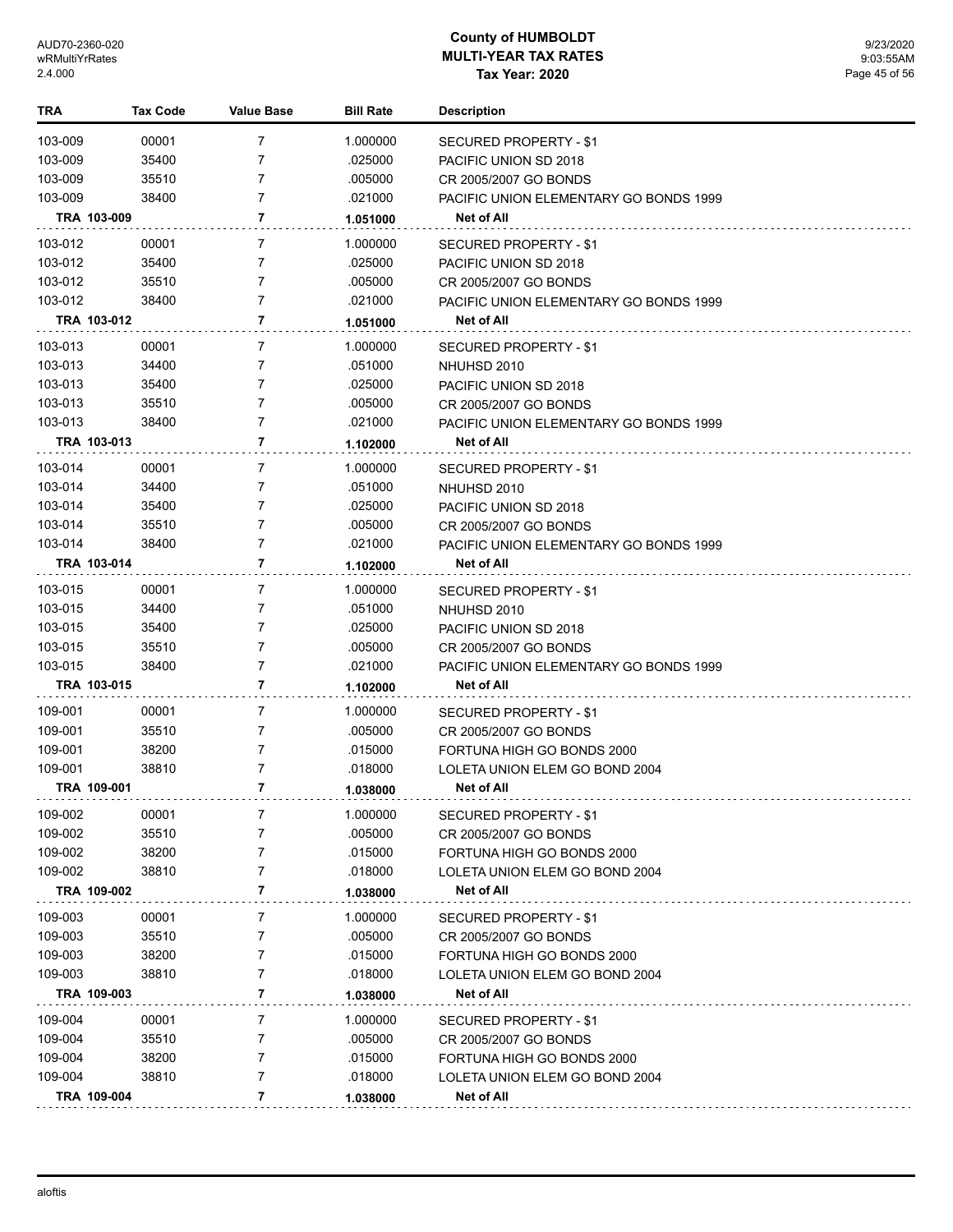| <b>TRA</b> |             | Tax Code | <b>Value Base</b> | <b>Bill Rate</b> | <b>Description</b>             |
|------------|-------------|----------|-------------------|------------------|--------------------------------|
| 109-005    |             | 00001    | 7                 | 1.000000         | SECURED PROPERTY - \$1         |
| 109-005    |             | 35510    | 7                 | .005000          | CR 2005/2007 GO BONDS          |
| 109-005    |             | 38200    | 7                 | .015000          | FORTUNA HIGH GO BONDS 2000     |
| 109-005    |             | 38810    | 7                 | .018000          | LOLETA UNION ELEM GO BOND 2004 |
|            | TRA 109-005 |          | 7                 | 1.038000         | Net of All                     |
| 109-006    |             | 00001    | 7                 | 1.000000         | SECURED PROPERTY - \$1         |
| 109-006    |             | 35510    | 7                 | .005000          | CR 2005/2007 GO BONDS          |
| 109-006    |             | 38200    | 7                 | .015000          | FORTUNA HIGH GO BONDS 2000     |
| 109-006    |             | 38810    | 7                 | .018000          | LOLETA UNION ELEM GO BOND 2004 |
|            | TRA 109-006 |          | 7                 | 1.038000         | Net of All                     |
| 109-007    |             | 00001    | 7                 | 1.000000         | SECURED PROPERTY - \$1         |
| 109-007    |             | 35510    | 7                 | .005000          | CR 2005/2007 GO BONDS          |
| 109-007    |             | 38200    | 7                 | .015000          | FORTUNA HIGH GO BONDS 2000     |
| 109-007    |             | 38810    | 7                 | .018000          | LOLETA UNION ELEM GO BOND 2004 |
|            | TRA 109-007 |          | 7                 | 1.038000         | Net of All                     |
| 109-008    |             | 00001    | 7                 | 1.000000         | SECURED PROPERTY - \$1         |
| 109-008    |             | 35510    | 7                 | .005000          | CR 2005/2007 GO BONDS          |
| 109-008    |             | 38200    | 7                 | .015000          | FORTUNA HIGH GO BONDS 2000     |
| 109-008    |             | 38810    | $\overline{7}$    | .018000          | LOLETA UNION ELEM GO BOND 2004 |
|            | TRA 109-008 |          | 7                 | 1.038000         | Net of All                     |
| 109-010    |             | 00001    | 7                 | 1.000000         | <b>SECURED PROPERTY - \$1</b>  |
| 109-010    |             | 35510    | 7                 | .005000          | CR 2005/2007 GO BONDS          |
| 109-010    |             | 38200    | 7                 | .015000          | FORTUNA HIGH GO BONDS 2000     |
| 109-010    |             | 38810    | 7                 | .018000          | LOLETA UNION ELEM GO BOND 2004 |
|            | TRA 109-010 |          | 7                 | 1.038000         | Net of All                     |
| 109-011    |             | 00001    | 7                 | 1.000000         | SECURED PROPERTY - \$1         |
| 109-011    |             | 35510    | 7                 | .005000          | CR 2005/2007 GO BONDS          |
| 109-011    |             | 38200    | 7                 | .015000          | FORTUNA HIGH GO BONDS 2000     |
| 109-011    |             | 38810    | $\overline{7}$    | .018000          | LOLETA UNION ELEM GO BOND 2004 |
|            | TRA 109-011 |          | 7                 | 1.038000         | Net of All                     |
| 109-012    |             | 00001    | 7                 | 1.000000         | SECURED PROPERTY - \$1         |
| 109-012    |             | 35510    | $\overline{7}$    | .005000          | CR 2005/2007 GO BONDS          |
| 109-012    |             | 38200    | 7                 | .015000          | FORTUNA HIGH GO BONDS 2000     |
| 109-012    |             | 38810    | 7                 | .018000          | LOLETA UNION ELEM GO BOND 2004 |
|            | TRA 109-012 |          | 7                 | 1.038000         | Net of All                     |
| 109-013    |             | 00001    | 7                 | 1.000000         | SECURED PROPERTY - \$1         |
| 109-013    |             | 35510    | 7                 | .005000          | CR 2005/2007 GO BONDS          |
| 109-013    |             | 38200    | 7                 | .015000          | FORTUNA HIGH GO BONDS 2000     |
| 109-013    |             | 38810    | 7                 | .018000          | LOLETA UNION ELEM GO BOND 2004 |
|            | TRA 109-013 |          | 7                 | 1.038000         | Net of All                     |
| 111-000    |             | 00001    | 7                 | 1.000000         | <b>SECURED PROPERTY - \$1</b>  |
| 111-000    |             | 34400    | 7                 | .051000          | NHUHSD 2010                    |
| 111-000    |             | 35510    | 7                 | .005000          | CR 2005/2007 GO BONDS          |
|            | TRA 111-000 |          | 7                 | 1.056000         | Net of All                     |
| 111-001    |             | 00001    | 7                 | 1.000000         | SECURED PROPERTY - \$1         |
| 111-001    |             | 34400    | 7                 | .051000          | NHUHSD 2010                    |
| 111-001    |             | 35510    | 7                 | .005000          | CR 2005/2007 GO BONDS          |
|            | TRA 111-001 |          | 7                 | 1.056000         | Net of All                     |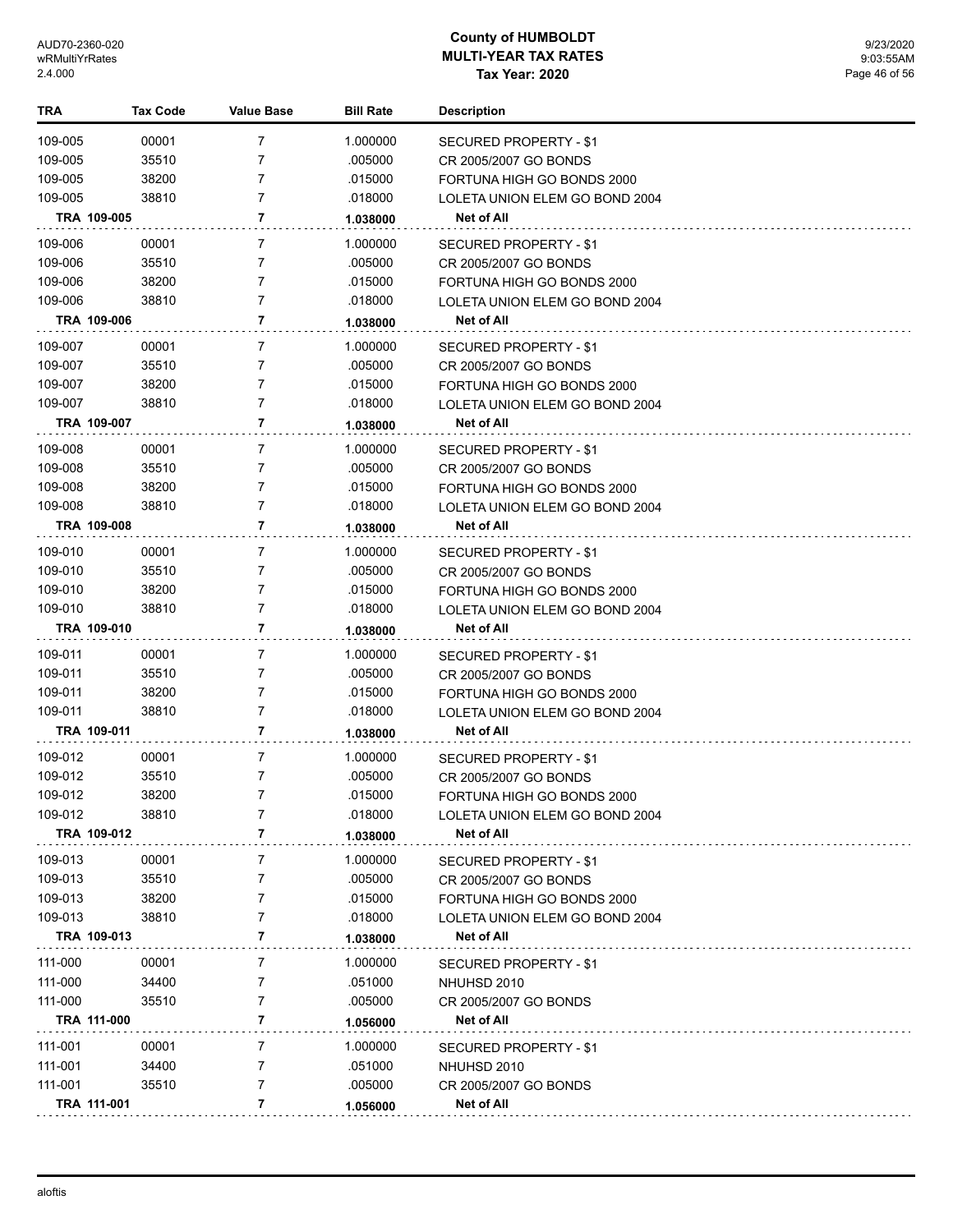| TRA     | <b>Tax Code</b> | <b>Value Base</b> | <b>Bill Rate</b> | <b>Description</b>              |
|---------|-----------------|-------------------|------------------|---------------------------------|
| 112-000 | 00001           | $\overline{7}$    | 1.000000         | <b>SECURED PROPERTY - \$1</b>   |
| 112-000 | 34900           | 7                 | .045000          | MATTOLE UNIFIED GO BOND 2016    |
| 112-000 | 35510           | $\overline{7}$    | .005000          | CR 2005/2007 GO BONDS           |
|         | TRA 112-000     | 7                 | 1.050000         | Net of All                      |
| 112-001 | 00001           | 7                 | 1.000000         | SECURED PROPERTY - \$1          |
| 112-001 | 34900           | 7                 | .045000          | MATTOLE UNIFIED GO BOND 2016    |
| 112-001 | 35510           | 7                 | .005000          | CR 2005/2007 GO BONDS           |
|         | TRA 112-001     | 7                 | 1.050000         | <b>Net of All</b>               |
| 112-002 | 00001           | $\overline{7}$    | 1.000000         | <b>SECURED PROPERTY - \$1</b>   |
| 112-002 | 34900           | 7                 | .045000          | MATTOLE UNIFIED GO BOND 2016    |
| 112-002 | 35510           | 7                 | .005000          | CR 2005/2007 GO BONDS           |
|         | TRA 112-002     | 7                 | 1.050000         | Net of All                      |
| 115-001 | 00001           | $\overline{7}$    | 1.000000         | <b>SECURED PROPERTY - \$1</b>   |
| 115-001 | 34400           | 7                 | .051000          | NHUHSD 2010                     |
| 115-001 | 35510           | 7                 | .005000          | CR 2005/2007 GO BONDS           |
| 115-001 | 38701           | 7                 | .024000          | MCKINLEYVILLE UNION BOND - 2008 |
|         | TRA 115-001     | 7                 | 1.080000         | <b>Net of All</b>               |
| 115-002 | 00001           | $\overline{7}$    | 1.000000         | SECURED PROPERTY - \$1          |
| 115-002 | 34400           | 7                 | .051000          | NHUHSD 2010                     |
| 115-002 | 35510           | 7                 | .005000          | CR 2005/2007 GO BONDS           |
| 115-002 | 38701           | $\overline{7}$    | .024000          | MCKINLEYVILLE UNION BOND - 2008 |
|         | TRA 115-002     | 7                 | 1.080000         | Net of All                      |
| 115-004 | 00001           | $\overline{7}$    | 1.000000         | <b>SECURED PROPERTY - \$1</b>   |
| 115-004 | 34400           | 7                 | .051000          | NHUHSD 2010                     |
| 115-004 | 35510           | 7                 | .005000          | CR 2005/2007 GO BONDS           |
| 115-004 | 38701           | 7                 | .024000          | MCKINLEYVILLE UNION BOND - 2008 |
|         | TRA 115-004     | 7                 | 1.080000         | Net of All                      |
| 115-005 | 00001           | $\overline{7}$    | 1.000000         | <b>SECURED PROPERTY - \$1</b>   |
| 115-005 | 34400           | 7                 | .051000          | NHUHSD 2010                     |
| 115-005 | 35510           | 7                 | .005000          | CR 2005/2007 GO BONDS           |
| 115-005 | 38701           | 7                 | .024000          | MCKINLEYVILLE UNION BOND - 2008 |
|         | TRA 115-005     | 7                 | 1.080000         | <b>Net of All</b>               |
| 115-006 | 00001           | 7                 | 1.000000         | SECURED PROPERTY - \$1          |
| 115-006 | 34400           | 7                 | .051000          | NHUHSD 2010                     |
| 115-006 | 35510           | 7                 | .005000          | CR 2005/2007 GO BONDS           |
| 115-006 | 38701           | 7                 | .024000          | MCKINLEYVILLE UNION BOND - 2008 |
|         | TRA 115-006     | 7                 | 1.080000         | Net of All                      |
| 115-008 | 00001           | 7                 | 1.000000         | <b>SECURED PROPERTY - \$1</b>   |
| 115-008 | 34400           | 7                 | .051000          | NHUHSD 2010                     |
| 115-008 | 35510           | 7                 | .005000          | CR 2005/2007 GO BONDS           |
| 115-008 | 38701           | 7                 | .024000          | MCKINLEYVILLE UNION BOND - 2008 |
|         | TRA 115-008     | 7                 | 1.080000         | Net of All                      |
| 115-009 | 00001           | 7                 | 1.000000         | <b>SECURED PROPERTY - \$1</b>   |
| 115-009 | 34400           | 7                 | .051000          | NHUHSD 2010                     |
| 115-009 | 35510           | 7                 | .005000          | CR 2005/2007 GO BONDS           |
| 115-009 | 38701           | 7                 | .024000          | MCKINLEYVILLE UNION BOND - 2008 |
|         | TRA 115-009     | 7                 | 1.080000         | <b>Net of All</b>               |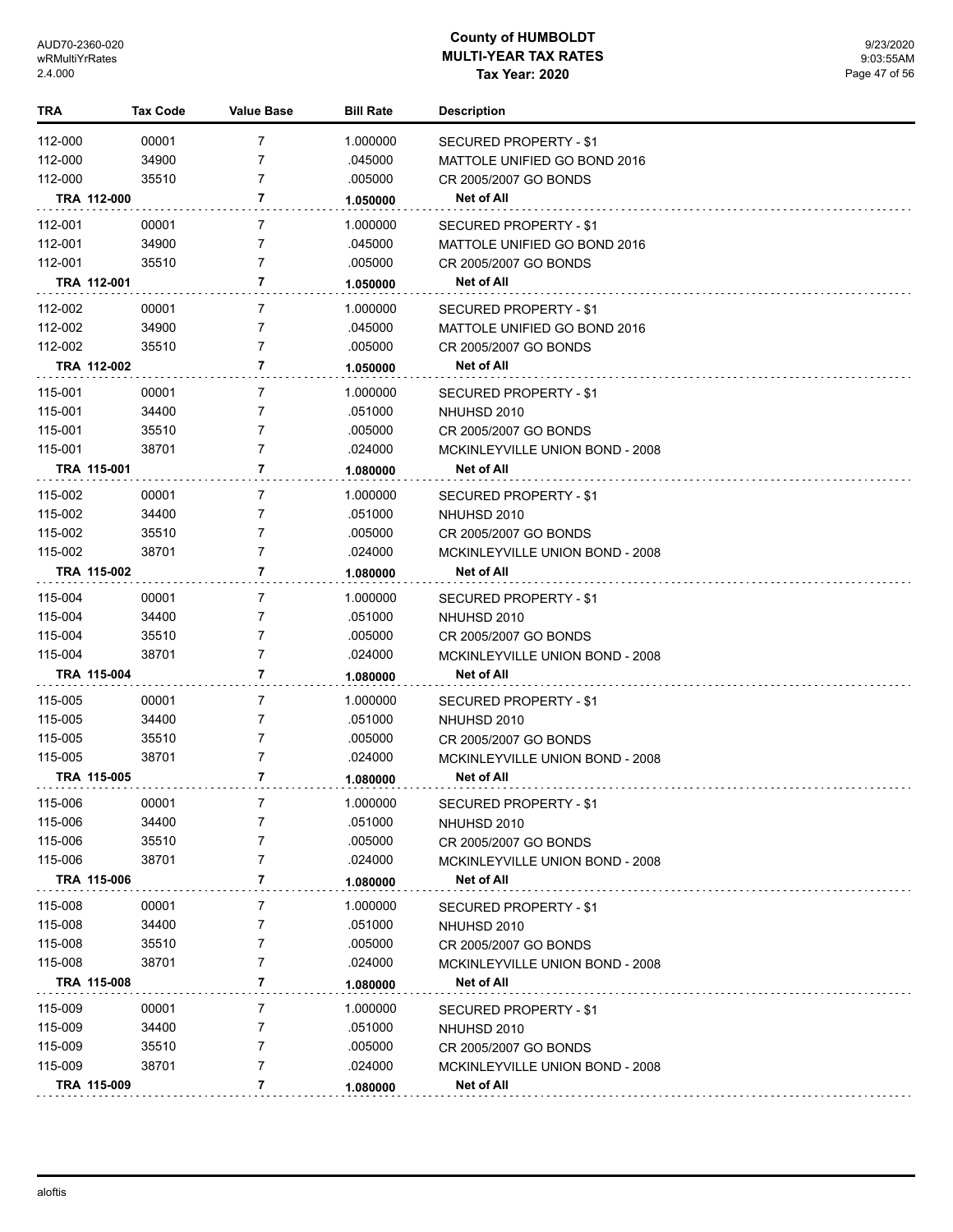| TRA     | <b>Tax Code</b> | Value Base | <b>Bill Rate</b> | <b>Description</b>            |
|---------|-----------------|------------|------------------|-------------------------------|
| 121-000 | 00001           | 7          | 1.000000         | <b>SECURED PROPERTY - \$1</b> |
| 121-000 | 34400           | 7          | .051000          | NHUHSD 2010                   |
| 121-000 | 35510           | 7          | .005000          | CR 2005/2007 GO BONDS         |
|         | TRA 121-000     | 7          | 1.056000         | Net of All                    |
| 121-001 | 00001           | 7          | 1.000000         | SECURED PROPERTY - \$1        |
| 121-001 | 34400           | 7          | .051000          | NHUHSD 2010                   |
| 121-001 | 35510           | 7          | .005000          | CR 2005/2007 GO BONDS         |
|         | TRA 121-001     | 7          | 1.056000         | Net of All                    |
| 121-002 | 00001           | 7          | 1.000000         | <b>SECURED PROPERTY - \$1</b> |
| 121-002 | 34400           | 7          | .051000          | NHUHSD 2010                   |
| 121-002 | 35510           | 7          | .005000          | CR 2005/2007 GO BONDS         |
|         | TRA 121-002     | 7          | 1.056000         | Net of All                    |
| 121-003 | 00001           | 7          | 1.000000         | SECURED PROPERTY - \$1        |
| 121-003 | 34400           | 7          | .051000          | NHUHSD 2010                   |
| 121-003 | 35510           | 7          | .005000          | CR 2005/2007 GO BONDS         |
|         | TRA 121-003     | 7          | 1.056000         | Net of All                    |
| 121-004 | 00001           | 7          | 1.000000         | SECURED PROPERTY - \$1        |
| 121-004 | 34400           | 7          | .051000          | NHUHSD 2010                   |
| 121-004 | 35510           | 7          | .005000          | CR 2005/2007 GO BONDS         |
|         | TRA 121-004     | 7          | 1.056000         | <b>Net of All</b>             |
| 123-001 | 00001           | 7          | 1.000000         | SECURED PROPERTY - \$1        |
| 123-001 | 34400           | 7          | .051000          | NHUHSD 2010                   |
| 123-001 | 35510           | 7          | .005000          | CR 2005/2007 GO BONDS         |
| 123-001 | 37800           | 7          | .003000          | PENINSULA UNION 2002 GO       |
|         | TRA 123-001     | 7          | 1.059000         | Net of All                    |
| 123-002 | 00001           | 7          | 1.000000         | SECURED PROPERTY - \$1        |
| 123-002 | 34400           | 7          | .051000          | NHUHSD 2010                   |
| 123-002 | 35510           | 7          | .005000          | CR 2005/2007 GO BONDS         |
| 123-002 | 37800           | 7          | .003000          | PENINSULA UNION 2002 GO       |
|         | TRA 123-002     | 7          | 1.059000         | <b>Net of All</b>             |
| 123-003 | 00001           | 7          | 1.000000         | SECURED PROPERTY - \$1        |
| 123-003 | 34400           | 7          | .051000          | NHUHSD 2010                   |
| 123-003 | 37800           |            | .003000          | PENINSULA UNION 2002 GO       |
|         | TRA 123-003     | 7          | 1.054000         | Net of All                    |
| 123-004 | 00001           | 7          | 1.000000         | <b>SECURED PROPERTY - \$1</b> |
| 123-004 | 34400           | 7          | .051000          | NHUHSD 2010                   |
| 123-004 | 35510           | 7          | .005000          | CR 2005/2007 GO BONDS         |
| 123-004 | 37800           | 7          | .003000          | PENINSULA UNION 2002 GO       |
|         | TRA 123-004     | 7          | 1.059000         | Net of All                    |
| 123-005 | 00001           | 7          | 1.000000         | <b>SECURED PROPERTY - \$1</b> |
| 123-005 | 34400           | 7          | .051000          | NHUHSD 2010                   |
| 123-005 | 35510           | 7          | .005000          | CR 2005/2007 GO BONDS         |
| 123-005 | 37800           | 7          | .003000          | PENINSULA UNION 2002 GO       |
|         | TRA 123-005     | 7          | 1.059000         | Net of All                    |
| 123-006 | 00001           | 7          | 1.000000         | SECURED PROPERTY - \$1        |
| 123-006 | 34400           | 7          | .051000          | NHUHSD 2010                   |
| 123-006 | 35510           | 7          | .005000          | CR 2005/2007 GO BONDS         |
| 123-006 | 37800           | 7          | .003000          | PENINSULA UNION 2002 GO       |
|         | TRA 123-006     | 7          | 1.059000         | Net of All                    |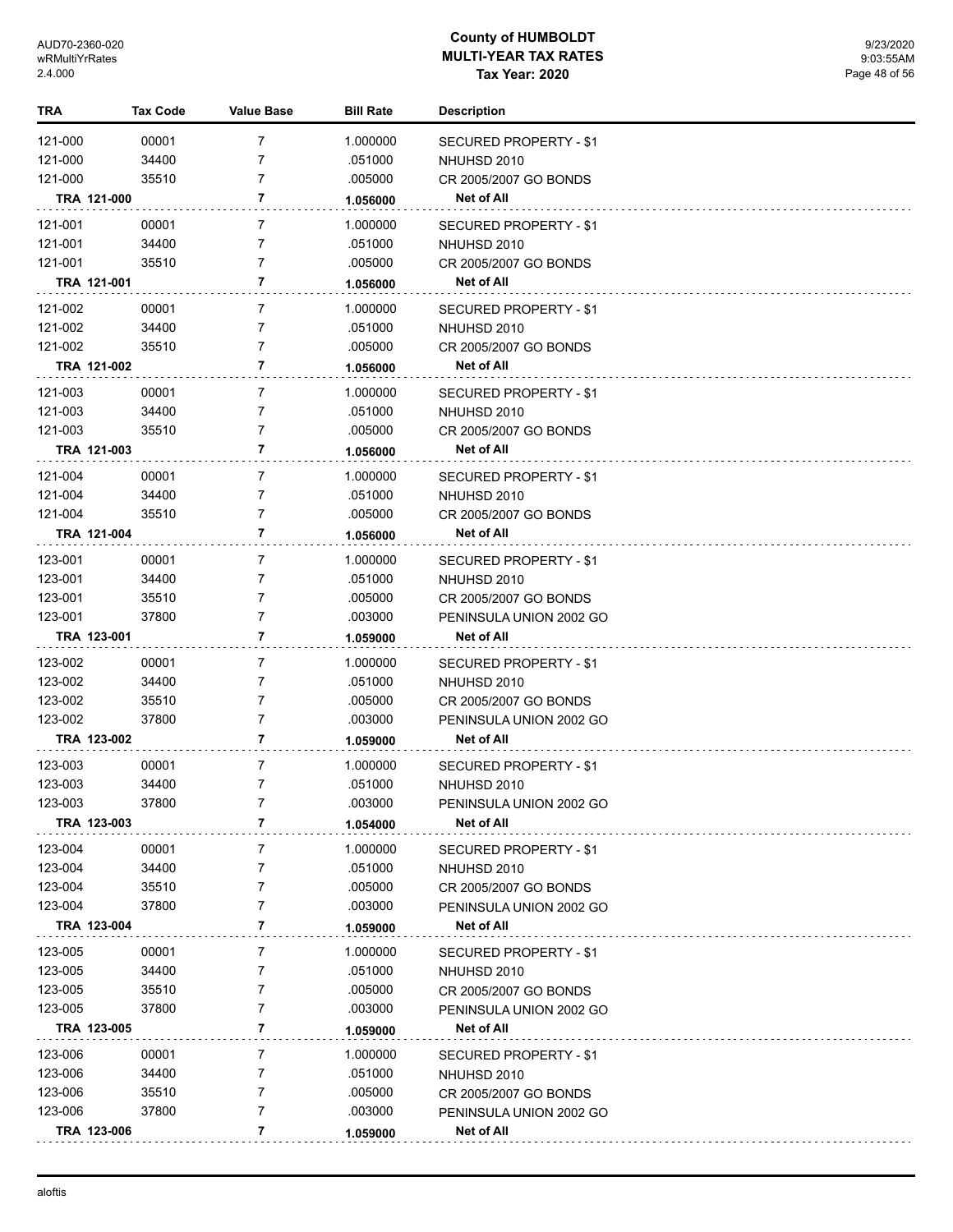| TRA                | <b>Tax Code</b>      | <b>Value Base</b>   | <b>Bill Rate</b>    | <b>Description</b>                             |
|--------------------|----------------------|---------------------|---------------------|------------------------------------------------|
| 123-007            | 00001                | 7                   | 1.000000            | <b>SECURED PROPERTY - \$1</b>                  |
| 123-007            | 34400                | 7                   | .051000             | NHUHSD 2010                                    |
| 123-007            | 35510                | 7                   | .005000             | CR 2005/2007 GO BONDS                          |
| 123-007            | 37800                | 7                   | .003000             | PENINSULA UNION 2002 GO                        |
|                    | TRA 123-007          | 7                   | 1.059000            | Net of All                                     |
| 123-008            | 00001                | 7                   | 1.000000            | SECURED PROPERTY - \$1                         |
| 123-008            | 35510                | 7                   | .005000             | CR 2005/2007 GO BONDS                          |
| 123-008            | 37800                | 7                   | .003000             | PENINSULA UNION 2002 GO                        |
|                    | TRA 123-008          | 7                   | 1.008000            | <b>Net of All</b>                              |
| 123-009            | 00001                | 7                   | 1.000000            | SECURED PROPERTY - \$1                         |
| 123-009            | 35510                | 7                   | .005000             | CR 2005/2007 GO BONDS                          |
| 123-009            | 37800                | 7                   | .003000             | PENINSULA UNION 2002 GO                        |
|                    | TRA 123-009          | 7                   | 1.008000            | Net of All                                     |
| 131-001            |                      |                     |                     |                                                |
| 131-001            | 00001<br>35100       | 7<br>7              | 1.000000<br>.025000 | SECURED PROPERTY - \$1                         |
| 131-001            | 35510                | 7                   | .005000             | RIO DELL ELEM GO BOND<br>CR 2005/2007 GO BONDS |
| 131-001            | 38200                | $\overline{7}$      | .015000             | FORTUNA HIGH GO BONDS 2000                     |
|                    | TRA 131-001          | 7                   | 1.045000            | Net of All                                     |
|                    |                      |                     |                     |                                                |
| 131-002<br>131-002 | 00001<br>35100       | 7<br>7              | 1.000000<br>.025000 | SECURED PROPERTY - \$1                         |
| 131-002            | 35510                | 7                   | .005000             | RIO DELL ELEM GO BOND<br>CR 2005/2007 GO BONDS |
| 131-002            | 38200                | 7                   | .015000             | FORTUNA HIGH GO BONDS 2000                     |
|                    | TRA 131-002          | 7                   | 1.045000            | Net of All                                     |
|                    |                      |                     |                     |                                                |
| 131-003<br>131-003 | 00001<br>35100       | 7<br>7              | 1.000000            | SECURED PROPERTY - \$1                         |
| 131-003            | 35510                | 7                   | .025000<br>.005000  | RIO DELL ELEM GO BOND<br>CR 2005/2007 GO BONDS |
| 131-003            | 38200                | 7                   | .015000             | FORTUNA HIGH GO BONDS 2000                     |
|                    | TRA 131-003          | 7                   | 1.045000            | Net of All                                     |
|                    |                      |                     |                     |                                                |
| 131-007            | 00001                | 7                   | 1.000000            | SECURED PROPERTY - \$1                         |
| 131-007<br>131-007 | 35100<br>35510       | 7<br>7              | .025000<br>.005000  | RIO DELL ELEM GO BOND<br>CR 2005/2007 GO BONDS |
| 131-007            | 38200                | $\overline{7}$      | .015000             | FORTUNA HIGH GO BONDS 2000                     |
|                    | TRA 131-007          | 7                   | 1.045000            | Net of All                                     |
|                    |                      |                     |                     |                                                |
| 132-001            | 00001                | 7                   | 1.000000            | <b>SECURED PROPERTY - \$1</b>                  |
| 132-001            | 38200<br>TRA 132-001 | $\overline{7}$<br>7 | .015000             | FORTUNA HIGH GO BONDS 2000                     |
|                    |                      |                     | 1.015000            | Net of All                                     |
| 132-002            | 00001                | 7                   | 1.000000            | SECURED PROPERTY - \$1                         |
| 132-002            | 38200                | 7                   | .015000             | FORTUNA HIGH GO BONDS 2000                     |
|                    | TRA 132-002          | 7                   | 1.015000            | Net of All                                     |
| 132-003            | 00001                | 7                   | 1.000000            | <b>SECURED PROPERTY - \$1</b>                  |
| 132-003            | 38200                | $\overline{7}$      | .015000             | FORTUNA HIGH GO BONDS 2000                     |
|                    | TRA 132-003          | 7                   | 1.015000            | Net of All                                     |
| 132-006            | 00001                | $\overline{7}$      | 1.000000            | SECURED PROPERTY - \$1                         |
| 132-006            | 38200                | 7                   | .015000             | FORTUNA HIGH GO BONDS 2000                     |
|                    | TRA 132-006          | 7                   | 1.015000            | <b>Net of All</b>                              |
| 132-010            | 00001                | $\overline{7}$      | 1.000000            | SECURED PROPERTY - \$1                         |
| 132-010            | 38200                | 7                   | .015000             | FORTUNA HIGH GO BONDS 2000                     |
|                    | TRA 132-010          | 7                   | 1.015000            | Net of All                                     |
|                    |                      |                     |                     |                                                |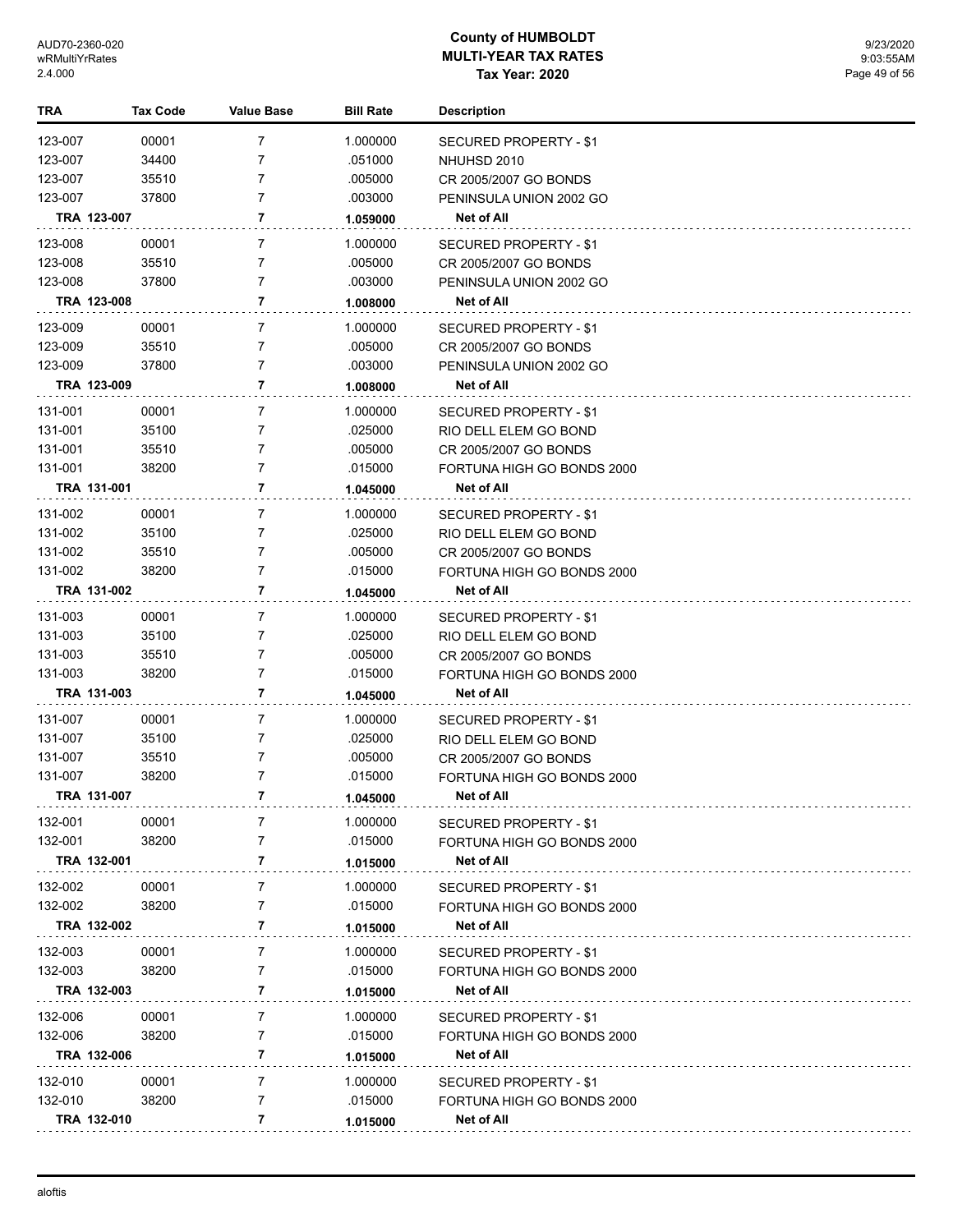| <b>TRA</b>  | <b>Tax Code</b> | <b>Value Base</b> | <b>Bill Rate</b> | <b>Description</b>                 |
|-------------|-----------------|-------------------|------------------|------------------------------------|
| 136-000     | 00001           | 7                 | 1.000000         | SECURED PROPERTY - \$1             |
| 136-000     | 35510           | 7                 | .005000          | CR 2005/2007 GO BONDS              |
| 136-000     | 38200           | 7                 | .015000          | FORTUNA HIGH GO BONDS 2000         |
| TRA 136-000 |                 | 7                 | 1.020000         | Net of All                         |
| 136-001     | 00001           | 7                 | 1.000000         | <b>SECURED PROPERTY - \$1</b>      |
| 136-001     | 35510           | 7                 | .005000          | CR 2005/2007 GO BONDS              |
| 136-001     | 38200           | 7                 | .015000          | FORTUNA HIGH GO BONDS 2000         |
| TRA 136-001 |                 | 7                 | 1.020000         | Net of All                         |
| 141-000     | 00001           | 7                 | 1.000000         | SECURED PROPERTY - \$1             |
| 141-000     | 34400           | 7                 | .051000          | NHUHSD 2010                        |
| 141-000     | 34600           | 7                 | .026000          | TRINIDAD ELEMENTARY 2012 GO BOND   |
| 141-000     | 35510           | 7                 | .005000          | CR 2005/2007 GO BONDS              |
| TRA 141-000 |                 | 7                 | 1.082000         | Net of All                         |
|             |                 |                   |                  |                                    |
| 141-001     | 00001           | 7                 | 1.000000         | SECURED PROPERTY - \$1             |
| 141-001     | 34400           | 7                 | .051000          | NHUHSD 2010                        |
| 141-001     | 34600           | 7                 | .026000          | TRINIDAD ELEMENTARY 2012 GO BOND   |
| 141-001     | 35510           | 7                 | .005000          | CR 2005/2007 GO BONDS              |
| TRA 141-001 |                 | 7                 | 1.082000         | Net of All                         |
| 141-002     | 00001           | 7                 | 1.000000         | SECURED PROPERTY - \$1             |
| 141-002     | 34400           | 7                 | .051000          | NHUHSD 2010                        |
| 141-002     | 34600           | 7                 | .026000          | TRINIDAD ELEMENTARY 2012 GO BOND   |
| 141-002     | 35510           | 7                 | .005000          | CR 2005/2007 GO BONDS              |
| TRA 141-002 |                 | 7                 | 1.082000         | Net of All                         |
| 141-003     | 00001           | 7                 | 1.000000         | SECURED PROPERTY - \$1             |
| 141-003     | 34400           | 7                 | .051000          | NHUHSD 2010                        |
| 141-003     | 34600           | 7                 | .026000          | TRINIDAD ELEMENTARY 2012 GO BOND   |
| 141-003     | 35510           | 7                 | .005000          | CR 2005/2007 GO BONDS              |
| TRA 141-003 |                 | 7                 | 1.082000         | <b>Net of All</b>                  |
| 156-001     | 00001           | 7                 | 1.000000         | SECURED PROPERTY - \$1             |
| 156-001     | 34100           | 7                 | .091000          | SOUTHERN HUMBOLDT USD 2010 GO BOND |
| 156-001     | 35510           | 7                 | .005000          | CR 2005/2007 GO BONDS              |
| TRA 156-001 |                 | 7                 | 1.096000         | Net of All                         |
| 156-002     | 00001           |                   | 1.000000         | <b>SECURED PROPERTY - \$1</b>      |
| 156-002     | 34100           | 7                 | .091000          | SOUTHERN HUMBOLDT USD 2010 GO BOND |
| 156-002     | 35510           | 7                 | .005000          | CR 2005/2007 GO BONDS              |
| TRA 156-002 |                 | 7                 | 1.096000         | Net of All                         |
| 156-003     | 00001           | 7                 | 1.000000         | <b>SECURED PROPERTY - \$1</b>      |
| 156-003     | 34100           | 7                 | .091000          | SOUTHERN HUMBOLDT USD 2010 GO BOND |
| 156-003     | 35510           | 7                 | .005000          | CR 2005/2007 GO BONDS              |
| TRA 156-003 |                 | 7                 | 1.096000         | Net of All                         |
| 156-004     | 00001           | 7                 | 1.000000         | SECURED PROPERTY - \$1             |
| 156-004     | 34100           | 7                 | .091000          | SOUTHERN HUMBOLDT USD 2010 GO BOND |
| 156-004     | 35510           | 7                 | .005000          | CR 2005/2007 GO BONDS              |
| TRA 156-004 |                 | 7                 | 1.096000         | Net of All                         |
|             |                 |                   |                  |                                    |
| 156-005     | 00001           | 7                 | 1.000000         | SECURED PROPERTY - \$1             |
| 156-005     | 34100           | 7                 | .091000          | SOUTHERN HUMBOLDT USD 2010 GO BOND |
| 156-005     | 35510           | 7                 | .005000          | CR 2005/2007 GO BONDS              |
| TRA 156-005 |                 | 7                 | 1.096000         | Net of All                         |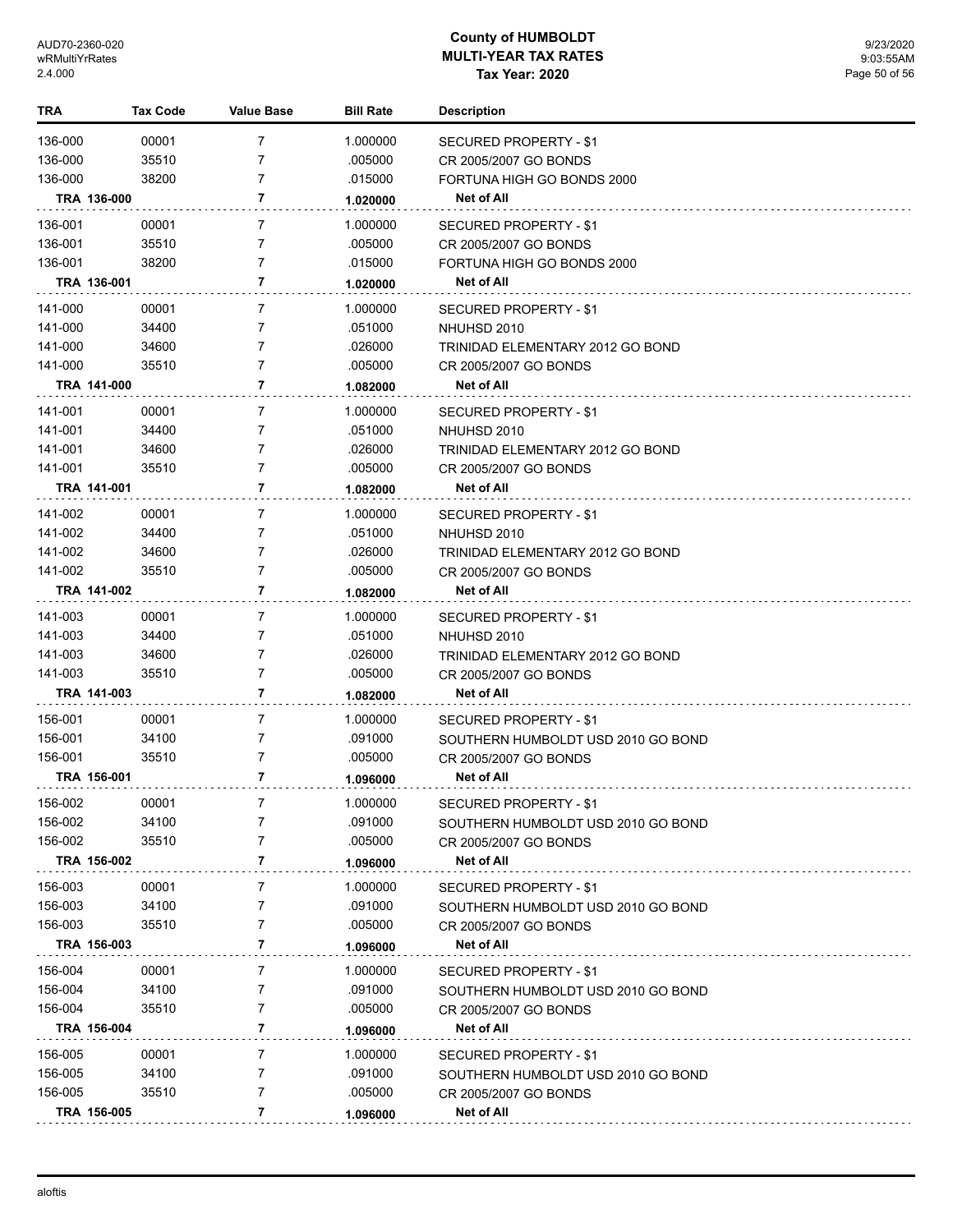| TRA         | Tax Code | <b>Value Base</b> | <b>Bill Rate</b> | <b>Description</b>                 |
|-------------|----------|-------------------|------------------|------------------------------------|
| 156-006     | 00001    | 7                 | 1.000000         | <b>SECURED PROPERTY - \$1</b>      |
| 156-006     | 34100    | 7                 | .091000          | SOUTHERN HUMBOLDT USD 2010 GO BOND |
| 156-006     | 35510    | 7                 | .005000          | CR 2005/2007 GO BONDS              |
| TRA 156-006 |          | 7                 | 1.096000         | Net of All                         |
| 156-007     | 00001    | 7                 | 1.000000         | SECURED PROPERTY - \$1             |
| 156-007     | 34100    | 7                 | .091000          | SOUTHERN HUMBOLDT USD 2010 GO BOND |
| 156-007     | 35510    | 7                 | .005000          | CR 2005/2007 GO BONDS              |
| TRA 156-007 |          | 7                 | 1.096000         | <b>Net of All</b>                  |
| 156-008     | 00001    | 7                 | 1.000000         | SECURED PROPERTY - \$1             |
| 156-008     | 34100    | 7                 | .091000          | SOUTHERN HUMBOLDT USD 2010 GO BOND |
| 156-008     | 35510    | 7                 | .005000          | CR 2005/2007 GO BONDS              |
| TRA 156-008 |          | 7                 | 1.096000         | Net of All                         |
| 156-009     | 00001    | 7                 | 1.000000         | SECURED PROPERTY - \$1             |
| 156-009     | 34100    | 7                 | .091000          | SOUTHERN HUMBOLDT USD 2010 GO BOND |
| 156-009     | 35510    | 7                 | .005000          | CR 2005/2007 GO BONDS              |
| TRA 156-009 |          | 7                 | 1.096000         | Net of All                         |
| 156-010     | 00001    | 7                 | 1.000000         | SECURED PROPERTY - \$1             |
| 156-010     | 34100    | 7                 | .091000          | SOUTHERN HUMBOLDT USD 2010 GO BOND |
| 156-010     | 35510    | 7                 | .005000          | CR 2005/2007 GO BONDS              |
| TRA 156-010 |          | 7                 | 1.096000         | Net of All                         |
| 156-011     | 00001    | 7                 | 1.000000         | SECURED PROPERTY - \$1             |
| 156-011     | 34100    | 7                 | .091000          | SOUTHERN HUMBOLDT USD 2010 GO BOND |
| 156-011     | 35510    | 7                 | .005000          | CR 2005/2007 GO BONDS              |
| TRA 156-011 |          | 7                 | 1.096000         | Net of All                         |
| 156-012     | 00001    | 7                 | 1.000000         | <b>SECURED PROPERTY - \$1</b>      |
| 156-012     | 34100    | 7                 | .091000          | SOUTHERN HUMBOLDT USD 2010 GO BOND |
| 156-012     | 35510    | 7                 | .005000          | CR 2005/2007 GO BONDS              |
| TRA 156-012 |          | 7                 | 1.096000         | Net of All                         |
| 156-013     | 00001    | 7                 | 1.000000         | SECURED PROPERTY - \$1             |
| 156-013     | 34100    | 7                 | .091000          | SOUTHERN HUMBOLDT USD 2010 GO BOND |
| 156-013     | 35510    | 7                 | .005000          | CR 2005/2007 GO BONDS              |
| TRA 156-013 |          | 7                 | 1.096000         | <b>Net of All</b>                  |
| 156-014     | 00001    | 7                 | 1.000000         | SECURED PROPERTY - \$1             |
| 156-014     | 34100    | 7                 | .091000          | SOUTHERN HUMBOLDT USD 2010 GO BOND |
| 156-014     | 35510    | 7                 | .005000          | CR 2005/2007 GO BONDS              |
| TRA 156-014 |          | 7                 | 1.096000         | Net of All                         |
| 156-015     | 00001    | 7                 | 1.000000         | SECURED PROPERTY - \$1             |
| 156-015     | 34100    | 7                 | .091000          | SOUTHERN HUMBOLDT USD 2010 GO BOND |
| 156-015     | 35510    | 7                 | .005000          | CR 2005/2007 GO BONDS              |
| TRA 156-015 |          | 7                 | 1.096000         | <b>Net of All</b>                  |
| 156-016     | 00001    | 7                 | 1.000000         | SECURED PROPERTY - \$1             |
| 156-016     | 34100    | 7                 | .091000          | SOUTHERN HUMBOLDT USD 2010 GO BOND |
| 156-016     | 35510    | 7                 | .005000          | CR 2005/2007 GO BONDS              |
| TRA 156-016 |          | 7                 | 1.096000         | <b>Net of All</b>                  |
| 156-017     | 00001    | 7                 | 1.000000         | SECURED PROPERTY - \$1             |
| 156-017     | 34100    | 7                 | .091000          | SOUTHERN HUMBOLDT USD 2010 GO BOND |
| 156-017     | 35510    | 7                 | .005000          | CR 2005/2007 GO BONDS              |
| TRA 156-017 |          | 7                 | 1.096000         | <b>Net of All</b>                  |
|             |          |                   |                  |                                    |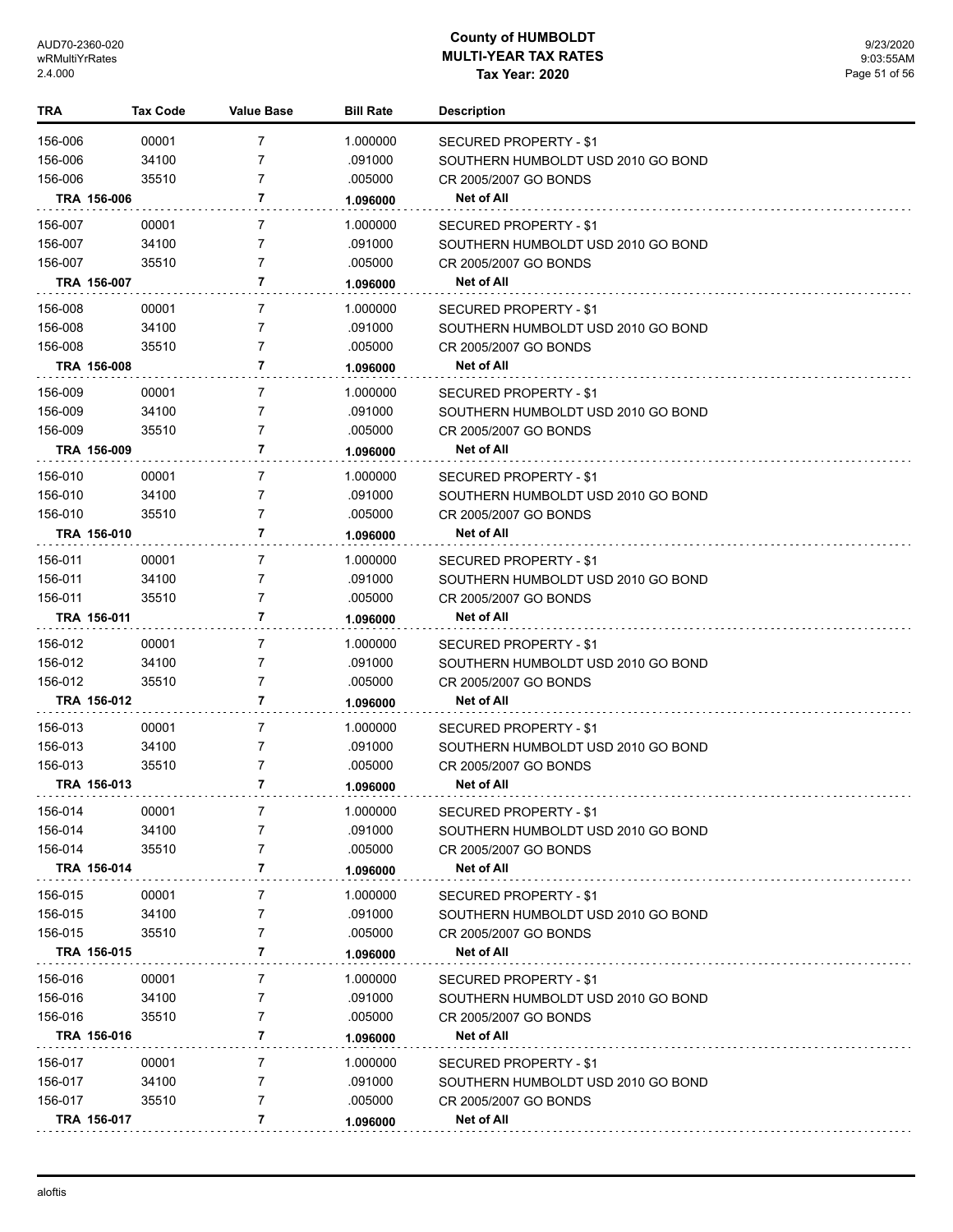| TRA     | Tax Code    | <b>Value Base</b> | <b>Bill Rate</b> | <b>Description</b>                 |
|---------|-------------|-------------------|------------------|------------------------------------|
| 156-018 | 00001       | 7                 | 1.000000         | SECURED PROPERTY - \$1             |
| 156-018 | 34100       | 7                 | .091000          | SOUTHERN HUMBOLDT USD 2010 GO BOND |
| 156-018 | 35510       | 7                 | .005000          | CR 2005/2007 GO BONDS              |
|         | TRA 156-018 | 7                 | 1.096000         | Net of All                         |
| 156-019 | 00001       | 7                 | 1.000000         | SECURED PROPERTY - \$1             |
| 156-019 | 34100       | 7                 | .091000          | SOUTHERN HUMBOLDT USD 2010 GO BOND |
| 156-019 | 35510       | $\overline{7}$    | .005000          | CR 2005/2007 GO BONDS              |
|         | TRA 156-019 | 7                 | 1.096000         | Net of All                         |
| 156-020 | 00001       | 7                 | 1.000000         | SECURED PROPERTY - \$1             |
| 156-020 | 34100       | 7                 | .091000          | SOUTHERN HUMBOLDT USD 2010 GO BOND |
| 156-020 | 35510       | $\overline{7}$    | .005000          | CR 2005/2007 GO BONDS              |
|         | TRA 156-020 | 7                 | 1.096000         | Net of All                         |
| 156-021 | 00001       | 7                 | 1.000000         | SECURED PROPERTY - \$1             |
| 156-021 | 34100       | 7                 | .091000          | SOUTHERN HUMBOLDT USD 2010 GO BOND |
| 156-021 | 35510       | 7                 | .005000          | CR 2005/2007 GO BONDS              |
|         | TRA 156-021 | 7                 | 1.096000         | Net of All                         |
| 156-022 | 00001       | 7                 | 1.000000         | SECURED PROPERTY - \$1             |
| 156-022 | 34100       | $\overline{7}$    | .091000          | SOUTHERN HUMBOLDT USD 2010 GO BOND |
| 156-022 | 35510       | 7                 | .005000          | CR 2005/2007 GO BONDS              |
|         | TRA 156-022 | 7                 | 1.096000         | Net of All                         |
| 156-023 | 00001       | $\overline{7}$    | 1.000000         | SECURED PROPERTY - \$1             |
| 156-023 | 34100       | 7                 | .091000          | SOUTHERN HUMBOLDT USD 2010 GO BOND |
| 156-023 | 35510       | 7                 | .005000          | CR 2005/2007 GO BONDS              |
|         | TRA 156-023 | 7                 | 1.096000         | Net of All                         |
| 156-024 | 00001       | $\overline{7}$    | 1.000000         | SECURED PROPERTY - \$1             |
| 156-024 | 34100       | $\overline{7}$    | .091000          | SOUTHERN HUMBOLDT USD 2010 GO BOND |
| 156-024 | 35510       | $\overline{7}$    | .005000          | CR 2005/2007 GO BONDS              |
|         | TRA 156-024 | 7                 | 1.096000         | Net of All                         |
| 156-025 | 00001       | $\overline{7}$    | 1.000000         | SECURED PROPERTY - \$1             |
| 156-025 | 34100       | 7                 | .091000          | SOUTHERN HUMBOLDT USD 2010 GO BOND |
| 156-025 | 35510       | 7                 | .005000          | CR 2005/2007 GO BONDS              |
|         | TRA 156-025 | 7                 | 1.096000         | <b>Net of All</b>                  |
| 157-000 | 00001       | 7                 | 1.000000         | <b>SECURED PROPERTY - \$1</b>      |
| 157-000 | 34000       |                   | .066000          | KLAMATH-TRINITY JUSD 2009 GO BONDS |
| 157-000 | 35510       | 7                 | .005000          | CR 2005/2007 GO BONDS              |
|         | TRA 157-000 | 7                 | 1.071000         | <b>Net of All</b>                  |
| 157-001 | 00001       | 7                 | 1.000000         | SECURED PROPERTY - \$1             |
| 157-001 | 34000       | 7                 | .066000          | KLAMATH-TRINITY JUSD 2009 GO BONDS |
| 157-001 | 35510       | 7                 | .005000          | CR 2005/2007 GO BONDS              |
|         | TRA 157-001 | 7                 | 1.071000         | Net of All                         |
| 157-002 | 00001       | 7                 | 1.000000         | SECURED PROPERTY - \$1             |
| 157-002 | 34000       | 7                 | .066000          | KLAMATH-TRINITY JUSD 2009 GO BONDS |
| 157-002 | 35510       | 7                 | .005000          | CR 2005/2007 GO BONDS              |
|         | TRA 157-002 | 7                 | 1.071000         | <b>Net of All</b>                  |
| 157-003 | 00001       | 7                 | 1.000000         | SECURED PROPERTY - \$1             |
| 157-003 | 34000       | 7                 | .066000          | KLAMATH-TRINITY JUSD 2009 GO BONDS |
| 157-003 | 35510       | 7                 | .005000          | CR 2005/2007 GO BONDS              |
|         | TRA 157-003 | 7                 | 1.071000         | <b>Net of All</b>                  |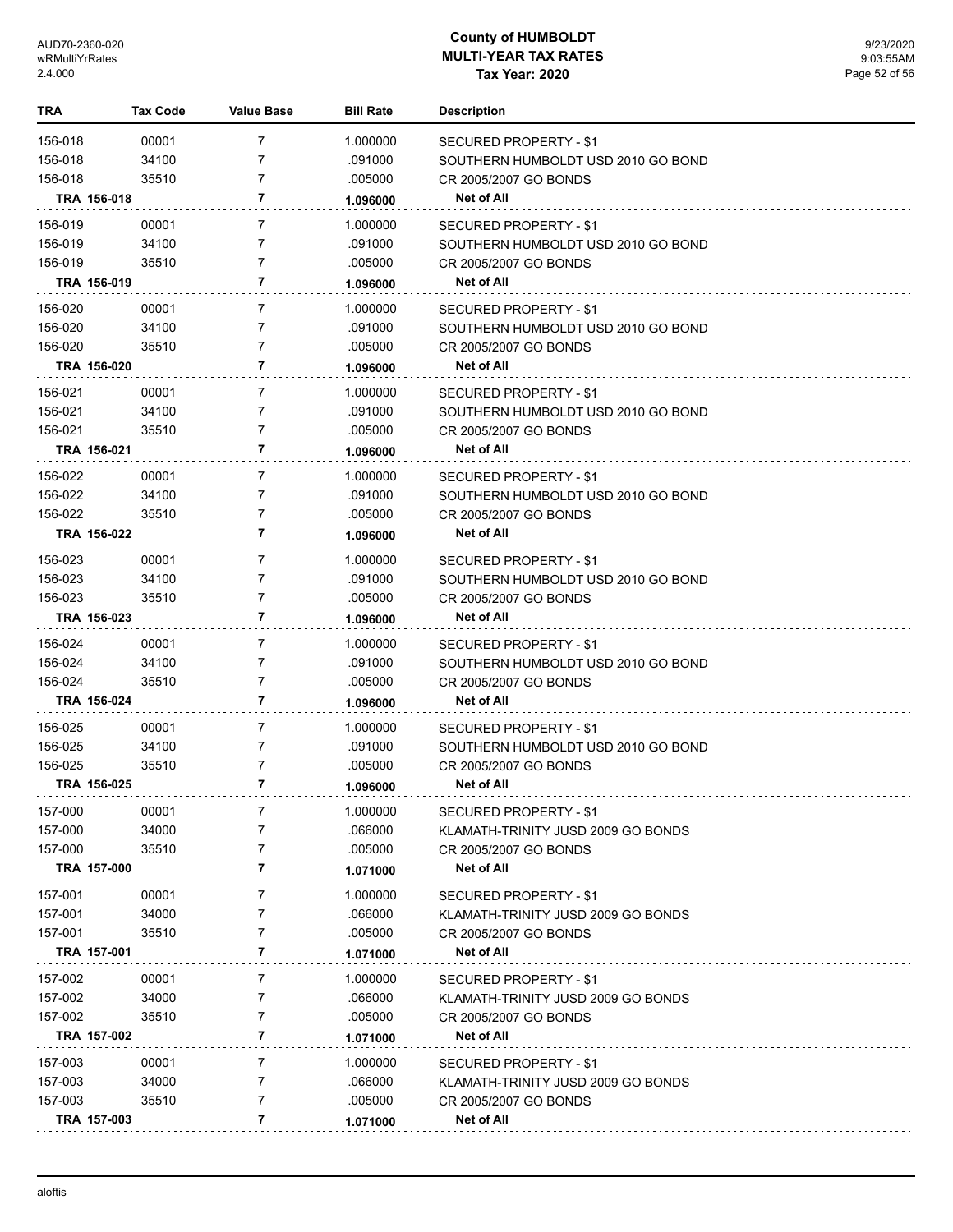| <b>TRA</b> | <b>Tax Code</b> | <b>Value Base</b> | <b>Bill Rate</b> | <b>Description</b>                                                       |
|------------|-----------------|-------------------|------------------|--------------------------------------------------------------------------|
| 157-004    | 00001           | 7                 | 1.000000         | SECURED PROPERTY - \$1                                                   |
| 157-004    | 34000           | 7                 | .066000          | KLAMATH-TRINITY JUSD 2009 GO BONDS                                       |
| 157-004    | 35510           | 7                 | .005000          | CR 2005/2007 GO BONDS                                                    |
|            | TRA 157-004     | 7                 | 1.071000         | Net of All                                                               |
| 157-006    | 00001           | $\overline{7}$    | 1.000000         | <b>SECURED PROPERTY - \$1</b>                                            |
| 157-006    | 34000           | 7                 | .066000          | KLAMATH-TRINITY JUSD 2009 GO BONDS                                       |
| 157-006    | 35510           | 7                 | .005000          | CR 2005/2007 GO BONDS                                                    |
|            | TRA 157-006     | 7                 | 1.071000         | Net of All                                                               |
| 157-008    | 00001           | 7                 | 1.000000         | <b>SECURED PROPERTY - \$1</b>                                            |
| 157-008    | 34000           | 7                 | .066000          | KLAMATH-TRINITY JUSD 2009 GO BONDS                                       |
| 157-008    | 35510           | 7                 | .005000          | CR 2005/2007 GO BONDS                                                    |
|            | TRA 157-008     | 7                 | 1.071000         | Net of All                                                               |
| 158-000    | 00001           | $\overline{7}$    | 1.000000         | <b>SECURED PROPERTY - \$1</b>                                            |
| 158-000    | 34700           | 7                 | .040000          |                                                                          |
| 158-000    | 37700           | 7                 | .003300          | SOUTHERN TRINITY UNIFIED SD 2012 GO BOND<br>SHASTA COLLEGE 2002 GO BONDS |
| 158-000    | 37701           | 7                 | .013900          | SHASTA COLLEGE 2016 GO BONDS                                             |
|            | TRA 158-000     | 7                 |                  | Net of All                                                               |
|            |                 |                   | 1.057200         |                                                                          |
| 900-000    | 00001           | 7                 | 1.000000         | <b>SECURED PROPERTY - \$1</b>                                            |
| 900-000    | 34400           | 7                 | .051000          | NHUHSD 2010                                                              |
| 900-000    | 35510           | 7                 | .005000          | CR 2005/2007 GO BONDS                                                    |
| 900-000    | 38150           | 7                 | .065000          | ARCATA ELEM GO BOND - 2007 REFI                                          |
|            | TRA 900-000     | 7                 | 1.121000         | Net of All                                                               |
| 900-001    | 00001           | 7                 | 1.000000         | <b>SECURED PROPERTY - \$1</b>                                            |
| 900-001    | 35400           | 7                 | .025000          | PACIFIC UNION SD 2018                                                    |
| 900-001    | 35510           | 7                 | .005000          | CR 2005/2007 GO BONDS                                                    |
| 900-001    | 38400           | 7                 | .021000          | PACIFIC UNION ELEMENTARY GO BONDS 1999                                   |
|            | TRA 900-001     | 7                 | 1.051000         | Net of All                                                               |
| 900-002    | 00001           | $\overline{7}$    | 1.000000         | SECURED PROPERTY - \$1                                                   |
| 900-002    | 35400           | 7                 | .025000          | PACIFIC UNION SD 2018                                                    |
| 900-002    | 35510           | 7                 | .005000          | CR 2005/2007 GO BONDS                                                    |
| 900-002    | 38400           | 7                 | .021000          | PACIFIC UNION ELEMENTARY GO BONDS 1999                                   |
|            | TRA 900-002     | 7                 | 1.051000         | Net of All                                                               |
| 900-003    | 00001           |                   | 1.000000         | SECURED PROPERTY - \$1                                                   |
| 900-003    | 35400           | 7                 | .025000          | PACIFIC UNION SD 2018                                                    |
| 900-003    | 35510           | 7                 | .005000          | CR 2005/2007 GO BONDS                                                    |
| 900-003    | 38400           | 7                 | .021000          | <b>PACIFIC UNION ELEMENTARY GO BONDS 1999</b>                            |
|            | TRA 900-003     | 7                 | 1.051000         | Net of All                                                               |
| 900-004    | 00001           | 7                 | 1.000000         | SECURED PROPERTY - \$1                                                   |
| 900-004    | 35400           | 7                 | .025000          | PACIFIC UNION SD 2018                                                    |
| 900-004    | 35510           | 7                 | .005000          | CR 2005/2007 GO BONDS                                                    |
| 900-004    | 38400           | 7                 | .021000          | PACIFIC UNION ELEMENTARY GO BONDS 1999                                   |
|            | TRA 900-004     | 7                 | 1.051000         | Net of All                                                               |
| 900-005    | 00001           | 7                 | 1.000000         | <b>SECURED PROPERTY - \$1</b>                                            |
| 900-005    | 35510           | 7                 | .005000          | CR 2005/2007 GO BONDS                                                    |
| 900-005    | 37500           | 7                 | .029000          | EUREKA UNIF HIGH 2002 GO BONDS                                           |
| 900-005    | 37520           | 7                 | .018000          | EUREKA UNIFIED SD 2015 GO BOND                                           |
| 900-005    | 37600           | 7                 | .018000          | EUREKA UNIF ELEM 2002 GO BONDS                                           |
|            | TRA 900-005     | 7                 | 1.070000         | <b>Net of All</b>                                                        |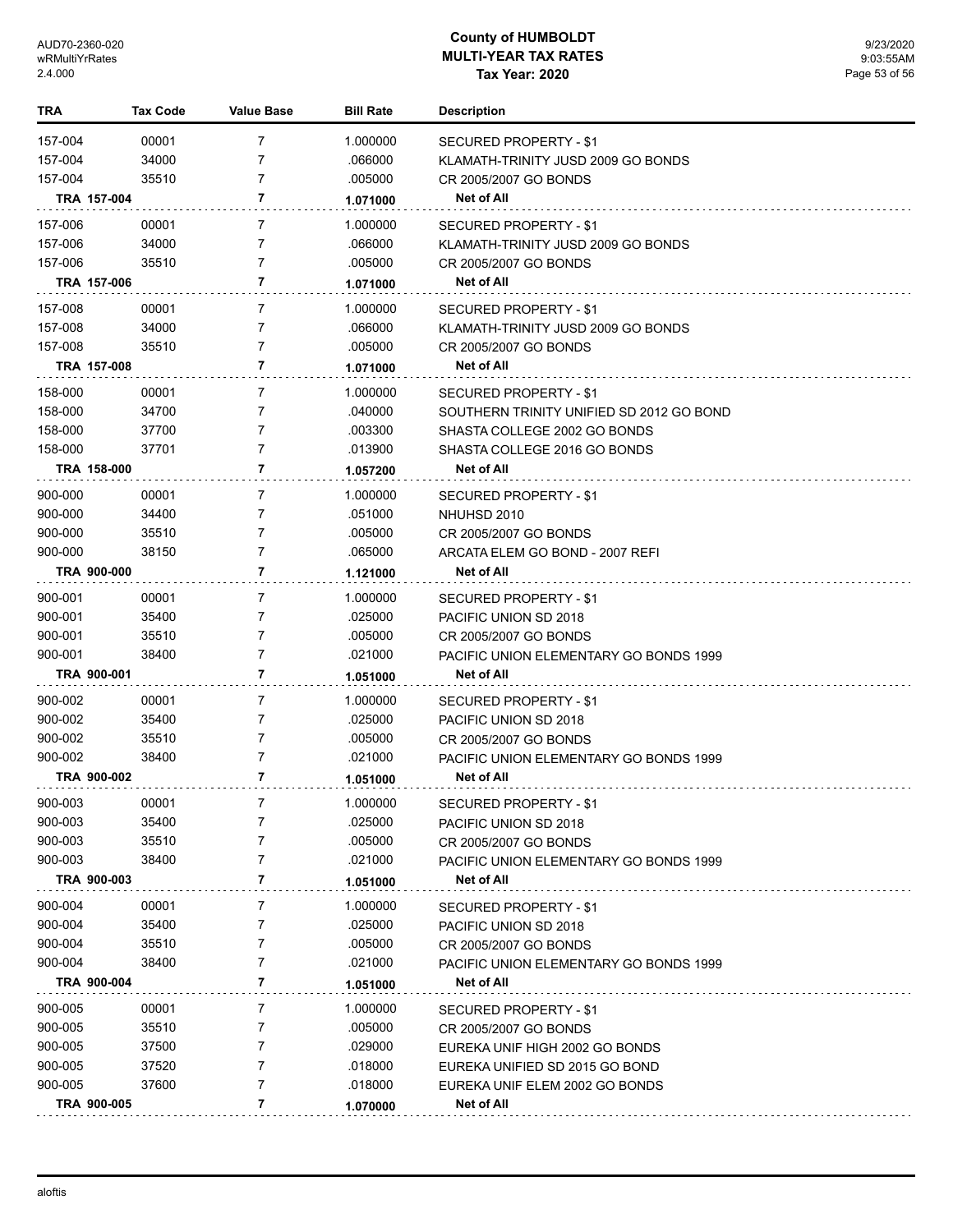| TRA     | <b>Tax Code</b> | Value Base     | <b>Bill Rate</b> | <b>Description</b>                 |
|---------|-----------------|----------------|------------------|------------------------------------|
| 900-006 | 00001           | 7              | 1.000000         | SECURED PROPERTY - \$1             |
| 900-006 | 35510           | 7              | .005000          | CR 2005/2007 GO BONDS              |
| 900-006 | 37500           | $\overline{7}$ | .029000          | EUREKA UNIF HIGH 2002 GO BONDS     |
| 900-006 | 37520           | $\overline{7}$ | .018000          | EUREKA UNIFIED SD 2015 GO BOND     |
| 900-006 | 37600           | $\overline{7}$ | .018000          | EUREKA UNIF ELEM 2002 GO BONDS     |
|         | TRA 900-006     | 7              | 1.070000         | Net of All                         |
| 900-007 | 00001           | 7              | 1.000000         | SECURED PROPERTY - \$1             |
| 900-007 | 35510           | $\overline{7}$ | .005000          | CR 2005/2007 GO BONDS              |
| 900-007 | 37500           | 7              | .029000          | EUREKA UNIF HIGH 2002 GO BONDS     |
| 900-007 | 37520           | $\overline{7}$ | .018000          | EUREKA UNIFIED SD 2015 GO BOND     |
| 900-007 | 37600           | $\overline{7}$ | .018000          | EUREKA UNIF ELEM 2002 GO BONDS     |
|         | TRA 900-007     | 7              | 1.070000         | Net of All                         |
| 900-008 | 00001           | 7              | 1.000000         | SECURED PROPERTY - \$1             |
| 900-008 | 34400           | 7              | .051000          | NHUHSD 2010                        |
| 900-008 | 35510           | $\overline{7}$ | .005000          | CR 2005/2007 GO BONDS              |
| 900-008 | 38150           | $\overline{7}$ | .065000          | ARCATA ELEM GO BOND - 2007 REFI    |
|         | TRA 900-008     | $\overline{7}$ | 1.121000         | <b>Net of All</b>                  |
| 900-009 | 00001           | 7              | 1.000000         | <b>SECURED PROPERTY - \$1</b>      |
| 900-009 | 34300           | 7              | .035000          | BLUE LAKE UESD 2010 GO BOND        |
| 900-009 | 34400           | $\overline{7}$ | .051000          | NHUHSD 2010                        |
| 900-009 | 35510           | 7              | .005000          | CR 2005/2007 GO BONDS              |
|         | TRA 900-009     | 7              | 1.091000         | Net of All                         |
| 900-010 | 00001           | 7              | 1.000000         | SECURED PROPERTY - \$1             |
| 900-010 | 34300           | $\overline{7}$ | .035000          | BLUE LAKE UESD 2010 GO BOND        |
| 900-010 | 35510           | $\overline{7}$ | .005000          | CR 2005/2007 GO BONDS              |
|         | TRA 900-010     | $\overline{7}$ | 1.040000         | Net of All                         |
| 900-011 | 00001           | 7              | 1.000000         | SECURED PROPERTY - \$1             |
| 900-011 | 35510           | 7              | .005000          | CR 2005/2007 GO BONDS              |
| 900-011 | 37500           | 7              | .029000          | EUREKA UNIF HIGH 2002 GO BONDS     |
| 900-011 | 37520           | $\overline{7}$ | .018000          | EUREKA UNIFIED SD 2015 GO BOND     |
| 900-011 | 38300           | 7              | .002000          | SOUTH BAY ELEMENTARY GO BONDS 1999 |
|         | TRA 900-011     | 7              | 1.054000         | Net of All                         |
| 900-012 | 00001           | 7              | 1.000000         | <b>SECURED PROPERTY - \$1</b>      |
| 900-012 | 35510           | 7              | .005000          | CR 2005/2007 GO BONDS              |
| 900-012 | 37500           | 7              | .029000          | EUREKA UNIF HIGH 2002 GO BONDS     |
| 900-012 | 37520           | 7              | .018000          | EUREKA UNIFIED SD 2015 GO BOND     |
| 900-012 | 38300           | 7              | .002000          | SOUTH BAY ELEMENTARY GO BONDS 1999 |
|         | TRA 900-012     | 7              | 1.054000         | <b>Net of All</b>                  |
| 900-013 | 00001           | 7              | 1.000000         | SECURED PROPERTY - \$1             |
| 900-013 | 35510           | 7              | .005000          | CR 2005/2007 GO BONDS              |
| 900-013 | 37500           | 7              | .029000          | EUREKA UNIF HIGH 2002 GO BONDS     |
| 900-013 | 37520           | 7              | .018000          | EUREKA UNIFIED SD 2015 GO BOND     |
| 900-013 | 38300           | 7              | .002000          | SOUTH BAY ELEMENTARY GO BONDS 1999 |
|         | TRA 900-013     | 7              | 1.054000         | Net of All                         |
| 900-014 | 00001           | 7              | 1.000000         | SECURED PROPERTY - \$1             |
| 900-014 | 35510           | 7              | .005000          | CR 2005/2007 GO BONDS              |
| 900-014 | 37500           | 7              | .029000          | EUREKA UNIF HIGH 2002 GO BONDS     |
| 900-014 | 37520           | 7              | .018000          | EUREKA UNIFIED SD 2015 GO BOND     |
|         | TRA 900-014     | 7              | 1.052000         | Net of All                         |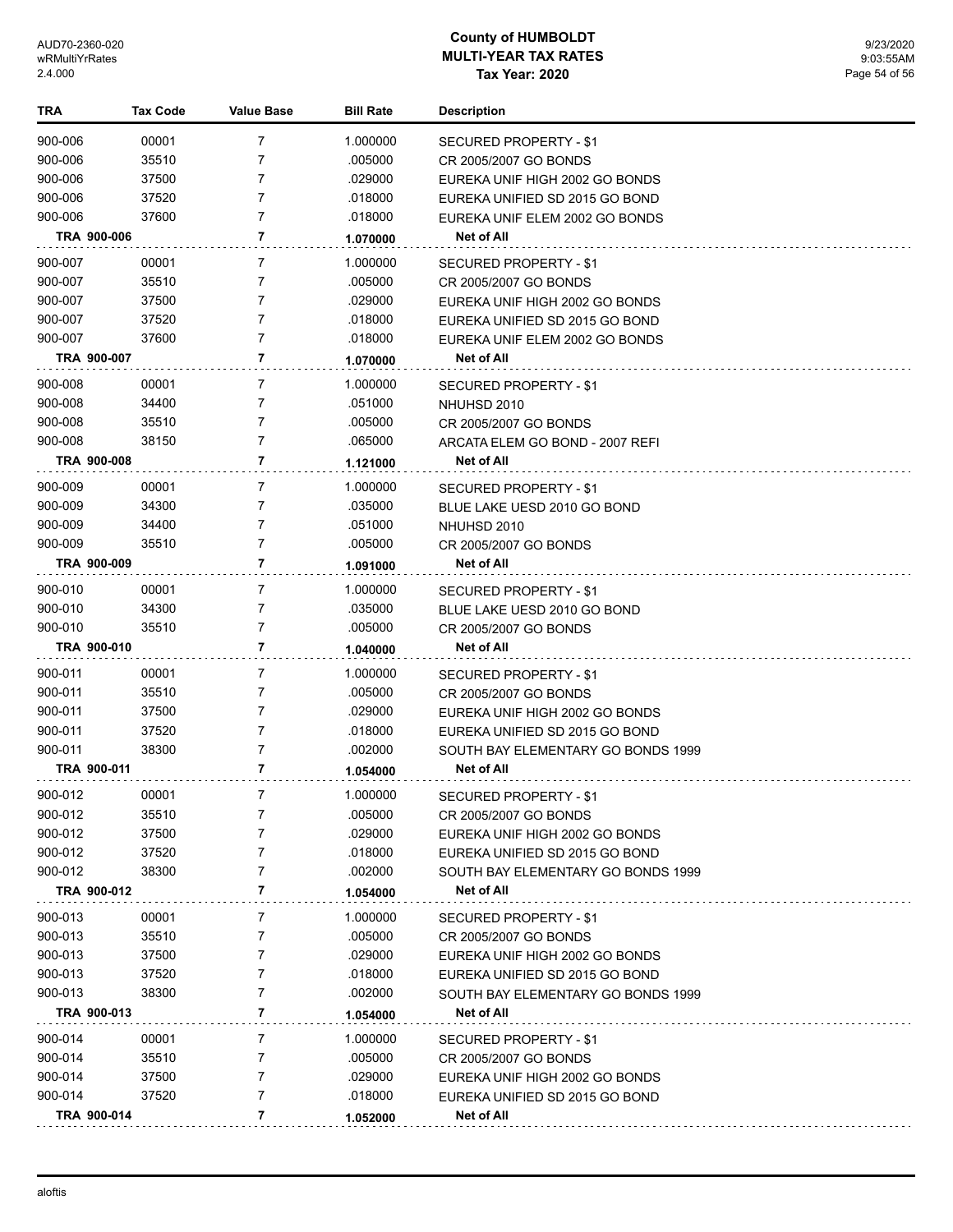| <b>TRA</b>         | <b>Tax Code</b> | <b>Value Base</b> | <b>Bill Rate</b>   | <b>Description</b>                 |
|--------------------|-----------------|-------------------|--------------------|------------------------------------|
| 900-015            | 00001           | 7                 | 1.000000           | SECURED PROPERTY - \$1             |
| 900-015            | 35510           | 7                 | .005000            | CR 2005/2007 GO BONDS              |
| 900-015            | 37500           | 7                 | .029000            | EUREKA UNIF HIGH 2002 GO BONDS     |
| 900-015            | 37520           | 7                 | .018000            | EUREKA UNIFIED SD 2015 GO BOND     |
|                    | TRA 900-015     | 7                 | 1.052000           | Net of All                         |
| 900-016            | 00001           | 7                 | 1.000000           | SECURED PROPERTY - \$1             |
| 900-016            | 35510           | 7                 | .005000            | CR 2005/2007 GO BONDS              |
| 900-016            | 37500           | 7                 | .029000            | EUREKA UNIF HIGH 2002 GO BONDS     |
| 900-016            | 37520           | 7                 | .018000            | EUREKA UNIFIED SD 2015 GO BOND     |
| 900-016            | 37600           | 7                 | .018000            | EUREKA UNIF ELEM 2002 GO BONDS     |
|                    | TRA 900-016     | 7                 | 1.070000           | Net of All                         |
| 900-017            | 00001           | 7                 | 1.000000           | SECURED PROPERTY - \$1             |
| 900-017            | 35300           | 7                 | .026000            | FRESHWATER ELEM GO BOND 2018       |
| 900-017            | 35510           | 7                 | .005000            | CR 2005/2007 GO BONDS              |
| 900-017            | 37500           | 7                 | .029000            | EUREKA UNIF HIGH 2002 GO BONDS     |
| 900-017            | 37520           | 7                 | .018000            | EUREKA UNIFIED SD 2015 GO BOND     |
| 900-017            | 38000           | 7                 | .027000            | FRESHWATER ELEM GO BONDS 2001      |
|                    | TRA 900-017     | 7                 | 1.105000           | Net of All                         |
| 900-018            | 00001           | 7                 | 1.000000           | SECURED PROPERTY - \$1             |
| 900-018            | 34400           | 7                 | .051000            | NHUHSD 2010                        |
| 900-018            | 35510           | 7                 | .005000            | CR 2005/2007 GO BONDS              |
| 900-018            | 38701           | 7                 | .024000            | MCKINLEYVILLE UNION BOND - 2008    |
|                    | TRA 900-018     | 7                 | 1.080000           | Net of All                         |
| 900-019            | 00001           | 7                 | 1.000000           | SECURED PROPERTY - \$1             |
| 900-019            | 34100           | 7                 | .091000            | SOUTHERN HUMBOLDT USD 2010 GO BOND |
| 900-019            | 35510           | 7                 | .005000            | CR 2005/2007 GO BONDS              |
|                    | TRA 900-019     | 7                 | 1.096000           | Net of All                         |
| 900-020            | 00001           | 7                 | 1.000000           | SECURED PROPERTY - \$1             |
| 900-020            | 34100           | 7                 | .091000            | SOUTHERN HUMBOLDT USD 2010 GO BOND |
| 900-020            | 35510           | 7                 | .005000            | CR 2005/2007 GO BONDS              |
|                    | TRA 900-020     | 7                 | 1.096000           | Net of All                         |
| 900-021            | 00001           | $\overline{7}$    | 1.000000           | SECURED PROPERTY - \$1             |
| 900-021            | 34100           | $\overline{7}$    | .091000            | SOUTHERN HUMBOLDT USD 2010 GO BOND |
| 900-021            | 35510           | 7                 | .005000            | CR 2005/2007 GO BONDS              |
|                    | TRA 900-021     | 7                 | 1.096000           | Net of All                         |
| 900-022            | 00001           | 7                 | 1.000000           | SECURED PROPERTY - \$1             |
| 900-022            | 34100           | 7                 | .091000            | SOUTHERN HUMBOLDT USD 2010 GO BOND |
| 900-022            | 35510           | 7                 | .005000            | CR 2005/2007 GO BONDS              |
|                    | TRA 900-022     | 7                 | 1.096000           | Net of All                         |
| 900-023            | 00001           | 7                 | 1.000000           | <b>SECURED PROPERTY - \$1</b>      |
| 900-023            | 35510           | 7                 | .005000            | CR 2005/2007 GO BONDS              |
|                    | TRA 900-023     | 7                 | 1.005000           | Net of All                         |
|                    |                 |                   |                    |                                    |
| 900-024            | 00001           | 7                 | 1.000000           | <b>SECURED PROPERTY - \$1</b>      |
| 900-024<br>900-024 | 35510<br>38150  | 7<br>7            | .005000<br>.065000 | CR 2005/2007 GO BONDS              |
|                    | TRA 900-024     | 7                 |                    | ARCATA ELEM GO BOND - 2007 REFI    |
|                    |                 |                   | 1.070000           | <b>Net of All</b>                  |